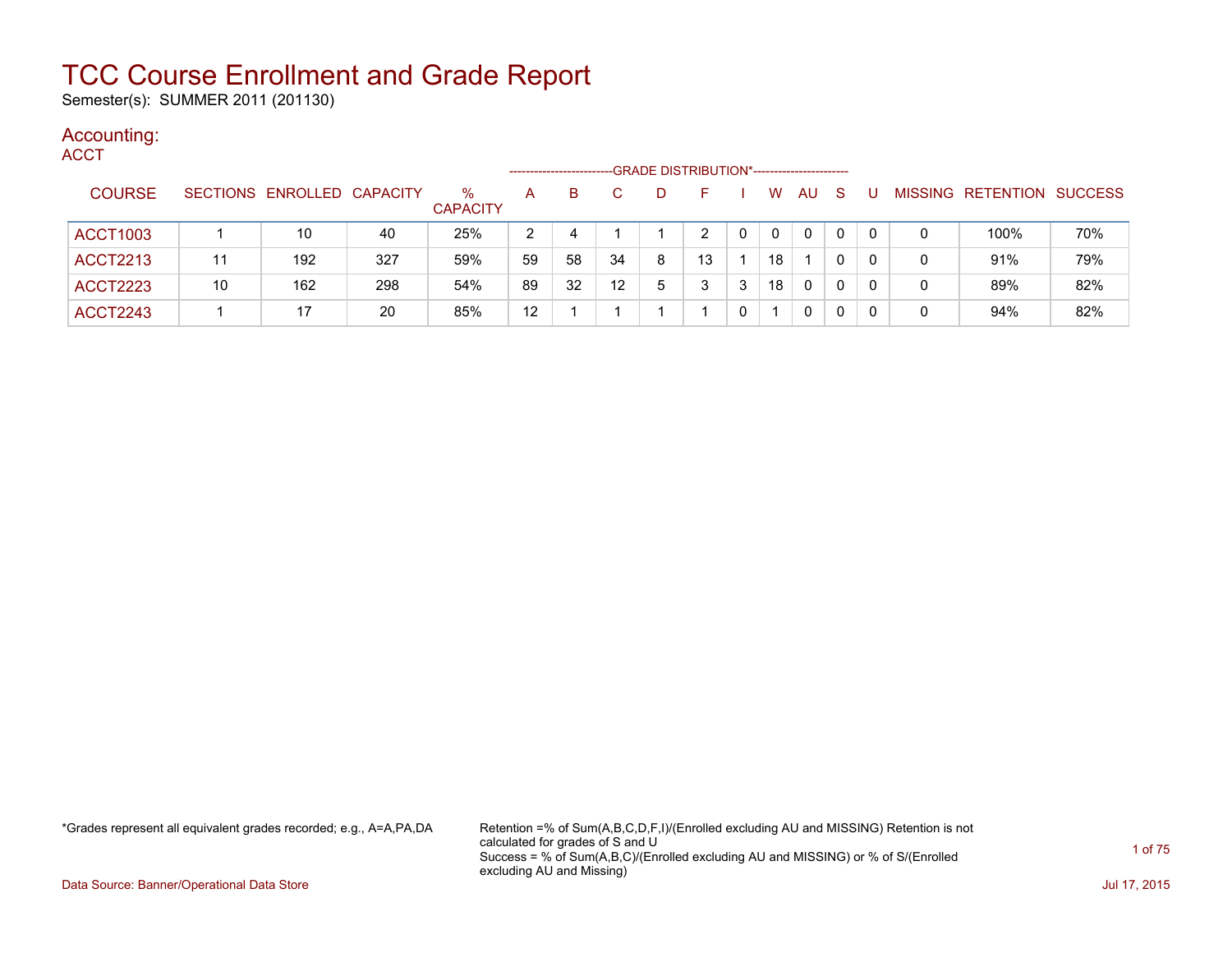Semester(s): SUMMER 2011 (201130)

### Allied Health:

| ALDH            |                            |     |                      |    |    | ------------------------GRADE DISTRIBUTION*----------------------- |    |               |              |    |          |          |                                          |     |
|-----------------|----------------------------|-----|----------------------|----|----|--------------------------------------------------------------------|----|---------------|--------------|----|----------|----------|------------------------------------------|-----|
| <b>COURSE</b>   | SECTIONS ENROLLED CAPACITY |     | %<br><b>CAPACITY</b> |    |    | A B C                                                              |    |               |              |    |          |          | D F I W AU S U MISSING RETENTION SUCCESS |     |
| <b>ALDH1323</b> | 146                        | 220 | 66%                  | 67 | 38 | 19                                                                 | ્ર | $\mathcal{D}$ | $\mathbf{0}$ | 16 | $\Omega$ | $\Omega$ | 89%                                      | 86% |

\*Grades represent all equivalent grades recorded; e.g., A=A,PA,DA Retention =% of Sum(A,B,C,D,F,I)/(Enrolled excluding AU and MISSING) Retention is not calculated for grades of S and U Success = % of Sum(A,B,C)/(Enrolled excluding AU and MISSING) or % of S/(Enrolled excluding AU and Missing)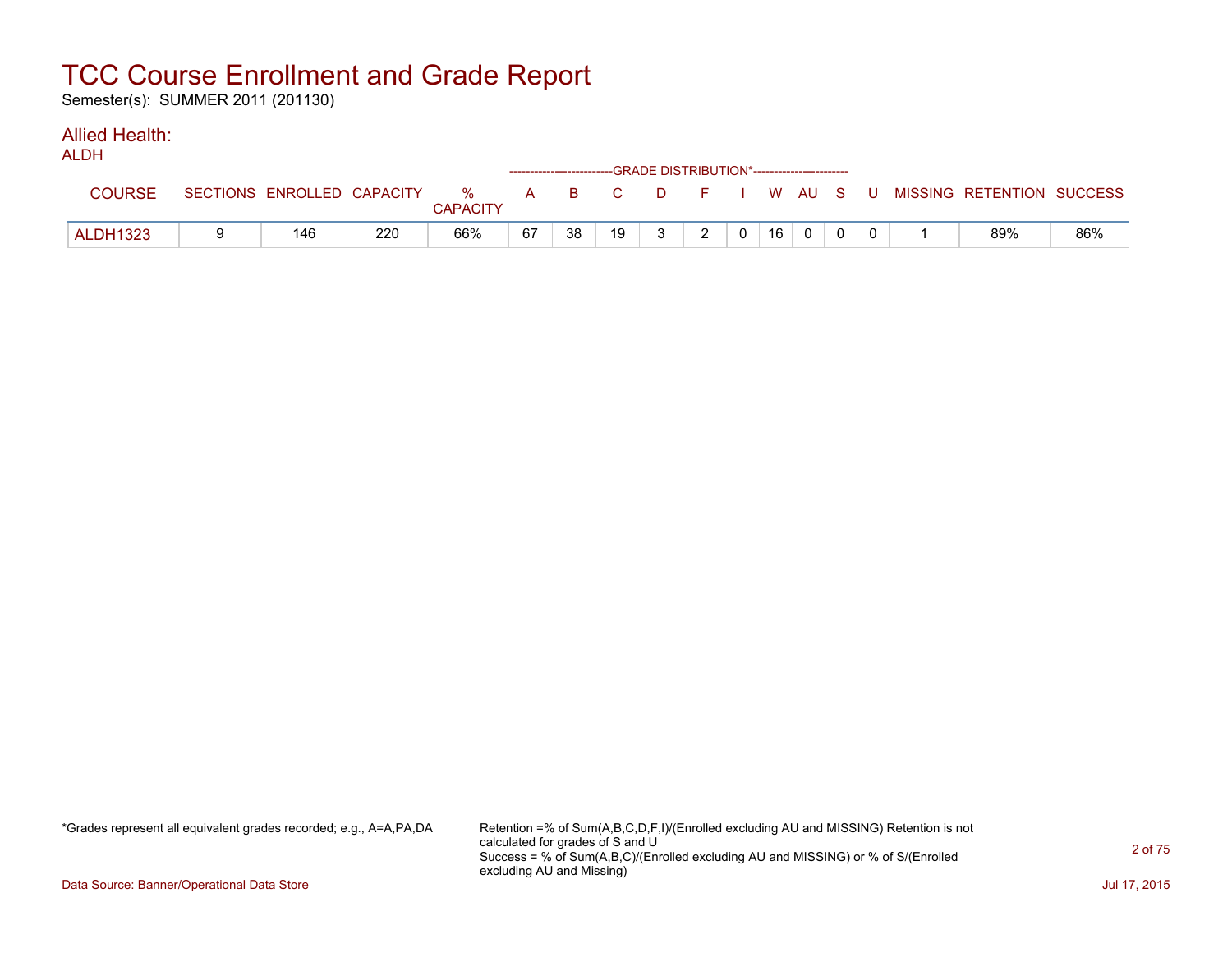Semester(s): SUMMER 2011 (201130)

#### Alternative Energy: ALTE

| ᄉᄂᆘᆮ            |                            |    |                      |       |          | ------------------------GRADE DISTRIBUTION*----------------------- |                |           |  |                           |     |
|-----------------|----------------------------|----|----------------------|-------|----------|--------------------------------------------------------------------|----------------|-----------|--|---------------------------|-----|
| <b>COURSE</b>   | SECTIONS ENROLLED CAPACITY |    | %<br><b>CAPACITY</b> | A B C | $\Box$ D |                                                                    |                | F I WAUSU |  | MISSING RETENTION SUCCESS |     |
| <b>ALTE1453</b> |                            | 15 | 60%                  |       |          | $\Omega$                                                           | 0 <sup>1</sup> | $\Omega$  |  | 89%                       | 89% |

\*Grades represent all equivalent grades recorded; e.g., A=A,PA,DA Retention =% of Sum(A,B,C,D,F,I)/(Enrolled excluding AU and MISSING) Retention is not calculated for grades of S and U Success = % of Sum(A,B,C)/(Enrolled excluding AU and MISSING) or % of S/(Enrolled excluding AU and Missing)

Data Source: Banner/Operational Data Store Jul 17, 2015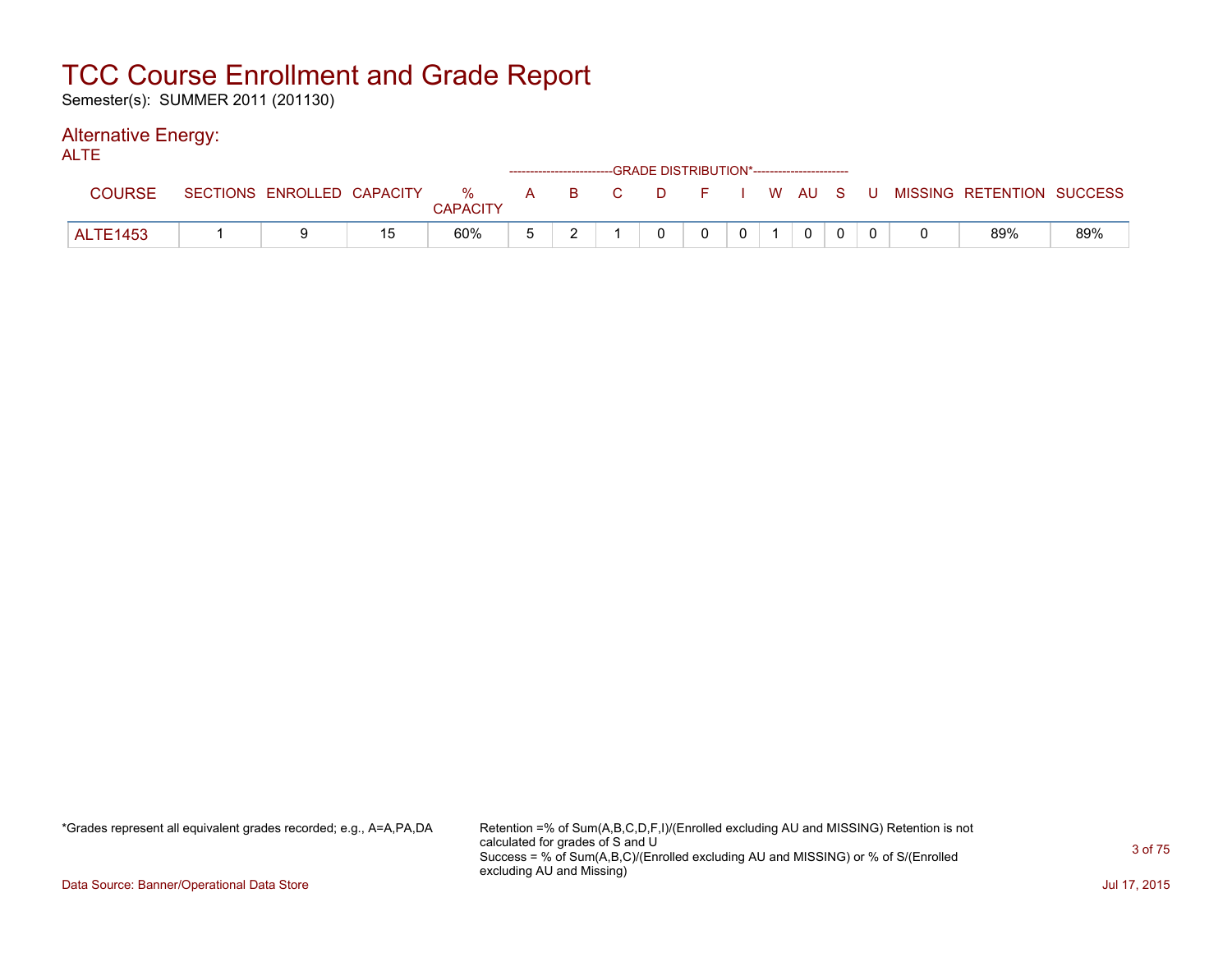Semester(s): SUMMER 2011 (201130)

#### Arabic: ARBC

| ARBC            |  |    |                 |  | ------------------------GRADE DISTRIBUTION*----------------------- |          |          |                |                |  |                                                                             |     |
|-----------------|--|----|-----------------|--|--------------------------------------------------------------------|----------|----------|----------------|----------------|--|-----------------------------------------------------------------------------|-----|
| <b>COURSE</b>   |  |    | <b>CAPACITY</b> |  |                                                                    |          |          |                |                |  | SECTIONS ENROLLED CAPACITY % A B C D F I W AU S U MISSING RETENTION SUCCESS |     |
| <b>ARBC1103</b> |  | 20 | 30%             |  |                                                                    | $\Omega$ | $\Omega$ | $\overline{0}$ | $\overline{0}$ |  | 83%                                                                         | 83% |

\*Grades represent all equivalent grades recorded; e.g., A=A,PA,DA Retention =% of Sum(A,B,C,D,F,I)/(Enrolled excluding AU and MISSING) Retention is not calculated for grades of S and U Success = % of Sum(A,B,C)/(Enrolled excluding AU and MISSING) or % of S/(Enrolled excluding AU and Missing)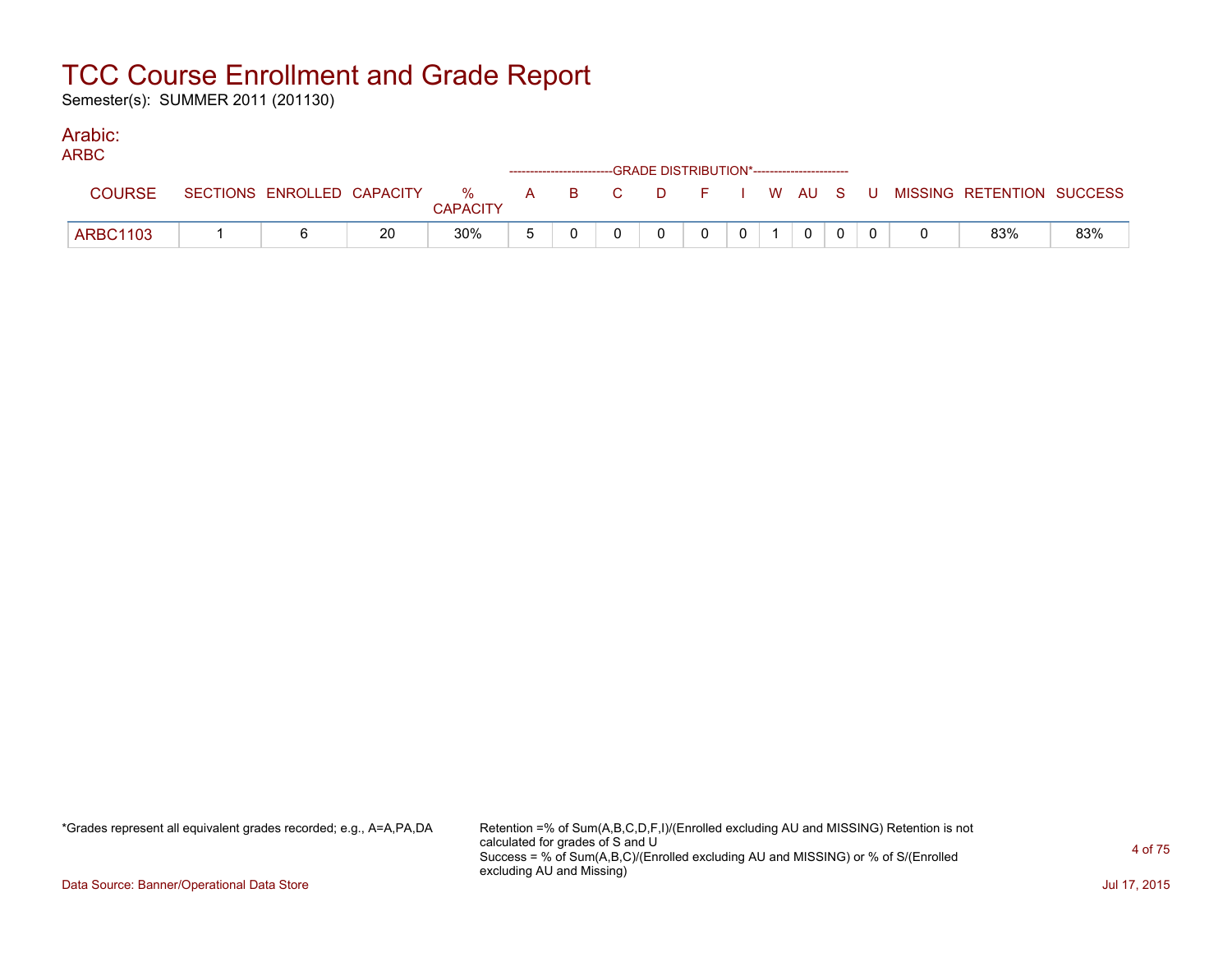Semester(s): SUMMER 2011 (201130)

#### Art: ART

|                |                 |                 |                 |                                  |                |                |   | -GRADE DISTRIBUTION*----------------------- |   |              |                |              |              |          |                |                  |                |
|----------------|-----------------|-----------------|-----------------|----------------------------------|----------------|----------------|---|---------------------------------------------|---|--------------|----------------|--------------|--------------|----------|----------------|------------------|----------------|
| <b>COURSE</b>  | <b>SECTIONS</b> | <b>ENROLLED</b> | <b>CAPACITY</b> | $\frac{0}{0}$<br><b>CAPACITY</b> | A              | B              | С | D                                           | F |              | w              | AU           | S            |          | <b>MISSING</b> | <b>RETENTION</b> | <b>SUCCESS</b> |
| <b>ART1013</b> | 2               | 20              | 29              | 69%                              | 6              | 10             |   | 0                                           | 0 | $\mathbf{0}$ | 3              | $\mathbf{0}$ | $\mathbf{0}$ | $\Omega$ | $\mathbf 0$    | 85%              | 85%            |
| <b>ART1023</b> |                 | 5               | 5               | 100%                             | $\overline{2}$ | $\overline{2}$ | 0 | 0                                           | 0 | 0            |                | 0            | 0            | $\Omega$ | $\Omega$       | 80%              | 80%            |
| <b>ART1053</b> |                 | 20              | 20              | 100%                             | 10             | 3              |   |                                             | 0 | 0            | 5              | $\Omega$     | 0            | $\Omega$ | 0              | 75%              | 70%            |
| <b>ART1063</b> | $\overline{2}$  | 26              | 40              | 65%                              | 16             | 6              | 0 |                                             | 1 | $\mathbf{0}$ | $\overline{2}$ | $\mathbf{0}$ | 0            | $\Omega$ | $\mathbf 0$    | 92%              | 85%            |
| <b>ART1083</b> | 1               | 4               | 10              | 40%                              | 1              | $\overline{2}$ |   | 0                                           | 0 | 0            | 0              | 0            | 0            | $\Omega$ | $\mathbf 0$    | 100%             | 100%           |
| <b>ART1113</b> | 6               | 116             | 164             | 71%                              | 66             | 19             | 6 | 5                                           | 6 | 0            | 11             | 3            | 0            | $\Omega$ | 0              | 90%              | 81%            |
| <b>ART1123</b> |                 | 4               | 10              | 40%                              |                | $\overline{2}$ | 0 | 0                                           | 0 | $\mathbf{0}$ |                | $\mathbf{0}$ | 0            | $\Omega$ | $\Omega$       | 75%              | 75%            |
| <b>ART1133</b> |                 | 4               | 5               | 80%                              | 3              |                | 0 | 0                                           | 0 | 0            | 0              | 0            | $\mathbf{0}$ | $\Omega$ | 0              | 100%             | 100%           |
| <b>ART2063</b> |                 | 2               | 5               | 40%                              | 1              |                | 0 | 0                                           | 0 | $\mathbf{0}$ | 0              | $\mathbf{0}$ | 0            | $\Omega$ | 0              | 100%             | 100%           |
| <b>ART2222</b> |                 | 5               | 10              | 50%                              | 5              | 0              | 0 | 0                                           | 0 | 0            | 0              | $\mathbf{0}$ | 0            | $\Omega$ | $\Omega$       | 100%             | 100%           |
| <b>ART2263</b> |                 | 3               | $\overline{7}$  | 43%                              | 3              | 0              | 0 | 0                                           | 0 | 0            | 0              | 0            | $\mathbf{0}$ | $\Omega$ | 0              | 100%             | 100%           |
| <b>ART2312</b> |                 | 6               | 10              | 60%                              | 0              | 6              | 0 | 0                                           | 0 | $\mathbf{0}$ | 0              | 0            | 0            | $\Omega$ | 0              | 100%             | 100%           |
| <b>ART2853</b> |                 | 4               | $\overline{7}$  | 57%                              | 4              | 0              | 0 | 0                                           | 0 | 0            | 0              | $\mathbf{0}$ | 0            | $\Omega$ | 0              | 100%             | 100%           |
| <b>ART2993</b> |                 | 3               | 3               | 100%                             | $\overline{2}$ | 0              | 0 | 0                                           | 0 | 0            | 0              | 1            | 0            | 0        | 0              | 100%             | 100%           |

\*Grades represent all equivalent grades recorded; e.g., A=A,PA,DA Retention =% of Sum(A,B,C,D,F,I)/(Enrolled excluding AU and MISSING) Retention is not calculated for grades of S and U Success = % of Sum(A,B,C)/(Enrolled excluding AU and MISSING) or % of S/(Enrolled excluding AU and Missing)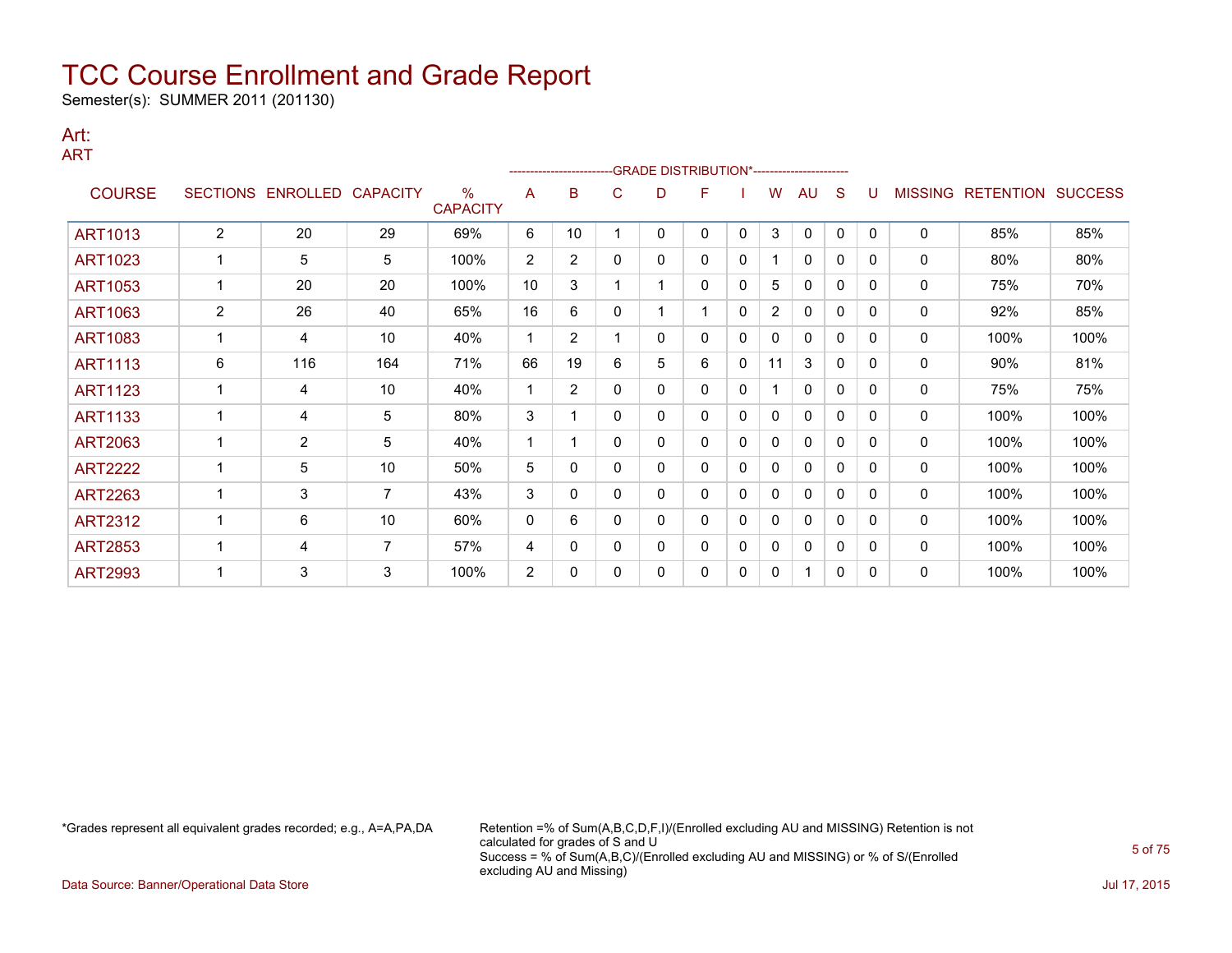Semester(s): SUMMER 2011 (201130)

### Astronomy:

| <b>ASTR</b>     |    |    |                 |    |  | ------------------------GRADE DISTRIBUTION*----------------------- |               |   |             |  |                                                                             |     |
|-----------------|----|----|-----------------|----|--|--------------------------------------------------------------------|---------------|---|-------------|--|-----------------------------------------------------------------------------|-----|
| <b>COURSE</b>   |    |    | <b>CAPACITY</b> |    |  |                                                                    |               |   |             |  | SECTIONS ENROLLED CAPACITY % A B C D F I W AU S U MISSING RETENTION SUCCESS |     |
| <b>ASTR1104</b> | 30 | 40 | 75%             | 8. |  |                                                                    | $\mathcal{P}$ | 0 | $\mathbf 0$ |  | 90%                                                                         | 80% |

\*Grades represent all equivalent grades recorded; e.g., A=A,PA,DA Retention =% of Sum(A,B,C,D,F,I)/(Enrolled excluding AU and MISSING) Retention is not calculated for grades of S and U Success = % of Sum(A,B,C)/(Enrolled excluding AU and MISSING) or % of S/(Enrolled excluding AU and Missing)

Data Source: Banner/Operational Data Store Jul 17, 2015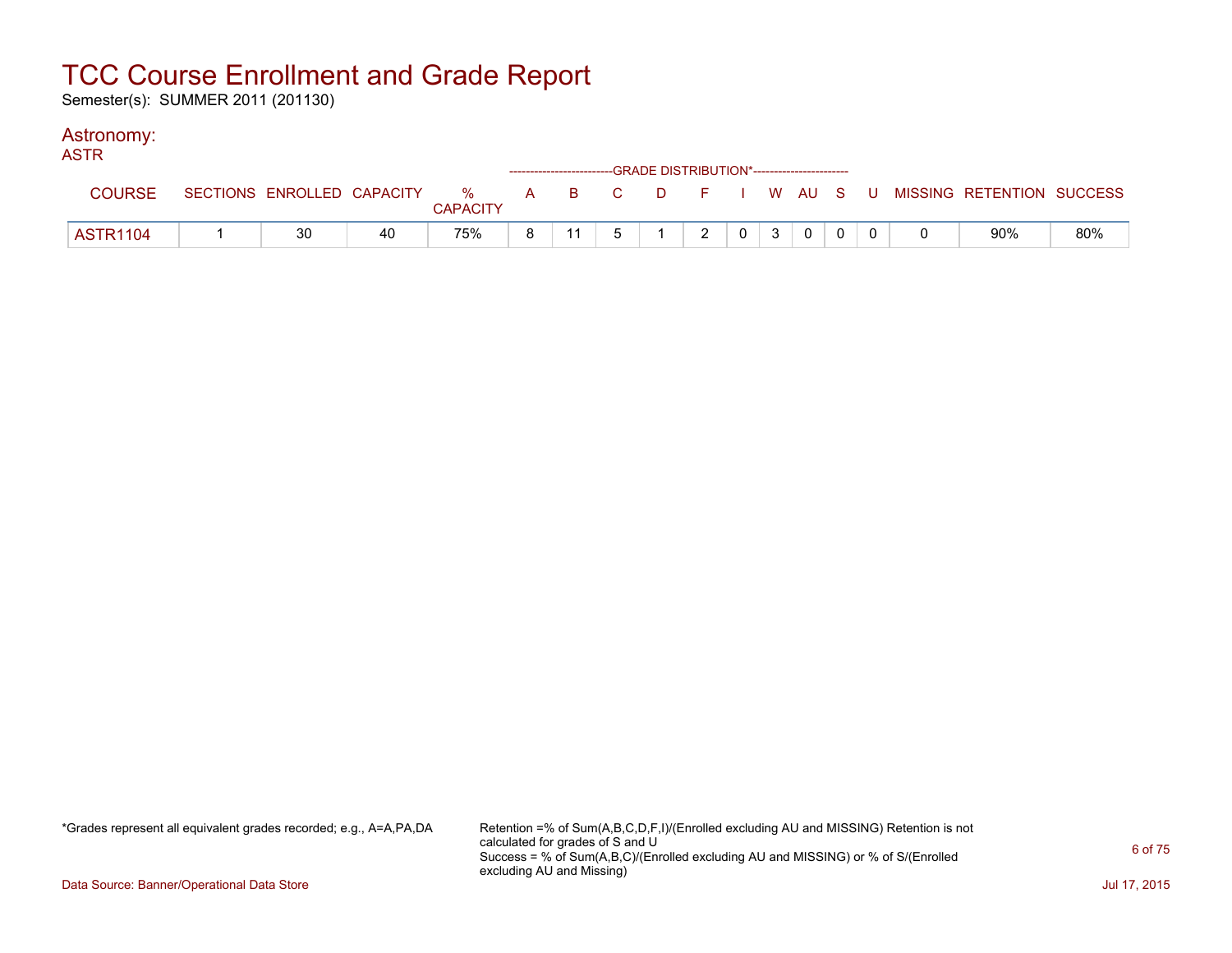Semester(s): SUMMER 2011 (201130)

### Aviation Sciences Technology: AVST

|                 |                   |                 |                         |    |          | --------------------------GRADE DISTRIBUTION*----------------------- |    |   |   |              |              |              |          |                |                  |                |
|-----------------|-------------------|-----------------|-------------------------|----|----------|----------------------------------------------------------------------|----|---|---|--------------|--------------|--------------|----------|----------------|------------------|----------------|
| <b>COURSE</b>   | SECTIONS ENROLLED | <b>CAPACITY</b> | $\%$<br><b>CAPACITY</b> | A  | B        | C.                                                                   | D. | F |   | W            | AU           | <sub>S</sub> |          | <b>MISSING</b> | <b>RETENTION</b> | <b>SUCCESS</b> |
| <b>AVST1209</b> | $\overline{2}$    | 10              | 20%                     |    |          |                                                                      |    | 0 | 0 | $\Omega$     | $\Omega$     | 0            | $\Omega$ | 0              | 100%             | 100%           |
| <b>AVST1222</b> | $\overline{2}$    | 50              | 4%                      |    | 0        |                                                                      | 0  | 0 |   | $\mathbf{0}$ | $\mathbf{0}$ | $\Omega$     | $\Omega$ | $\Omega$       | 100%             | 50%            |
| <b>AVST1239</b> | $\overline{2}$    | 10              | 20%                     | 2  | 0        |                                                                      | 0  | 0 | 0 | $\mathbf{0}$ | $\mathbf{0}$ | $\mathbf{0}$ | $\Omega$ | 0              | 100%             | 100%           |
| <b>AVST1259</b> |                   | 10              | 10%                     | 0  |          |                                                                      | 0  | 0 | 0 | $\mathbf{0}$ | $\mathbf{0}$ | $\mathbf{0}$ |          | 0              | 100%             | 100%           |
| <b>AVST2122</b> |                   | 50              | 2%                      |    | 0        |                                                                      | 0  | 0 | 0 | 0            | $\mathbf{0}$ | 0            | $\Omega$ | 0              | 100%             | 100%           |
| <b>AVST2132</b> |                   | 50              | 2%                      |    | 0        |                                                                      |    | 0 | 0 | $\mathbf{0}$ | $\mathbf{0}$ | $\Omega$     |          | 0              | 100%             | 100%           |
| <b>AVST2142</b> | 3                 | 50              | 6%                      | 3  | $\Omega$ |                                                                      | 0  | 0 | 0 | $\mathbf{0}$ | $\mathbf{0}$ | $\Omega$     | $\Omega$ | 0              | 100%             | 100%           |
| <b>AVST2236</b> | 19                | 20              | 95%                     | 15 | 4        |                                                                      | 0  | 0 | 0 | 0            | $\mathbf{0}$ | 0            | -0       | 0              | 100%             | 100%           |

\*Grades represent all equivalent grades recorded; e.g., A=A,PA,DA Retention =% of Sum(A,B,C,D,F,I)/(Enrolled excluding AU and MISSING) Retention is not calculated for grades of S and U Success = % of Sum(A,B,C)/(Enrolled excluding AU and MISSING) or % of S/(Enrolled excluding AU and Missing)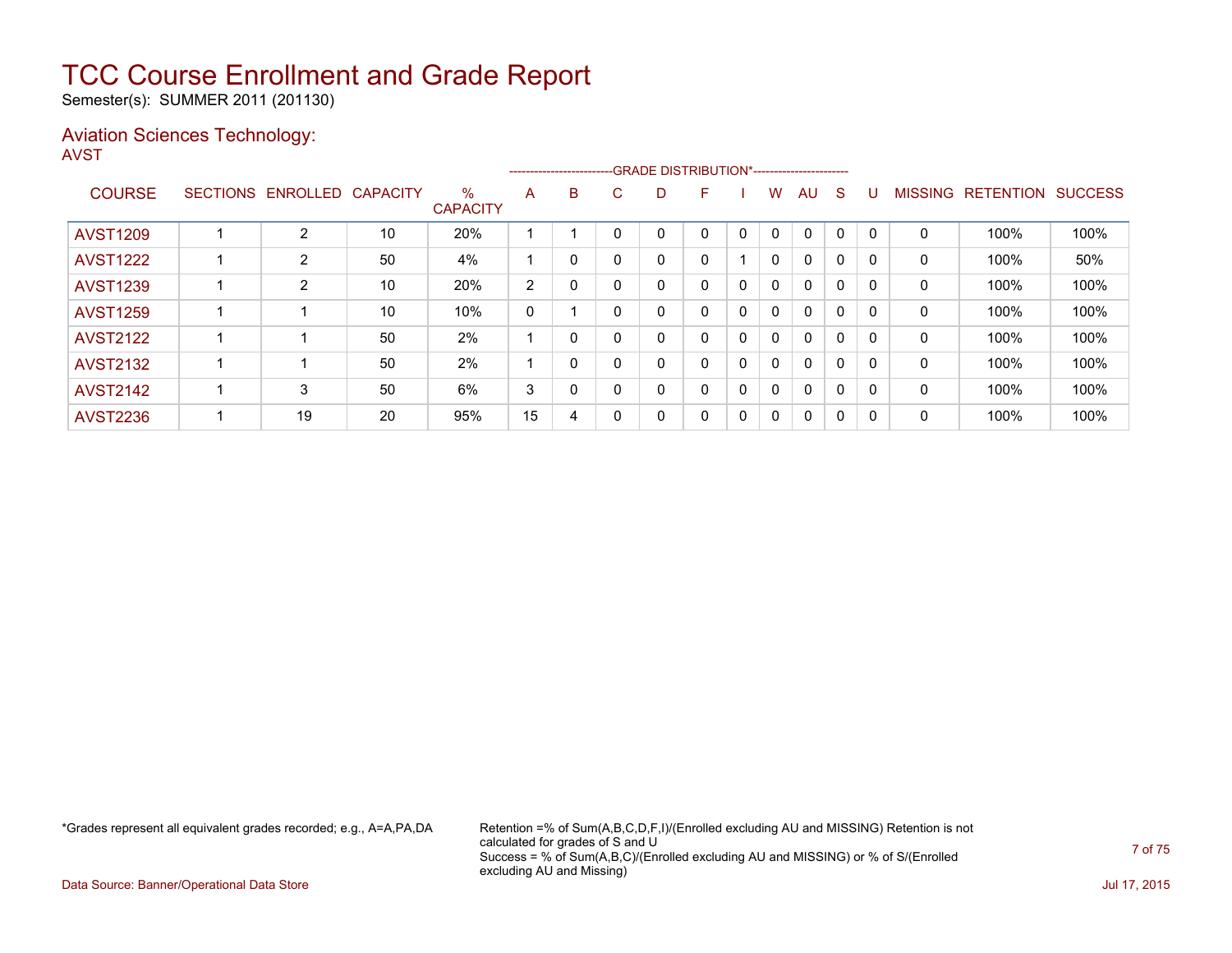Semester(s): SUMMER 2011 (201130)

### Biology:

BIOL

|                 |                 |          |                 |                                  |     | -------------------------- |    | -GRADE DISTRIBUTION*---------------------- |                |              |                |              |              |          |                |                  |                |
|-----------------|-----------------|----------|-----------------|----------------------------------|-----|----------------------------|----|--------------------------------------------|----------------|--------------|----------------|--------------|--------------|----------|----------------|------------------|----------------|
| <b>COURSE</b>   | <b>SECTIONS</b> | ENROLLED | <b>CAPACITY</b> | $\frac{0}{0}$<br><b>CAPACITY</b> | A   | B                          | С  | D                                          | F              |              | W              | AU           | <sub>S</sub> |          | <b>MISSING</b> | <b>RETENTION</b> | <b>SUCCESS</b> |
| <b>BIOL1114</b> | 12              | 250      | 300             | 83%                              | 66  | 74                         | 58 | 19                                         | 4              | $\mathbf{0}$ | 29             | 0            | 0            | $\Omega$ | 0              | 88%              | 79%            |
| <b>BIOL1224</b> | 12              | 213      | 288             | 74%                              | 83  | 52                         | 23 | 16                                         | 7              | $\mathbf{0}$ | 31             | 1            | $\mathbf{0}$ | $\Omega$ | 0              | 85%              | 75%            |
| <b>BIOL1314</b> | 4               | 44       | 96              | 46%                              | 22  | 12                         | 3  |                                            | 0              | 0            | 6              | 0            | $\mathbf{0}$ | $\Omega$ | 0              | 86%              | 84%            |
| <b>BIOL1323</b> | $\overline{2}$  | 16       | 48              | 33%                              | 8   | 4                          |    | 0                                          |                | $\mathbf{0}$ | $\overline{2}$ | $\mathbf{0}$ | $\mathbf 0$  | $\Omega$ | 0              | 88%              | 81%            |
| <b>BIOL1383</b> | 19              | 426      | 567             | 75%                              | 162 | 119                        | 63 | 21                                         | 18             | 0            | 43             | 0            | 0            | $\Omega$ | 0              | 90%              | 81%            |
| <b>BIOL1404</b> |                 | 6        | 24              | 25%                              | 3   |                            |    | 0                                          | 0              | 0            |                | $\mathbf{0}$ | $\mathbf{0}$ | $\Omega$ | 0              | 83%              | 83%            |
| <b>BIOL1604</b> | $\overline{2}$  | 28       | 48              | 58%                              | 21  | 5                          |    | 0                                          |                | $\mathbf{0}$ | 0              | $\mathbf{0}$ | $\mathbf 0$  | $\Omega$ | 0              | 100%             | 96%            |
| <b>BIOL2123</b> | 3               | 13       | 30              | 43%                              | 13  | 0                          | 0  | 0                                          | 0              | 0            | 0              | $\mathbf{0}$ | 0            | $\Omega$ | 0              | 100%             | 100%           |
| <b>BIOL2134</b> | 9               | 190      | 212             | 90%                              | 96  | 52                         | 21 | 7                                          | 6              | $\Omega$     | 8              | $\mathbf{0}$ | $\mathbf{0}$ | $\Omega$ | 0              | 96%              | 89%            |
| <b>BIOL2154</b> | 6               | 109      | 142             | 77%                              | 65  | 34                         | 5  |                                            | $\overline{2}$ | 0            | $\overline{2}$ | $\mathbf{0}$ | $\mathbf 0$  | $\Omega$ | 0              | 98%              | 95%            |
| <b>BIOL2164</b> | 8               | 118      | 192             | 61%                              | 50  | 40                         | 24 | 2                                          |                | $\mathbf{0}$ |                | $\mathbf{0}$ | 0            | $\Omega$ | 0              | 99%              | 97%            |
| <b>BIOL2991</b> | $\overline{2}$  | 5        | 11              | 45%                              | 5   | 0                          | 0  | 0                                          | 0              | $\mathbf{0}$ | 0              | $\mathbf{0}$ | 0            | $\Omega$ | 0              | 100%             | 100%           |

\*Grades represent all equivalent grades recorded; e.g., A=A,PA,DA Retention =% of Sum(A,B,C,D,F,I)/(Enrolled excluding AU and MISSING) Retention is not calculated for grades of S and U Success = % of Sum(A,B,C)/(Enrolled excluding AU and MISSING) or % of S/(Enrolled excluding AU and Missing)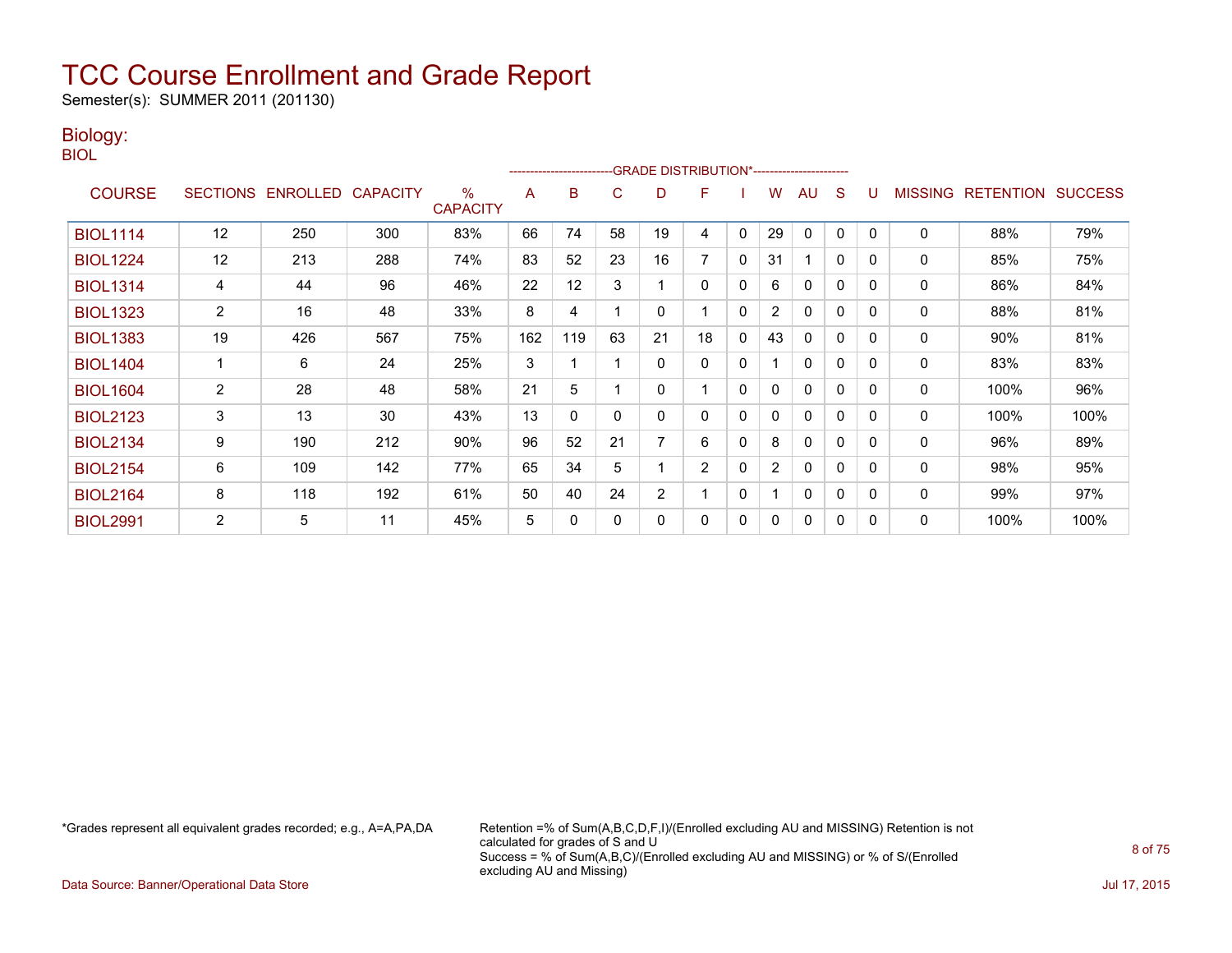Semester(s): SUMMER 2011 (201130)

#### Biotechnology: **BIOT**

| ו שוכ           |                            |    |                         |   |   | -GRADE DISTRIBUTION*----------------------- |  |          |    |     |   |   |                           |      |
|-----------------|----------------------------|----|-------------------------|---|---|---------------------------------------------|--|----------|----|-----|---|---|---------------------------|------|
| <b>COURSE</b>   | SECTIONS ENROLLED CAPACITY |    | $\%$<br><b>CAPACITY</b> | A | в |                                             |  | W        | AU | - S |   |   | MISSING RETENTION SUCCESS |      |
| <b>BIOT1113</b> | 6                          | 12 | 50%                     | 2 |   |                                             |  | $\Omega$ | 0  | 0   | 0 |   | 100%                      | 100% |
| <b>BIOT2512</b> |                            | 5  | 40%                     | 2 |   |                                             |  | $\Omega$ | 0  |     |   | 0 | 100%                      | 100% |
| <b>BIOT2993</b> | 4                          | 9  | 44%                     | 4 |   |                                             |  | $\Omega$ | 0  |     |   | 0 | 100%                      | 100% |

\*Grades represent all equivalent grades recorded; e.g., A=A,PA,DA Retention =% of Sum(A,B,C,D,F,I)/(Enrolled excluding AU and MISSING) Retention is not calculated for grades of S and U Success = % of Sum(A,B,C)/(Enrolled excluding AU and MISSING) or % of S/(Enrolled excluding AU and Missing)

Data Source: Banner/Operational Data Store Jul 17, 2015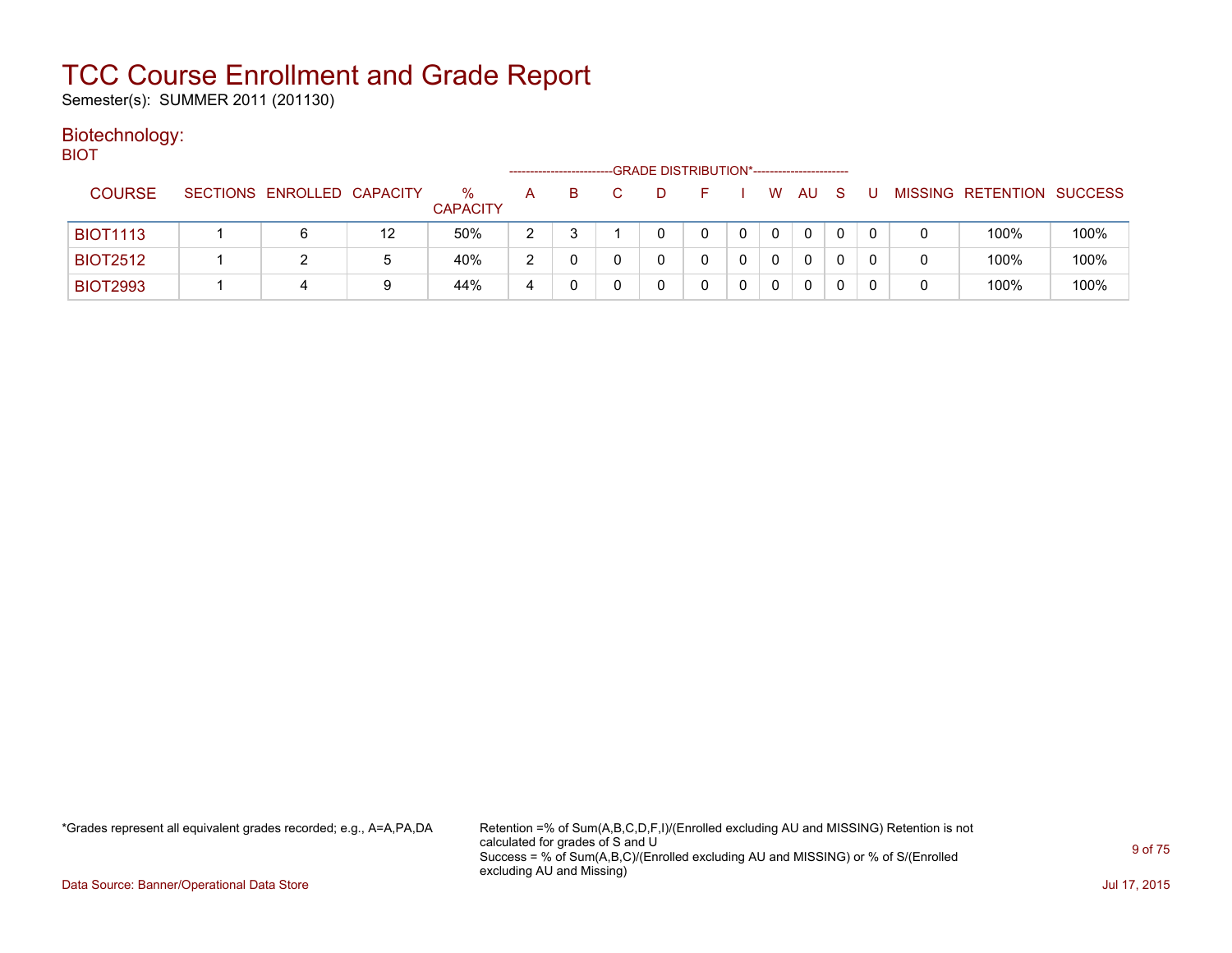Semester(s): SUMMER 2011 (201130)

### Biomedical Equipment Technolog: BMET

| -----           |                            |                      |              |    |          | ------------------------GRADE DISTRIBUTION*----------------------- |  |       |  |                           |      |
|-----------------|----------------------------|----------------------|--------------|----|----------|--------------------------------------------------------------------|--|-------|--|---------------------------|------|
| <b>COURSE</b>   | SECTIONS ENROLLED CAPACITY | %<br><b>CAPACITY</b> | $\mathsf{A}$ | B. | <b>C</b> | D                                                                  |  | WAUS. |  | MISSING RETENTION SUCCESS |      |
| <b>BMET2373</b> |                            | 33%                  |              |    |          |                                                                    |  |       |  | 100%                      | 100% |

\*Grades represent all equivalent grades recorded; e.g., A=A,PA,DA Retention =% of Sum(A,B,C,D,F,I)/(Enrolled excluding AU and MISSING) Retention is not calculated for grades of S and U Success = % of Sum(A,B,C)/(Enrolled excluding AU and MISSING) or % of S/(Enrolled excluding AU and Missing)

Data Source: Banner/Operational Data Store Jul 17, 2015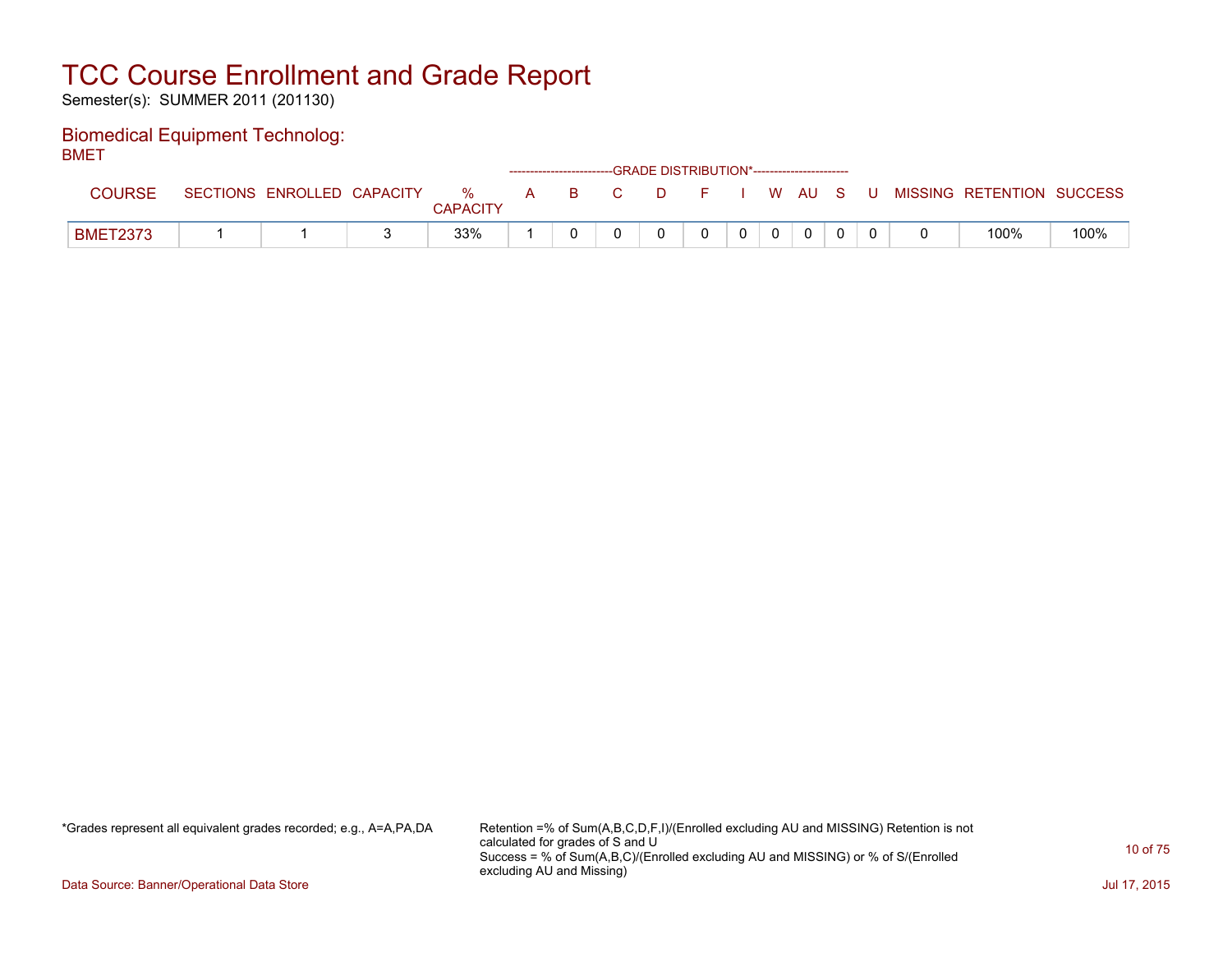Semester(s): SUMMER 2011 (201130)

### Business:

**BUSN** 

|                 |   |                   |                 |                         |                | ------------------------ |                |                | -GRADE DISTRIBUTION*---------------------- |              |                |              |              |              |                |                  |                |
|-----------------|---|-------------------|-----------------|-------------------------|----------------|--------------------------|----------------|----------------|--------------------------------------------|--------------|----------------|--------------|--------------|--------------|----------------|------------------|----------------|
| <b>COURSE</b>   |   | SECTIONS ENROLLED | <b>CAPACITY</b> | $\%$<br><b>CAPACITY</b> | A              | в                        | C              | D              | F                                          |              | W              | AU           | S            |              | <b>MISSING</b> | <b>RETENTION</b> | <b>SUCCESS</b> |
| <b>BUSN1053</b> | 5 | 70                | 140             | 50%                     | 16             | 22                       | 7              | 5              | 10                                         | $\mathbf{0}$ | 10             | $\mathbf{0}$ | $\mathbf{0}$ | $\Omega$     | $\mathbf 0$    | 86%              | 64%            |
| <b>BUSN1123</b> | 3 | 38                | 50              | 76%                     | 28             |                          |                | $\overline{2}$ | 6                                          | 0            | 0              | $\mathbf{0}$ | 0            | 0            | 0              | 100%             | 79%            |
| <b>BUSN1143</b> | 3 | 26                | 100             | 26%                     | 4              | 5                        | 3              | 3              | 4                                          | $\mathbf{0}$ | 7              | $\mathbf{0}$ | $\mathbf{0}$ | $\Omega$     | $\mathbf 0$    | 73%              | 46%            |
| <b>BUSN1153</b> |   | 9                 | 20              | 45%                     | $\overline{2}$ | 5                        | 0              | 0              | 0                                          | 0            | $\overline{2}$ | $\mathbf{0}$ | 0            | $\Omega$     | $\mathbf 0$    | 78%              | 78%            |
| <b>BUSN1353</b> |   | 13                | 40              | 32%                     | 4              | 4                        |                | 0              | 0                                          | $\mathbf{0}$ | 4              | $\mathbf{0}$ | $\mathbf{0}$ | $\Omega$     | $\mathbf 0$    | 69%              | 69%            |
| <b>BUSN2053</b> |   | $\overline{7}$    | 40              | 18%                     | 5              | 0                        | 0              | 0              | $\overline{2}$                             | 0            | 0              | $\mathbf{0}$ | $\Omega$     | $\Omega$     | 0              | 100%             | 71%            |
| <b>BUSN2173</b> |   | 1                 | 5               | 20%                     |                | $\Omega$                 | 0              | 0              | 0                                          | 0            | 0              | $\mathbf{0}$ | 0            | $\Omega$     | 0              | 100%             | 100%           |
| <b>BUSN2203</b> |   | 16                | 20              | 80%                     | 5              |                          | $\overline{2}$ | 0              |                                            | 0            |                | $\mathbf{0}$ | $\mathbf{0}$ | $\Omega$     | $\mathbf 0$    | 94%              | 88%            |
| <b>BUSN2313</b> | 4 | 53                | 100             | 53%                     | 27             | 10                       | 3              | $\overline{2}$ | 3                                          | $\Omega$     | 8              | $\Omega$     | $\Omega$     | $\Omega$     | 0              | 85%              | 75%            |
| <b>BUSN2333</b> |   | 14                | 20              | 70%                     | 3              | 4                        | 0              |                | 0                                          | $\mathbf{0}$ | 6              | $\mathbf{0}$ | $\Omega$     | 0            | 0              | 57%              | 50%            |
| <b>BUSN2363</b> |   | 8                 | 20              | 40%                     | 3              | $\Omega$                 | $\Omega$       | 0              | $\overline{2}$                             | $\Omega$     | 3              | 0            | $\Omega$     | $\Omega$     | 0              | 62%              | 38%            |
| <b>BUSN2513</b> |   | 17                | 24              | 71%                     | 15             | $\mathbf{0}$             | 0              | 0              | 0                                          | 0            | $\overline{2}$ | $\mathbf{0}$ | 0            | <sup>0</sup> | $\mathbf 0$    | 88%              | 88%            |
| <b>BUSN2991</b> |   | 28                | 0               |                         | 17             | 7                        | $\overline{2}$ | 0              | 0                                          | 0            | 2              | 0            | $\Omega$     | 0            | 0              | 93%              | 93%            |
| <b>BUSN2993</b> |   | 6                 | 20              | 30%                     | 5              | $\Omega$                 | 0              | 0              | 0                                          | 0            |                | $\Omega$     | $\Omega$     | $\Omega$     | $\mathbf 0$    | 83%              | 83%            |

\*Grades represent all equivalent grades recorded; e.g., A=A,PA,DA Retention =% of Sum(A,B,C,D,F,I)/(Enrolled excluding AU and MISSING) Retention is not calculated for grades of S and U Success = % of Sum(A,B,C)/(Enrolled excluding AU and MISSING) or % of S/(Enrolled excluding AU and Missing)

Data Source: Banner/Operational Data Store **July 17, 2015**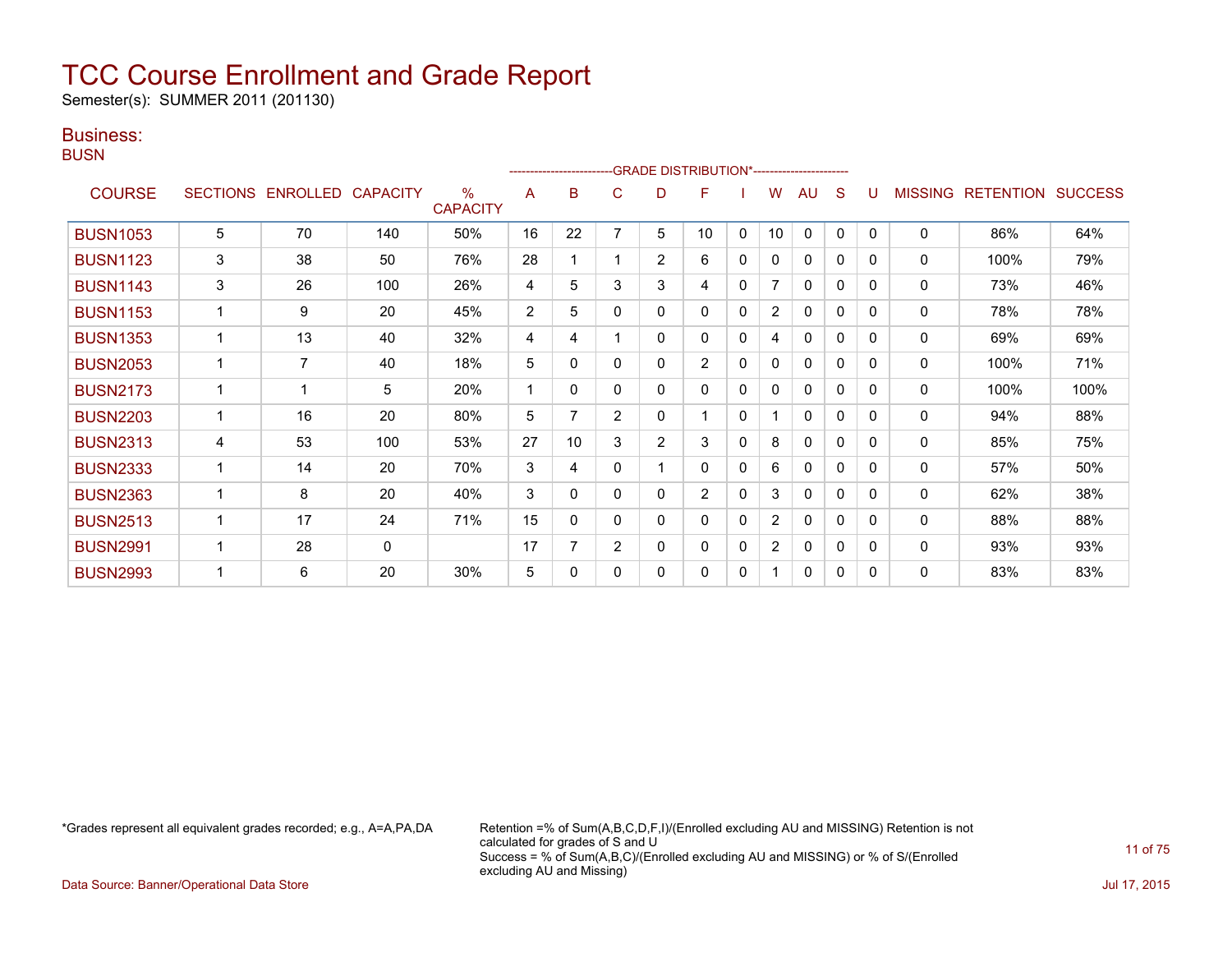Semester(s): SUMMER 2011 (201130)

### Careers:

| טורוי           |                            |     |                      |  |  | ------------------------GRADE DISTRIBUTION*----------------------- |  |    |  |                                                |     |
|-----------------|----------------------------|-----|----------------------|--|--|--------------------------------------------------------------------|--|----|--|------------------------------------------------|-----|
| <b>COURSE</b>   | SECTIONS ENROLLED CAPACITY |     | %<br><b>CAPACITY</b> |  |  |                                                                    |  |    |  | A B C D F I W AU S U MISSING RETENTION SUCCESS |     |
| <b>CARS1011</b> | 28                         | 170 | 16%                  |  |  |                                                                    |  | 25 |  |                                                | 89% |

\*Grades represent all equivalent grades recorded; e.g., A=A,PA,DA Retention =% of Sum(A,B,C,D,F,I)/(Enrolled excluding AU and MISSING) Retention is not calculated for grades of S and U Success = % of Sum(A,B,C)/(Enrolled excluding AU and MISSING) or % of S/(Enrolled excluding AU and Missing)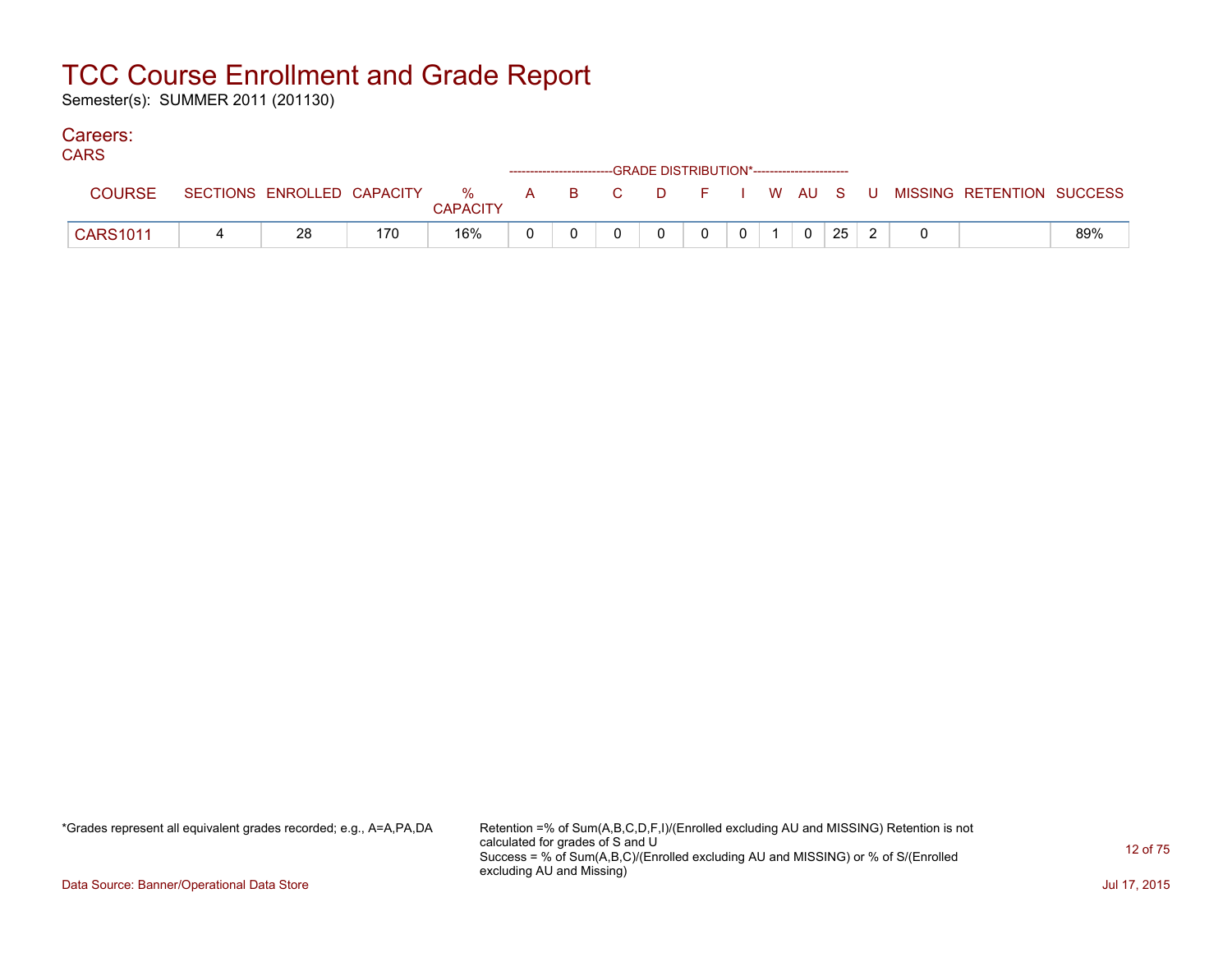Semester(s): SUMMER 2011 (201130)

### Chemistry: **CHEM**

|                 |    |                            |     |                      |    | ---------------------- |              |   | -GRADE DISTRIBUTION*----------------------- |          |              |    |   |   |         |                  |                |
|-----------------|----|----------------------------|-----|----------------------|----|------------------------|--------------|---|---------------------------------------------|----------|--------------|----|---|---|---------|------------------|----------------|
| <b>COURSE</b>   |    | SECTIONS ENROLLED CAPACITY |     | ℅<br><b>CAPACITY</b> | А  | B                      | $\mathbf{C}$ |   | F                                           |          | w            | AU | S |   | MISSING | <b>RETENTION</b> | <b>SUCCESS</b> |
| <b>CHEM1114</b> |    | 115                        | 152 | 76%                  | 41 | 33                     | 17           | 3 |                                             |          | 13           | 0  | 0 | 0 | 0       | 89%              | 79%            |
| <b>CHEM1315</b> | 10 | 207                        | 240 | 86%                  | 89 | 69                     | 30           |   | 2                                           | $\Omega$ | 16           | 0  | 0 | 0 | 0       | 92%              | 91%            |
| <b>CHEM1415</b> | 6  | 122                        | 144 | 85%                  | 71 | 38                     | 5            | 2 |                                             | 0        | 6            | 0  | 0 | 0 | 0       | 95%              | 93%            |
| <b>CHEM2145</b> | 4  | 30                         | 48  | 62%                  | 13 | 8                      | 4            |   | n                                           | 0        | 4            | 0  | 0 | 0 | 0       | 87%              | 83%            |
| <b>CHEM2245</b> | 3  | 19                         | 36  | 53%                  | 5  | 10                     |              |   |                                             | $\Omega$ | 2            |    | 0 | 0 | 0       | 89%              | 89%            |
| <b>CHEM2353</b> |    | 5                          | 12  | 42%                  | и  | ົ                      | າ            |   |                                             | 0        | <sup>0</sup> | 0  | 0 | 0 | 0       | 100%             | 100%           |

\*Grades represent all equivalent grades recorded; e.g., A=A,PA,DA Retention =% of Sum(A,B,C,D,F,I)/(Enrolled excluding AU and MISSING) Retention is not calculated for grades of S and U Success = % of Sum(A,B,C)/(Enrolled excluding AU and MISSING) or % of S/(Enrolled excluding AU and Missing)

Data Source: Banner/Operational Data Store Jul 17, 2015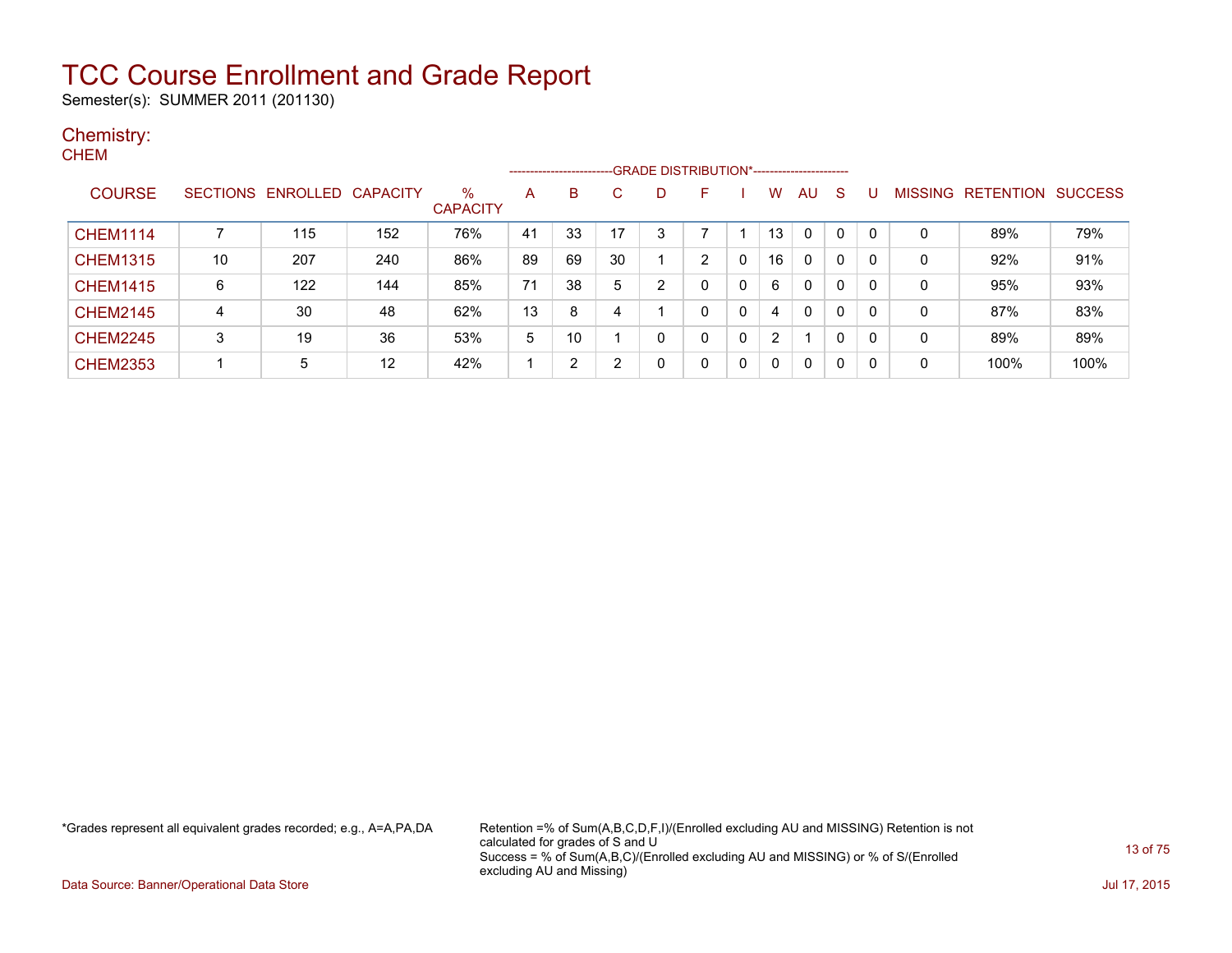Semester(s): SUMMER 2011 (201130)

### Child Development:

**CHLD** 

|                 |                |                            |              |                         |                |                |                |                | -------------------------GRADE                DISTRIBUTION*--------------------- |          |                |              |              |          |                |                  |                |
|-----------------|----------------|----------------------------|--------------|-------------------------|----------------|----------------|----------------|----------------|----------------------------------------------------------------------------------|----------|----------------|--------------|--------------|----------|----------------|------------------|----------------|
| <b>COURSE</b>   |                | SECTIONS ENROLLED CAPACITY |              | $\%$<br><b>CAPACITY</b> | A              | B              | C              | D              | F                                                                                |          | W              | <b>AU</b>    | S            |          | <b>MISSING</b> | <b>RETENTION</b> | <b>SUCCESS</b> |
| <b>CHLD1102</b> | $\overline{2}$ | 10                         | 25           | 40%                     | 9              | 0              | 0              | 0              | $\mathbf{0}$                                                                     | 0        | $\mathbf 1$    | $\Omega$     | $\mathbf{0}$ | $\Omega$ | $\mathbf{0}$   | 90%              | 90%            |
| <b>CHLD1202</b> | 2              | 10                         | 25           | 40%                     | 10             | 0              | $\Omega$       | 0              | $\Omega$                                                                         | 0        | 0              | $\mathbf{0}$ | 0            | 0        | $\mathbf{0}$   | 100%             | 100%           |
| <b>CHLD1302</b> | $\overline{2}$ | 8                          | 25           | 32%                     | 6              |                | 0              | 0              | 0                                                                                | 0        |                | 0            | $\Omega$     | 0        | $\mathbf{0}$   | 88%              | 88%            |
| <b>CHLD1402</b> | $\overline{2}$ | 12                         | 25           | 48%                     | 9              |                | 0              | 1              | 0                                                                                | 0        |                | 0            | $\Omega$     | 0        | 0              | 92%              | 83%            |
| <b>CHLD1501</b> | $\overline{2}$ | 16                         | 25           | 64%                     | 12             | 0              | 0              | 0              | $\overline{2}$                                                                   | 0        | $\overline{2}$ | $\mathbf{0}$ | 0            | 0        | 0              | 88%              | 75%            |
| <b>CHLD2003</b> | 3              | 37                         | 70           | 53%                     | 9              | 4              | 5              | 1              | 3                                                                                | 0        | 15             | $\mathbf{0}$ | $\Omega$     | $\Omega$ | $\mathbf{0}$   | 59%              | 49%            |
| <b>CHLD2023</b> | $\overline{2}$ | 26                         | 40           | 65%                     | 10             | 7              | 3              | $\overline{2}$ | $\overline{2}$                                                                   | $\Omega$ | $\overline{2}$ | $\mathbf{0}$ | $\Omega$     | $\Omega$ | 0              | 92%              | 77%            |
| <b>CHLD2103</b> | $\overline{2}$ | 32                         | 40           | 80%                     | 5              | 8              | 5              | 3              | 9                                                                                | 0        | $\overline{2}$ | 0            | $\Omega$     | 0        | 0              | 94%              | 56%            |
| <b>CHLD2203</b> | $\mathbf{1}$   | 16                         | 20           | 80%                     | 8              | 4              | 0              | $\mathbf{1}$   | 1                                                                                | 0        | $\overline{2}$ | $\Omega$     | 0            | 0        | 0              | 88%              | 75%            |
| <b>CHLD2213</b> | 1              | 19                         | 20           | 95%                     | 3              | 4              | 3              | 3              | $\overline{2}$                                                                   | 0        | 4              | $\mathbf{0}$ | $\Omega$     | 0        | 0              | 79%              | 53%            |
| <b>CHLD2223</b> | 1              | 8                          | 10           | 80%                     | 4              | 3              |                | 0              | 0                                                                                | 0        | 0              | 0            | $\Omega$     | 0        | $\mathbf{0}$   | 100%             | 100%           |
| <b>CHLD2233</b> | $\mathbf{1}$   | 14                         | 20           | 70%                     | 8              | 5              | $\Omega$       | 0              | $\Omega$                                                                         | 0        |                | $\mathbf{0}$ | $\Omega$     | 0        | $\mathbf{0}$   | 93%              | 93%            |
| <b>CHLD2301</b> | $\mathbf{1}$   | $\mathbf{1}$               | $\mathbf{0}$ |                         | 1              | 0              | $\Omega$       | 0              | 0                                                                                | 0        | 0              | 0            | 0            | 0        | 0              | 100%             | 100%           |
| <b>CHLD2341</b> | 1              | 3                          | 20           | 15%                     | $\overline{2}$ | $\Omega$       | $\mathbf 0$    | 0              | 1                                                                                | 0        | 0              | $\mathbf{0}$ | $\Omega$     | $\Omega$ | $\mathbf{0}$   | 100%             | 67%            |
| <b>CHLD2421</b> | 1              | 14                         | 20           | 70%                     | 10             |                |                | 0              | 1                                                                                | $\Omega$ |                | $\mathbf{0}$ | $\Omega$     | $\Omega$ | $\mathbf{0}$   | 93%              | 86%            |
| <b>CHLD2501</b> | $\mathbf{1}$   |                            | 0            |                         | 1              | 0              | $\Omega$       | 0              | $\Omega$                                                                         | $\Omega$ | 0              | $\mathbf 0$  | $\Omega$     | 0        | $\mathbf 0$    | 100%             | 100%           |
| <b>CHLD2601</b> | 1              |                            | $\mathbf 0$  |                         | 1              | 0              | 0              | 0              | 0                                                                                | 0        | 0              | 0            | $\Omega$     | 0        | 0              | 100%             | 100%           |
| <b>CHLD2701</b> | 1              | 9                          | 20           | 45%                     | 3              | $\overline{2}$ | $\overline{2}$ | 0              | 2                                                                                | 0        | 0              | 0            | 0            | $\Omega$ | $\mathbf{0}$   | 100%             | 78%            |

\*Grades represent all equivalent grades recorded; e.g., A=A,PA,DA Retention =% of Sum(A,B,C,D,F,I)/(Enrolled excluding AU and MISSING) Retention is not calculated for grades of S and U Success = % of Sum(A,B,C)/(Enrolled excluding AU and MISSING) or % of S/(Enrolled excluding AU and Missing) Data Source: Banner/Operational Data Store Jul 17, 2015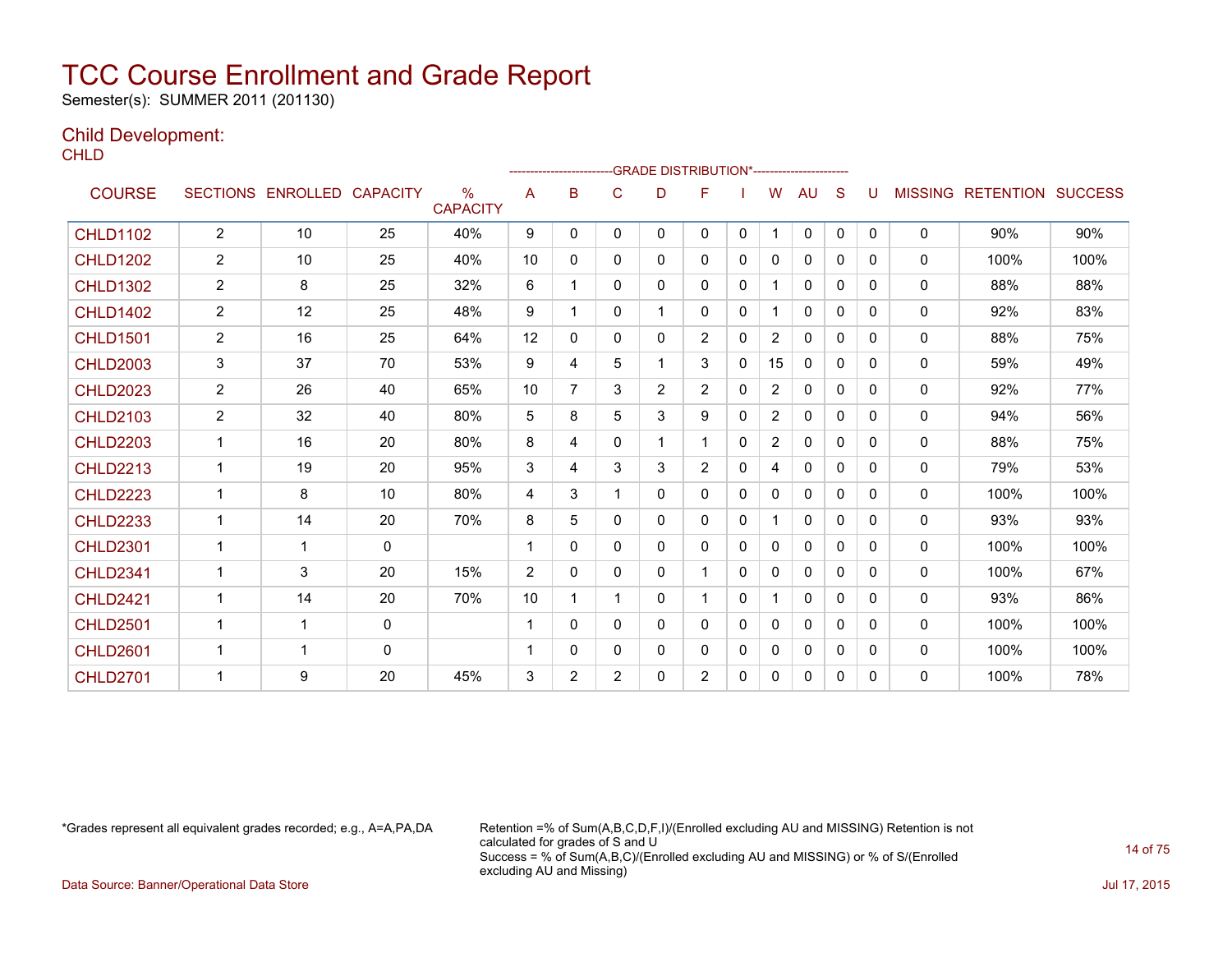Semester(s): SUMMER 2011 (201130)

#### Chinese:  $C$

| <b>CHNS</b>     |                            |    |                         |   |    | -GRADE DISTRIBUTION*----------------------- |   |              |             |          |              |  |                           |      |
|-----------------|----------------------------|----|-------------------------|---|----|---------------------------------------------|---|--------------|-------------|----------|--------------|--|---------------------------|------|
| <b>COURSE</b>   | SECTIONS ENROLLED CAPACITY |    | $\%$<br><b>CAPACITY</b> | A | B. |                                             |   |              | W           | AU       | <sub>S</sub> |  | MISSING RETENTION SUCCESS |      |
| <b>CHNS2143</b> |                            | 20 | 25%                     | 4 |    | 0                                           | 0 | $\mathbf{0}$ | $\Omega$    | $\Omega$ | 0            |  | 100%                      | 100% |
| <b>CHNS2333</b> |                            | 10 | 20%                     | າ |    |                                             |   |              | 0           | $\Omega$ |              |  | 100%                      | 100% |
| <b>CHNS2991</b> |                            | 10 | 50%                     | 5 |    |                                             |   |              | $\mathbf 0$ | 0        |              |  | 100%                      | 100% |

\*Grades represent all equivalent grades recorded; e.g., A=A,PA,DA Retention =% of Sum(A,B,C,D,F,I)/(Enrolled excluding AU and MISSING) Retention is not calculated for grades of S and U Success = % of Sum(A,B,C)/(Enrolled excluding AU and MISSING) or % of S/(Enrolled excluding AU and Missing)

Data Source: Banner/Operational Data Store Jul 17, 2015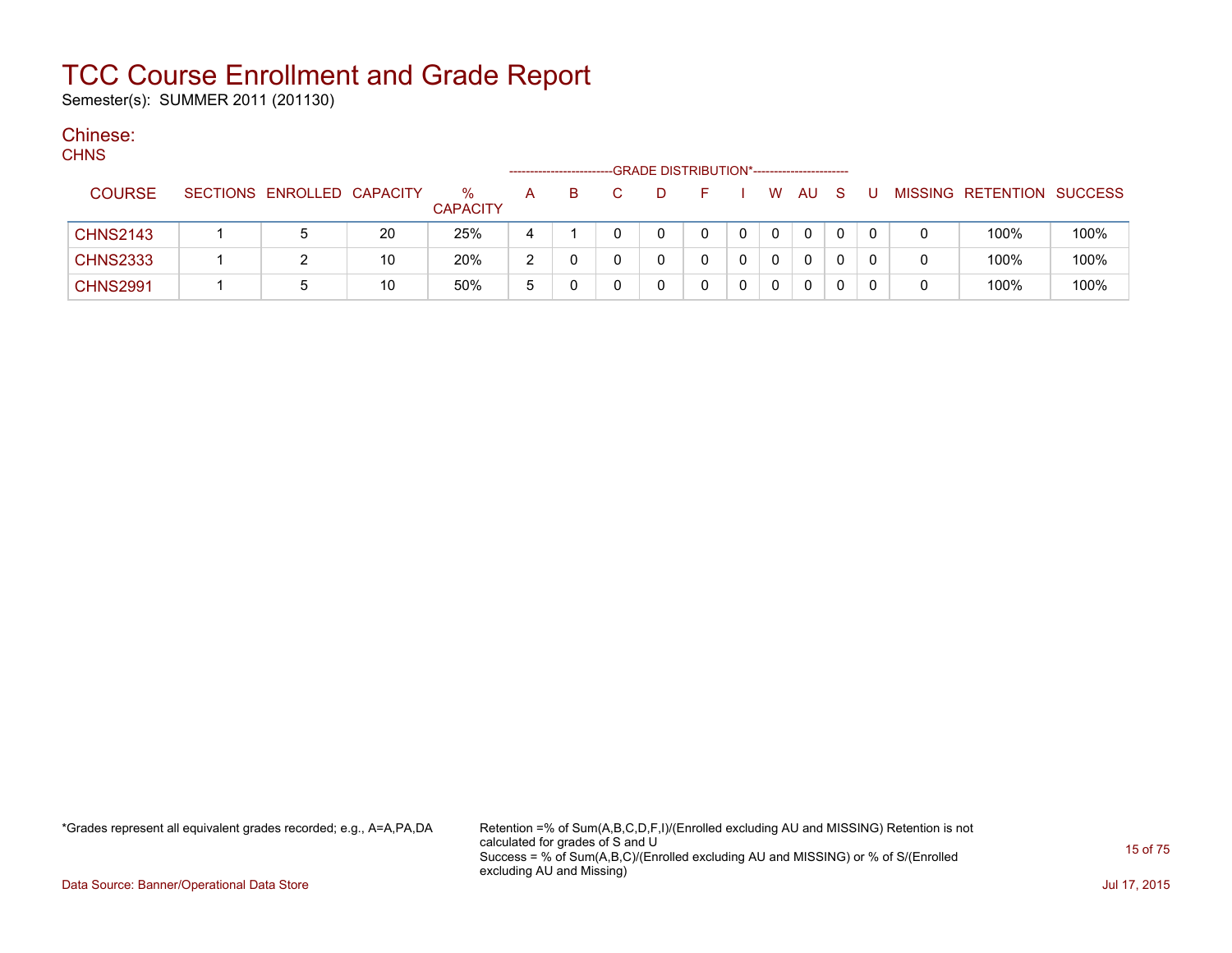Semester(s): SUMMER 2011 (201130)

#### Criminal Justice: CRIM

| UNIM            |                            |    |                 |  |  | ------------------------GRADE DISTRIBUTION*----------------------- |                |              |  |                                                  |     |
|-----------------|----------------------------|----|-----------------|--|--|--------------------------------------------------------------------|----------------|--------------|--|--------------------------------------------------|-----|
|                 | SECTIONS ENROLLED CAPACITY |    | <b>CAPACITY</b> |  |  |                                                                    |                |              |  | % A B C D F I W AU S U MISSING RETENTION SUCCESS |     |
| <b>CRIM2143</b> |                            | 20 | 35%             |  |  | $\Omega$                                                           | 0 <sup>1</sup> | $\mathbf{0}$ |  | 86%                                              | 86% |

\*Grades represent all equivalent grades recorded; e.g., A=A,PA,DA Retention =% of Sum(A,B,C,D,F,I)/(Enrolled excluding AU and MISSING) Retention is not calculated for grades of S and U Success = % of Sum(A,B,C)/(Enrolled excluding AU and MISSING) or % of S/(Enrolled excluding AU and Missing)

Data Source: Banner/Operational Data Store Jul 17, 2015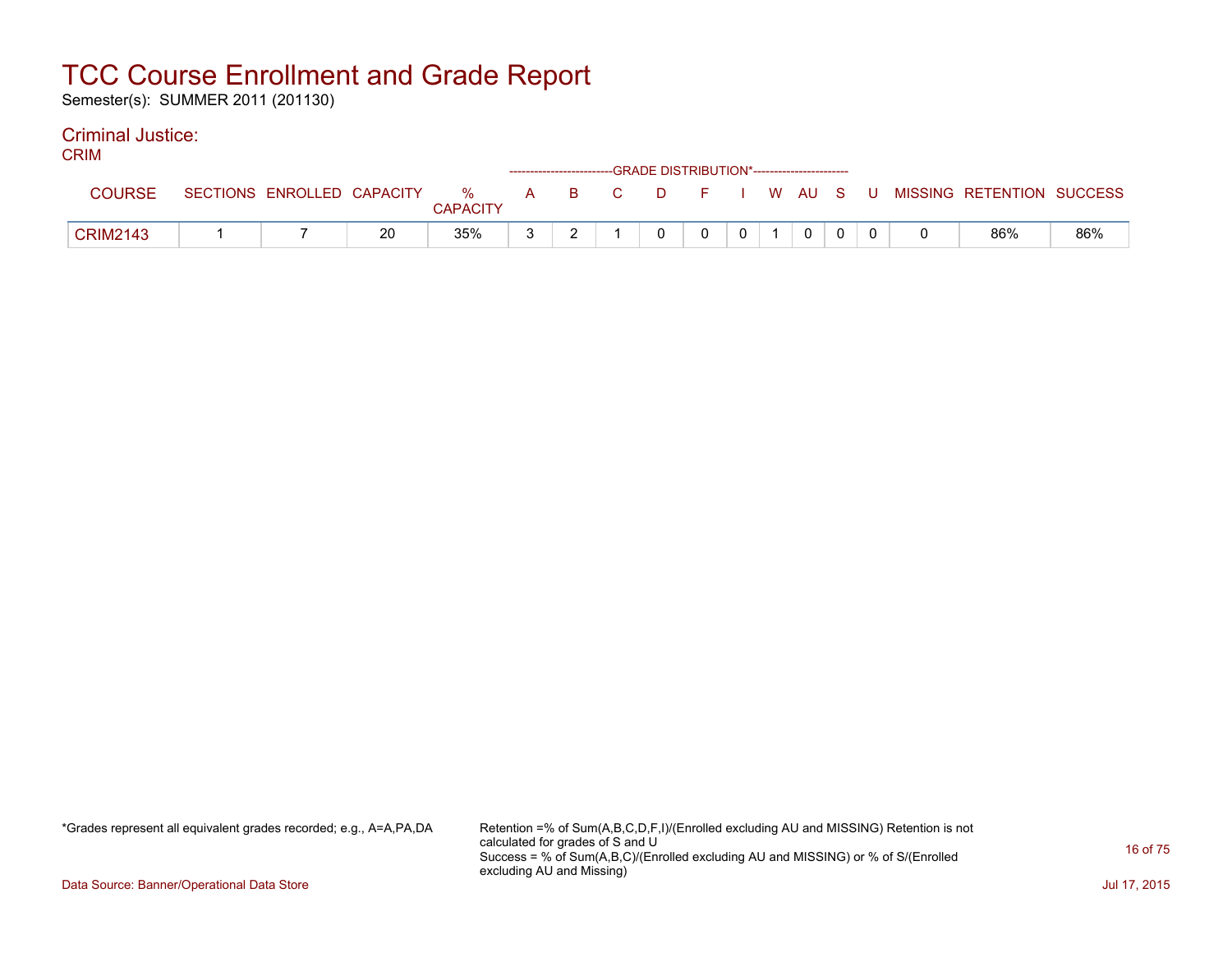Semester(s): SUMMER 2011 (201130)

### CSCI Computer Info Systems: **CSCI**

|                 |                 |          |                 |                         |     | ------------------------ |                |                | -GRADE DISTRIBUTION*---------------------- |                |                |              |              |              |                |                  |                |
|-----------------|-----------------|----------|-----------------|-------------------------|-----|--------------------------|----------------|----------------|--------------------------------------------|----------------|----------------|--------------|--------------|--------------|----------------|------------------|----------------|
| <b>COURSE</b>   | <b>SECTIONS</b> | ENROLLED | <b>CAPACITY</b> | $\%$<br><b>CAPACITY</b> | A   | B                        | C.             | D              | F                                          |                | w              | AU           | S            |              | <b>MISSING</b> | <b>RETENTION</b> | <b>SUCCESS</b> |
| <b>CSCI1203</b> | 33              | 577      | 810             | 71%                     | 265 | 124                      | 69             | 22             | 24                                         |                | 71             |              | 0            | 0            | 0              | 88%              | 80%            |
| <b>CSCI1263</b> | 3               | 33       | 35              | 94%                     | 18  | 5                        | $\overline{2}$ | 0              | 3                                          | $\overline{2}$ | 3              | $\Omega$     | 0            | $\mathbf{0}$ | 0              | 91%              | 76%            |
| <b>CSCI1483</b> |                 | 18       | 20              | 90%                     | 12  |                          |                |                | 0                                          | 0              | 4              | $\Omega$     | $\mathbf{0}$ | $\Omega$     | 0              | 78%              | 78%            |
| <b>CSCI2013</b> | 2               | 24       | 30              | 80%                     | 6   | 4                        | 5              | $\overline{2}$ |                                            | $\mathbf 0$    | 6              | 0            | 0            | 0            | 0              | 75%              | 62%            |
| <b>CSCI2033</b> | 2               | 36       | 55              | 65%                     | 16  | 10                       | 3              |                |                                            | 0              | 5              | 0            | 0            | $\Omega$     | 0              | 86%              | 81%            |
| <b>CSCI2133</b> |                 | 13       | 15              | 87%                     | 10  | 2                        | $\mathbf{0}$   | 0              | 0                                          | 0              |                | $\mathbf{0}$ | 0            | $\Omega$     | 0              | 92%              | 92%            |
| <b>CSCI2143</b> |                 | 1        | 0               |                         | 0   |                          | $\mathbf{0}$   | 0              | 0                                          | $\Omega$       | 0              | $\mathbf{0}$ | 0            | 0            | 0              | 100%             | 100%           |
| <b>CSCI2163</b> |                 | 16       | 20              | 80%                     | 13  |                          | 0              | 0              | 0                                          | $\Omega$       | $\overline{2}$ | $\mathbf{0}$ | 0            | $\Omega$     | 0              | 88%              | 88%            |
| <b>CSCI2473</b> | 3               | 45       | 50              | 90%                     | 18  | 13                       | 6              | $\overline{2}$ |                                            | $\Omega$       | 5              | $\mathbf{0}$ | 0            | 0            | 0              | 89%              | 82%            |
| <b>CSCI2843</b> |                 | 14       | 15              | 93%                     | 6   | 4                        |                |                |                                            | 0              | $\overline{2}$ | 0            | 0            |              | 0              | 86%              | 79%            |

\*Grades represent all equivalent grades recorded; e.g., A=A,PA,DA Retention =% of Sum(A,B,C,D,F,I)/(Enrolled excluding AU and MISSING) Retention is not calculated for grades of S and U Success = % of Sum(A,B,C)/(Enrolled excluding AU and MISSING) or % of S/(Enrolled excluding AU and Missing)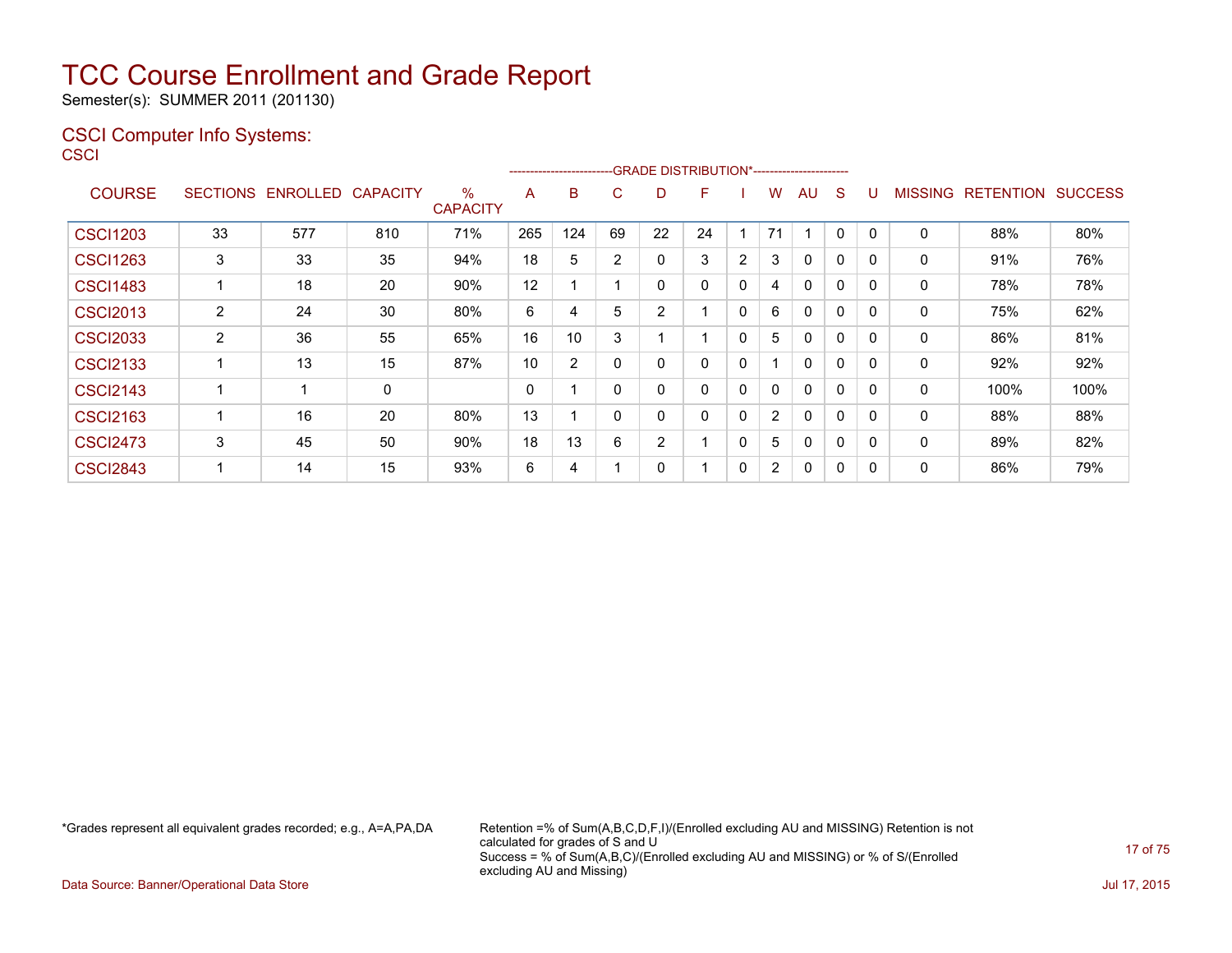Semester(s): SUMMER 2011 (201130)

### CSYS Computer Info Systems:

**CSYS** 

|                 |                 |                 |                 |                         |    | --------------------- |                | -GRADE DISTRIBUTION*---------------------- |                |              |                          |              |          |              |                |                  |                |
|-----------------|-----------------|-----------------|-----------------|-------------------------|----|-----------------------|----------------|--------------------------------------------|----------------|--------------|--------------------------|--------------|----------|--------------|----------------|------------------|----------------|
| <b>COURSE</b>   | <b>SECTIONS</b> | <b>ENROLLED</b> | <b>CAPACITY</b> | $\%$<br><b>CAPACITY</b> | A  | B                     | C              | D                                          | F              |              | W                        | AU           | S        |              | <b>MISSING</b> | <b>RETENTION</b> | <b>SUCCESS</b> |
| <b>CSYS1013</b> |                 | 20              | 20              | 100%                    | 12 | 2                     |                |                                            | 2              | 0            | 3                        | 0            | $\Omega$ | $\mathbf{0}$ | 0              | 85%              | 70%            |
| <b>CSYS1033</b> | $\overline{2}$  | 34              | 80              | 42%                     | 21 | 4                     | $\overline{2}$ |                                            | $\overline{2}$ | $\Omega$     | 4                        | 0            | $\Omega$ | $\Omega$     | $\mathbf 0$    | 88%              | 79%            |
| <b>CSYS1073</b> |                 | 11              | 40              | 28%                     | 5  | 3                     |                |                                            | 0              | 0            |                          | $\mathbf{0}$ | 0        | 0            | 0              | 91%              | 82%            |
| <b>CSYS1203</b> | $\overline{2}$  | 31              | 44              | 70%                     | 16 | 6                     | 5              |                                            | $\overline{2}$ | 0            |                          | 0            | 0        | $\mathbf{0}$ | 0              | 97%              | 87%            |
| <b>CSYS2023</b> |                 |                 | 0               |                         | 0  |                       | 0              | 0                                          | 0              | 0            | 0                        | $\mathbf{0}$ | 0        | $\Omega$     | 0              | 100%             | 100%           |
| <b>CSYS2063</b> |                 | 15              | 20              | 75%                     | 9  | 5                     | 0              | 0                                          |                | $\mathbf{0}$ | 0                        | $\Omega$     | 0        | 0            | 0              | 100%             | 93%            |
| <b>CSYS2073</b> | $\overline{2}$  | 35              | 55              | 64%                     | 18 | 6                     | 0              | 2                                          | $\overline{2}$ | 0            | $\overline{\phantom{a}}$ | $\Omega$     | 0        | 0            | 0              | 80%              | 69%            |
| <b>CSYS2563</b> |                 | 9               | 20              | 45%                     | 4  | $\overline{2}$        |                | 0                                          |                | 0            |                          | $\Omega$     | 0        | $\Omega$     | 0              | 89%              | 78%            |
| <b>CSYS2623</b> |                 | 17              | 15              | 113%                    | 12 | $\overline{2}$        |                |                                            | 0              | $\mathbf{0}$ |                          | $\mathbf{0}$ | 0        | $\Omega$     | 0              | 94%              | 88%            |
| <b>CSYS2643</b> |                 | 18              | 20              | 90%                     | 7  | 3                     |                |                                            | 3              | 0            | 3                        | $\mathbf{0}$ | 0        | $\Omega$     | 0              | 83%              | 61%            |
| <b>CSYS2993</b> |                 | 5               | 10              | 50%                     | 4  | 0                     |                | 0                                          | 0              | 0            | 0                        | 0            | 0        | 0            | 0              | 100%             | 100%           |

\*Grades represent all equivalent grades recorded; e.g., A=A,PA,DA Retention =% of Sum(A,B,C,D,F,I)/(Enrolled excluding AU and MISSING) Retention is not calculated for grades of S and U Success = % of Sum(A,B,C)/(Enrolled excluding AU and MISSING) or % of S/(Enrolled excluding AU and Missing)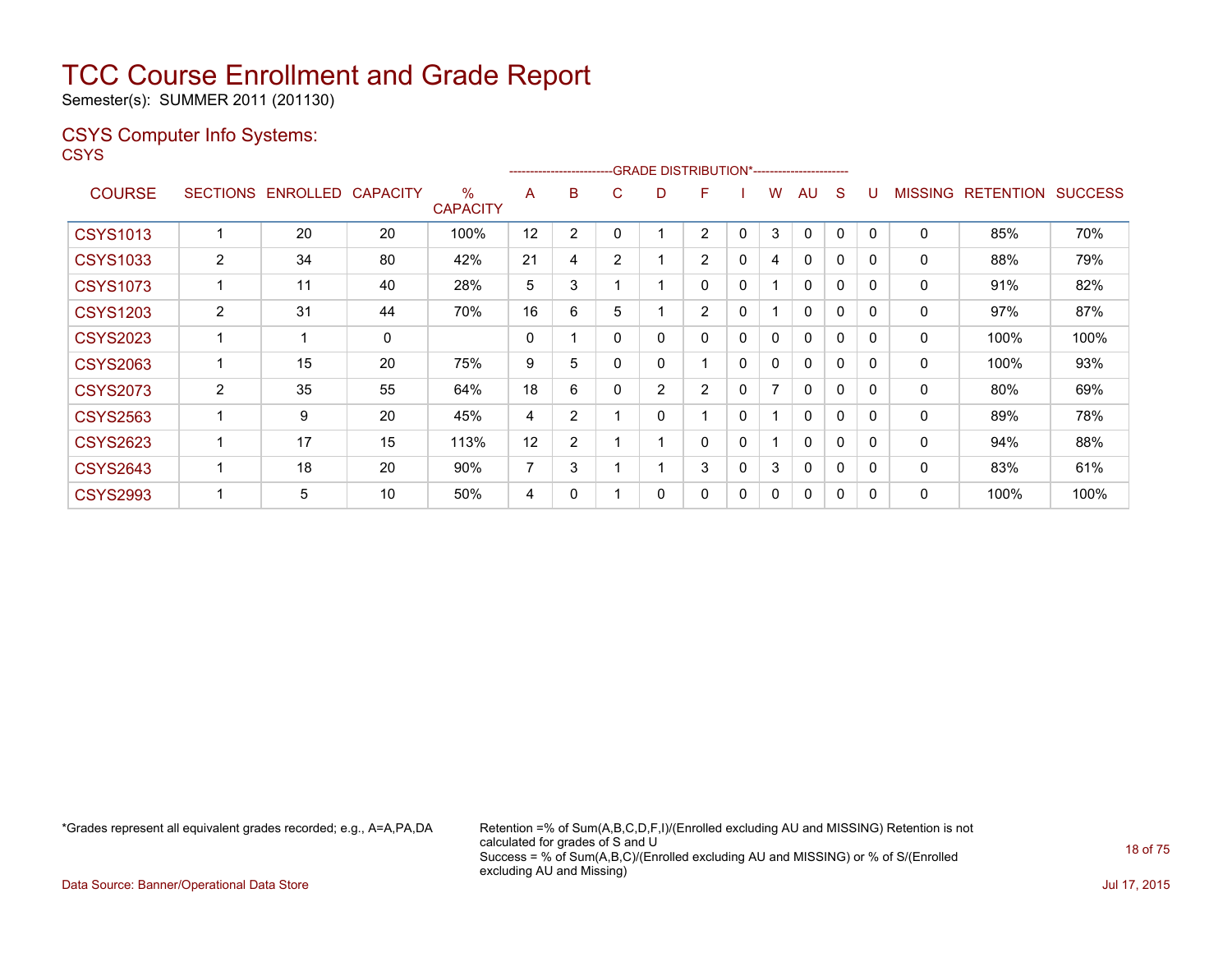Semester(s): SUMMER 2011 (201130)

### Dental Hygiene:

| <b>DHYG</b>     |  |    |                 | ------------------------GRADE DISTRIBUTION*----------------------- |          |              |                 |              |  |                                                                               |      |
|-----------------|--|----|-----------------|--------------------------------------------------------------------|----------|--------------|-----------------|--------------|--|-------------------------------------------------------------------------------|------|
| <b>COURSE</b>   |  |    | <b>CAPACITY</b> |                                                                    |          |              |                 |              |  | SECTIONS ENROLLED CAPACITY 3 % A B C D F I W AU S U MISSING RETENTION SUCCESS |      |
| <b>DHYG2991</b> |  | 10 | $30\%$          |                                                                    | $\Omega$ | $\mathbf{0}$ | $0 \mid 0 \mid$ | $\mathbf{0}$ |  | 100%                                                                          | 100% |

\*Grades represent all equivalent grades recorded; e.g., A=A,PA,DA Retention =% of Sum(A,B,C,D,F,I)/(Enrolled excluding AU and MISSING) Retention is not calculated for grades of S and U Success = % of Sum(A,B,C)/(Enrolled excluding AU and MISSING) or % of S/(Enrolled excluding AU and Missing)

Data Source: Banner/Operational Data Store Jul 17, 2015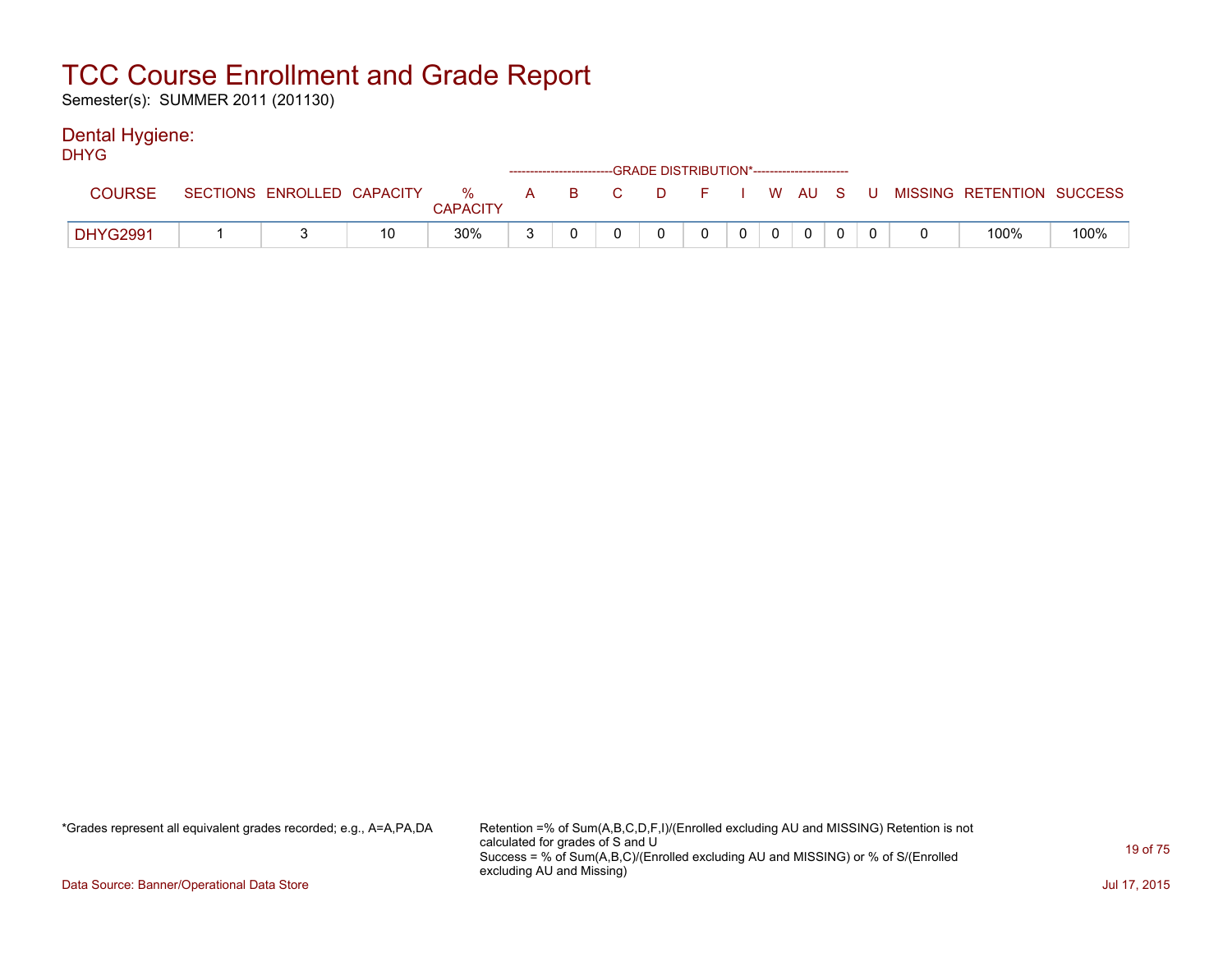Semester(s): SUMMER 2011 (201130)

### Drafting Design Engr Tech:

DRFT

|                 |                            |    |                      |    |     | ------------------------GRADE DISTRIBUTION*----------------------- |         |  |  |       |                           |      |
|-----------------|----------------------------|----|----------------------|----|-----|--------------------------------------------------------------------|---------|--|--|-------|---------------------------|------|
| <b>COURSE</b>   | SECTIONS ENROLLED CAPACITY |    | %<br><b>CAPACITY</b> | A  | B C |                                                                    | DFIWAUS |  |  | . U " | MISSING RETENTION SUCCESS |      |
| <b>DRFT1323</b> |                            | 20 | 75%                  | 14 |     |                                                                    |         |  |  |       | 100%                      | 100% |

\*Grades represent all equivalent grades recorded; e.g., A=A,PA,DA Retention =% of Sum(A,B,C,D,F,I)/(Enrolled excluding AU and MISSING) Retention is not calculated for grades of S and U Success = % of Sum(A,B,C)/(Enrolled excluding AU and MISSING) or % of S/(Enrolled excluding AU and Missing)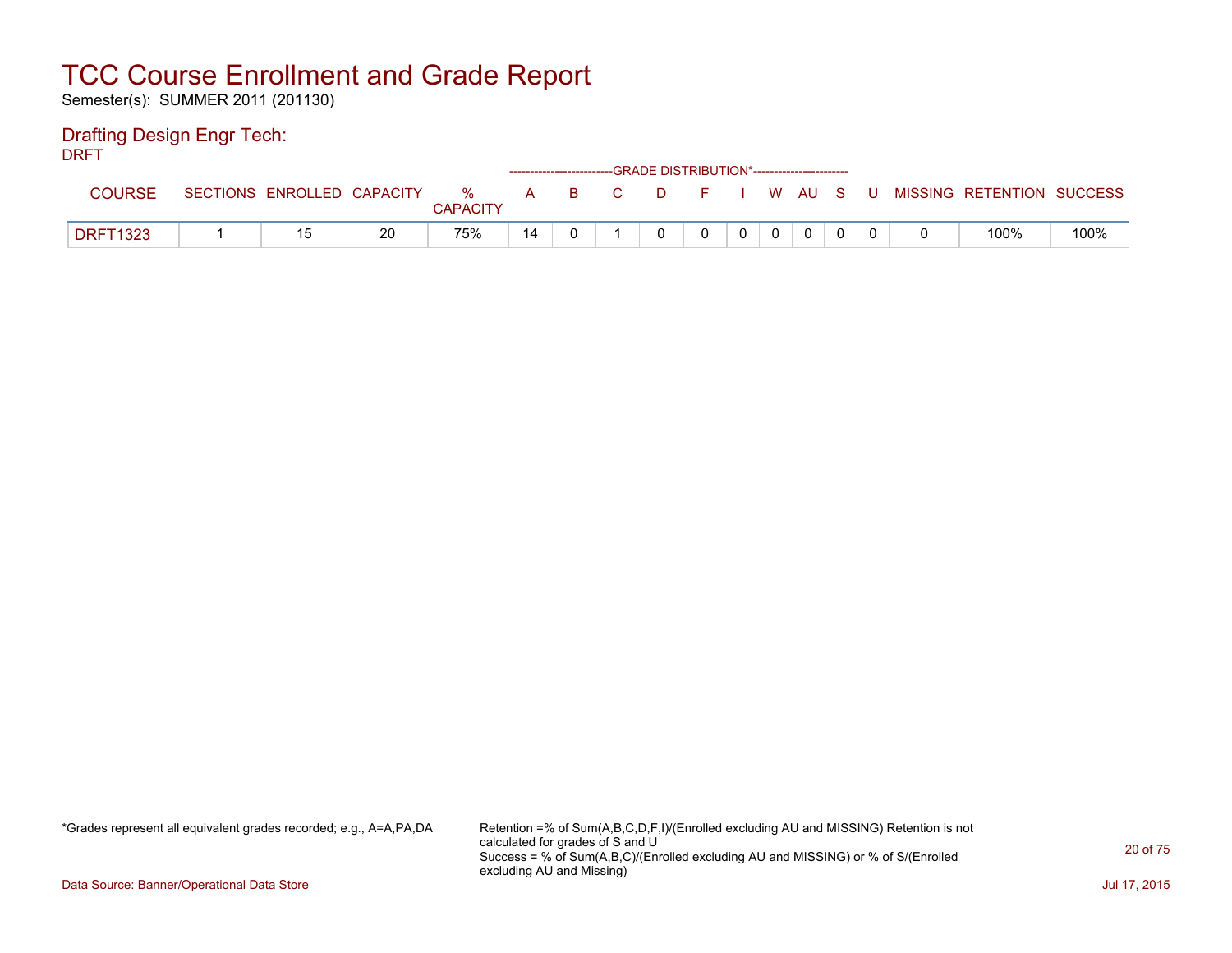Semester(s): SUMMER 2011 (201130)

#### Economics: ECON

| <b>ECON</b> |                 |    |                            |     |                         |     |    |    | -GRADE DISTRIBUTION*---------------------- |    |   |          |              |              |   |                           |     |
|-------------|-----------------|----|----------------------------|-----|-------------------------|-----|----|----|--------------------------------------------|----|---|----------|--------------|--------------|---|---------------------------|-----|
|             | <b>COURSE</b>   |    | SECTIONS ENROLLED CAPACITY |     | $\%$<br><b>CAPACITY</b> | A   | B. |    | D                                          | F. |   | <b>W</b> | AU.          | <sub>S</sub> |   | MISSING RETENTION SUCCESS |     |
|             | <b>ECON1353</b> |    | 45                         | 60  | 75%                     | 21  | 8  |    |                                            | 5  |   | 6        | $\mathbf{0}$ | 0            | 0 | 87%                       | 71% |
|             | <b>ECON2013</b> | 13 | 264                        | 399 | 66%                     | 118 | 81 | 30 | 10 <sup>°</sup>                            | 6  | 5 | 14       | 0            | 0            |   | 95%                       | 87% |
|             | <b>ECON2023</b> | 13 | 229                        | 401 | 57%                     | 105 | 67 | 18 | 8                                          | 3  | 3 | 24       | 0            | 0            | 0 | 89%                       | 83% |

\*Grades represent all equivalent grades recorded; e.g., A=A,PA,DA Retention =% of Sum(A,B,C,D,F,I)/(Enrolled excluding AU and MISSING) Retention is not calculated for grades of S and U Success = % of Sum(A,B,C)/(Enrolled excluding AU and MISSING) or % of S/(Enrolled excluding AU and Missing)

Data Source: Banner/Operational Data Store Jul 17, 2015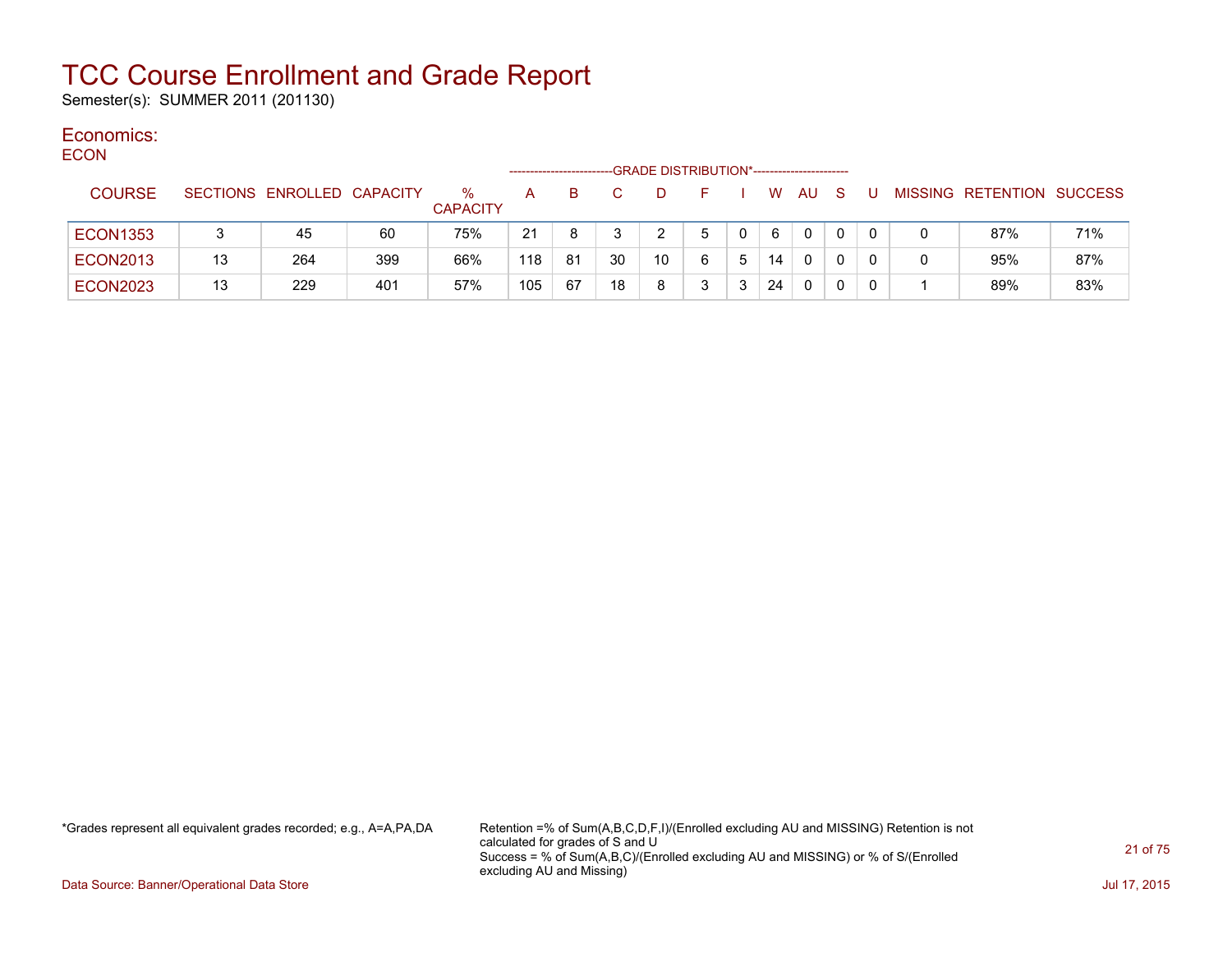Semester(s): SUMMER 2011 (201130)

### Electronics Technology:

ELET

|                 |                            |    |                      |   | ------------------------- | -GRADE DISTRIBUTION*----------------------- |  |                |              |     |     |                           |     |
|-----------------|----------------------------|----|----------------------|---|---------------------------|---------------------------------------------|--|----------------|--------------|-----|-----|---------------------------|-----|
| <b>COURSE</b>   | SECTIONS ENROLLED CAPACITY |    | %<br><b>CAPACITY</b> | А |                           | D                                           |  |                | . W AU       | - S | - U | MISSING RETENTION SUCCESS |     |
| <b>ELET1313</b> |                            | 15 | 47%                  |   |                           |                                             |  | $\overline{2}$ | $\mathbf 0$  |     |     | 71%                       | 57% |
| <b>ELET2643</b> |                            | 10 | 90%                  |   |                           |                                             |  |                | $\mathbf{0}$ |     |     | 78%                       | 78% |

\*Grades represent all equivalent grades recorded; e.g., A=A,PA,DA Retention =% of Sum(A,B,C,D,F,I)/(Enrolled excluding AU and MISSING) Retention is not calculated for grades of S and U Success = % of Sum(A,B,C)/(Enrolled excluding AU and MISSING) or % of S/(Enrolled excluding AU and Missing)

Data Source: Banner/Operational Data Store Jul 17, 2015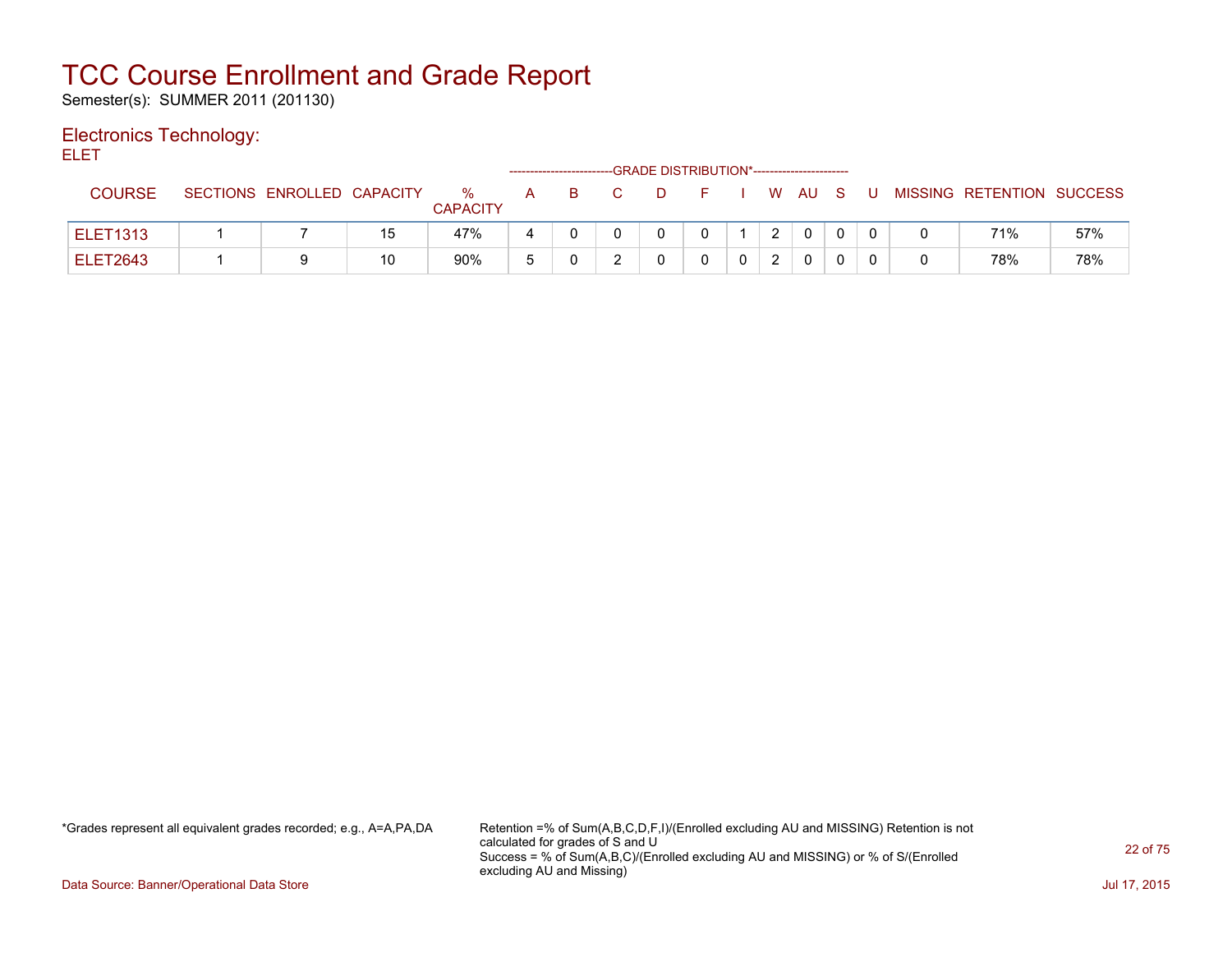Semester(s): SUMMER 2011 (201130)

### Emergency Medical Technology: EMDT

|                 |                 |          |                 |                                  |              |              | ------------------------GRADE                DISTRIBUTION*---------------------- |   |   |              |   |              |              |              |                |                  |                |
|-----------------|-----------------|----------|-----------------|----------------------------------|--------------|--------------|----------------------------------------------------------------------------------|---|---|--------------|---|--------------|--------------|--------------|----------------|------------------|----------------|
| <b>COURSE</b>   | <b>SECTIONS</b> | ENROLLED | <b>CAPACITY</b> | $\frac{0}{0}$<br><b>CAPACITY</b> | A            | B            | C.                                                                               | D | F |              | w | AU           | S            |              | <b>MISSING</b> | <b>RETENTION</b> | <b>SUCCESS</b> |
| <b>EMDT1013</b> |                 | 4        | 15              | 27%                              | 3            |              | $\Omega$                                                                         | 0 | 0 | $\mathbf{0}$ | 0 | $\mathbf{0}$ | 0            | $\Omega$     | $\mathbf{0}$   | 100%             | 100%           |
| <b>EMDT1024</b> | 1               | 4        | 15              | 27%                              | 3            |              | $\mathbf{0}$                                                                     | 0 | 0 | 0            | 0 | 0            | $\mathbf{0}$ | $\Omega$     | 0              | 100%             | 100%           |
| <b>EMDT1041</b> |                 | 4        | 15              | 27%                              | 4            | 0            | 0                                                                                | 0 | 0 | 0            | 0 | $\mathbf{0}$ | $\mathbf{0}$ | $\Omega$     | 0              | 100%             | 100%           |
| <b>EMDT1213</b> | 1               | 1        | 15              | 7%                               |              | 0            | 0                                                                                | 0 | 0 | 0            | 0 | $\mathbf{0}$ | $\mathbf{0}$ | $\Omega$     | 0              | 100%             | 100%           |
| <b>EMDT1231</b> | 1               | 1        | 15              | 7%                               | $\mathbf 0$  |              | 0                                                                                | 0 | 0 | 0            | 0 | $\mathbf{0}$ | $\mathbf{0}$ | $\Omega$     | $\mathbf{0}$   | 100%             | 100%           |
| <b>EMDT1342</b> | 1               | 1        | 15              | 7%                               |              | $\mathbf{0}$ | $\Omega$                                                                         | 0 | 0 | $\mathbf 0$  | 0 | $\mathbf{0}$ | $\mathbf{0}$ | $\Omega$     | 0              | 100%             | 100%           |
| <b>EMDT1351</b> | 1               | 1        | 15              | 7%                               |              | $\Omega$     | $\Omega$                                                                         | 0 | 0 | $\mathbf{0}$ | 0 | $\mathbf{0}$ | $\mathbf{0}$ | $\Omega$     | 0              | 100%             | 100%           |
| <b>EMDT2003</b> | 1               | 1        | 15              | 7%                               | $\mathbf{0}$ |              | $\Omega$                                                                         | 0 | 0 | $\mathbf{0}$ | 0 | $\mathbf{0}$ | $\mathbf 0$  | <sup>0</sup> | 0              | 100%             | 100%           |
| <b>EMDT2061</b> |                 | 1        | 15              | 7%                               | 0            |              | $\Omega$                                                                         | 0 | 0 | 0            | 0 | $\mathbf{0}$ | $\mathbf 0$  | $\Omega$     | 0              | 100%             | 100%           |
| <b>EMDT2151</b> |                 | 4        | 15              | 27%                              |              | 3            | 0                                                                                | 0 | 0 | $\mathbf{0}$ | 0 | $\mathbf{0}$ | 0            | $\Omega$     | 0              | 100%             | 100%           |
| <b>EMDT2212</b> | 1               | 5        | 15              | 33%                              | 2            | 3            | $\mathbf{0}$                                                                     | 0 | 0 | 0            | 0 | $\mathbf{0}$ | $\mathbf{0}$ | $\Omega$     | 0              | 100%             | 100%           |
| <b>EMDT2231</b> | 1               | 4        | 15              | 27%                              | 4            | 0            | 0                                                                                | 0 | 0 | 0            | 0 | 0            | 0            | $\Omega$     | 0              | 100%             | 100%           |
| <b>EMDT2252</b> |                 | 5        | 15              | 33%                              |              | 4            | $\Omega$                                                                         | 0 | 0 | 0            | 0 | $\mathbf{0}$ | 0            | $\Omega$     | 0              | 100%             | 100%           |

\*Grades represent all equivalent grades recorded; e.g., A=A,PA,DA Retention =% of Sum(A,B,C,D,F,I)/(Enrolled excluding AU and MISSING) Retention is not calculated for grades of S and U Success = % of Sum(A,B,C)/(Enrolled excluding AU and MISSING) or % of S/(Enrolled excluding AU and Missing)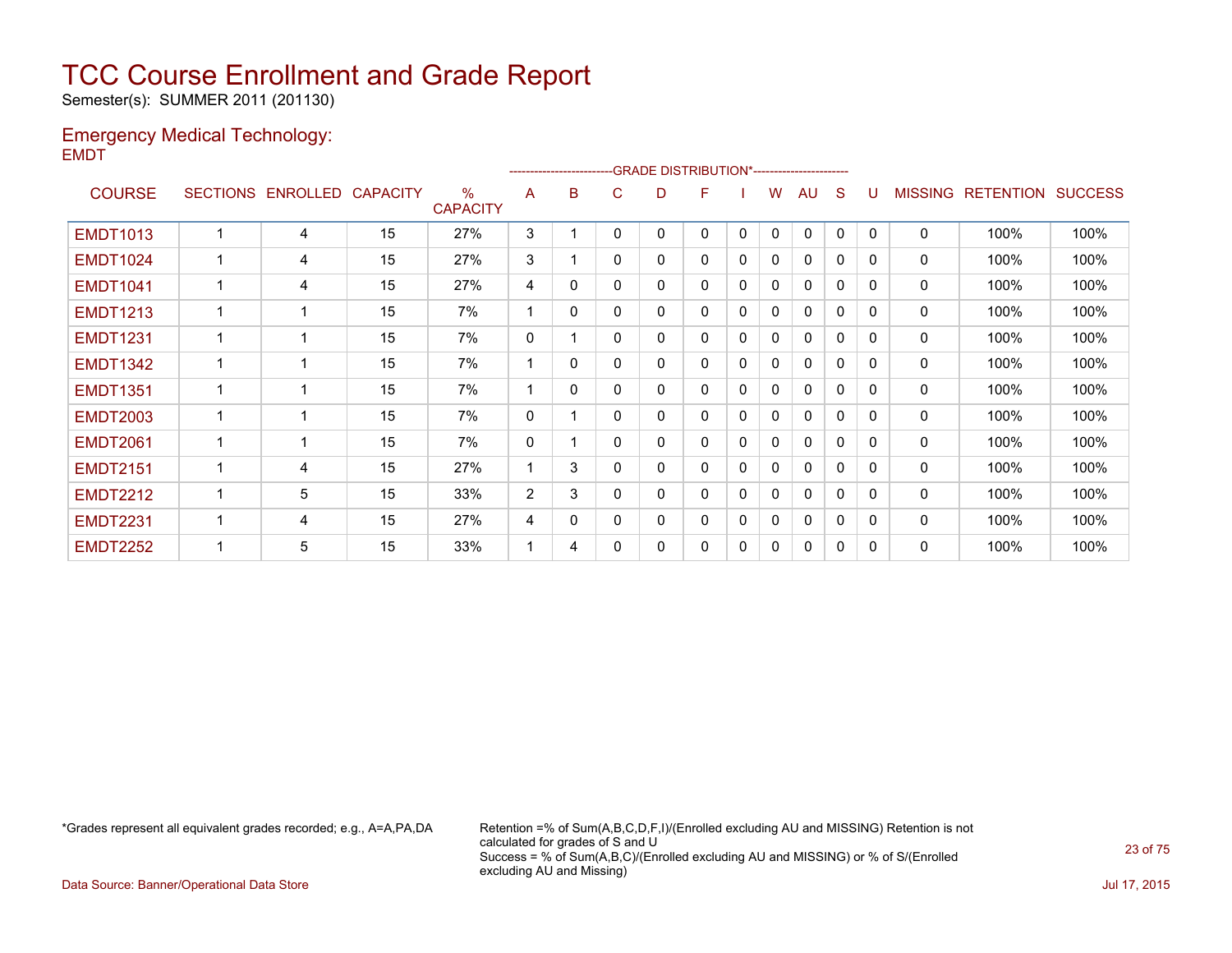Semester(s): SUMMER 2011 (201130)

### English: **ENGL**

|                 |                |                            |     |                         |     |                |                |                | -GRADE DISTRIBUTION*---------------------- |              |          |              |              |          |                |                          |      |
|-----------------|----------------|----------------------------|-----|-------------------------|-----|----------------|----------------|----------------|--------------------------------------------|--------------|----------|--------------|--------------|----------|----------------|--------------------------|------|
| <b>COURSE</b>   |                | SECTIONS ENROLLED CAPACITY |     | $\%$<br><b>CAPACITY</b> | A   | B              | C              | D              | F                                          |              | w        | AU           | S            | U        | <b>MISSING</b> | <b>RETENTION SUCCESS</b> |      |
| <b>ENGL0903</b> | $\overline{2}$ | 15                         | 40  | 38%                     | 2   | 0              | 5              | 3              | $\overline{2}$                             | $\mathbf{0}$ | 3        | $\mathbf{0}$ | $\mathbf{0}$ | $\Omega$ | $\mathbf{0}$   | 80%                      | 47%  |
| <b>ENGL0913</b> | 9              | 101                        | 195 | 52%                     | 27  | 27             | 12             | 3              | 8                                          |              | 23       | $\mathbf{0}$ | $\Omega$     | 0        | $\mathbf{0}$   | 77%                      | 65%  |
| <b>ENGL0923</b> | $\overline{7}$ | 80                         | 135 | 59%                     | 25  | 19             | 21             | $\overline{2}$ | 3                                          | $\Omega$     | 10       | $\mathbf{0}$ | $\Omega$     | $\Omega$ | $\Omega$       | 88%                      | 81%  |
| <b>ENGL0933</b> | 10             | 156                        | 200 | 78%                     | 35  | 39             | 25             | 11             | 27                                         | $\Omega$     | 19       | $\mathbf{0}$ | $\Omega$     | 0        | 0              | 88%                      | 63%  |
| <b>ENGL1003</b> | 13             | 175                        | 270 | 65%                     | 96  | 30             | 15             | 4              | 13                                         | 0            | 17       | $\mathbf{0}$ | $\mathbf{0}$ | 0        | 0              | 90%                      | 81%  |
| <b>ENGL1083</b> | $\mathbf 1$    | 10                         | 20  | 50%                     | 5   | $\overline{2}$ | $\overline{2}$ | $\mathbf{0}$   | 0                                          | $\Omega$     | 0        |              | $\Omega$     | $\Omega$ | 0              | 100%                     | 100% |
| <b>ENGL1113</b> | 31             | 543                        | 785 | 69%                     | 180 | 134            | 77             | 24             | 46                                         | 0            | 81       |              | 0            | 0        | 0              | 85%                      | 72%  |
| <b>ENGL1213</b> | 35             | 620                        | 849 | 73%                     | 259 | 143            | 73             | 20             | 45                                         | 0            | 80       | $\mathbf{0}$ | 0            | 0        | 0              | 87%                      | 77%  |
| <b>ENGL2333</b> | 1              | 21                         | 25  | 84%                     | 18  |                | 1              | $\mathbf{0}$   | 0                                          | $\mathbf{0}$ |          | $\mathbf{0}$ | $\Omega$     | $\Omega$ | 0              | 95%                      | 95%  |
| <b>ENGL2343</b> | 1              | 18                         | 20  | 90%                     | 7   | 6              | $\overline{2}$ | $\Omega$       | 0                                          | $\Omega$     | 3        | $\mathbf{0}$ | 0            | 0        | 0              | 83%                      | 83%  |
| <b>ENGL2383</b> | 1              | 15                         | 20  | 75%                     | 2   |                | 6              | $\Omega$       | 0                                          | $\Omega$     | $\Omega$ | $\mathbf{0}$ | $\Omega$     | 0        | 0              | 100%                     | 100% |
| <b>ENGL2413</b> | 4              | 65                         | 100 | 65%                     | 21  | 20             | 11             | $\Omega$       | 3                                          | $\Omega$     | 10       | $\mathbf{0}$ | 0            | 0        | $\mathbf{0}$   | 85%                      | 80%  |
| <b>ENGL2443</b> | 1              | 13                         | 20  | 65%                     | 6   | 3              | 3              | 0              |                                            | $\Omega$     | $\Omega$ | 0            | 0            | 0        | $\mathbf{0}$   | 100%                     | 92%  |
| <b>ENGL2543</b> | -1             | $\overline{7}$             | 20  | 35%                     | 2   | 4              | 0              | 0              | 0                                          | $\Omega$     |          | $\mathbf{0}$ | 0            | 0        | 0              | 86%                      | 86%  |
| <b>ENGL2653</b> | 1              | $\overline{7}$             | 20  | 35%                     | 4   | 2              | 0              | 0              |                                            | 0            | 0        | $\mathbf{0}$ | 0            | 0        | 0              | 100%                     | 86%  |
| <b>ENGL2773</b> | 1              | 9                          | 20  | 45%                     | 1   | 6              | $\overline{2}$ | 0              | 0                                          | 0            | 0        | 0            | 0            | 0        | 0              | 100%                     | 100% |
| <b>ENGL2883</b> | 1              | 5                          | 20  | 25%                     | 2   |                |                | 0              |                                            | 0            | 0        | 0            | 0            | 0        | 0              | 100%                     | 80%  |
|                 |                |                            |     |                         |     |                |                |                |                                            |              |          |              |              |          |                |                          |      |

\*Grades represent all equivalent grades recorded; e.g., A=A,PA,DA Retention =% of Sum(A,B,C,D,F,I)/(Enrolled excluding AU and MISSING) Retention is not calculated for grades of S and U Success = % of Sum(A,B,C)/(Enrolled excluding AU and MISSING) or % of S/(Enrolled excluding AU and Missing)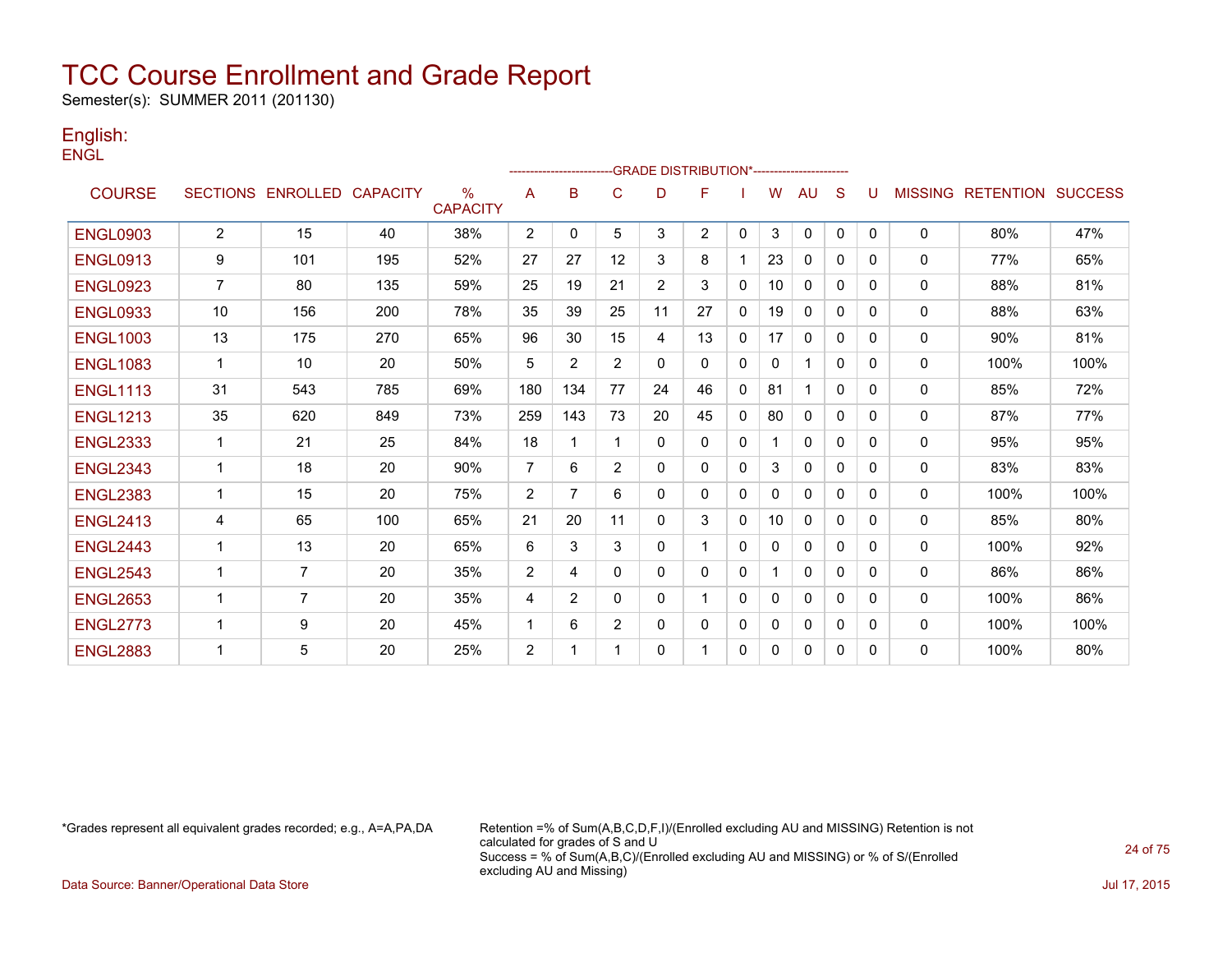Semester(s): SUMMER 2011 (201130)

### Engineering: **ENGR**

|                 |                 |                   |    |                      |    |   |                |   | ------------------------GRADE DISTRIBUTION*----------------------- |              |   |              |              |   |          |                   |                |
|-----------------|-----------------|-------------------|----|----------------------|----|---|----------------|---|--------------------------------------------------------------------|--------------|---|--------------|--------------|---|----------|-------------------|----------------|
| <b>COURSE</b>   | <b>SECTIONS</b> | ENROLLED CAPACITY |    | ℅<br><b>CAPACITY</b> | A  | в | C.             | D | F                                                                  |              | W | AU           | S            |   |          | MISSING RETENTION | <b>SUCCESS</b> |
| <b>ENGR1111</b> |                 |                   | 16 | 44%                  | 7  | 0 | 0              | 0 |                                                                    | 0            | 0 | 0            | $\Omega$     | 0 | $\Omega$ | 100%              | 100%           |
| <b>ENGR1443</b> | $\overline{2}$  | 17                | 40 | 42%                  | 16 |   | 0              | 0 | 0                                                                  | 0            | 0 | 0            | $\mathbf 0$  | 0 | 0        | 100%              | 100%           |
| <b>ENGR2103</b> | 2               | 39                | 60 | 65%                  | 30 | 4 | 3              | 0 | 0                                                                  | 0            | 2 | 0            | $\mathbf{0}$ | 0 | 0        | 95%               | 95%            |
| <b>ENGR2143</b> |                 | 23                | 30 | 77%                  | 15 | 5 | $\overline{2}$ | 0 |                                                                    | 0            | 0 | 0            | $\Omega$     | 0 | 0        | 100%              | 96%            |
| <b>ENGR2213</b> |                 | 19                | 30 | 63%                  | 8  | ⇁ | 4              | 0 | 0                                                                  | $\mathbf{0}$ | 0 | $\mathbf{0}$ | $\mathbf{0}$ | 0 | 0        | 100%              | 100%           |
| <b>ENGR2523</b> |                 | 19                | 30 | 63%                  | 5  | 9 | 3              |   | 0                                                                  | 0            |   | 0            | $\Omega$     | 0 | 0        | 95%               | 89%            |
| <b>ENGR2613</b> | 2               | 27                | 34 | 79%                  | 9  |   |                | 2 | 0                                                                  | 0            | 2 | 0            | $\mathbf{0}$ | 0 | 0        | 93%               | 85%            |

\*Grades represent all equivalent grades recorded; e.g., A=A,PA,DA Retention =% of Sum(A,B,C,D,F,I)/(Enrolled excluding AU and MISSING) Retention is not calculated for grades of S and U Success = % of Sum(A,B,C)/(Enrolled excluding AU and MISSING) or % of S/(Enrolled excluding AU and Missing)

Data Source: Banner/Operational Data Store Jul 17, 2015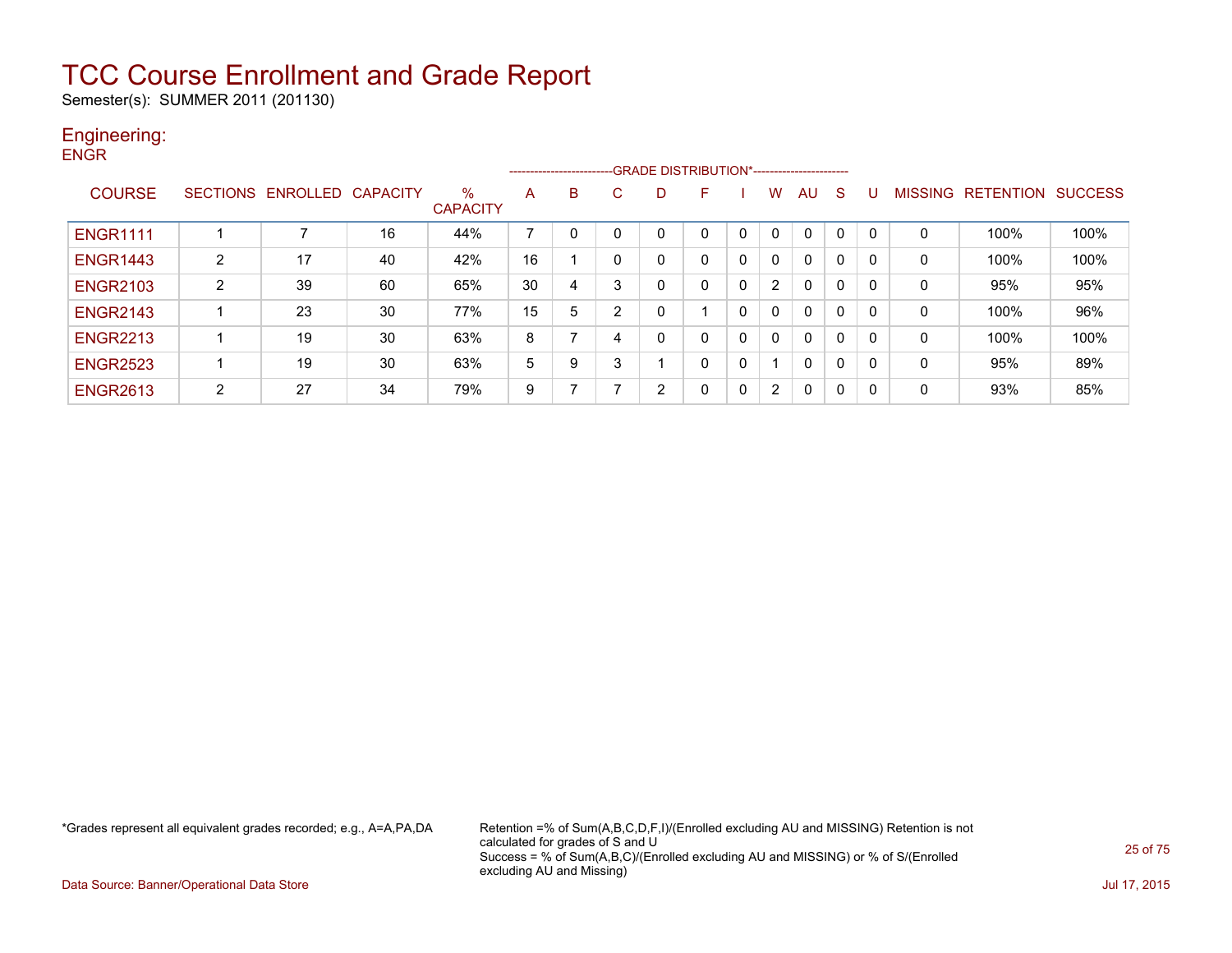Semester(s): SUMMER 2011 (201130)

### English as a Second Language: **ESLG**

|                 |                            |     |                      | ------------------- |  | -GRADE DISTRIBUTION*----------------------- |   |               |   |   |                           |     |
|-----------------|----------------------------|-----|----------------------|---------------------|--|---------------------------------------------|---|---------------|---|---|---------------------------|-----|
| <b>COURSE</b>   | SECTIONS ENROLLED CAPACITY |     | %<br><b>CAPACITY</b> | A                   |  |                                             | W | AU            |   | U | MISSING RETENTION SUCCESS |     |
| <b>ESLG0992</b> | 18                         | 30  | 60%                  |                     |  |                                             |   | 0             | 0 |   | 94%                       | 94% |
| <b>ESLG0993</b> | 47                         | 120 | 39%                  | 34                  |  |                                             |   | $\mathcal{D}$ |   |   | 100%                      | 98% |

\*Grades represent all equivalent grades recorded; e.g., A=A,PA,DA Retention =% of Sum(A,B,C,D,F,I)/(Enrolled excluding AU and MISSING) Retention is not calculated for grades of S and U Success = % of Sum(A,B,C)/(Enrolled excluding AU and MISSING) or % of S/(Enrolled excluding AU and Missing)

Data Source: Banner/Operational Data Store Jul 17, 2015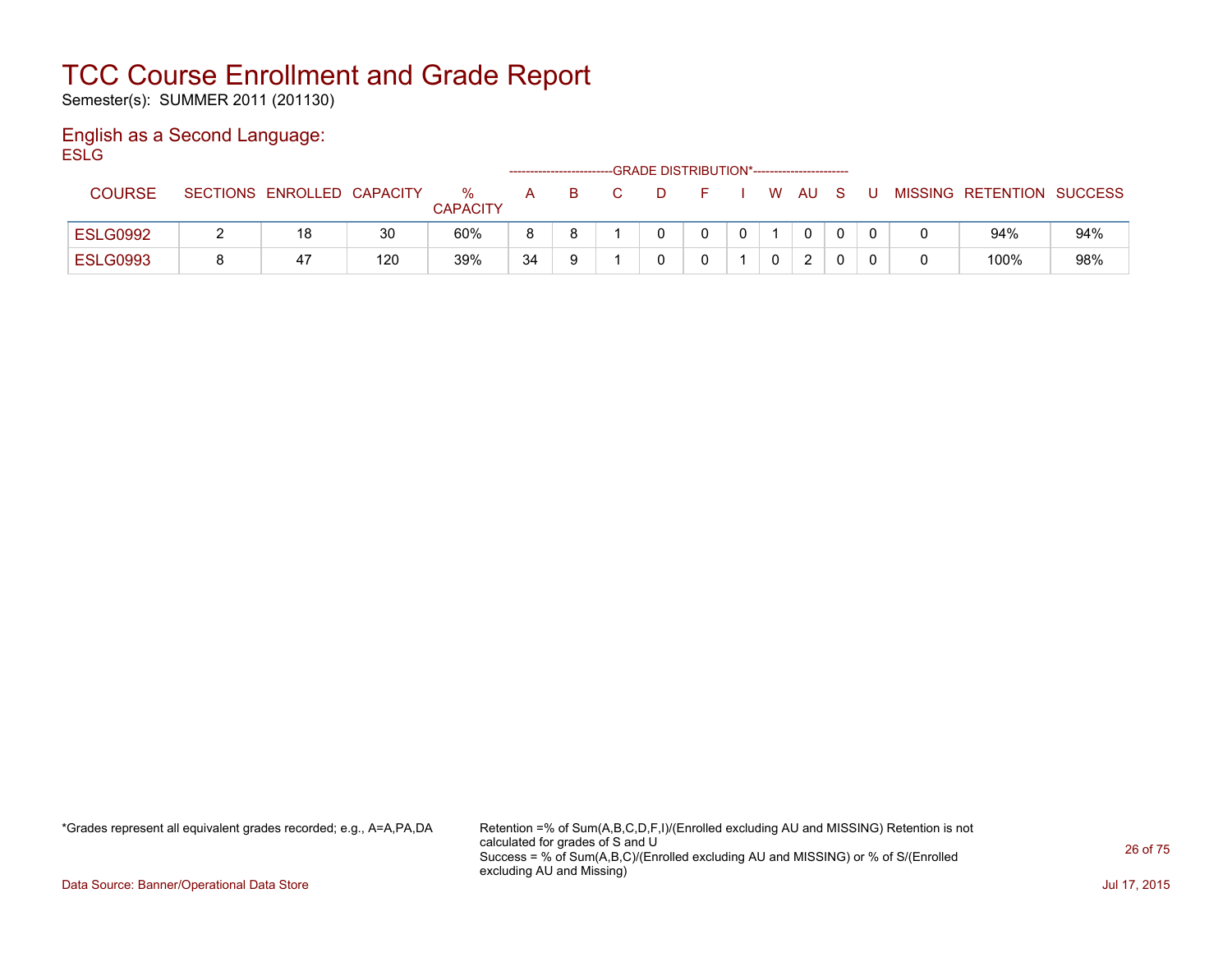Semester(s): SUMMER 2011 (201130)

### Event Management:

EVNT

|                 |                            |    |                      |             |    |  | -GRADE DISTRIBUTION*----------------------- |                |        |  |                           |     |
|-----------------|----------------------------|----|----------------------|-------------|----|--|---------------------------------------------|----------------|--------|--|---------------------------|-----|
| <b>COURSE</b>   | SECTIONS ENROLLED CAPACITY |    | %<br><b>CAPACITY</b> | A           | B. |  |                                             |                | . WAUS |  | MISSING RETENTION SUCCESS |     |
| <b>EVNT2113</b> |                            | 20 | 30%                  | $\sim$      |    |  |                                             | $\overline{0}$ |        |  | 83%                       | 83% |
| <b>EVNT2213</b> |                            | 20 | 30%                  | $\sim$<br>▃ | -  |  |                                             |                |        |  | 67%                       | 67% |

\*Grades represent all equivalent grades recorded; e.g., A=A,PA,DA Retention =% of Sum(A,B,C,D,F,I)/(Enrolled excluding AU and MISSING) Retention is not calculated for grades of S and U Success = % of Sum(A,B,C)/(Enrolled excluding AU and MISSING) or % of S/(Enrolled excluding AU and Missing)

Data Source: Banner/Operational Data Store Jul 17, 2015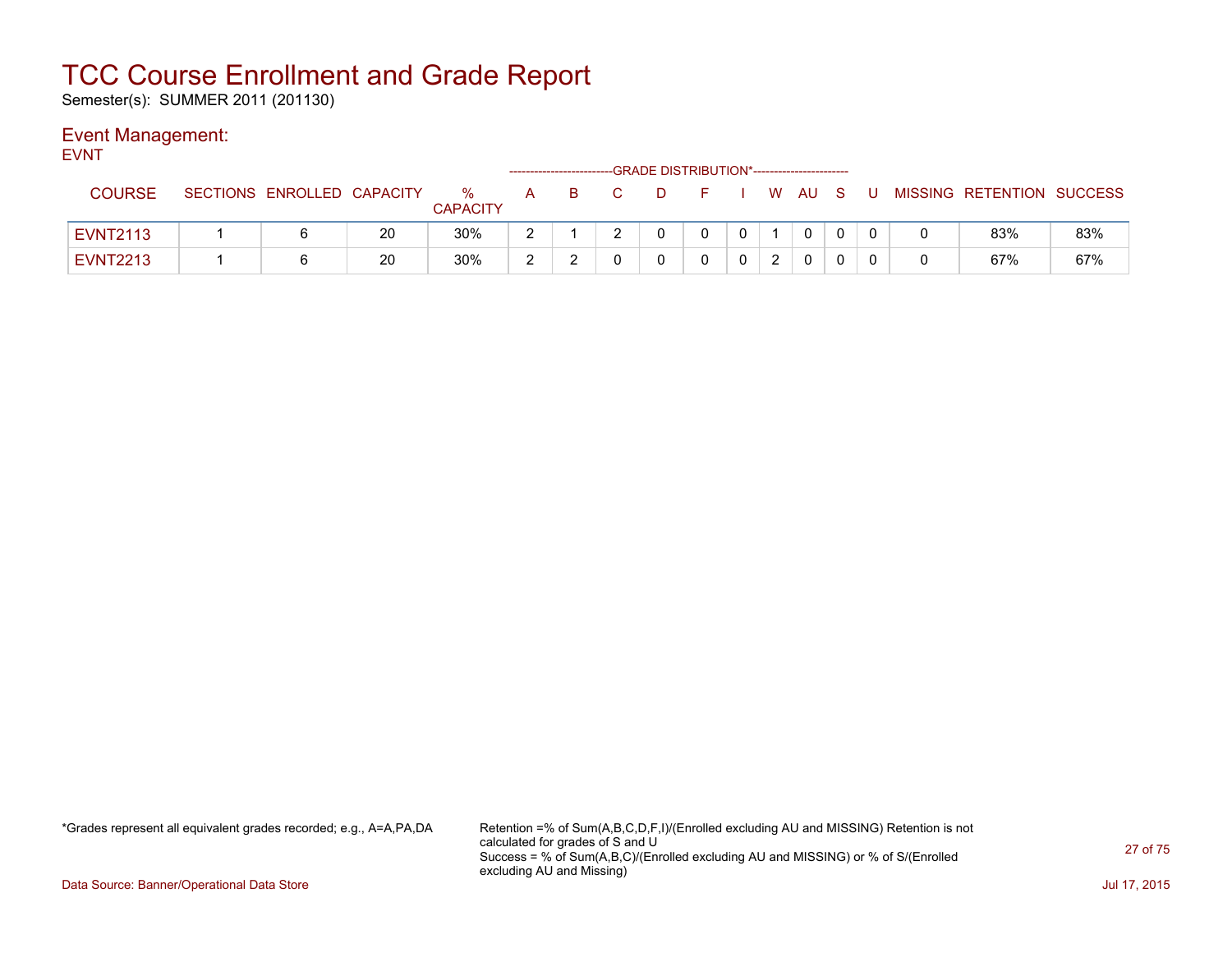Semester(s): SUMMER 2011 (201130)

#### Fire and Emergency Services: FESR

| .               |                            |    |                         |                |    | ------------------------GRADE DISTRIBUTION*----------------------- |        |    |   |              |     |                           |     |
|-----------------|----------------------------|----|-------------------------|----------------|----|--------------------------------------------------------------------|--------|----|---|--------------|-----|---------------------------|-----|
| <b>COURSE</b>   | SECTIONS ENROLLED CAPACITY |    | $\%$<br><b>CAPACITY</b> | $\overline{A}$ | B. | C.                                                                 | $\Box$ | F. |   | WAUS         | . U | MISSING RETENTION SUCCESS |     |
| <b>FESR2213</b> |                            | 20 | 40%                     |                |    |                                                                    |        |    | 0 | $\mathbf{0}$ |     | 62%                       | 62% |

\*Grades represent all equivalent grades recorded; e.g., A=A,PA,DA Retention =% of Sum(A,B,C,D,F,I)/(Enrolled excluding AU and MISSING) Retention is not calculated for grades of S and U Success = % of Sum(A,B,C)/(Enrolled excluding AU and MISSING) or % of S/(Enrolled excluding AU and Missing)

Data Source: Banner/Operational Data Store Jul 17, 2015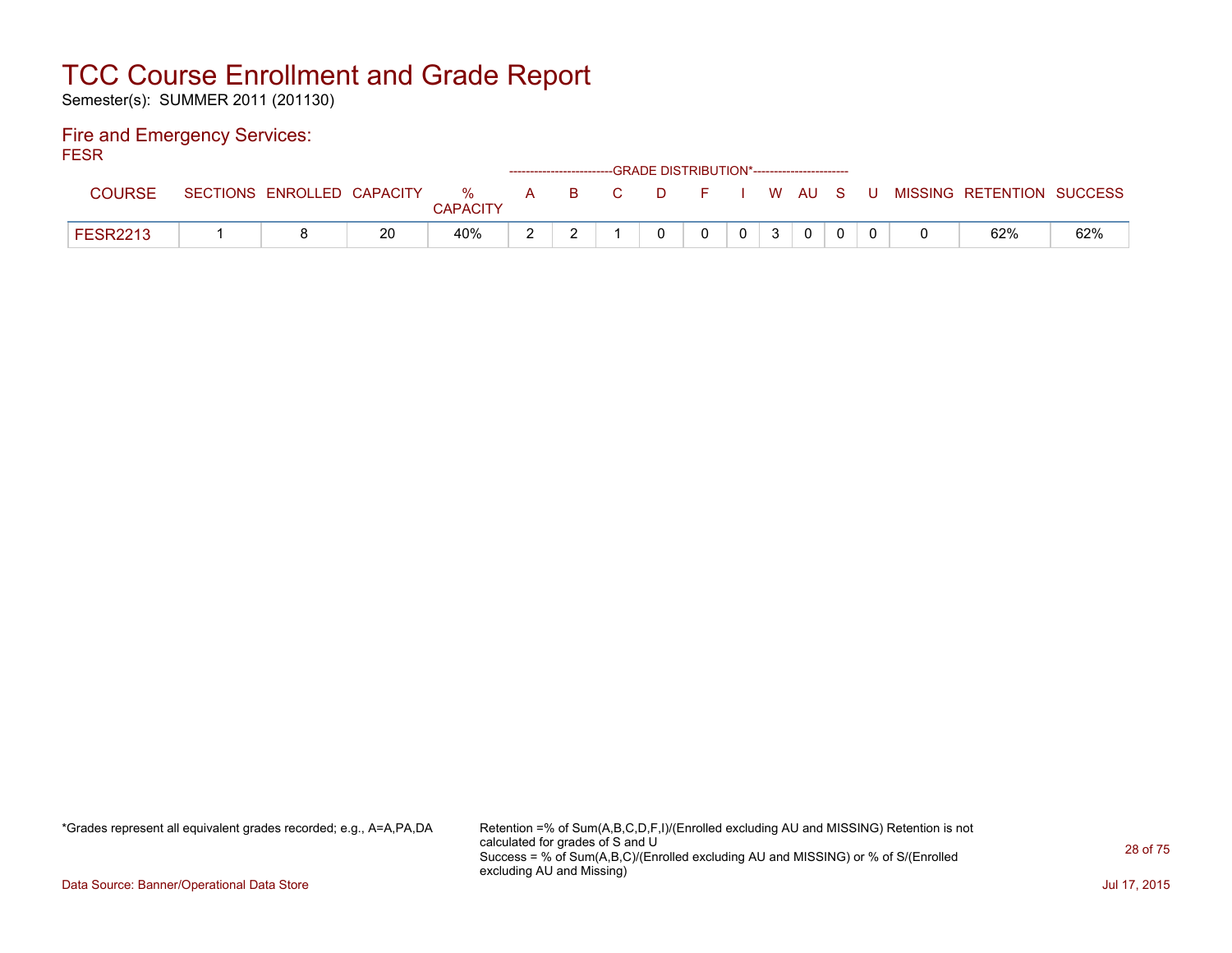Semester(s): SUMMER 2011 (201130)

### French: FREN

|                 |   |                            |    |                      |   |              |                | --------------------------GRADE DISTRIBUTION*----------------------- |          |              |          |                |              |              |   |                   |                |
|-----------------|---|----------------------------|----|----------------------|---|--------------|----------------|----------------------------------------------------------------------|----------|--------------|----------|----------------|--------------|--------------|---|-------------------|----------------|
| <b>COURSE</b>   |   | SECTIONS ENROLLED CAPACITY |    | %<br><b>CAPACITY</b> | A | B            | C              | D                                                                    | F        |              | W        | AU             | S            | U            |   | MISSING RETENTION | <b>SUCCESS</b> |
| <b>FREN1031</b> |   | 8                          | 15 | 53%                  | 8 | $\Omega$     | $\mathbf 0$    |                                                                      |          | 0            |          | 0              | $\mathbf{0}$ | $\mathbf{0}$ | 0 | 100%              | 100%           |
| <b>FREN1103</b> | 3 | 24                         | 60 | 40%                  | 5 | 6            | $\overline{2}$ | 2                                                                    | 2        | 0            | 5        | $\overline{2}$ | 0            | 0            | 0 | 77%               | 59%            |
| <b>FREN1201</b> |   | 6                          | 15 | 40%                  | 4 | 2            | 0              | 0                                                                    |          | $\mathbf{0}$ | $\Omega$ | $\mathbf{0}$   | 0            | 0            | 0 | 100%              | 100%           |
| <b>FREN1213</b> |   | 8                          | 20 | 40%                  |   | 5            |                | 0                                                                    |          | 0            |          | $\mathbf{0}$   | $\Omega$     | 0            | 0 | 88%               | 88%            |
| <b>FREN1301</b> |   | 8                          | 15 | 53%                  | 5 |              |                | 0                                                                    |          | 0            |          | 0              | 0            | 0            | 0 | 88%               | 88%            |
| <b>FREN1313</b> |   | 6                          | 20 | 30%                  | 0 | 2            | 0              |                                                                      |          | 0            |          | $\overline{2}$ | 0            | 0            | 0 | 75%               | 50%            |
| <b>FREN2421</b> |   | 1                          |    | 100%                 |   | $\mathbf{0}$ | 0              | 0                                                                    | $\Omega$ | 0            | $\Omega$ | $\mathbf{0}$   | 0            | 0            | 0 | 100%              | 100%           |

\*Grades represent all equivalent grades recorded; e.g., A=A,PA,DA Retention =% of Sum(A,B,C,D,F,I)/(Enrolled excluding AU and MISSING) Retention is not calculated for grades of S and U Success = % of Sum(A,B,C)/(Enrolled excluding AU and MISSING) or % of S/(Enrolled excluding AU and Missing)

Data Source: Banner/Operational Data Store Jul 17, 2015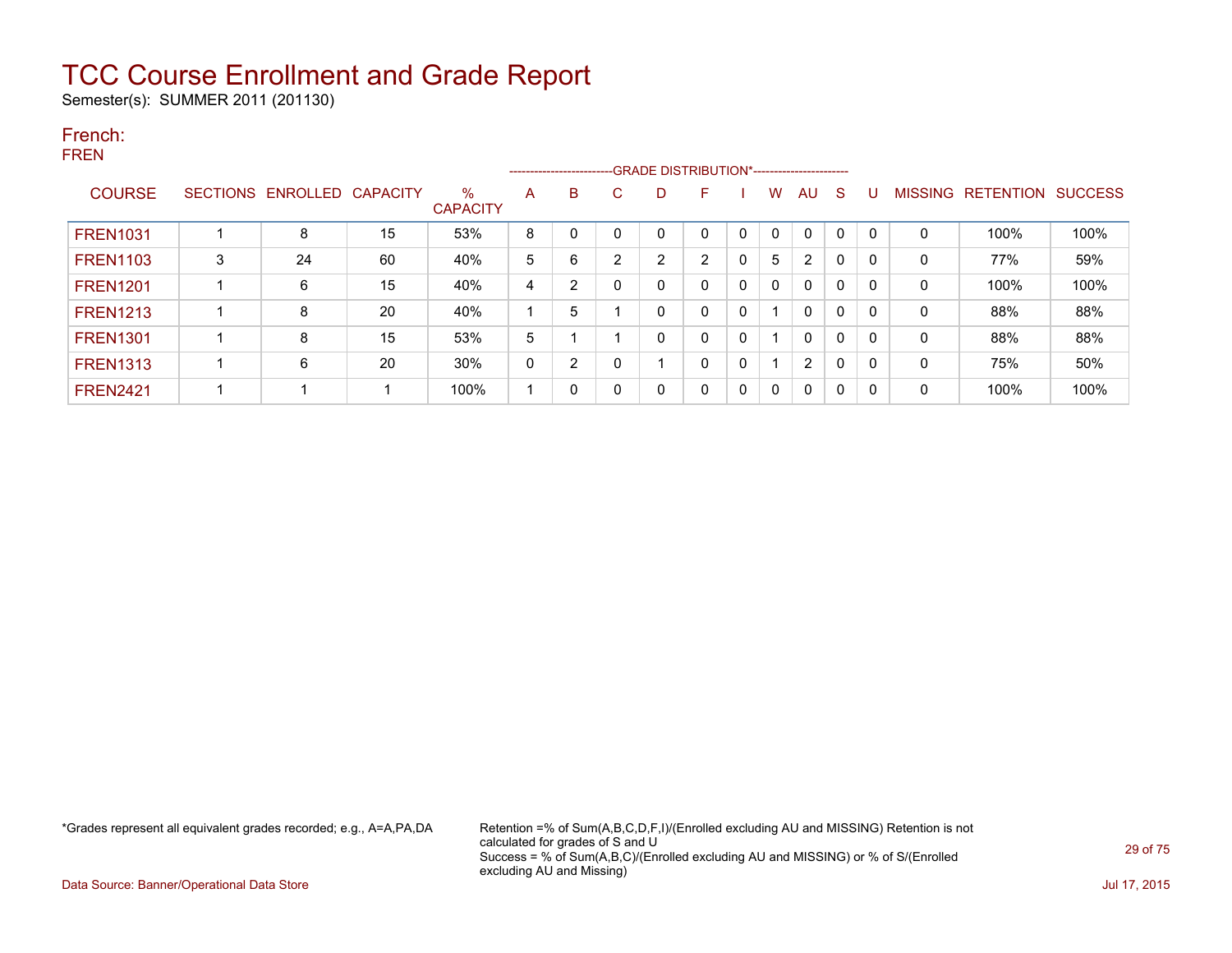Semester(s): SUMMER 2011 (201130)

#### Geography: GEOG

|                 |                 |          |          |                         |    |    |    |   | ------------------------GRADE DISTRIBUTION*----------------------- |              |             |              |              |          |                |                  |                |
|-----------------|-----------------|----------|----------|-------------------------|----|----|----|---|--------------------------------------------------------------------|--------------|-------------|--------------|--------------|----------|----------------|------------------|----------------|
| <b>COURSE</b>   | <b>SECTIONS</b> | ENROLLED | CAPACITY | $\%$<br><b>CAPACITY</b> | A  | B  | С  | D | F                                                                  |              | W           | AU           | <sub>S</sub> |          | <b>MISSING</b> | <b>RETENTION</b> | <b>SUCCESS</b> |
| GEOG1014        |                 | 21       | 20       | 105%                    | 2  | 6  |    | ົ | 4                                                                  | 0            | 3           | 0            | 0            |          | 0              | 86%              | 57%            |
| GEOG1023        |                 | 5        | 10       | 50%                     | 3  |    |    | 0 | 0                                                                  | 0            | $\Omega$    | 1            | 0            | 0        | 0              | 100%             | 100%           |
| <b>GEOG1043</b> |                 | 125      | 174      | 72%                     | 67 | 36 | 12 | 0 | 3                                                                  | 0            | 6           | 1            | 0            | 0        | 0              | 95%              | 93%            |
| GEOG2033        | 2               | 30       | 50       | 60%                     | 21 | 8  |    | 0 | 0                                                                  | 0            | $\Omega$    | $\mathbf{0}$ | 0            | $\Omega$ | 0              | 100%             | 100%           |
| GEOG2153        | 3               | 9        | 30       | 30%                     | 6  |    |    | 0 |                                                                    | 0            |             | $\mathbf{0}$ | 0            | -0       | 0              | 89%              | 78%            |
| <b>GEOG2991</b> |                 |          |          | 100%                    |    |    |    | 0 | 0                                                                  | $\mathbf{0}$ | $\mathbf 0$ | 0            | 0            | -0       | 0              | 100%             | 100%           |

\*Grades represent all equivalent grades recorded; e.g., A=A,PA,DA Retention =% of Sum(A,B,C,D,F,I)/(Enrolled excluding AU and MISSING) Retention is not calculated for grades of S and U Success = % of Sum(A,B,C)/(Enrolled excluding AU and MISSING) or % of S/(Enrolled excluding AU and Missing)

Data Source: Banner/Operational Data Store Jul 17, 2015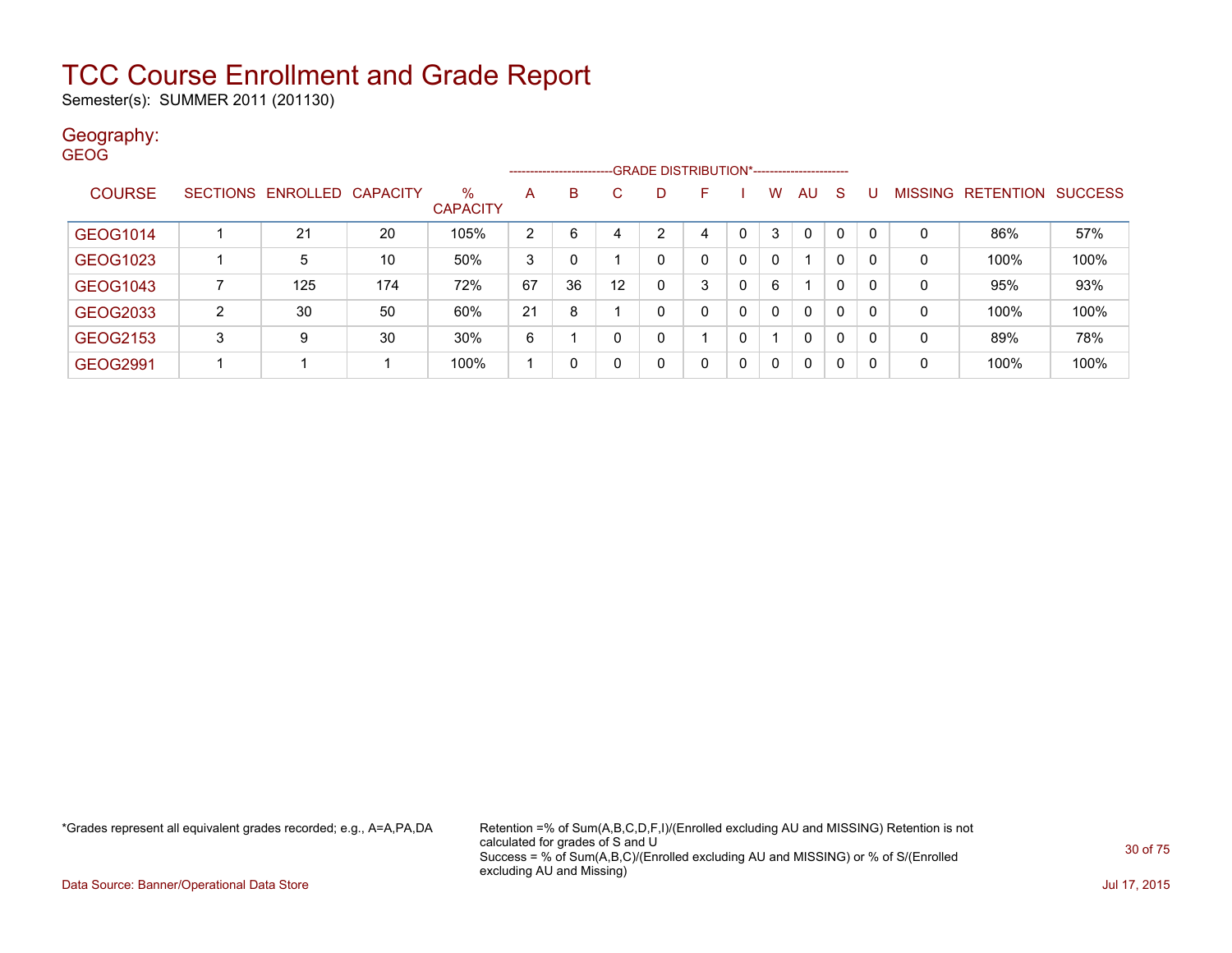Semester(s): SUMMER 2011 (201130)

### Geographical Information Sys:

**GIS** 

|         |                            |    |               |       | ------------------------GRADE DISTRIBUTION*----------------------- |            |  |          |       |                           |      |
|---------|----------------------------|----|---------------|-------|--------------------------------------------------------------------|------------|--|----------|-------|---------------------------|------|
| COURSE  | SECTIONS ENROLLED CAPACITY |    | %<br>CAPACITY | A B C |                                                                    | D F I WAUS |  |          | . U . | MISSING RETENTION SUCCESS |      |
| GIS2383 |                            | 20 | 25%           |       |                                                                    |            |  | $\Omega$ |       | 100%                      | 100% |

\*Grades represent all equivalent grades recorded; e.g., A=A,PA,DA Retention =% of Sum(A,B,C,D,F,I)/(Enrolled excluding AU and MISSING) Retention is not calculated for grades of S and U Success = % of Sum(A,B,C)/(Enrolled excluding AU and MISSING) or % of S/(Enrolled excluding AU and Missing)

Data Source: Banner/Operational Data Store Jul 17, 2015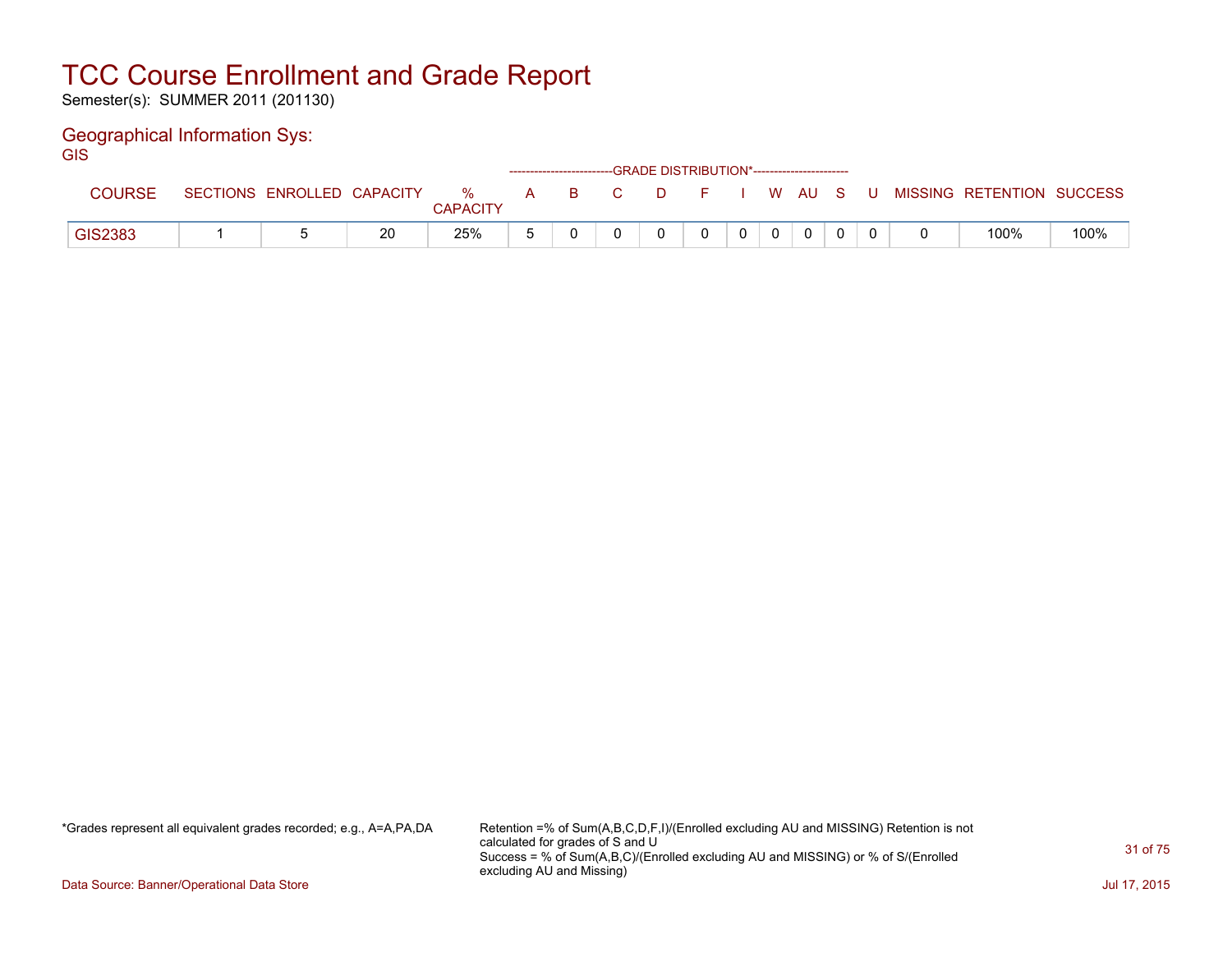Semester(s): SUMMER 2011 (201130)

#### German: GRMN

| <b>GRMN</b>     |                            |    |                      | ------------------------GRADE DISTRIBUTION*----------------------- |  |  |              |  |                                          |     |
|-----------------|----------------------------|----|----------------------|--------------------------------------------------------------------|--|--|--------------|--|------------------------------------------|-----|
| <b>COURSE</b>   | SECTIONS ENROLLED CAPACITY |    | %<br><b>CAPACITY</b> | A B C                                                              |  |  |              |  | D F I W AU S U MISSING RETENTION SUCCESS |     |
| <b>GRMN1103</b> |                            | 20 | 30%                  |                                                                    |  |  | $\mathbf{0}$ |  | 83%                                      | 67% |

\*Grades represent all equivalent grades recorded; e.g., A=A,PA,DA Retention =% of Sum(A,B,C,D,F,I)/(Enrolled excluding AU and MISSING) Retention is not calculated for grades of S and U Success = % of Sum(A,B,C)/(Enrolled excluding AU and MISSING) or % of S/(Enrolled excluding AU and Missing)

Data Source: Banner/Operational Data Store Jul 17, 2015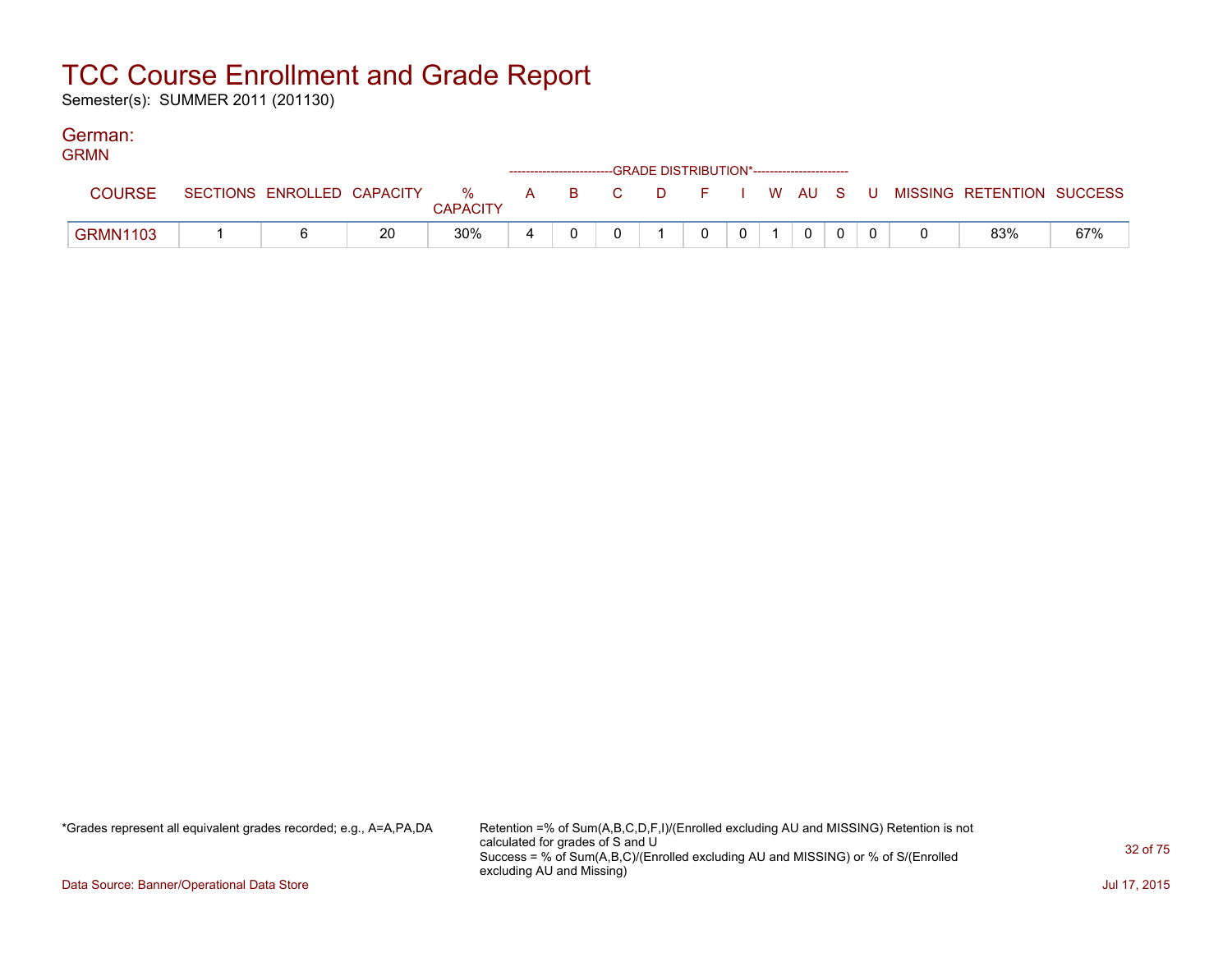Semester(s): SUMMER 2011 (201130)

### Graphics and Imaging Tech: GRPH

|                 |   |                            |             |                         |                |   |          | ------------------------GRADE                DISTRIBUTION*---------------------- |   |              |              |              |              |              |                |                  |                |
|-----------------|---|----------------------------|-------------|-------------------------|----------------|---|----------|----------------------------------------------------------------------------------|---|--------------|--------------|--------------|--------------|--------------|----------------|------------------|----------------|
| <b>COURSE</b>   |   | SECTIONS ENROLLED CAPACITY |             | $\%$<br><b>CAPACITY</b> | A              | B | C.       | D                                                                                | F |              | W            | AU           | S            | U            | <b>MISSING</b> | <b>RETENTION</b> | <b>SUCCESS</b> |
| <b>GRPH1011</b> | 1 | 2                          | 15          | 13%                     | $\overline{2}$ | 0 | $\Omega$ |                                                                                  | 0 | $\mathbf{0}$ | $\mathbf{0}$ | $\mathbf{0}$ | $\mathbf 0$  | $\Omega$     | 0              | 100%             | 100%           |
| <b>GRPH1143</b> |   | $\overline{2}$             | 0           |                         | 2              | 0 | $\Omega$ |                                                                                  | 0 | 0            | 0            | $\mathbf{0}$ | 0            | 0            | 0              | 100%             | 100%           |
| <b>GRPH1223</b> | 1 | $\overline{2}$             | 0           |                         | 2              | 0 | $\Omega$ |                                                                                  | 0 | 0            | $\mathbf{0}$ | $\mathbf{0}$ | $\mathbf 0$  | ∩            | 0              | 100%             | 100%           |
| <b>GRPH1333</b> | 1 | 4                          | 0           |                         | 4              | 0 | 0        |                                                                                  | 0 | 0            | 0            | $\mathbf{0}$ | $\mathbf 0$  | $\Omega$     | 0              | 100%             | 100%           |
| <b>GRPH1413</b> | 1 | 2                          | $\mathbf 0$ |                         | $\overline{2}$ | 0 | 0        | 0                                                                                | 0 | 0            | 0            | $\mathbf{0}$ | $\mathbf 0$  | $\Omega$     | 0              | 100%             | 100%           |
| <b>GRPH1443</b> | 1 | 4                          | 0           |                         | 4              | 0 | 0        | 0                                                                                | 0 | 0            | $\mathbf{0}$ | $\mathbf{0}$ | $\Omega$     | $\Omega$     | 0              | 100%             | 100%           |
| <b>GRPH2014</b> | 1 | 3                          | 0           |                         | 3              | 0 | 0        | 0                                                                                | 0 | $\mathbf{0}$ | 0            | $\mathbf{0}$ | $\Omega$     | n            | 0              | 100%             | 100%           |
| <b>GRPH2064</b> | 1 | 9                          | 0           |                         |                | 2 | $\Omega$ |                                                                                  | 0 | 0            | 0            | $\mathbf{0}$ | $\Omega$     | <sup>0</sup> | 0              | 100%             | 100%           |
| <b>GRPH2124</b> | 1 | 4                          | 0           |                         | 4              | 0 | 0        | 0                                                                                | 0 | 0            | $\mathbf{0}$ | $\mathbf{0}$ | $\mathbf{0}$ | $\Omega$     | $\mathbf{0}$   | 100%             | 100%           |
| <b>GRPH2224</b> | 1 | 4                          | 0           |                         | 3              |   | 0        |                                                                                  | 0 | 0            | 0            | $\mathbf{0}$ | 0            | <sup>0</sup> | 0              | 100%             | 100%           |

\*Grades represent all equivalent grades recorded; e.g., A=A,PA,DA Retention =% of Sum(A,B,C,D,F,I)/(Enrolled excluding AU and MISSING) Retention is not calculated for grades of S and U Success = % of Sum(A,B,C)/(Enrolled excluding AU and MISSING) or % of S/(Enrolled excluding AU and Missing)

Data Source: Banner/Operational Data Store Jul 17, 2015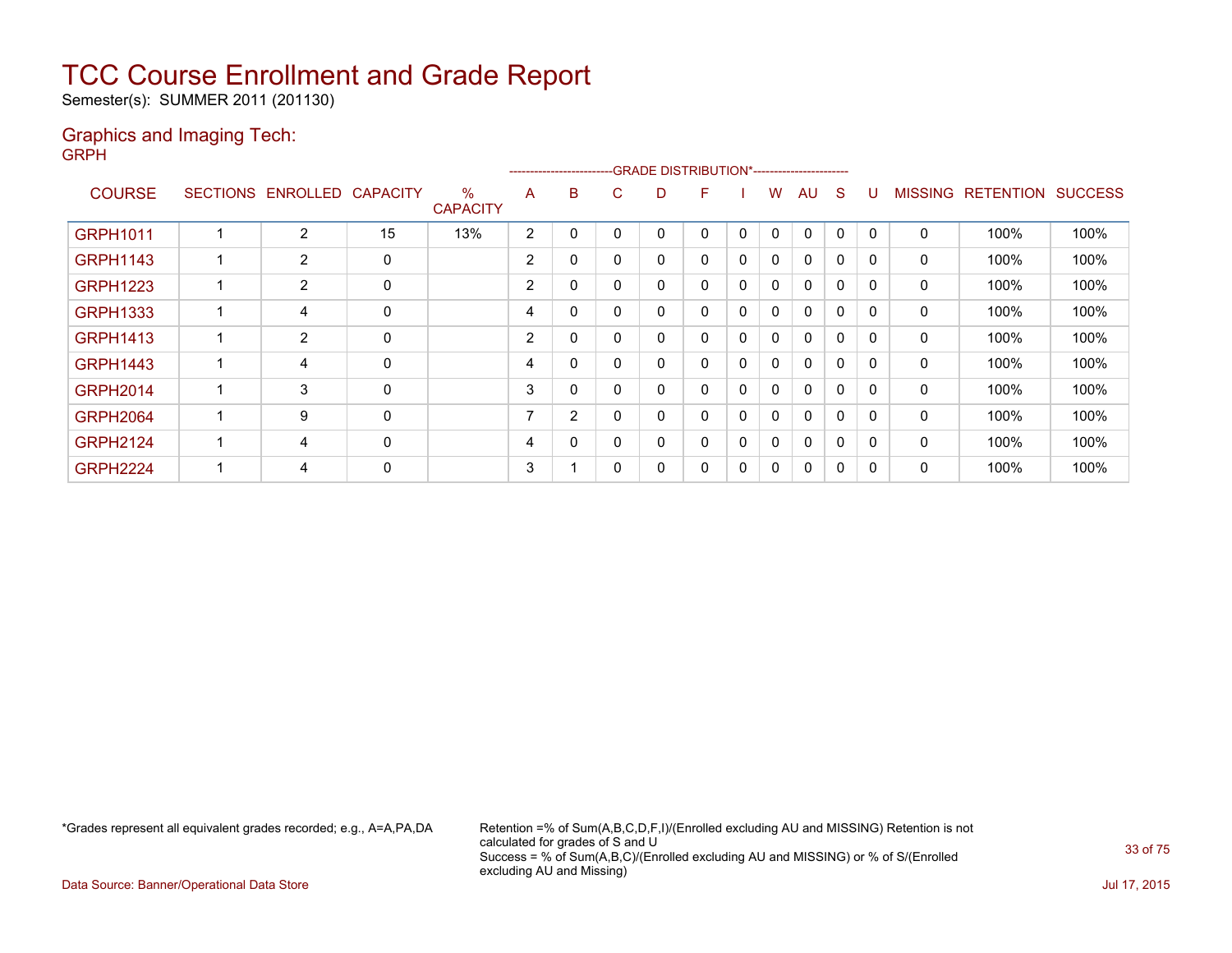Semester(s): SUMMER 2011 (201130)

### Hospitality and Food Services: **HFSV**

| .               |                            |    |                      |   | ------------------------- |  | -GRADE DISTRIBUTION*----------------------- |  |              |     |   |                           |     |
|-----------------|----------------------------|----|----------------------|---|---------------------------|--|---------------------------------------------|--|--------------|-----|---|---------------------------|-----|
| <b>COURSE</b>   | SECTIONS ENROLLED CAPACITY |    | %<br><b>CAPACITY</b> | A | B.                        |  |                                             |  | W AU         | - S | U | MISSING RETENTION SUCCESS |     |
| <b>HFSV2021</b> |                            | 20 | 10%                  |   |                           |  |                                             |  | $\mathbf{0}$ |     |   | 50%                       | 50% |
| <b>HFSV2312</b> |                            | 20 | 10%                  |   |                           |  |                                             |  | 0            |     |   | 50%                       | 50% |

\*Grades represent all equivalent grades recorded; e.g., A=A,PA,DA Retention =% of Sum(A,B,C,D,F,I)/(Enrolled excluding AU and MISSING) Retention is not calculated for grades of S and U Success = % of Sum(A,B,C)/(Enrolled excluding AU and MISSING) or % of S/(Enrolled excluding AU and Missing)

Data Source: Banner/Operational Data Store Jul 17, 2015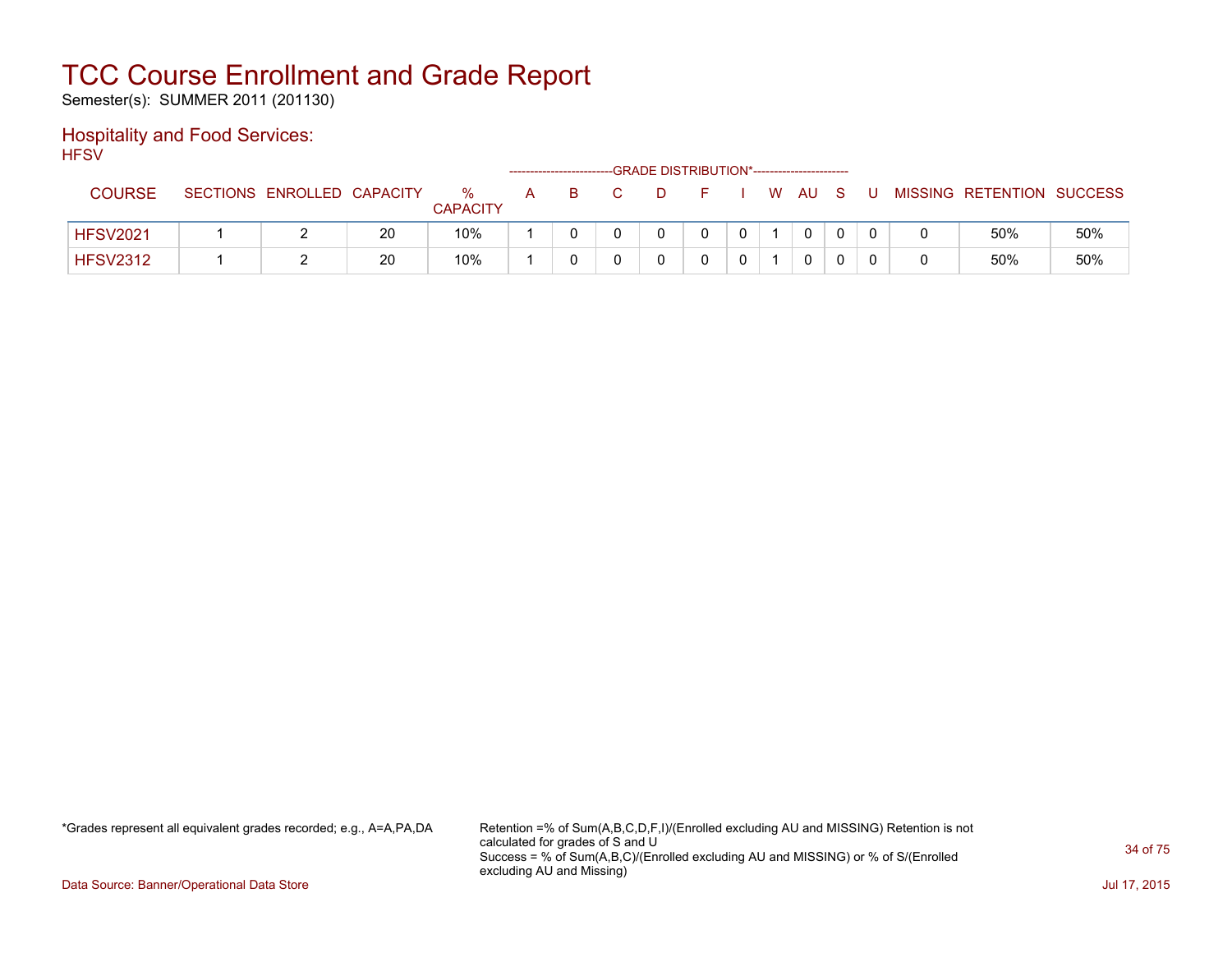Semester(s): SUMMER 2011 (201130)

### History: **HIST**

|                 |    |                            |     |                         | --------------------- |     |    | -GRADE DISTRIBUTION*----------------------- |    |          |    |                |    |              |   |                           |     |
|-----------------|----|----------------------------|-----|-------------------------|-----------------------|-----|----|---------------------------------------------|----|----------|----|----------------|----|--------------|---|---------------------------|-----|
| <b>COURSE</b>   |    | SECTIONS ENROLLED CAPACITY |     | $\%$<br><b>CAPACITY</b> | A                     | B   |    |                                             | F  |          | W  | AU             | -S | U            |   | MISSING RETENTION SUCCESS |     |
| <b>HIST1033</b> |    | 34                         | 60  | 57%                     | 4                     | 6   |    |                                             | 11 |          | 9  | 0              | 0  | $\mathbf{0}$ | 0 | 74%                       | 35% |
| <b>HIST1053</b> |    | 41                         | 57  | 72%                     | 18                    | 11  | 3  |                                             | າ  | $\Omega$ | 6  | 0              | 0  | 0            | 0 | 85%                       | 78% |
| <b>HIST1063</b> | 4  | 44                         | 71  | 62%                     | 15                    | 15  | 3  | 2                                           |    |          |    |                | 0  | $\mathbf{0}$ | 0 | 84%                       | 77% |
| <b>HIST1483</b> | 14 | 253                        | 458 | 55%                     | 100                   | 64  | 24 | 6                                           | 30 | $\Omega$ | 29 | $\mathbf{0}$   | 0  | $\mathbf{0}$ | 0 | 89%                       | 74% |
| <b>HIST1493</b> | 24 | 500                        | 903 | 55%                     | 177                   | 108 | 68 | 34                                          | 41 |          | 68 | $\overline{2}$ | 0  | 0            |   | 86%                       | 71% |

\*Grades represent all equivalent grades recorded; e.g., A=A,PA,DA Retention =% of Sum(A,B,C,D,F,I)/(Enrolled excluding AU and MISSING) Retention is not calculated for grades of S and U Success = % of Sum(A,B,C)/(Enrolled excluding AU and MISSING) or % of S/(Enrolled excluding AU and Missing)

Data Source: Banner/Operational Data Store Jul 17, 2015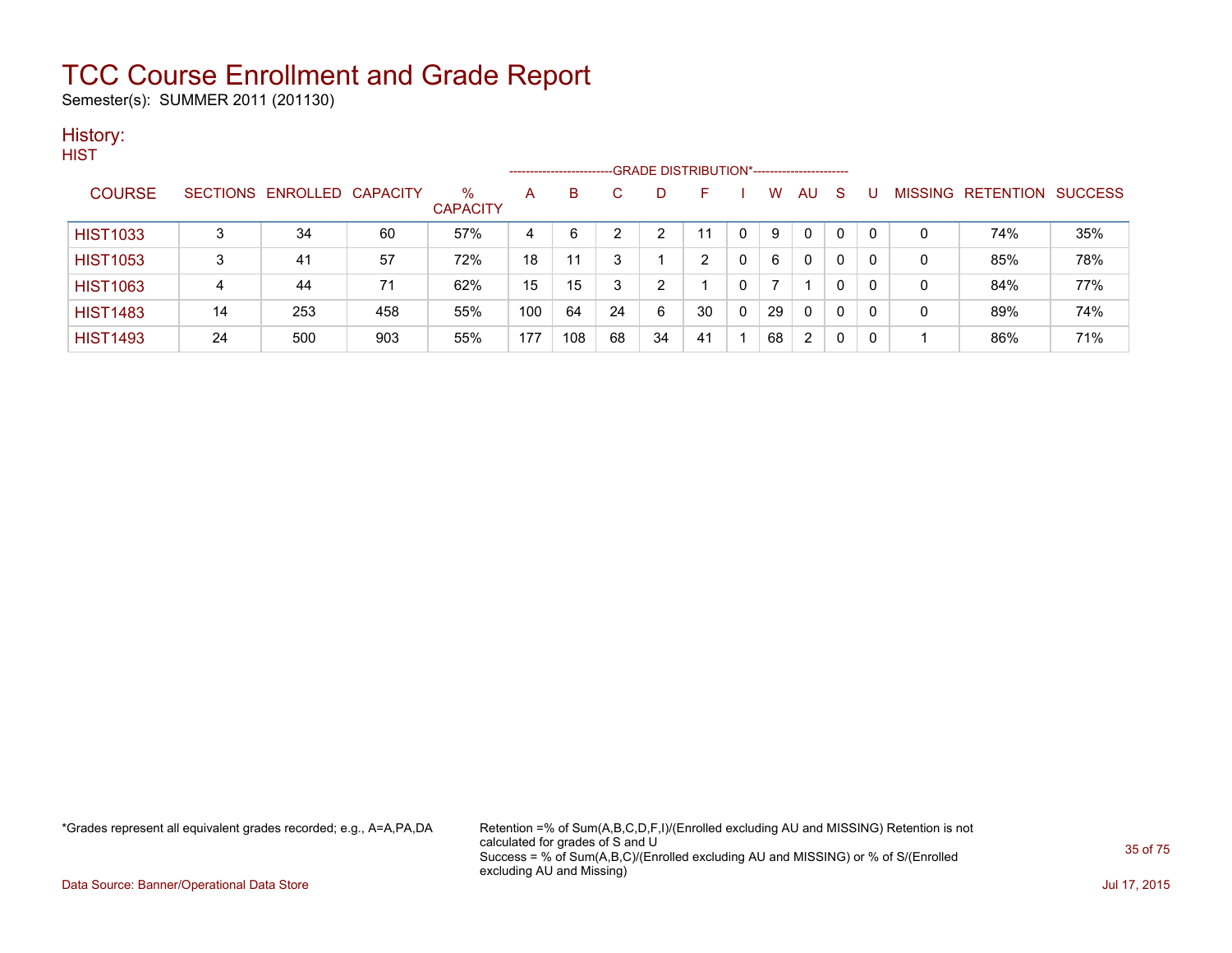Semester(s): SUMMER 2011 (201130)

### Health Information Technology: **HITC**

|                 |                            |    | -GRADE DISTRIBUTION*-----------------------<br>---------------------- |         |    |  |    |  |   |              |          |          |          |   |                   |                |  |
|-----------------|----------------------------|----|-----------------------------------------------------------------------|---------|----|--|----|--|---|--------------|----------|----------|----------|---|-------------------|----------------|--|
| <b>COURSE</b>   | SECTIONS ENROLLED CAPACITY |    | %<br><b>CAPACITY</b>                                                  | A       | B. |  | D. |  |   | W            | AU       | -S       |          |   | MISSING RETENTION | <b>SUCCESS</b> |  |
| <b>HITC1231</b> | 21                         | 25 | 84%                                                                   | $12 \,$ |    |  | 0  |  | 0 | $\mathbf{0}$ | $\Omega$ | $\Omega$ | $\Omega$ | 0 | 100%              | 100%           |  |
| <b>HITC1412</b> | 18                         | 30 | 60%                                                                   | 13      |    |  |    |  | 0 | 0            | 0        |          | $\Omega$ |   | 100%              | 100%           |  |
| <b>HITC2153</b> | 10                         | 15 | 67%                                                                   | 6       |    |  |    |  |   |              | 0        |          | 0        | 0 | 90%               | 80%            |  |
| <b>HITC2342</b> |                            | 15 | 47%                                                                   |         |    |  |    |  |   |              | 0        |          |          | 0 | 100%              | 100%           |  |

\*Grades represent all equivalent grades recorded; e.g., A=A,PA,DA Retention =% of Sum(A,B,C,D,F,I)/(Enrolled excluding AU and MISSING) Retention is not calculated for grades of S and U Success = % of Sum(A,B,C)/(Enrolled excluding AU and MISSING) or % of S/(Enrolled excluding AU and Missing)

Data Source: Banner/Operational Data Store Jul 17, 2015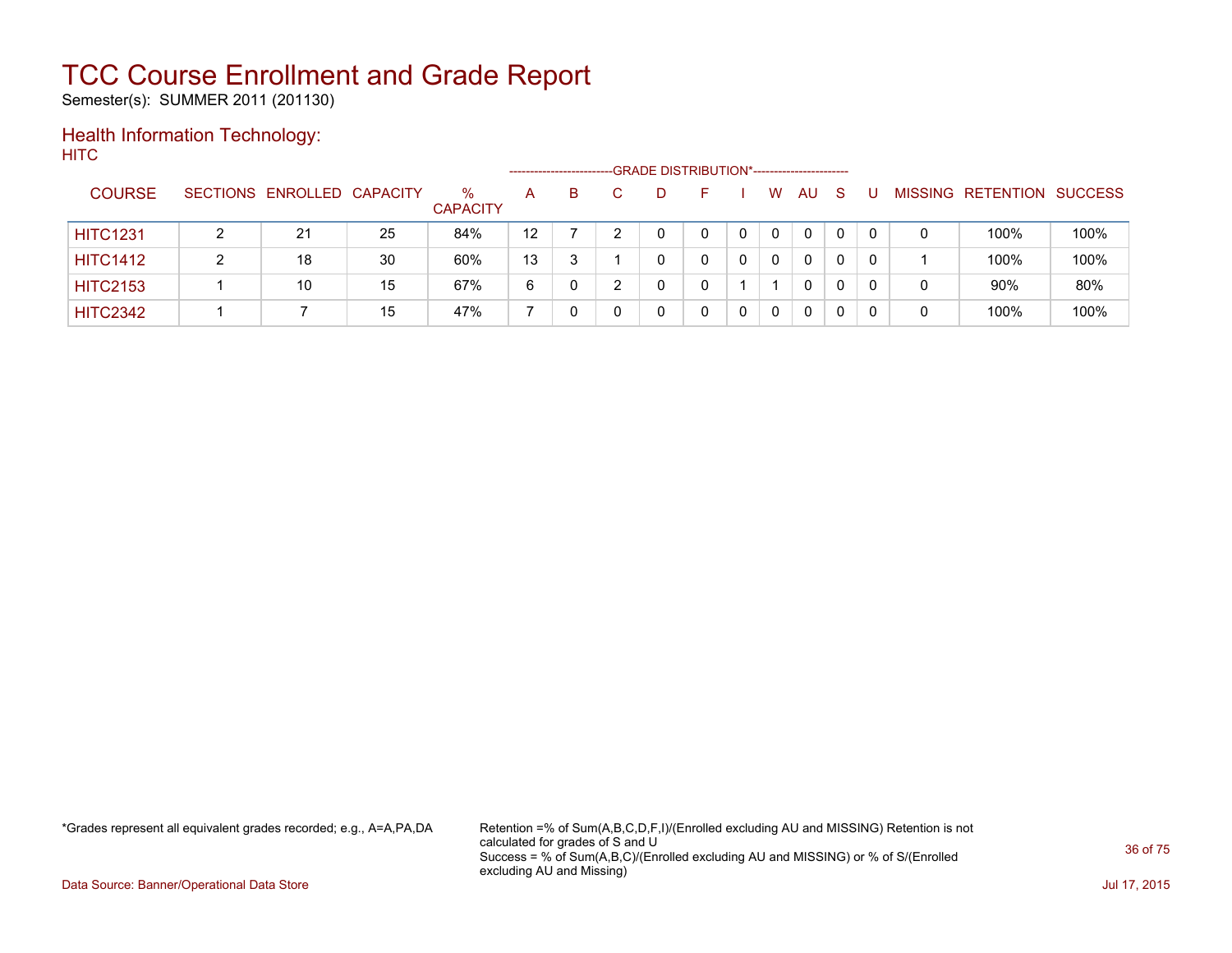Semester(s): SUMMER 2011 (201130)

### Horticulture Technology:

**HORT** 

|                 |                 |          |                 |                         |   | ------------------------ |   | -GRADE DISTRIBUTION*----------------------- |   |   |              |              |              |              |                |                  |                |
|-----------------|-----------------|----------|-----------------|-------------------------|---|--------------------------|---|---------------------------------------------|---|---|--------------|--------------|--------------|--------------|----------------|------------------|----------------|
| <b>COURSE</b>   | <b>SECTIONS</b> | ENROLLED | <b>CAPACITY</b> | $\%$<br><b>CAPACITY</b> | A | B                        | C | D                                           |   |   | w            | AU           | <sub>S</sub> |              | <b>MISSING</b> | <b>RETENTION</b> | <b>SUCCESS</b> |
| <b>HORT1061</b> |                 |          | 10              | 30%                     | 0 |                          |   | $\mathbf{0}$                                | 0 | 0 |              | $\Omega$     |              | $\mathbf{0}$ | 2              | 0%               | 0%             |
| <b>HORT1091</b> |                 | 5        | 30              | 17%                     | 5 |                          |   | 0                                           | 0 | 0 | 0            | 0            | 0            | $\Omega$     | 0              | 100%             | 100%           |
| <b>HORT1303</b> |                 | 8        | 30              | 27%                     | 5 | $\overline{2}$           |   | 0                                           | 0 | 0 | $\mathbf{0}$ | $\Omega$     | $\Omega$     | 0            | 0              | 100%             | 100%           |
| <b>HORT1381</b> |                 | 6        | 20              | 30%                     | 4 |                          | ∩ | 0                                           | 0 | 2 | 0            | $\Omega$     | $\mathbf{0}$ | $\Omega$     | 0              | 100%             | 67%            |
| <b>HORT2251</b> |                 | 3        | 10              | 30%                     | 0 |                          |   | $\mathbf 0$                                 | 0 | 3 | 0            | $\mathbf{0}$ | $\Omega$     | 0            | 0              | 100%             | $0\%$          |
| <b>HORT2401</b> |                 | 6        | 20              | 30%                     | 4 |                          |   | 0                                           | 0 | 0 | 0            | 0            | 0            | 0            | 0              | 100%             | 100%           |

\*Grades represent all equivalent grades recorded; e.g., A=A,PA,DA Retention =% of Sum(A,B,C,D,F,I)/(Enrolled excluding AU and MISSING) Retention is not calculated for grades of S and U Success = % of Sum(A,B,C)/(Enrolled excluding AU and MISSING) or % of S/(Enrolled excluding AU and Missing)

Data Source: Banner/Operational Data Store Jul 17, 2015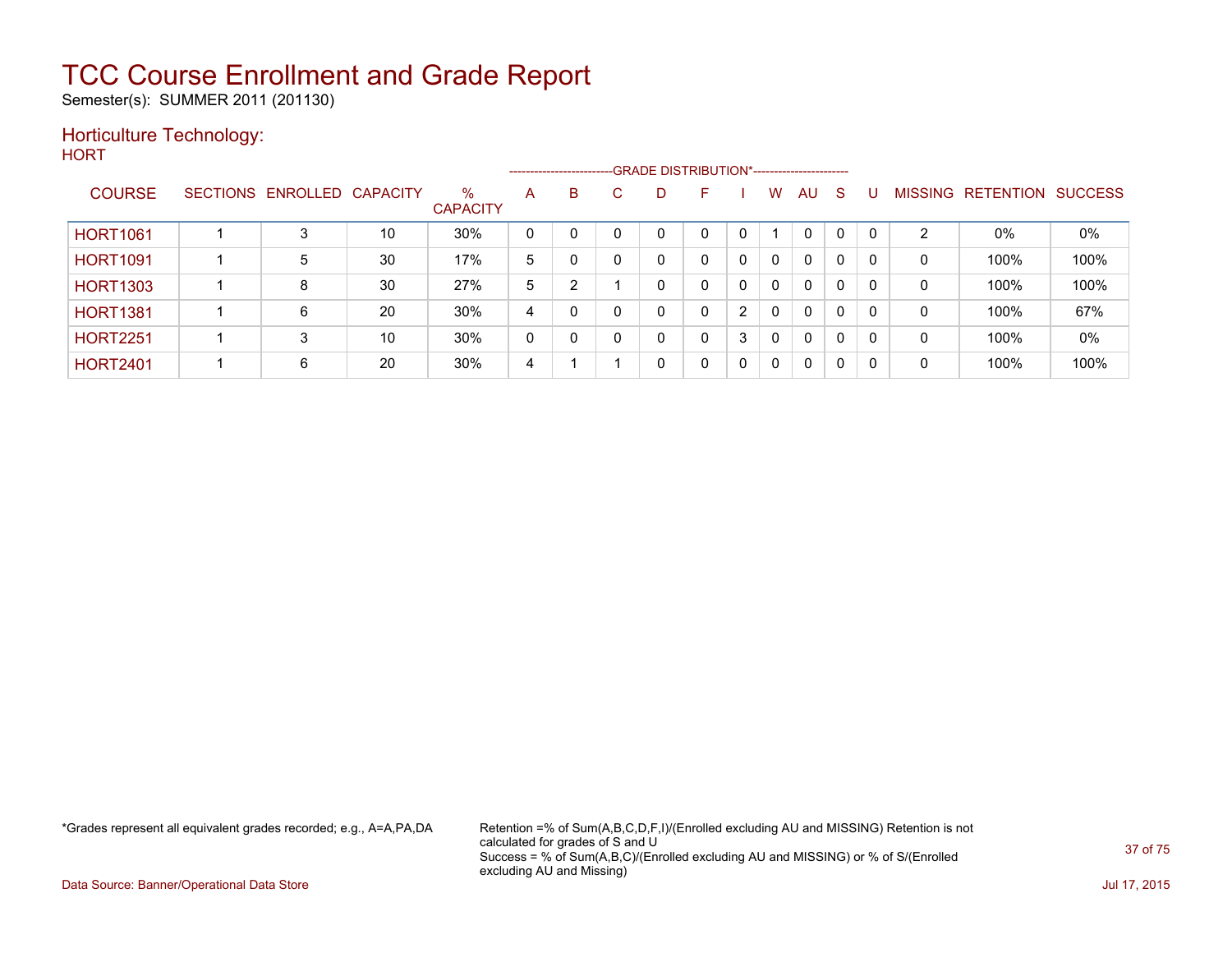Semester(s): SUMMER 2011 (201130)

#### Human Resources: **HDES**

| <b>NNEO</b>     |  |    |                 |  |          | ------------------------GRADE DISTRIBUTION*------------------------ |       |             |  |                                                                             |      |
|-----------------|--|----|-----------------|--|----------|---------------------------------------------------------------------|-------|-------------|--|-----------------------------------------------------------------------------|------|
| COURSE          |  |    | <b>CAPACITY</b> |  |          |                                                                     |       |             |  | SECTIONS ENROLLED CAPACITY % A B C D F I W AU S U MISSING RETENTION SUCCESS |      |
| <b>HRES1313</b> |  | 20 | 55%             |  | $\Omega$ | $\mathbf{0}$                                                        | $0$ 0 | $\mathbf 0$ |  | 100%                                                                        | 100% |

\*Grades represent all equivalent grades recorded; e.g., A=A,PA,DA Retention =% of Sum(A,B,C,D,F,I)/(Enrolled excluding AU and MISSING) Retention is not calculated for grades of S and U Success = % of Sum(A,B,C)/(Enrolled excluding AU and MISSING) or % of S/(Enrolled excluding AU and Missing)

Data Source: Banner/Operational Data Store Jul 17, 2015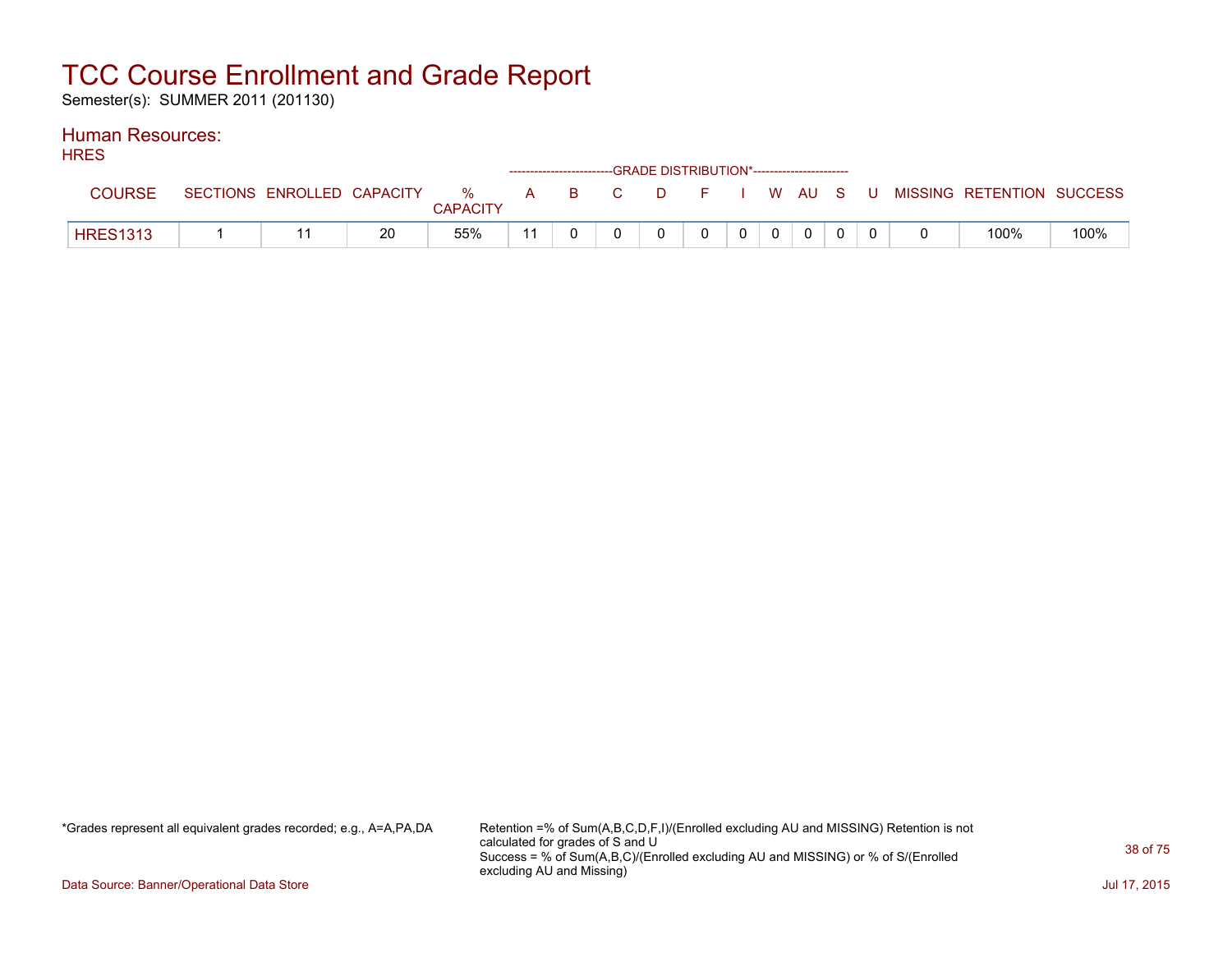Semester(s): SUMMER 2011 (201130)

### Human Services:

**HSVC** 

|                 |   |                   |                 |                         |    |          |    |   | --------------------------GRADE DISTRIBUTION*----------------------- |   |              |              |          |              |                |                  |                |
|-----------------|---|-------------------|-----------------|-------------------------|----|----------|----|---|----------------------------------------------------------------------|---|--------------|--------------|----------|--------------|----------------|------------------|----------------|
| <b>COURSE</b>   |   | SECTIONS ENROLLED | <b>CAPACITY</b> | $\%$<br><b>CAPACITY</b> | A  | B        | C. | D | E                                                                    |   | W            | AU           | S        | U            | <b>MISSING</b> | <b>RETENTION</b> | <b>SUCCESS</b> |
| <b>HSVC1012</b> |   | 11                | 0               |                         | 10 |          |    | 0 | 0                                                                    |   | 0            | $\Omega$     | $\Omega$ | $\mathbf{0}$ | 0              | 100%             | 100%           |
| <b>HSVC1021</b> |   | 10                | 0               |                         | 10 |          |    | 0 | 0                                                                    | 0 | $\mathbf{0}$ | $\mathbf{0}$ | $\Omega$ |              | 0              | 100%             | 100%           |
| <b>HSVC1042</b> | 5 | 65                | 0               |                         | 60 | 5        |    | 0 | $\Omega$                                                             | 0 | $\mathbf{0}$ | $\mathbf{0}$ | $\Omega$ |              | 0              | 100%             | 100%           |
| <b>HSVC1453</b> |   |                   | 20              | 5%                      |    |          |    | 0 | 0                                                                    | 0 | $\mathbf{0}$ | $\mathbf{0}$ | $\Omega$ |              | 0              | 100%             | 100%           |
| <b>HSVC2073</b> |   |                   | 10              | 70%                     |    |          |    | 0 | 0                                                                    | 0 | 0            | $\mathbf{0}$ | $\Omega$ |              | 0              | 100%             | 100%           |
| <b>HSVC2113</b> | C | 12                | 20              | 60%                     | 12 | $\Omega$ |    | 0 | 0                                                                    | 0 | 0            | $\Omega$     | $\Omega$ | 0            | $\mathbf{0}$   | 100%             | 100%           |
| <b>HSVC2173</b> |   | 4                 | 10              | 40%                     | 4  | $\Omega$ |    | 0 | 0                                                                    | 0 | 0            | $\Omega$     | 0        | 0            | 0              | 100%             | 100%           |

\*Grades represent all equivalent grades recorded; e.g., A=A,PA,DA Retention =% of Sum(A,B,C,D,F,I)/(Enrolled excluding AU and MISSING) Retention is not calculated for grades of S and U Success = % of Sum(A,B,C)/(Enrolled excluding AU and MISSING) or % of S/(Enrolled excluding AU and Missing)

Data Source: Banner/Operational Data Store Jul 17, 2015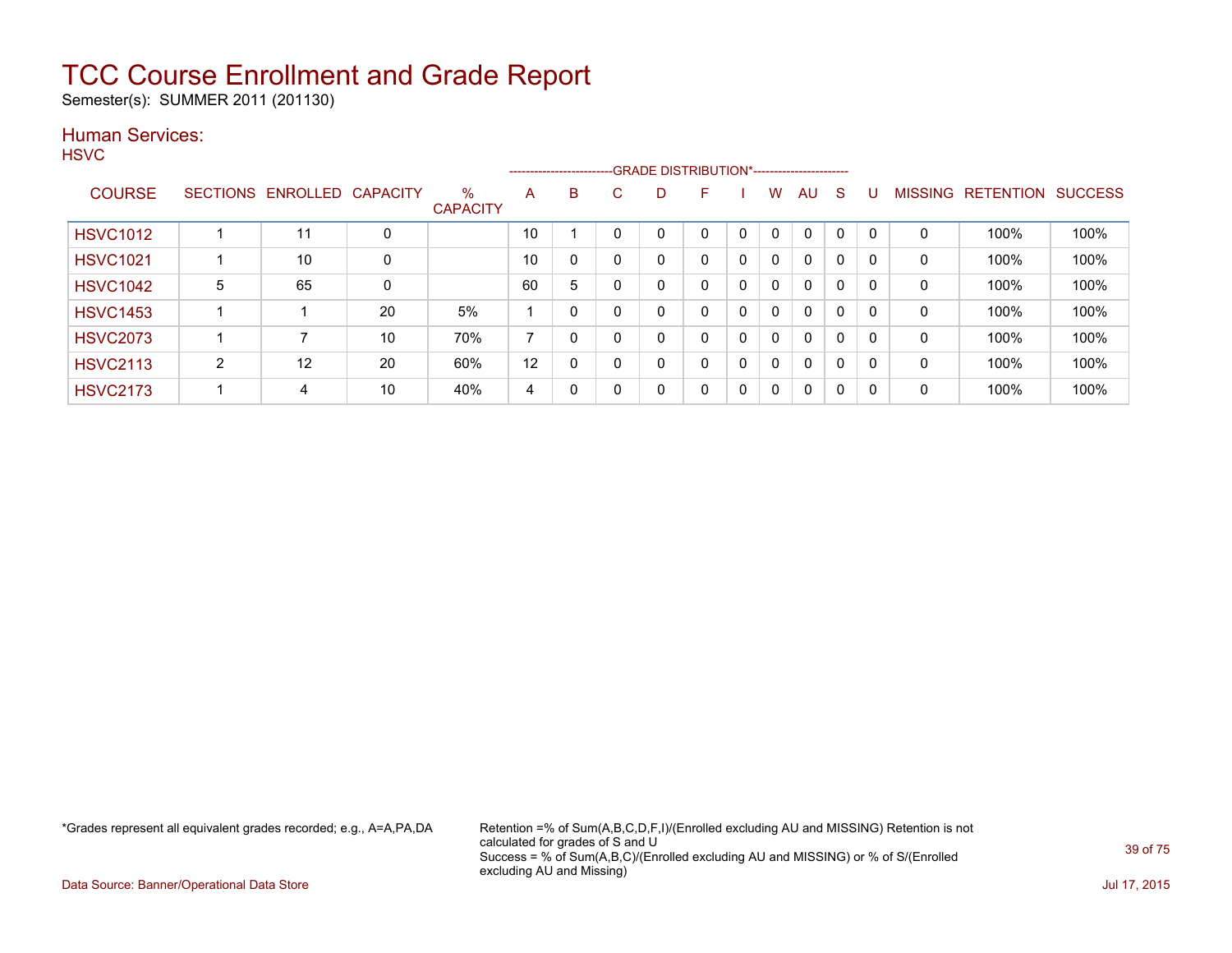Semester(s): SUMMER 2011 (201130)

### Humanities: **HUMN**

|                 |    |                            |     |                      |     |    | ------------------------GRADE DISTRIBUTION*----------------------- |    |    |          |    |                |          |          |   |                                  |      |
|-----------------|----|----------------------------|-----|----------------------|-----|----|--------------------------------------------------------------------|----|----|----------|----|----------------|----------|----------|---|----------------------------------|------|
| <b>COURSE</b>   |    | SECTIONS ENROLLED CAPACITY |     | %<br><b>CAPACITY</b> | A   | B  | С                                                                  | D  |    |          | w  | AU             | S        |          |   | <b>MISSING RETENTION SUCCESS</b> |      |
| <b>HUMN2113</b> | 15 | 306                        | 438 | 70%                  | 153 | 68 | 26                                                                 | 10 | 14 | $\Omega$ | 33 | $\overline{2}$ | $\Omega$ | - 0      | 0 | 89%                              | 81%  |
| <b>HUMN2223</b> | 6  | 102                        | 185 | 55%                  | 52  | 22 | 8                                                                  | 6  | 5  | 0        | 8  |                | 0        | 0        | 0 | 92%                              | 81%  |
| <b>HUMN2333</b> |    | 13                         | 20  | 65%                  | 2   | 5  |                                                                    |    | 4  | 0        | 0  | $\mathbf{0}$   | 0        | $\Omega$ | 0 | 100%                             | 62%  |
| <b>HUMN2443</b> | 3  | 74                         | 100 | 74%                  | 16  | 20 | 14                                                                 | 0  | 14 | 0        | 10 | $\mathbf{0}$   | 0        | $\Omega$ | 0 | 86%                              | 68%  |
| <b>HUMN2553</b> |    | 13                         | 20  | 65%                  | 8   | 3  | ົ                                                                  | 0  | 0  | 0        | 0  | $\Omega$       | 0        | 0        | 0 | 100%                             | 100% |
| <b>HUMN2663</b> | 3  | 84                         | 100 | 84%                  | 34  | 14 | 8                                                                  | 5  | 9  | 0        | 14 | 0              | 0        | 0        | 0 | 83%                              | 67%  |

\*Grades represent all equivalent grades recorded; e.g., A=A,PA,DA Retention =% of Sum(A,B,C,D,F,I)/(Enrolled excluding AU and MISSING) Retention is not calculated for grades of S and U Success = % of Sum(A,B,C)/(Enrolled excluding AU and MISSING) or % of S/(Enrolled excluding AU and Missing)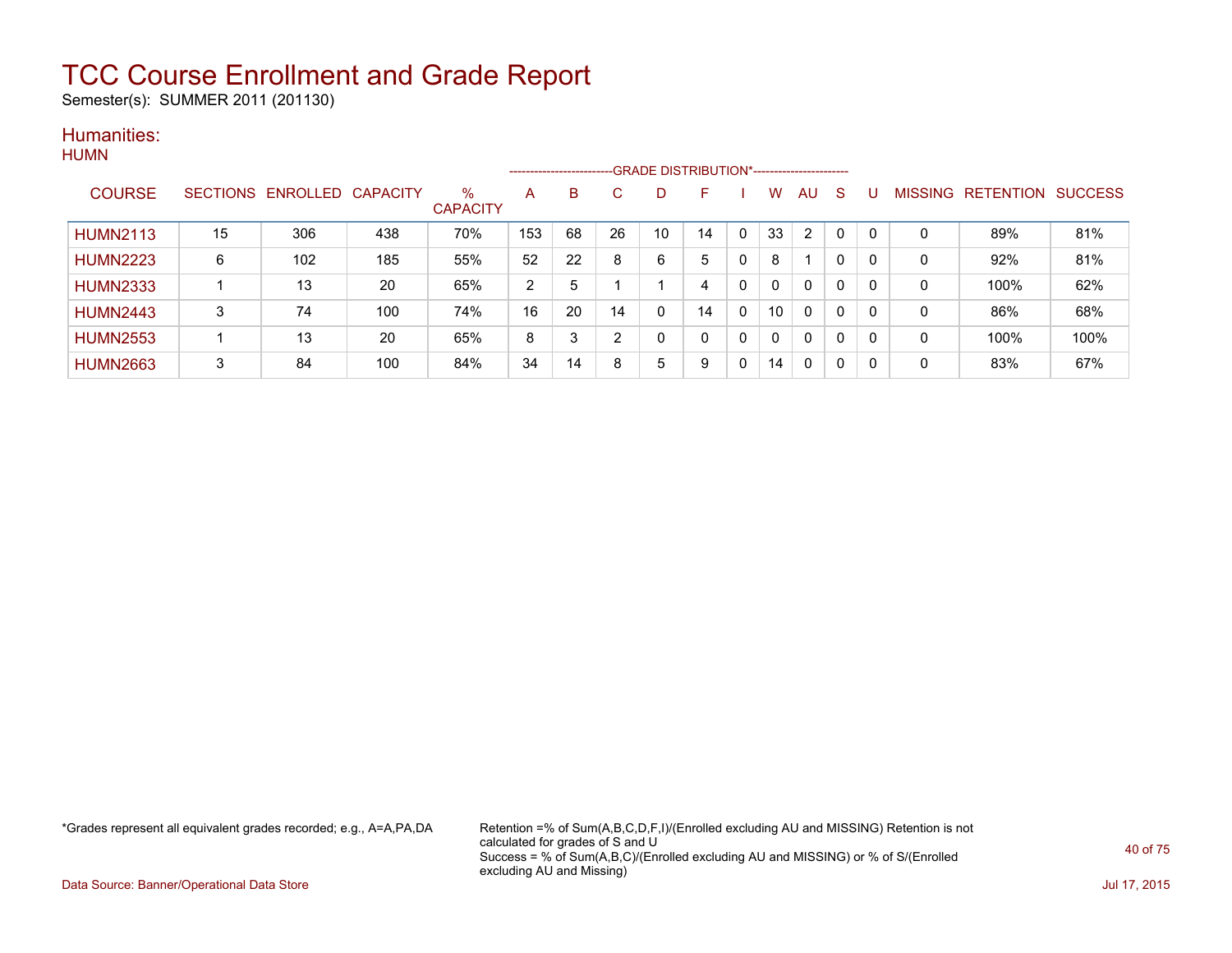Semester(s): SUMMER 2011 (201130)

### Interpreter Education:

INED

|                 |                            |    |                      |   | ------------------------ |  | -GRADE DISTRIBUTION*----------------------- |           |              |              |  |                           |     |
|-----------------|----------------------------|----|----------------------|---|--------------------------|--|---------------------------------------------|-----------|--------------|--------------|--|---------------------------|-----|
| <b>COURSE</b>   | SECTIONS ENROLLED CAPACITY |    | %<br><b>CAPACITY</b> |   |                          |  |                                             |           | W AU         | - S          |  | MISSING RETENTION SUCCESS |     |
| <b>INED1363</b> | 26                         | 30 | 87%                  |   |                          |  |                                             | $2 \cdot$ | $\mathbf{0}$ | $\mathbf{0}$ |  | 92%                       | 88% |
| <b>INED1373</b> |                            | 15 | 73%                  | ົ |                          |  |                                             |           | 0            | $\cap$       |  | 100%                      | 91% |

\*Grades represent all equivalent grades recorded; e.g., A=A,PA,DA Retention =% of Sum(A,B,C,D,F,I)/(Enrolled excluding AU and MISSING) Retention is not calculated for grades of S and U Success = % of Sum(A,B,C)/(Enrolled excluding AU and MISSING) or % of S/(Enrolled excluding AU and Missing)

Data Source: Banner/Operational Data Store Jul 17, 2015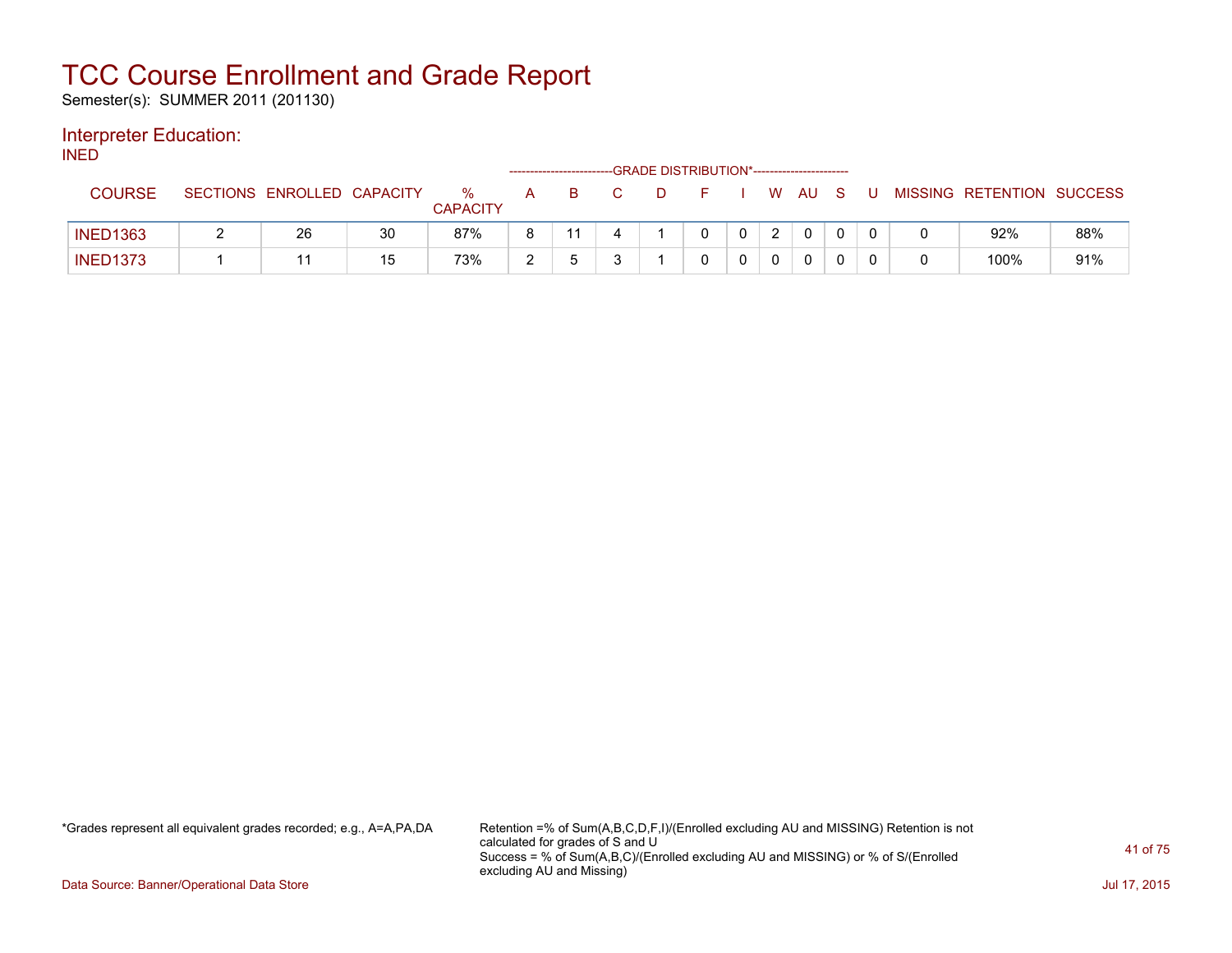Semester(s): SUMMER 2011 (201130)

#### Interior Design: INTD

|                 |                   |                 |                         |                | -------------------- |    |   | -GRADE DISTRIBUTION*----------------------- |              |          |              |    |          |                |                  |                |
|-----------------|-------------------|-----------------|-------------------------|----------------|----------------------|----|---|---------------------------------------------|--------------|----------|--------------|----|----------|----------------|------------------|----------------|
| <b>COURSE</b>   | SECTIONS ENROLLED | <b>CAPACITY</b> | $\%$<br><b>CAPACITY</b> | A              | B                    | C. | D | F                                           |              | w        | AU           | -S |          | <b>MISSING</b> | <b>RETENTION</b> | <b>SUCCESS</b> |
| <b>INTD1333</b> | 6                 | 15              | 40%                     | $\overline{2}$ | 3                    |    |   | 0                                           |              | 0        | $\mathbf{0}$ | 0  |          | 0              | 100%             | 100%           |
| <b>INTD1413</b> | 8                 | 20              | 40%                     |                |                      |    |   | 0                                           | 0            | 0        | $\mathbf{0}$ | 0  |          | 0              | 100%             | 100%           |
| <b>INTD2303</b> | 13                | 15              | 87%                     | 8              | 4                    |    |   |                                             |              | $\Omega$ | $\mathbf{0}$ | 0  | $\Omega$ | 0              | 100%             | 92%            |
| <b>INTD2343</b> | $\overline{2}$    | 10              | 20%                     | 2              |                      |    |   | 0                                           |              | $\Omega$ | 0            | 0  | 0        | 0              | 100%             | 100%           |
| <b>INTD2383</b> | 6                 | 15              | 40%                     | 4              | っ                    |    |   | 0                                           | 0            | 0        | $\mathbf{0}$ | 0  | 0        | 0              | 100%             | 100%           |
| <b>INTD2413</b> | 11                | 15              | 73%                     | 9              | 2                    |    |   | 0                                           | $\mathbf{0}$ | 0        | 0            | 0  | 0        | 0              | 100%             | 100%           |

\*Grades represent all equivalent grades recorded; e.g., A=A,PA,DA Retention =% of Sum(A,B,C,D,F,I)/(Enrolled excluding AU and MISSING) Retention is not calculated for grades of S and U Success = % of Sum(A,B,C)/(Enrolled excluding AU and MISSING) or % of S/(Enrolled excluding AU and Missing)

Data Source: Banner/Operational Data Store Jul 17, 2015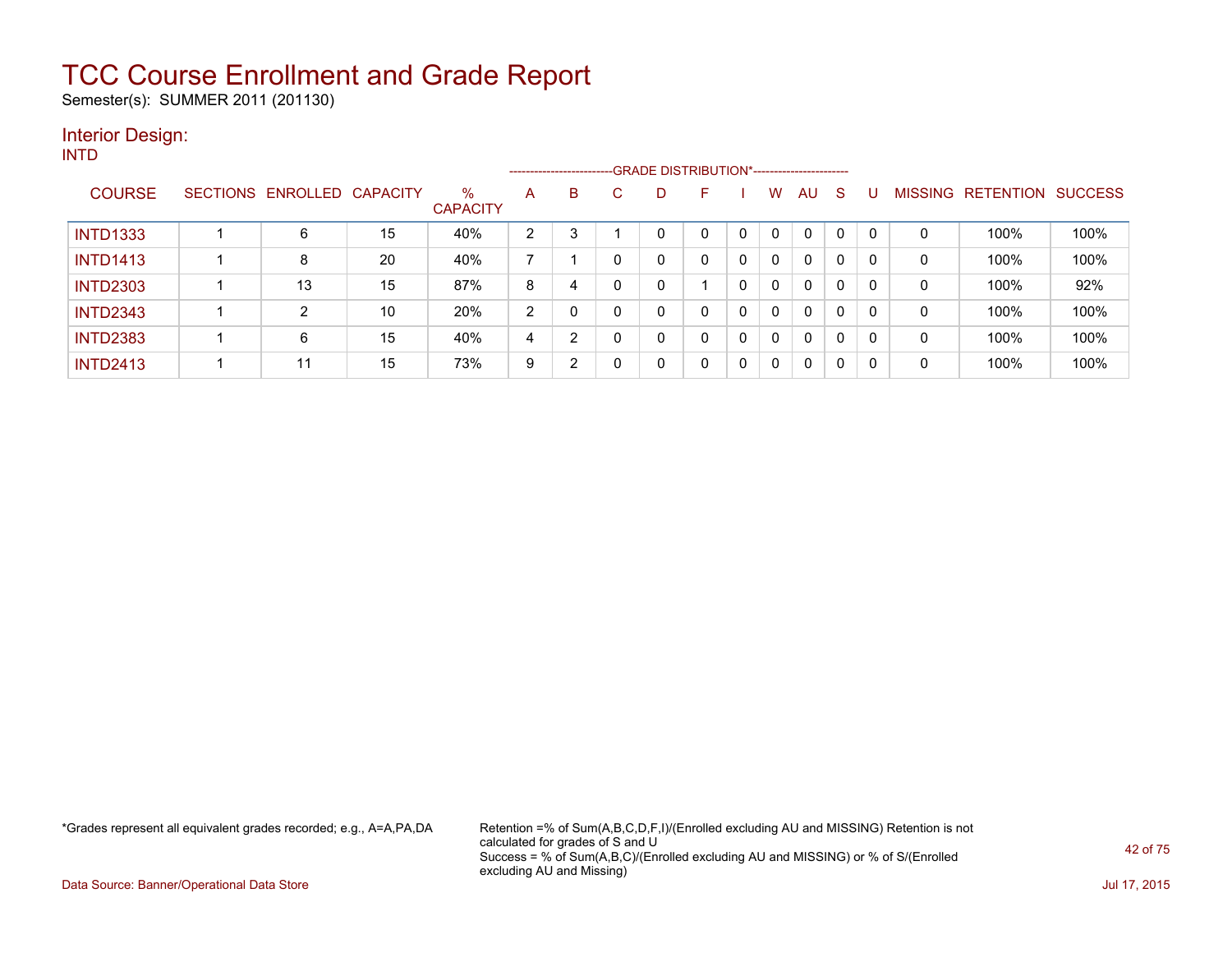Semester(s): SUMMER 2011 (201130)

#### Information Tech Convergence: **ITCV**

| .               |                            |    |                      |       | ------------------------GRADE DISTRIBUTION*----------------------- |  |             |  |                                          |     |
|-----------------|----------------------------|----|----------------------|-------|--------------------------------------------------------------------|--|-------------|--|------------------------------------------|-----|
| COURSE          | SECTIONS ENROLLED CAPACITY |    | %<br><b>CAPACITY</b> | A B C |                                                                    |  |             |  | D F I W AU S U MISSING RETENTION SUCCESS |     |
| <b>ITCV2203</b> |                            | 20 | 35%                  |       |                                                                    |  | $\mathbf 0$ |  | 86%                                      | 71% |

\*Grades represent all equivalent grades recorded; e.g., A=A,PA,DA Retention =% of Sum(A,B,C,D,F,I)/(Enrolled excluding AU and MISSING) Retention is not calculated for grades of S and U Success = % of Sum(A,B,C)/(Enrolled excluding AU and MISSING) or % of S/(Enrolled excluding AU and Missing)

Data Source: Banner/Operational Data Store Jul 17, 2015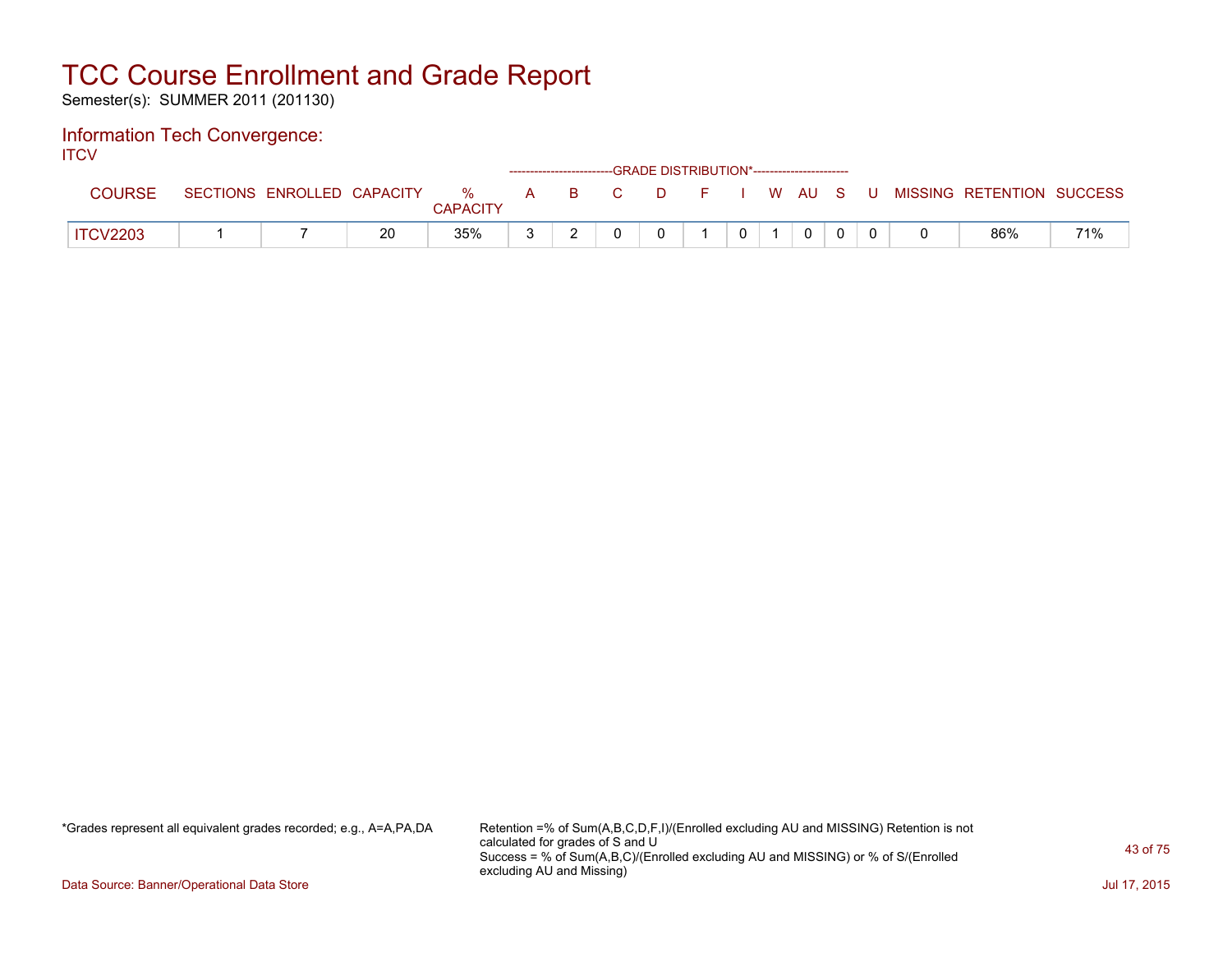Semester(s): SUMMER 2011 (201130)

### Japanese:

| <b>JAPN</b>     |                            |    |                         |   |   | -GRADE DISTRIBUTION*----------------------- |    |          |     |     |   |   |                           |      |
|-----------------|----------------------------|----|-------------------------|---|---|---------------------------------------------|----|----------|-----|-----|---|---|---------------------------|------|
| <b>COURSE</b>   | SECTIONS ENROLLED CAPACITY |    | $\%$<br><b>CAPACITY</b> | A | B | D                                           | E. | <b>W</b> | AU. | - S | U |   | MISSING RETENTION SUCCESS |      |
| <b>JAPN1103</b> | 20                         | 40 | 50%                     | 9 | 4 |                                             | 0  | 3        |     |     | 0 |   | 84%                       | 84%  |
| <b>JAPN1213</b> | 5                          | 20 | 25%                     | 3 |   |                                             |    |          | 0   |     |   | 0 | 100%                      | 100% |
| <b>JAPN1313</b> | 13                         | 20 | 65%                     |   |   |                                             |    |          | 0   |     | 0 | 0 | 92%                       | 92%  |

\*Grades represent all equivalent grades recorded; e.g., A=A,PA,DA Retention =% of Sum(A,B,C,D,F,I)/(Enrolled excluding AU and MISSING) Retention is not calculated for grades of S and U Success = % of Sum(A,B,C)/(Enrolled excluding AU and MISSING) or % of S/(Enrolled excluding AU and Missing)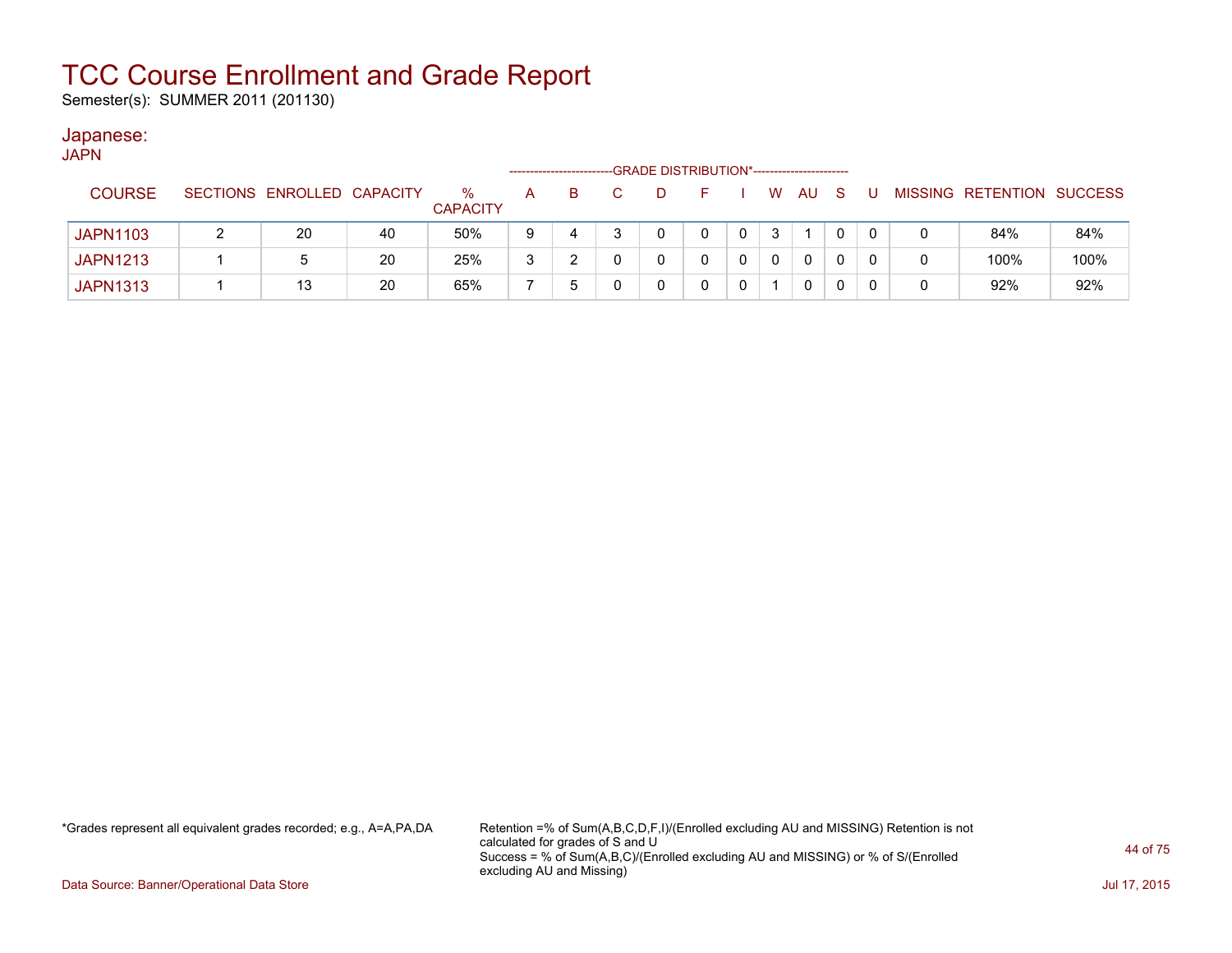Semester(s): SUMMER 2011 (201130)

### Journalism Mass Communications: JRMC

|                 |   |                   |          |                      |                |   |    | ------------------------GRADE                DISTRIBUTION*---------------------- |   |              |              |              |              |          |                |                  |                |
|-----------------|---|-------------------|----------|----------------------|----------------|---|----|----------------------------------------------------------------------------------|---|--------------|--------------|--------------|--------------|----------|----------------|------------------|----------------|
| <b>COURSE</b>   |   | SECTIONS ENROLLED | CAPACITY | %<br><b>CAPACITY</b> | A              | B | C. | D                                                                                | F |              | W            | AU           | <sub>S</sub> | U        | <b>MISSING</b> | <b>RETENTION</b> | <b>SUCCESS</b> |
| <b>JRMC1013</b> |   |                   | 15       | 47%                  | $\overline{2}$ | 4 |    |                                                                                  | 0 |              | $\mathbf{0}$ | 0            | 0            |          | 0              | 100%             | 100%           |
| <b>JRMC1113</b> | 2 | 16                | 30       | 53%                  | 15             |   |    | 0                                                                                | 0 | $\mathbf{0}$ | $\Omega$     | $\mathbf{0}$ | 0            | $\Omega$ | 0              | 100%             | 100%           |
| <b>JRMC2513</b> |   | 8                 | 15       | 53%                  | 8              |   |    | 0                                                                                | 0 | $\mathbf{0}$ | $\Omega$     | $\mathbf{0}$ | 0            | $\Omega$ | 0              | 100%             | 100%           |
| <b>JRMC2523</b> |   | 3                 | 15       | 20%                  | 3              | 0 |    | 0                                                                                | 0 | $\mathbf{0}$ | $\Omega$     | $\mathbf{0}$ | 0            | 0        | 0              | 100%             | 100%           |
| <b>JRMC2853</b> |   |                   | 5        | 20%                  |                | 0 |    | 0                                                                                | 0 | $\mathbf{0}$ | $\Omega$     | $\mathbf{0}$ | 0            | $\Omega$ | 0              | 100%             | 100%           |
| <b>JRMC2973</b> |   |                   | 20       | 5%                   |                | 0 |    | 0                                                                                | 0 | 0            | $\Omega$     | $\mathbf{0}$ | 0            | 0        | 0              | 100%             | 100%           |
| <b>JRMC2983</b> |   |                   | 20       | 5%                   |                | 0 |    | 0                                                                                | 0 | $\mathbf{0}$ | $\mathbf{0}$ | $\mathbf{0}$ | $\mathbf{0}$ | $\Omega$ | 0              | 100%             | 100%           |

\*Grades represent all equivalent grades recorded; e.g., A=A,PA,DA Retention =% of Sum(A,B,C,D,F,I)/(Enrolled excluding AU and MISSING) Retention is not calculated for grades of S and U Success = % of Sum(A,B,C)/(Enrolled excluding AU and MISSING) or % of S/(Enrolled excluding AU and Missing)

Data Source: Banner/Operational Data Store Jul 17, 2015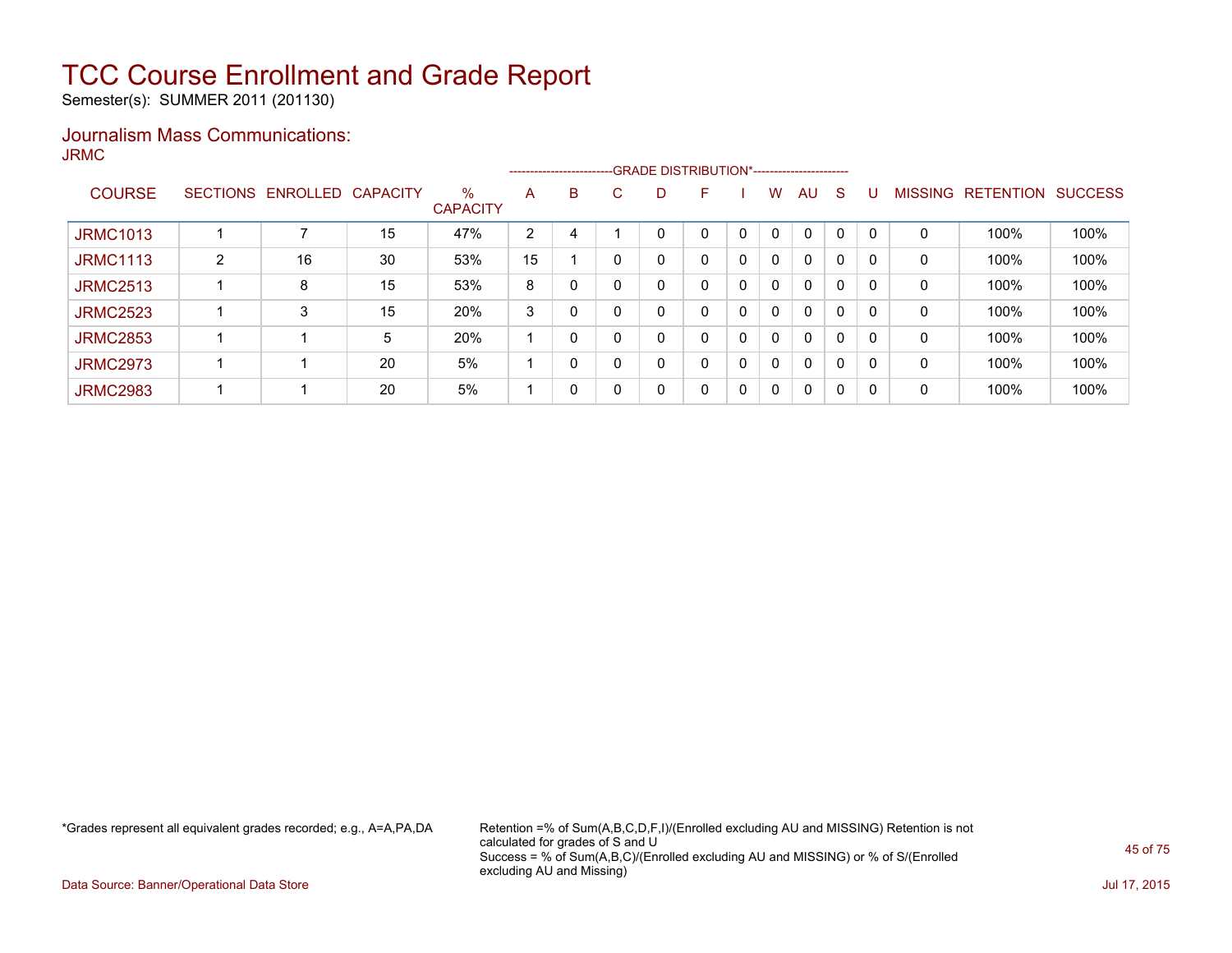Semester(s): SUMMER 2011 (201130)

### Latin:

| LATN            |                            |    |                      |   |    |    |                                             |              |   |              |  |                           |      |
|-----------------|----------------------------|----|----------------------|---|----|----|---------------------------------------------|--------------|---|--------------|--|---------------------------|------|
|                 |                            |    |                      |   |    |    | -GRADE DISTRIBUTION*----------------------- |              |   |              |  |                           |      |
| <b>COURSE</b>   | SECTIONS ENROLLED CAPACITY |    | %<br><b>CAPACITY</b> | A | B. | C. | D.                                          |              |   | F I W AU S U |  | MISSING RETENTION SUCCESS |      |
| <b>LATN1103</b> |                            | 20 | 25%                  | ຈ |    |    | $\mathbf{0}$                                | $\mathbf{0}$ | 2 |              |  | 60%                       | 60%  |
| <b>LATN1413</b> |                            |    | 100%                 |   |    |    | 0                                           | $\mathbf{0}$ |   |              |  | 100%                      | 100% |

\*Grades represent all equivalent grades recorded; e.g., A=A,PA,DA Retention =% of Sum(A,B,C,D,F,I)/(Enrolled excluding AU and MISSING) Retention is not calculated for grades of S and U Success = % of Sum(A,B,C)/(Enrolled excluding AU and MISSING) or % of S/(Enrolled excluding AU and Missing)

Data Source: Banner/Operational Data Store Jul 17, 2015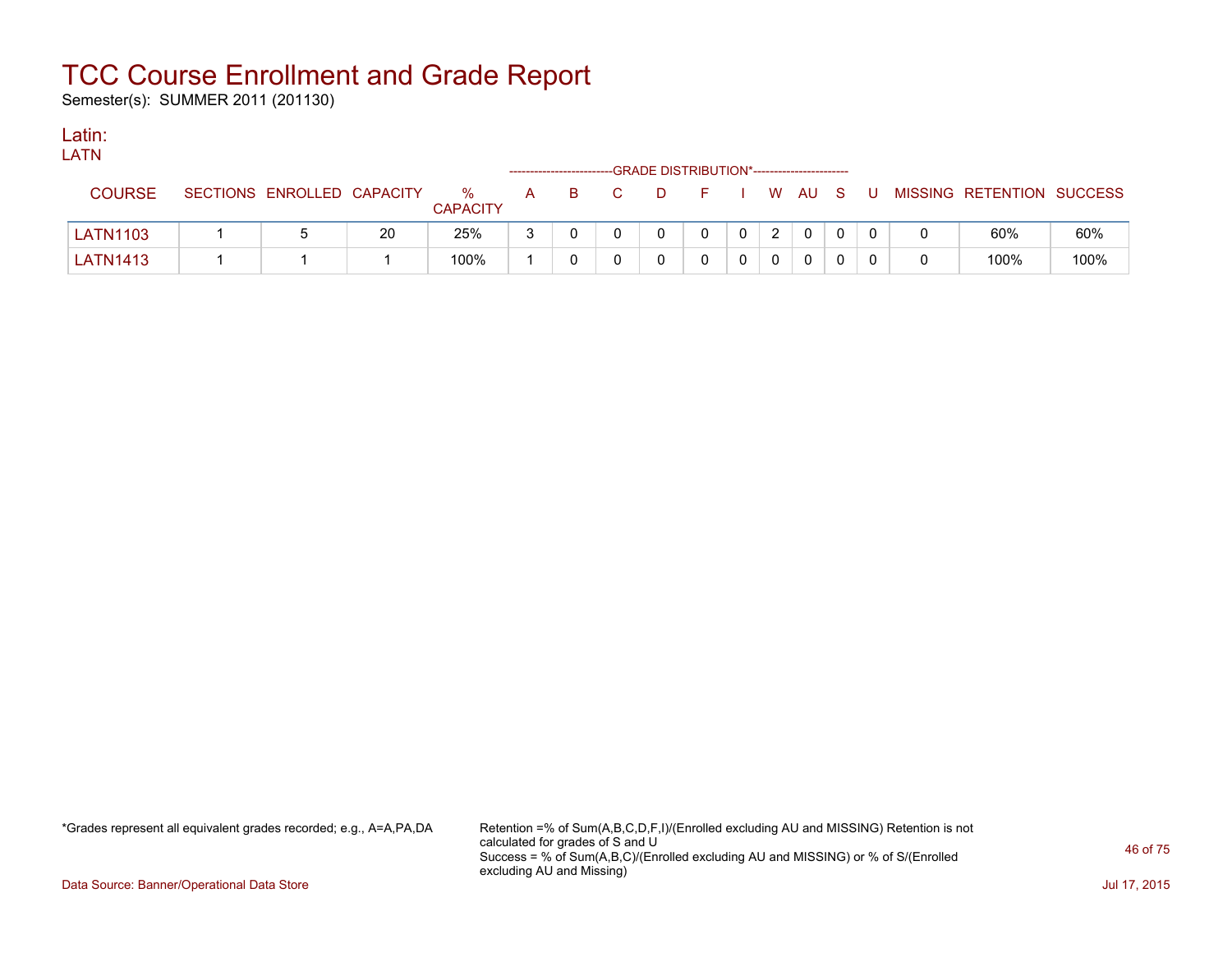Semester(s): SUMMER 2011 (201130)

### Mathematics:

MATH

|                 |                 |                            |     |                      |                |     |                |                | -- GRADE DISTRIBUTION*----------------------- |              |     |                |              |          |              |                                  |     |
|-----------------|-----------------|----------------------------|-----|----------------------|----------------|-----|----------------|----------------|-----------------------------------------------|--------------|-----|----------------|--------------|----------|--------------|----------------------------------|-----|
| <b>COURSE</b>   |                 | SECTIONS ENROLLED CAPACITY |     | %<br><b>CAPACITY</b> | A              | B   | C              | D              | F                                             |              | W   | AU             | S            |          |              | <b>MISSING RETENTION SUCCESS</b> |     |
| <b>MATH0003</b> | 16              | 201                        | 340 | 59%                  | 53             | 39  | 28             | 15             | 42                                            | $\mathbf{0}$ | 23  | $\mathbf 1$    | $\mathbf{0}$ | 0        | $\mathbf{0}$ | 88%                              | 60% |
| <b>MATH0013</b> | 15              | 193                        | 320 | 60%                  | 36             | 35  | 32             | 15             | 26                                            | $\mathbf{0}$ | 47  | 1              | $\Omega$     | $\Omega$ | 1            | 75%                              | 54% |
| <b>MATH0055</b> | 6               | 55                         | 120 | 46%                  | 11             | 8   | 6              | 5              | 14                                            | $\mathbf{0}$ | 11  | $\mathbf{0}$   | $\Omega$     | $\Omega$ | $\mathbf{0}$ | 80%                              | 45% |
| <b>MATH0105</b> | 10 <sup>1</sup> | 130                        | 200 | 65%                  | 37             | 24  | 25             | 4              | 22                                            |              | 17  | 0              | 0            | $\Omega$ | $\mathbf{0}$ | 87%                              | 66% |
| <b>MATH0123</b> | 20              | 299                        | 400 | 75%                  | 39             | 52  | 56             | 38             | 51                                            | $\mathbf{0}$ | 62  | 1              | 0            | 0        | $\mathbf{0}$ | 79%                              | 49% |
| <b>MATH1454</b> | 1               | 3                          | 20  | 15%                  | 2              | 0   | $\Omega$       | 0              | $\Omega$                                      | $\mathbf{0}$ |     | $\Omega$       | $\Omega$     | $\Omega$ | $\mathbf{0}$ | 67%                              | 67% |
| <b>MATH1473</b> | 4               | 55                         | 95  | 58%                  | 16             | 17  | 8              | 6              | 3                                             | $\mathbf{0}$ | 5   | $\Omega$       | $\Omega$     | $\Omega$ | $\mathbf{0}$ | 91%                              | 75% |
| <b>MATH1513</b> | 29              | 536                        | 876 | 61%                  | 138            | 127 | 95             | 37             | 33                                            | $\mathbf{0}$ | 104 | $\overline{2}$ | $\Omega$     | 0        | $\mathbf{0}$ | 81%                              | 67% |
| <b>MATH1613</b> | 8               | 107                        | 202 | 53%                  | 23             | 29  | 16             | 6              | 11                                            | $\mathbf{0}$ | 19  | 3              | 0            | 0        | 0            | 82%                              | 65% |
| <b>MATH1715</b> | $\overline{2}$  | 39                         | 60  | 65%                  | 14             | 11  | 6              | 3              | $\overline{2}$                                | $\mathbf{0}$ | 3   | $\mathbf{0}$   | $\Omega$     | $\Omega$ | $\mathbf{0}$ | 92%                              | 79% |
| <b>MATH2114</b> | $\overline{7}$  | 119                        | 158 | 75%                  | 29             | 31  | 21             | 6              | 9                                             | $\mathbf{0}$ | 21  | $\overline{2}$ | 0            | $\Omega$ | $\mathbf{0}$ | 82%                              | 69% |
| <b>MATH2124</b> | $\overline{7}$  | 99                         | 162 | 61%                  | 22             | 34  | 9              | $\overline{7}$ | 12                                            | $\mathbf{0}$ | 15  | $\mathbf{0}$   | 0            | 0        | $\mathbf{0}$ | 85%                              | 66% |
| <b>MATH2134</b> | 4               | 42                         | 84  | 50%                  | 18             | 9   | 8              | 4              |                                               | $\mathbf{0}$ | 2   | $\mathbf{0}$   | 0            | $\Omega$ | $\mathbf{0}$ | 95%                              | 83% |
| <b>MATH2193</b> | 18              | 348                        | 454 | 77%                  | 170            | 74  | 40             | 15             | 26                                            | $\mathbf{0}$ | 21  | $\overline{2}$ | $\Omega$     | $\Omega$ | $\mathbf{0}$ | 94%                              | 82% |
| <b>MATH2423</b> | $\mathbf 1$     | 12                         | 20  | 60%                  | $\overline{2}$ | -1  | 5              | $\overline{2}$ | $\overline{2}$                                | $\mathbf{0}$ | 0   | $\mathbf{0}$   | $\Omega$     | $\Omega$ | $\mathbf{0}$ | 100%                             | 67% |
| <b>MATH2513</b> | $\overline{1}$  | 15                         | 20  | 75%                  | 4              | 4   | 2              | $\Omega$       | 0                                             | $\mathbf{0}$ | 5   | $\mathbf{0}$   | 0            | $\Omega$ | $\mathbf{0}$ | 67%                              | 67% |
| <b>MATH2523</b> | $\overline{7}$  | 158                        | 242 | 65%                  | 28             | 30  | 34             | 14             | 18                                            | $\mathbf{0}$ | 34  | $\mathbf{0}$   | $\Omega$     | $\Omega$ | 0            | 78%                              | 58% |
| <b>MATH2613</b> | 2               | 28                         | 45  | 62%                  | 9              | 10  | $\overline{7}$ |                |                                               | $\mathbf{0}$ | 0   | 0              | 0            | 0        | $\Omega$     | 100%                             | 93% |

\*Grades represent all equivalent grades recorded; e.g., A=A,PA,DA Retention =% of Sum(A,B,C,D,F,I)/(Enrolled excluding AU and MISSING) Retention is not calculated for grades of S and U Success = % of Sum(A,B,C)/(Enrolled excluding AU and MISSING) or % of S/(Enrolled excluding AU and Missing)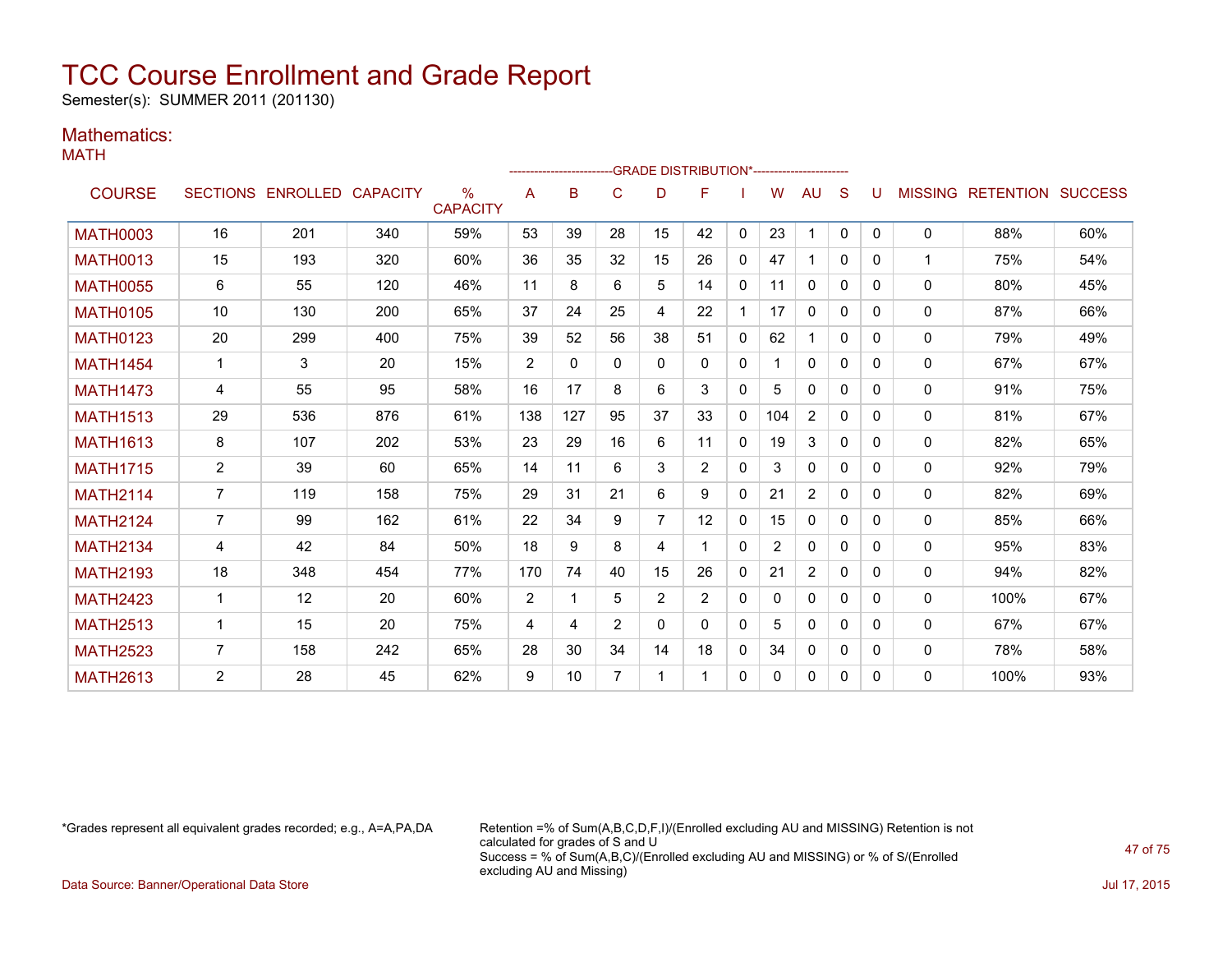Semester(s): SUMMER 2011 (201130)

### Medical Assistant:

| .             |                            |    |               |   |       |  | ------------------------GRADE DISTRIBUTION*----------------------- |  |         |  |                           |      |
|---------------|----------------------------|----|---------------|---|-------|--|--------------------------------------------------------------------|--|---------|--|---------------------------|------|
| <b>COURSE</b> | SECTIONS ENROLLED CAPACITY |    | %<br>CAPACITY |   | A B C |  | D F I                                                              |  | . WAUSU |  | MISSING RETENTION SUCCESS |      |
| MDAS2336      |                            | 10 | 50%           | - |       |  |                                                                    |  |         |  | 100%                      | 100% |

\*Grades represent all equivalent grades recorded; e.g., A=A,PA,DA Retention =% of Sum(A,B,C,D,F,I)/(Enrolled excluding AU and MISSING) Retention is not calculated for grades of S and U Success = % of Sum(A,B,C)/(Enrolled excluding AU and MISSING) or % of S/(Enrolled excluding AU and Missing)

Data Source: Banner/Operational Data Store Jul 17, 2015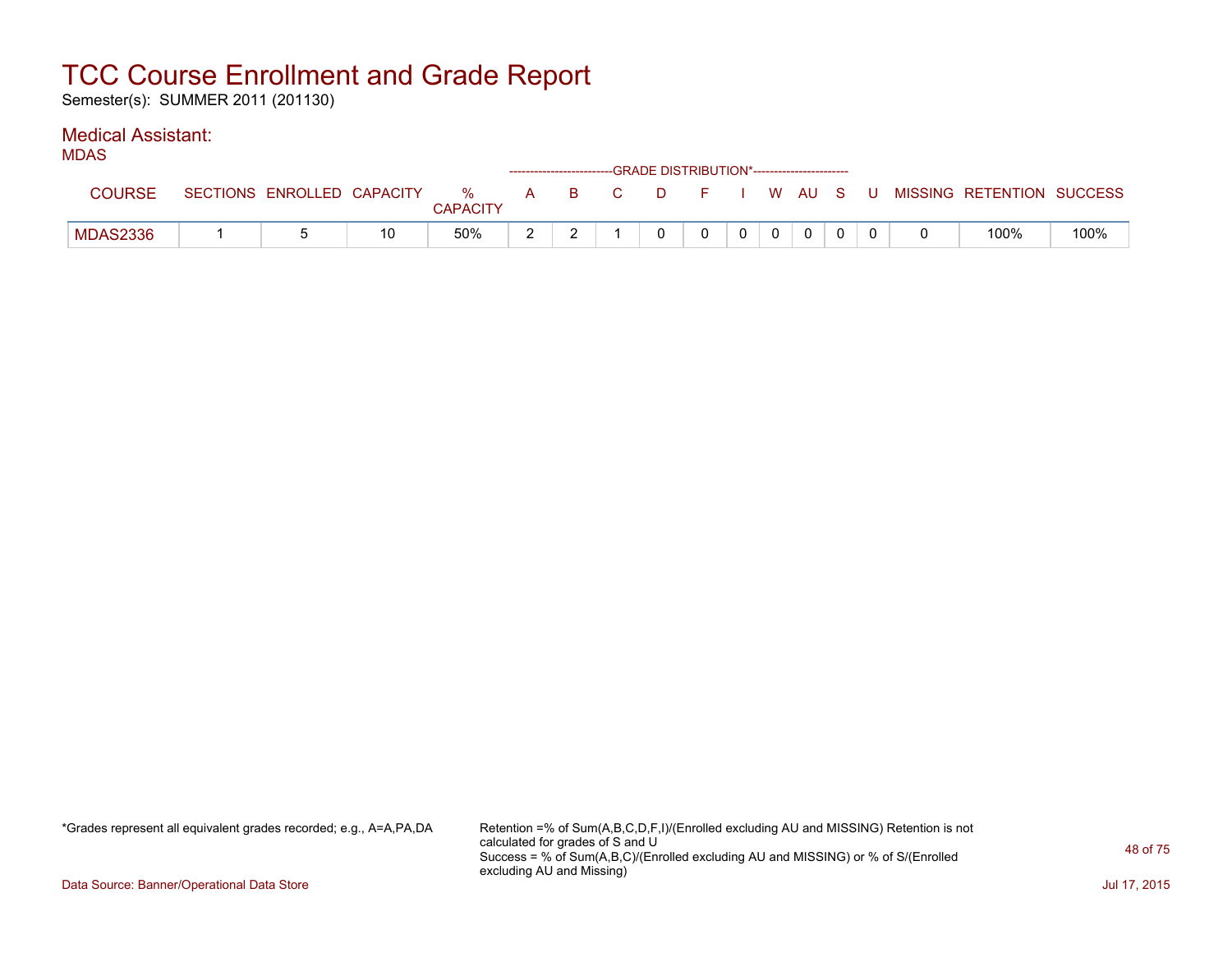Semester(s): SUMMER 2011 (201130)

### Medical Laboratory Technology: MDLT

|                 |   |                            |    |                         |    | ----------------------- | -GRADE DISTRIBUTION*----------------------- |   |              |   |          |              |              |                |                  |                |
|-----------------|---|----------------------------|----|-------------------------|----|-------------------------|---------------------------------------------|---|--------------|---|----------|--------------|--------------|----------------|------------------|----------------|
| <b>COURSE</b>   |   | SECTIONS ENROLLED CAPACITY |    | $\%$<br><b>CAPACITY</b> | A  | B                       | D                                           |   |              | W | AU       | -S           |              | <b>MISSING</b> | <b>RETENTION</b> | <b>SUCCESS</b> |
| <b>MDLT1203</b> |   | 9                          | 9  | 100%                    |    |                         | 0                                           |   |              | 0 | 0        | $\mathbf{0}$ | $\mathbf{0}$ | 0              | 100%             | 100%           |
| <b>MDLT1212</b> |   | 9                          | 9  | 100%                    | 2  |                         | 0                                           |   |              | 0 | $\Omega$ | 0            | 0            | 0              | 100%             | 100%           |
| <b>MDLT1222</b> |   | 9                          | 9  | 100%                    | 9  |                         | 0                                           |   | 0            | 0 | $\Omega$ | $\Omega$     | 0            | 0              | 100%             | 100%           |
| <b>MDLT2465</b> | 2 | 13                         | 14 | 93%                     | 12 |                         | 0                                           | 0 | <sup>n</sup> | 0 | $\Omega$ | 0            | 0            | 0              | 100%             | 100%           |
| <b>MDLT2991</b> |   | 13                         | 14 | 93%                     | 12 |                         | 0                                           | 0 |              | 0 | $\Omega$ | $\mathbf{0}$ | 0            | 0              | 100%             | 100%           |

\*Grades represent all equivalent grades recorded; e.g., A=A,PA,DA Retention =% of Sum(A,B,C,D,F,I)/(Enrolled excluding AU and MISSING) Retention is not calculated for grades of S and U Success = % of Sum(A,B,C)/(Enrolled excluding AU and MISSING) or % of S/(Enrolled excluding AU and Missing)

Data Source: Banner/Operational Data Store Jul 17, 2015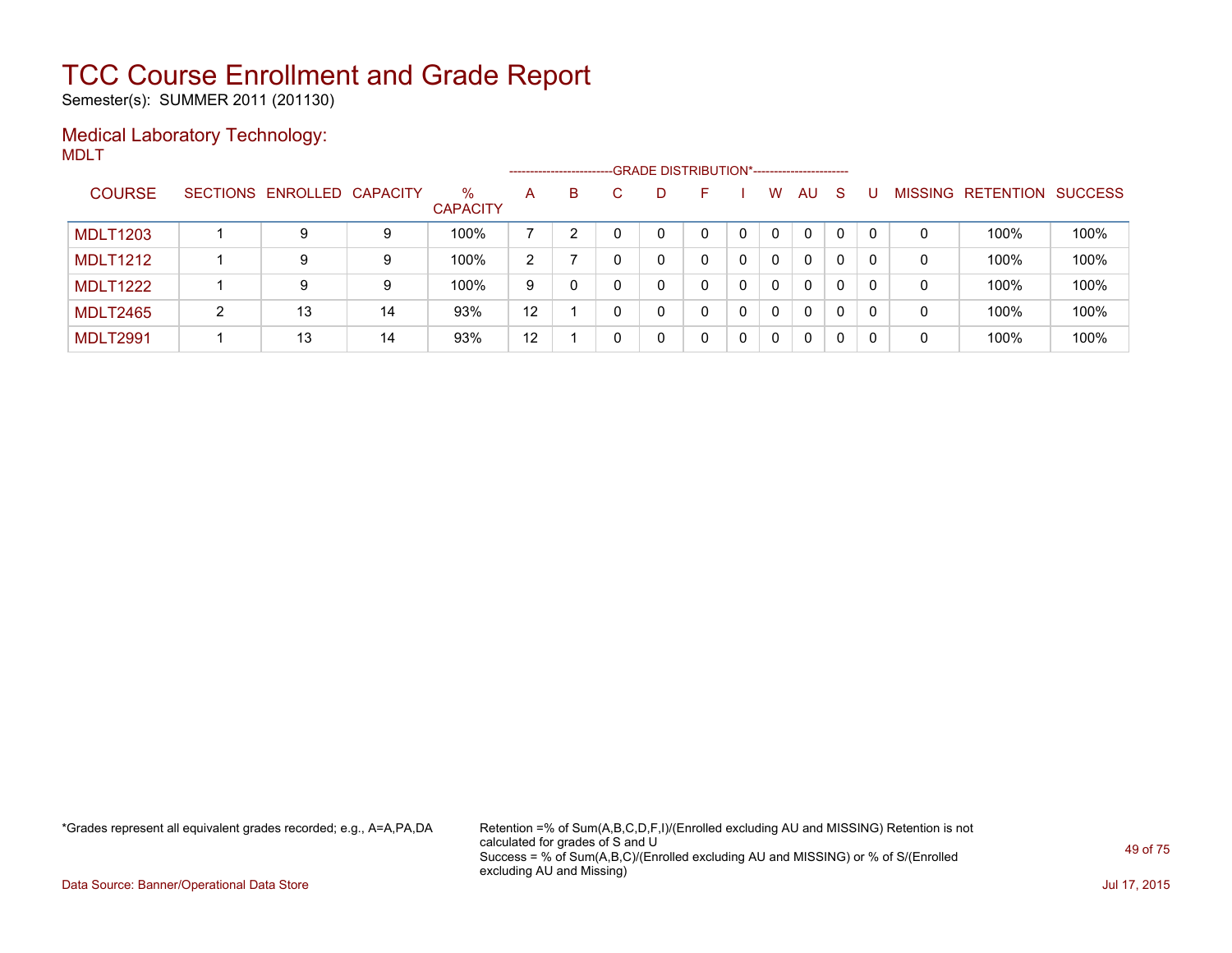Semester(s): SUMMER 2011 (201130)

### Medical Transcription:

MDTR

| .        |                            |    |                      | ---------------------------- |  | -GRADE DISTRIBUTION*----------------------- |              |                |              |  |                           |      |
|----------|----------------------------|----|----------------------|------------------------------|--|---------------------------------------------|--------------|----------------|--------------|--|---------------------------|------|
| COURSE   | SECTIONS ENROLLED CAPACITY |    | %<br><b>CAPACITY</b> | A B C                        |  | DFIWAUSU                                    |              |                |              |  | MISSING RETENTION SUCCESS |      |
| MDTR2436 |                            | 10 | 20%                  |                              |  |                                             | $\mathbf{0}$ | $\overline{0}$ | $\mathbf{0}$ |  | 100%                      | 100% |

\*Grades represent all equivalent grades recorded; e.g., A=A,PA,DA Retention =% of Sum(A,B,C,D,F,I)/(Enrolled excluding AU and MISSING) Retention is not calculated for grades of S and U Success = % of Sum(A,B,C)/(Enrolled excluding AU and MISSING) or % of S/(Enrolled excluding AU and Missing)

Data Source: Banner/Operational Data Store Jul 17, 2015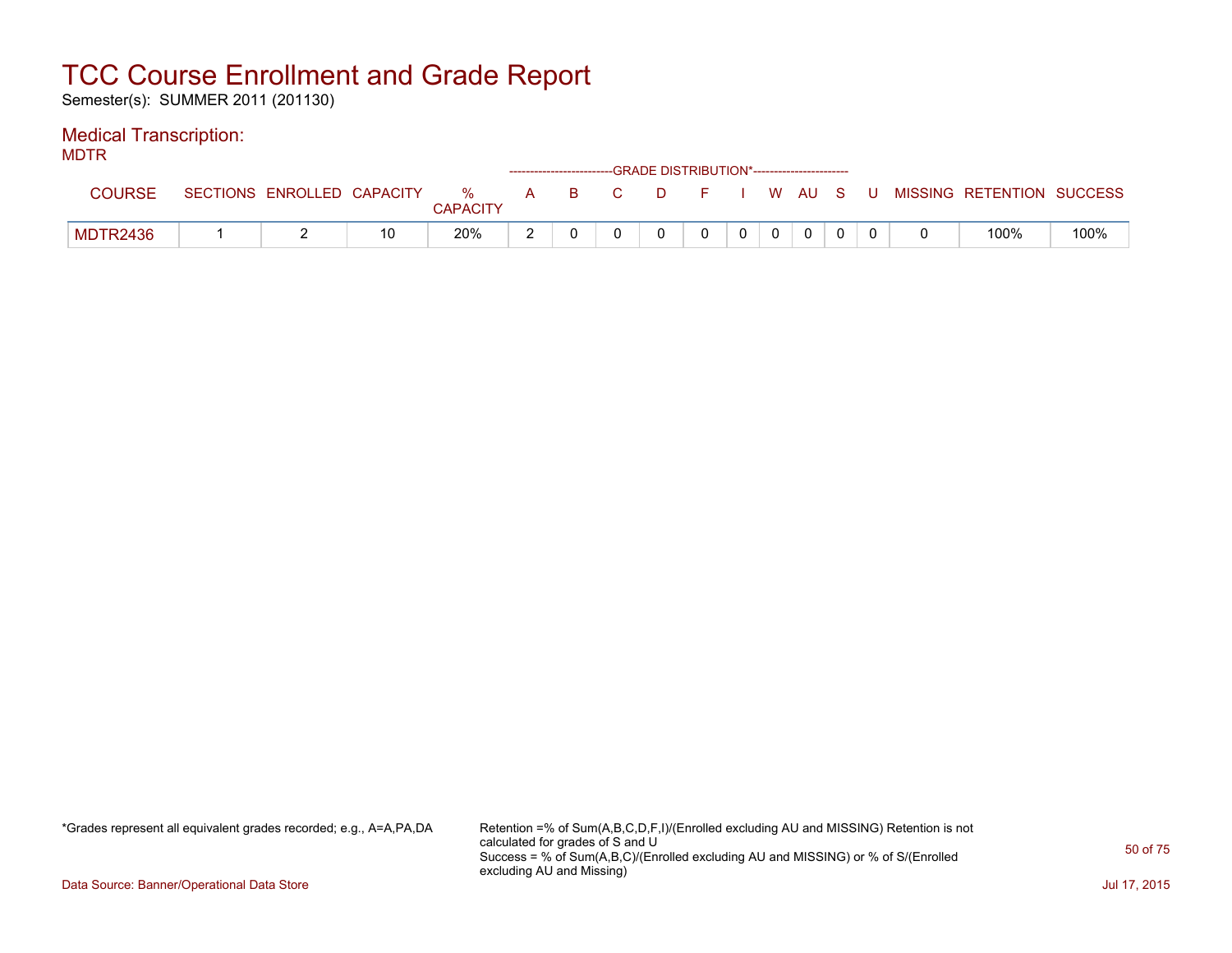Semester(s): SUMMER 2011 (201130)

#### Management: MGMT

| .               |   |                            |    |                         |                | ---------------------- |   | ---- GRADE DISTRIBUTION*------------------------ |   |          |              |          |                |                          |      |
|-----------------|---|----------------------------|----|-------------------------|----------------|------------------------|---|--------------------------------------------------|---|----------|--------------|----------|----------------|--------------------------|------|
| <b>COURSE</b>   |   | SECTIONS ENROLLED CAPACITY |    | $\%$<br><b>CAPACITY</b> | A              | B                      |   | D                                                |   | W        | AU.          | <b>S</b> | <b>MISSING</b> | <b>RETENTION SUCCESS</b> |      |
| <b>MGMT1343</b> |   |                            | 2  | 100%                    | $\overline{2}$ |                        |   |                                                  | 0 | $\Omega$ | 0            | 0        |                | 100%                     | 100% |
| <b>MGMT1353</b> |   | 10                         | 20 | 50%                     | 6              | 2                      |   |                                                  |   |          | 0            | 0        | 0              | 90%                      | 80%  |
| <b>MGMT2123</b> |   | 15                         | 15 | 100%                    | 9              | 5                      |   |                                                  | 0 |          | $\mathbf{0}$ | 0        | 0              | 93%                      | 93%  |
| <b>MGMT2363</b> | າ | 61                         | 64 | 95%                     | 27             | 17                     | ĥ |                                                  | 4 | 6        | $\mathbf{0}$ | 0        | 0              | 90%                      | 82%  |
| <b>MGMT2993</b> |   | 16                         | 0  |                         |                | b                      |   |                                                  |   | 2        | 0            | 0        | 0              | 88%                      | 81%  |

\*Grades represent all equivalent grades recorded; e.g., A=A,PA,DA Retention =% of Sum(A,B,C,D,F,I)/(Enrolled excluding AU and MISSING) Retention is not calculated for grades of S and U Success = % of Sum(A,B,C)/(Enrolled excluding AU and MISSING) or % of S/(Enrolled excluding AU and Missing)

Data Source: Banner/Operational Data Store Jul 17, 2015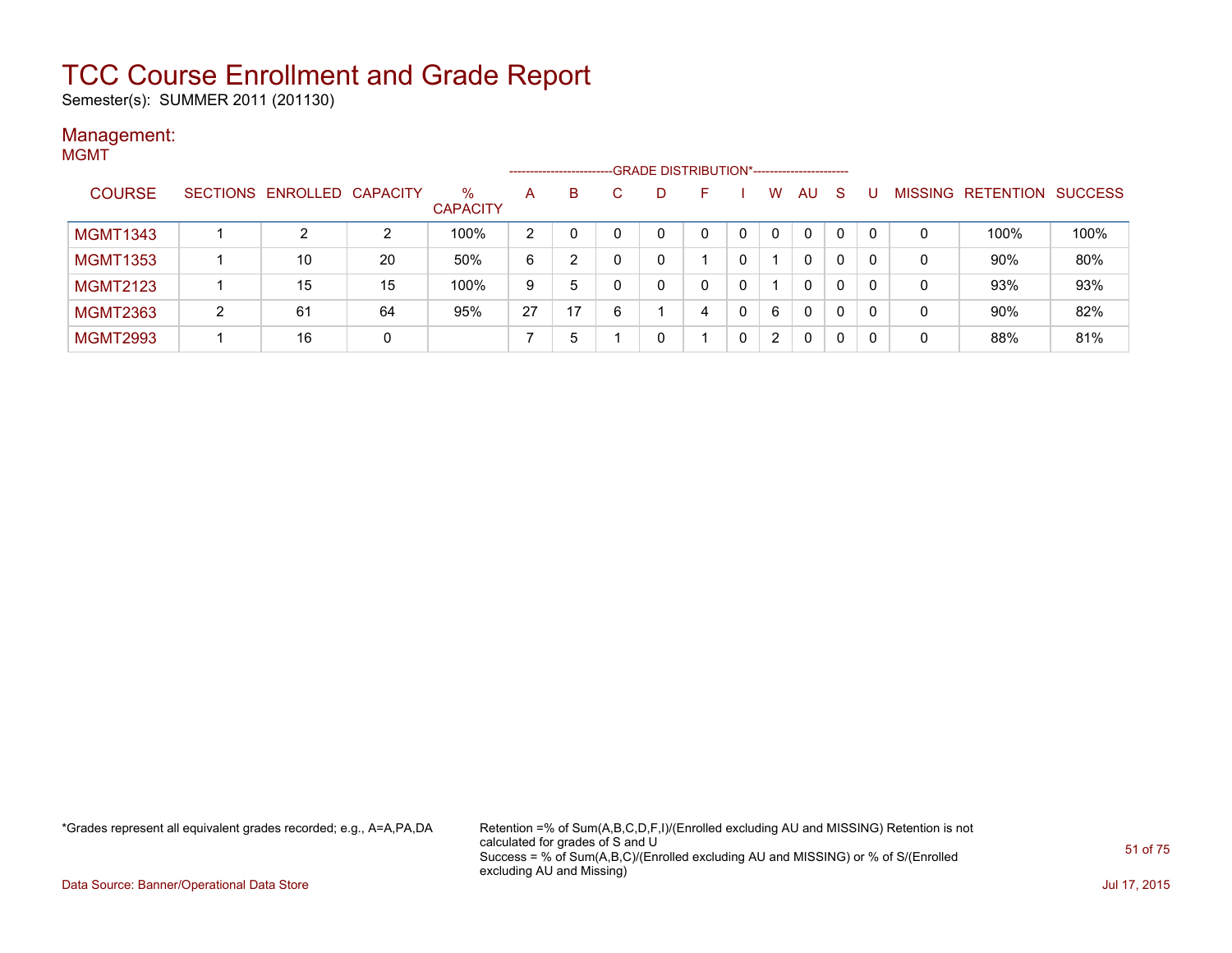Semester(s): SUMMER 2011 (201130)

### Marketing:

| <b>MKTG</b>     |                            |    |                         |    |    |   | -GRADE DISTRIBUTION*----------------------- |   |          |     |     |   |   |                           |     |
|-----------------|----------------------------|----|-------------------------|----|----|---|---------------------------------------------|---|----------|-----|-----|---|---|---------------------------|-----|
| <b>COURSE</b>   | SECTIONS ENROLLED CAPACITY |    | $\%$<br><b>CAPACITY</b> | A  | B. | D | E.                                          |   | <b>W</b> | AU. | - S | U |   | MISSING RETENTION SUCCESS |     |
| <b>MKTG2343</b> | 30                         | 40 | 75%                     | 19 | 4  |   | 2                                           |   | 3        | 0   |     | 0 |   | 90%                       | 80% |
| <b>MKTG2423</b> | 20                         | 20 | 100%                    | 5  | 8  |   |                                             | 0 | 2        | 0   | 0   | 0 | 0 | 90%                       | 90% |
| <b>MKTG2993</b> |                            | 10 | 90%                     | 4  |    |   | າ                                           |   | 2        | 0   |     | 0 | 0 | 78%                       | 56% |

\*Grades represent all equivalent grades recorded; e.g., A=A,PA,DA Retention =% of Sum(A,B,C,D,F,I)/(Enrolled excluding AU and MISSING) Retention is not calculated for grades of S and U Success = % of Sum(A,B,C)/(Enrolled excluding AU and MISSING) or % of S/(Enrolled excluding AU and Missing)

Data Source: Banner/Operational Data Store Jul 17, 2015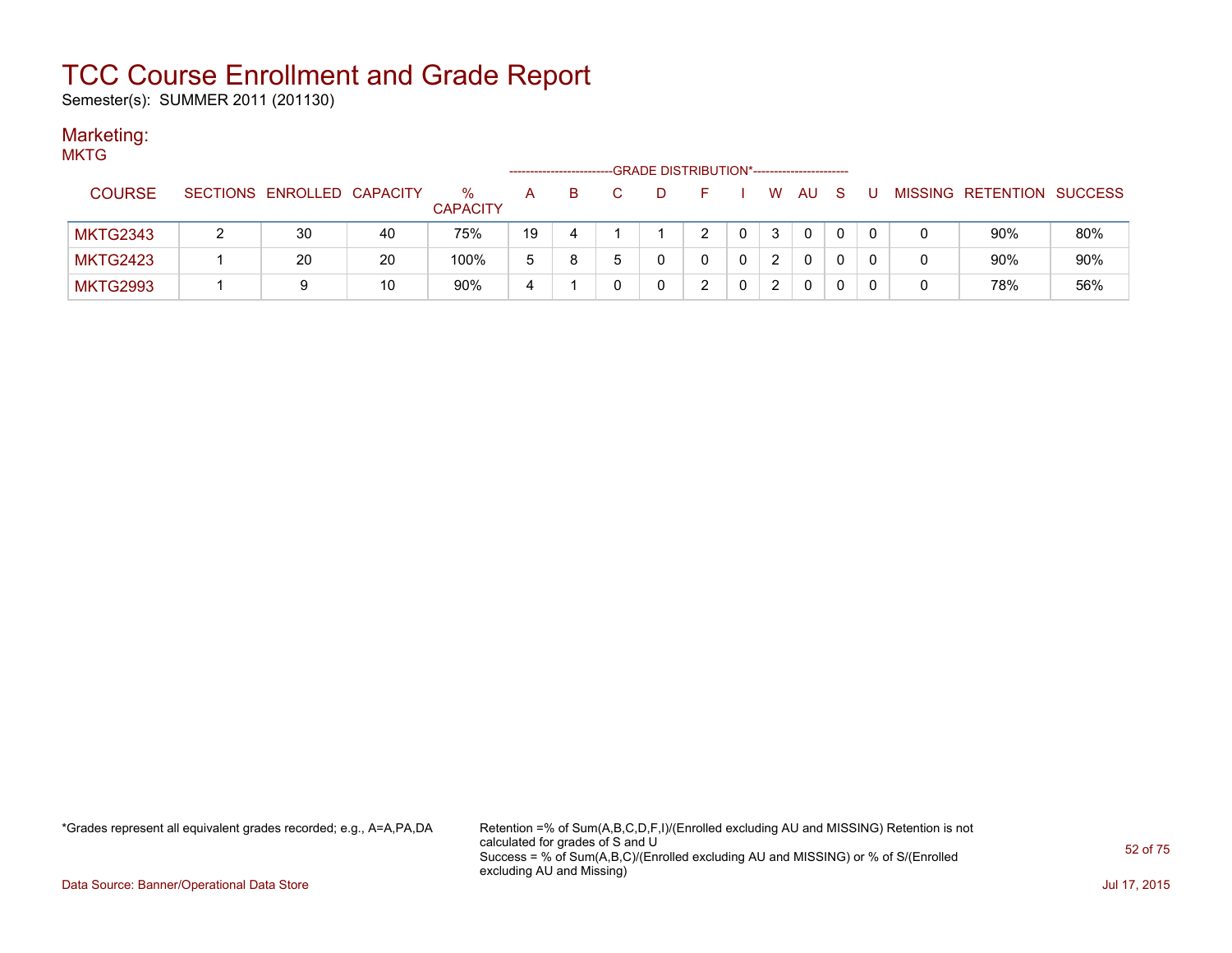Semester(s): SUMMER 2011 (201130)

### Music:

| Ml |  |  |
|----|--|--|
| M  |  |  |

|                 |                |                            |     |                                  |                |                |                | <b>GRADE DISTRIBUTION*-----------------------</b> |                |              |                |                |              |              |                |                          |      |
|-----------------|----------------|----------------------------|-----|----------------------------------|----------------|----------------|----------------|---------------------------------------------------|----------------|--------------|----------------|----------------|--------------|--------------|----------------|--------------------------|------|
| <b>COURSE</b>   |                | SECTIONS ENROLLED CAPACITY |     | $\frac{0}{0}$<br><b>CAPACITY</b> | Α              | B              | C              | D                                                 | F              |              | W              | AU             | S            | U            | <b>MISSING</b> | <b>RETENTION SUCCESS</b> |      |
| <b>MUSC1002</b> | $\mathbf{1}$   | 8                          | 24  | 33%                              | 3              | $\mathbf 1$    | $\mathbf{1}$   | $\mathbf{0}$                                      | $\mathbf{0}$   | $\mathbf{0}$ | 1              | $\overline{2}$ | $\mathbf 0$  | $\mathbf{0}$ | $\mathbf{0}$   | 83%                      | 83%  |
| <b>MUSC1023</b> | $\mathbf{1}$   | 14                         | 24  | 58%                              | 9              | -1             | 2              | 0                                                 | $\overline{2}$ | 0            | 0              | $\mathbf{0}$   | $\mathbf{0}$ | 0            | $\mathbf{0}$   | 100%                     | 86%  |
| <b>MUSC1053</b> | $\mathbf{1}$   | $\overline{4}$             | 16  | 25%                              | 3              | $\Omega$       | $\Omega$       | 0                                                 | 0              | $\mathbf{0}$ | $\mathbf{1}$   | $\mathbf{0}$   | $\mathbf{0}$ | $\Omega$     | 0              | 75%                      | 75%  |
| <b>MUSC1072</b> | $\mathbf{1}$   | 12                         | 16  | 75%                              | 4              | $\overline{7}$ | 0              | 1                                                 | 0              | $\mathbf{0}$ | 0              | 0              | $\mathbf{0}$ | $\Omega$     | 0              | 100%                     | 92%  |
| <b>MUSC1113</b> | 3              | 26                         | 73  | 36%                              | 11             | 6              | $\overline{2}$ | 0                                                 | $\overline{2}$ | 0            | 5              | $\mathbf{0}$   | $\mathbf{0}$ | $\Omega$     | 0              | 81%                      | 73%  |
| <b>MUSC1171</b> | $\mathbf 1$    | 11                         | 16  | 69%                              | 8              | $\Omega$       | 1              | 0                                                 | $\mathbf{1}$   | $\Omega$     | $\mathbf 1$    | $\Omega$       | $\Omega$     | $\Omega$     | $\Omega$       | 91%                      | 82%  |
| <b>MUSC1191</b> | 16             | 61                         | 161 | 38%                              | 53             | 4              | 1              | $\mathbf{0}$                                      | 0              | 1            | 0              | $\overline{2}$ | $\mathbf{0}$ | $\mathbf{0}$ | 0              | 100%                     | 98%  |
| <b>MUSC1201</b> | 3              | $\overline{7}$             | 30  | 23%                              | 6              | $\mathbf{0}$   | 1              | 0                                                 | 0              | $\Omega$     | $\Omega$       | $\Omega$       | $\Omega$     | $\Omega$     | 0              | 100%                     | 100% |
| <b>MUSC1241</b> | $\overline{2}$ | 8                          | 20  | 40%                              | 8              | $\Omega$       | $\Omega$       | 0                                                 | $\Omega$       | $\Omega$     | $\Omega$       | $\mathbf{0}$   | $\Omega$     | $\Omega$     | 0              | 100%                     | 100% |
| <b>MUSC1251</b> | $\overline{2}$ | 8                          | 20  | 40%                              | 8              | $\mathbf{0}$   | $\mathbf{0}$   | 0                                                 | 0              | 0            | 0              | 0              | 0            | 0            | 0              | 100%                     | 100% |
| <b>MUSC1311</b> | 1              | 3                          | 10  | 30%                              | 3              | $\Omega$       | $\Omega$       | 0                                                 | 0              | $\mathbf{0}$ | 0              | $\mathbf{0}$   | $\mathbf{0}$ | 0            | 0              | 100%                     | 100% |
| <b>MUSC1321</b> | $\mathbf 1$    | $\overline{2}$             | 10  | 20%                              | $\overline{2}$ | $\mathbf{0}$   | $\Omega$       | 0                                                 | 0              | $\mathbf{0}$ | 0              | $\mathbf{0}$   | $\mathbf{0}$ | 0            | $\mathbf{0}$   | 100%                     | 100% |
| <b>MUSC1331</b> | $\mathbf 1$    | $\overline{2}$             | 10  | 20%                              | 2              | $\mathbf{0}$   | $\mathbf{0}$   | 0                                                 | $\mathbf{0}$   | 0            | 0              | 0              | $\mathbf{0}$ | 0            | 0              | 100%                     | 100% |
| <b>MUSC1351</b> | $\mathbf{1}$   | $\overline{2}$             | 10  | 20%                              | $\overline{2}$ | $\Omega$       | $\mathbf{0}$   | 0                                                 | 0              | 0            | 0              | $\mathbf{0}$   | $\mathbf{0}$ | 0            | 0              | 100%                     | 100% |
| <b>MUSC1371</b> | $\mathbf{1}$   | $\mathbf{1}$               | 10  | 10%                              | $\mathbf{1}$   | $\mathbf{0}$   | $\Omega$       | 0                                                 | $\Omega$       | $\mathbf{0}$ | $\Omega$       | $\Omega$       | $\mathbf{0}$ | $\Omega$     | $\Omega$       | 100%                     | 100% |
| <b>MUSC1391</b> | $\mathbf 1$    | $\mathbf 1$                | 10  | 10%                              | $\mathbf 1$    | $\mathbf{0}$   | 0              | 0                                                 | 0              | 0            | 0              | 0              | $\mathbf{0}$ | 0            | 0              | 100%                     | 100% |
| <b>MUSC1411</b> | $\mathbf 1$    | 2                          | 10  | 20%                              | 2              | $\Omega$       | $\Omega$       | 0                                                 | $\Omega$       | $\Omega$     | $\Omega$       | $\Omega$       | $\Omega$     | $\Omega$     | $\Omega$       | 100%                     | 100% |
| <b>MUSC1512</b> | $\mathbf 1$    | 5                          | 12  | 42%                              | 4              | $\overline{1}$ | $\Omega$       | 0                                                 | 0              | $\mathbf{0}$ | 0              | 0              | $\mathbf{0}$ | 0            | 0              | 100%                     | 100% |
| <b>MUSC1612</b> | $\overline{c}$ | $\overline{7}$             | 12  | 58%                              | 4              | $\mathbf{0}$   | 1              | 0                                                 | $\Omega$       | 0            | $\overline{c}$ | $\Omega$       | $\mathbf{0}$ | $\Omega$     | 0              | 71%                      | 71%  |
| <b>MUSC1622</b> | $\mathbf{1}$   | $\mathbf 1$                | 3   | 33%                              | $\mathbf 1$    | $\Omega$       | $\mathbf 0$    | $\Omega$                                          | $\Omega$       | $\Omega$     | $\Omega$       | $\Omega$       | $\Omega$     | $\Omega$     | $\mathbf{0}$   | 100%                     | 100% |
| <b>MUSC1632</b> | $\overline{2}$ | $\overline{4}$             | 5   | 80%                              | 3              | $\mathbf{0}$   | $\mathbf{0}$   | 0                                                 | 0              | $\mathbf{0}$ | 1              | 0              | $\mathbf{0}$ | $\mathbf{0}$ | 0              | 75%                      | 75%  |
| <b>MUSC1642</b> | $\overline{2}$ | 3                          | 3   | 100%                             | 3              | $\Omega$       | 0              | 0                                                 | $\Omega$       | $\mathbf{0}$ | $\Omega$       | 0              | $\mathbf{0}$ | $\Omega$     | 0              | 100%                     | 100% |

\*Grades represent all equivalent grades recorded; e.g., A=A,PA,DA Retention =% of Sum(A,B,C,D,F,I)/(Enrolled excluding AU and MISSING) Retention is not calculated for grades of S and U Success = % of Sum(A,B,C)/(Enrolled excluding AU and MISSING) or % of S/(Enrolled excluding AU and Missing)

Data Source: Banner/Operational Data Store Jul 17, 2015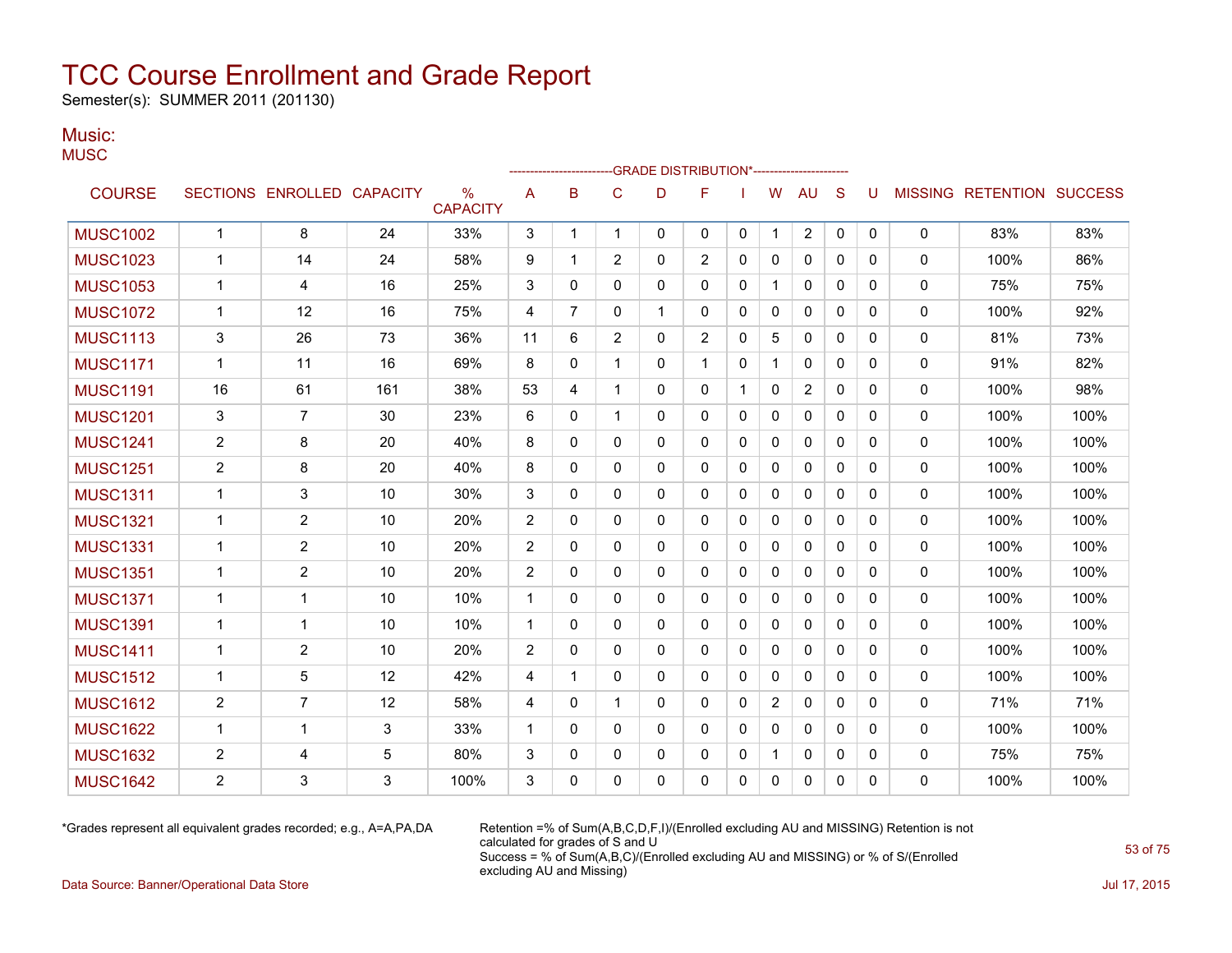Semester(s): SUMMER 2011 (201130)

### Music:

| MUSC            |                            |    |                         |              |    |                               |     |                                             |  |                |     |                           |      |
|-----------------|----------------------------|----|-------------------------|--------------|----|-------------------------------|-----|---------------------------------------------|--|----------------|-----|---------------------------|------|
|                 |                            |    |                         |              |    |                               |     | -GRADE DISTRIBUTION*----------------------- |  |                |     |                           |      |
| <b>COURSE</b>   | SECTIONS ENROLLED CAPACITY |    | $\%$<br><b>CAPACITY</b> | $\mathsf{A}$ | B. | $\mathbf{C}$ and $\mathbf{C}$ | - D | . <b>F</b> .                                |  | I WAUS         | - U | MISSING RETENTION SUCCESS |      |
| <b>MUSC2161</b> |                            | 30 | 23%                     | <sub>5</sub> |    |                               |     | 0                                           |  | $\overline{2}$ |     | 100%                      | 100% |
| <b>MUSC2223</b> |                            |    | 88%                     |              |    |                               |     |                                             |  |                |     | 100%                      | 100% |

\*Grades represent all equivalent grades recorded; e.g., A=A,PA,DA Retention =% of Sum(A,B,C,D,F,I)/(Enrolled excluding AU and MISSING) Retention is not calculated for grades of S and U Success = % of Sum(A,B,C)/(Enrolled excluding AU and MISSING) or % of S/(Enrolled excluding AU and Missing)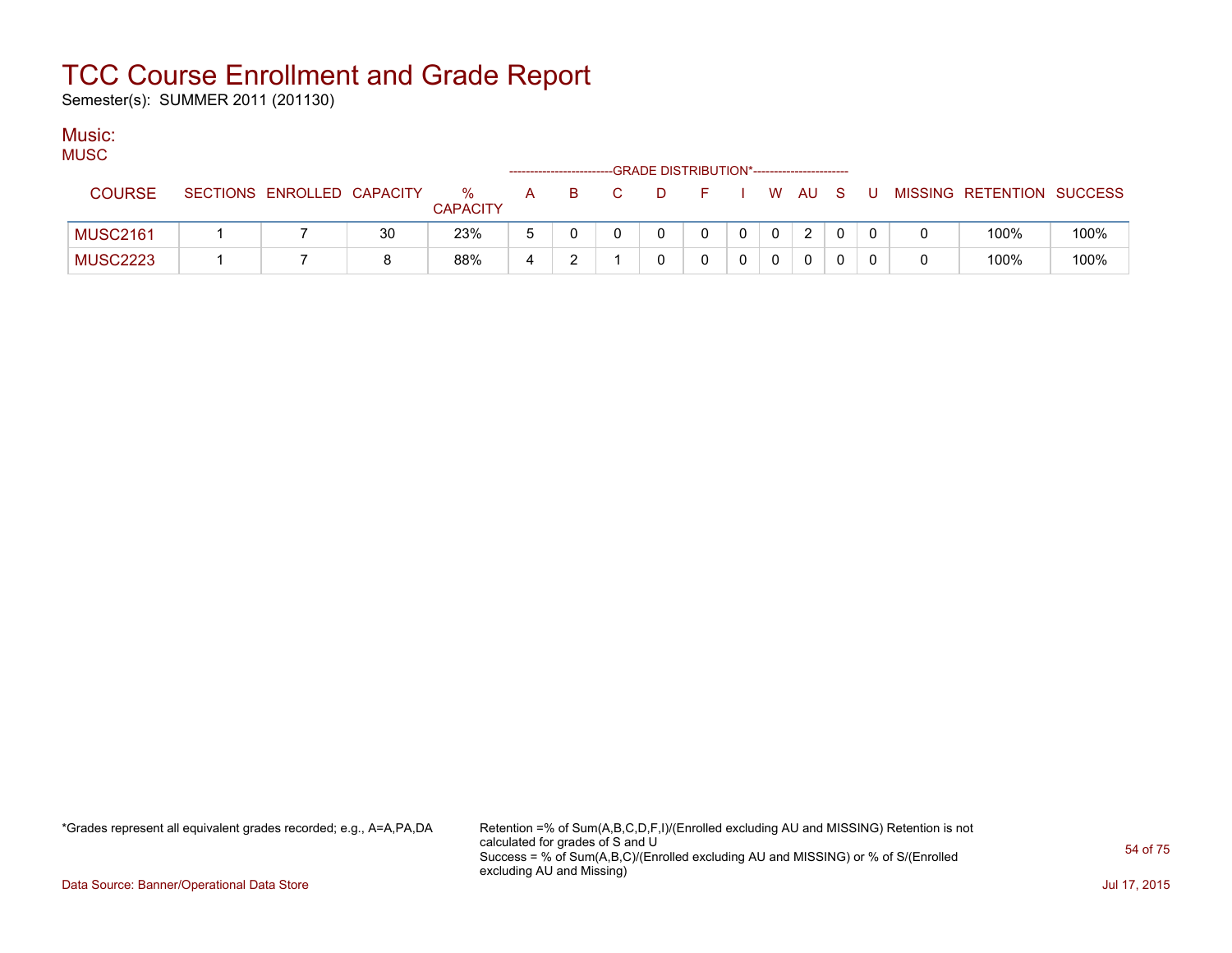Semester(s): SUMMER 2011 (201130)

#### Nanotechnology: NANT

| N/NI            |                            |    |                         |              |          |    |    | ------------------------GRADE DISTRIBUTION*----------------------- |          |              |  |                           |      |
|-----------------|----------------------------|----|-------------------------|--------------|----------|----|----|--------------------------------------------------------------------|----------|--------------|--|---------------------------|------|
| <b>COURSE</b>   | SECTIONS ENROLLED CAPACITY |    | $\%$<br><b>CAPACITY</b> | $\mathsf{A}$ | <b>B</b> | C. | D. |                                                                    |          | I W AU S     |  | MISSING RETENTION SUCCESS |      |
| <b>NANT2643</b> |                            | 10 | 20%                     |              |          |    |    |                                                                    | $\Omega$ | $\mathbf{0}$ |  | 100%                      | 100% |

\*Grades represent all equivalent grades recorded; e.g., A=A,PA,DA Retention =% of Sum(A,B,C,D,F,I)/(Enrolled excluding AU and MISSING) Retention is not calculated for grades of S and U Success = % of Sum(A,B,C)/(Enrolled excluding AU and MISSING) or % of S/(Enrolled excluding AU and Missing)

Data Source: Banner/Operational Data Store Jul 17, 2015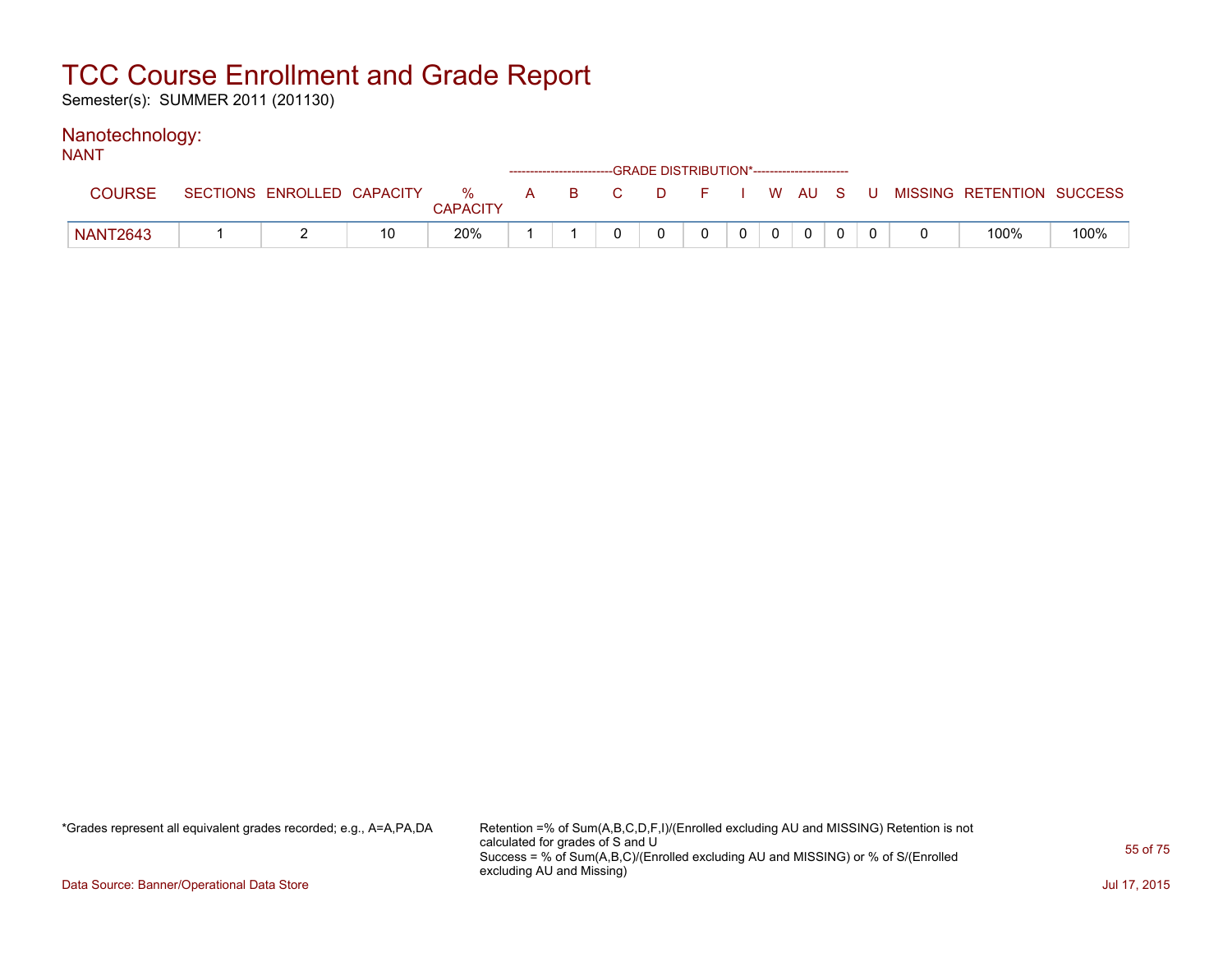Semester(s): SUMMER 2011 (201130)

### Nursing:

| v.<br>M<br>۰. | ۰. |
|---------------|----|
|---------------|----|

|                 |                 |          |                 |                         |    | ------------------------ |              |   | -GRADE DISTRIBUTION*----------------------- |             |                |              |   |          |                |                  |                |
|-----------------|-----------------|----------|-----------------|-------------------------|----|--------------------------|--------------|---|---------------------------------------------|-------------|----------------|--------------|---|----------|----------------|------------------|----------------|
| <b>COURSE</b>   | <b>SECTIONS</b> | ENROLLED | <b>CAPACITY</b> | $\%$<br><b>CAPACITY</b> | A  | B                        | C.           | D | F                                           |             | W              | AU           | S |          | <b>MISSING</b> | <b>RETENTION</b> | <b>SUCCESS</b> |
| <b>NURS1023</b> |                 | 8        | 20              | 40%                     | 4  | $\overline{2}$           | $\Omega$     |   | 0                                           | $\Omega$    | 2              | $\Omega$     | 0 |          | 0              | 75%              | 75%            |
| <b>NURS1133</b> | 3               | 28       | 44              | 64%                     | 18 | 4                        |              | 0 | $\overline{2}$                              | $\mathbf 0$ | 3              | $\Omega$     | 0 | $\Omega$ | 0              | 89%              | 82%            |
| <b>NURS1393</b> |                 | 14       | 25              | 56%                     | 8  | 4                        |              | 0 | 0                                           | 0           |                | 0            | 0 | 0        | 0              | 93%              | 93%            |
| <b>NURS1421</b> |                 | 18       | 20              | 90%                     | 16 | 2                        | $\mathbf{0}$ | 0 | 0                                           | $\Omega$    | 0              | $\mathbf{0}$ | 0 | 0        | 0              | 100%             | 100%           |
| <b>NURS2303</b> |                 | 29       | 30              | 97%                     | 13 | 10                       | 3            | 0 |                                             | $\Omega$    | $\overline{2}$ | 0            | 0 | 0        | 0              | 93%              | 90%            |
| <b>NURS2403</b> | 2               | 32       | 50              | 64%                     | 20 |                          |              | 0 | 0                                           | 0           | 4              | $\mathbf{0}$ | 0 | $\Omega$ | 0              | 88%              | 88%            |
| <b>NURS2512</b> | 2               | 35       | 55              | 64%                     | 11 | 22                       |              | 0 | 0                                           | $\mathbf 0$ |                | $\mathbf{0}$ | 0 |          | 0              | 97%              | 97%            |
| <b>NURS2543</b> |                 | 16       | 20              | 80%                     |    | 14                       |              |   | 0                                           | 0           | 0              | 0            | 0 |          | 0              | 100%             | 100%           |
| <b>NURS2564</b> |                 | 13       | 20              | 65%                     |    | 12                       | 0            | 0 | 0                                           | 0           | 0              | 0            | 0 | 0        | 0              | 100%             | 100%           |
| <b>NURS2992</b> |                 | 6        | 10              | 60%                     | 6  | 0                        | 0            | 0 | 0                                           | 0           | 0              | 0            | 0 | $\Omega$ | 0              | 100%             | 100%           |

\*Grades represent all equivalent grades recorded; e.g., A=A,PA,DA Retention =% of Sum(A,B,C,D,F,I)/(Enrolled excluding AU and MISSING) Retention is not calculated for grades of S and U Success = % of Sum(A,B,C)/(Enrolled excluding AU and MISSING) or % of S/(Enrolled excluding AU and Missing)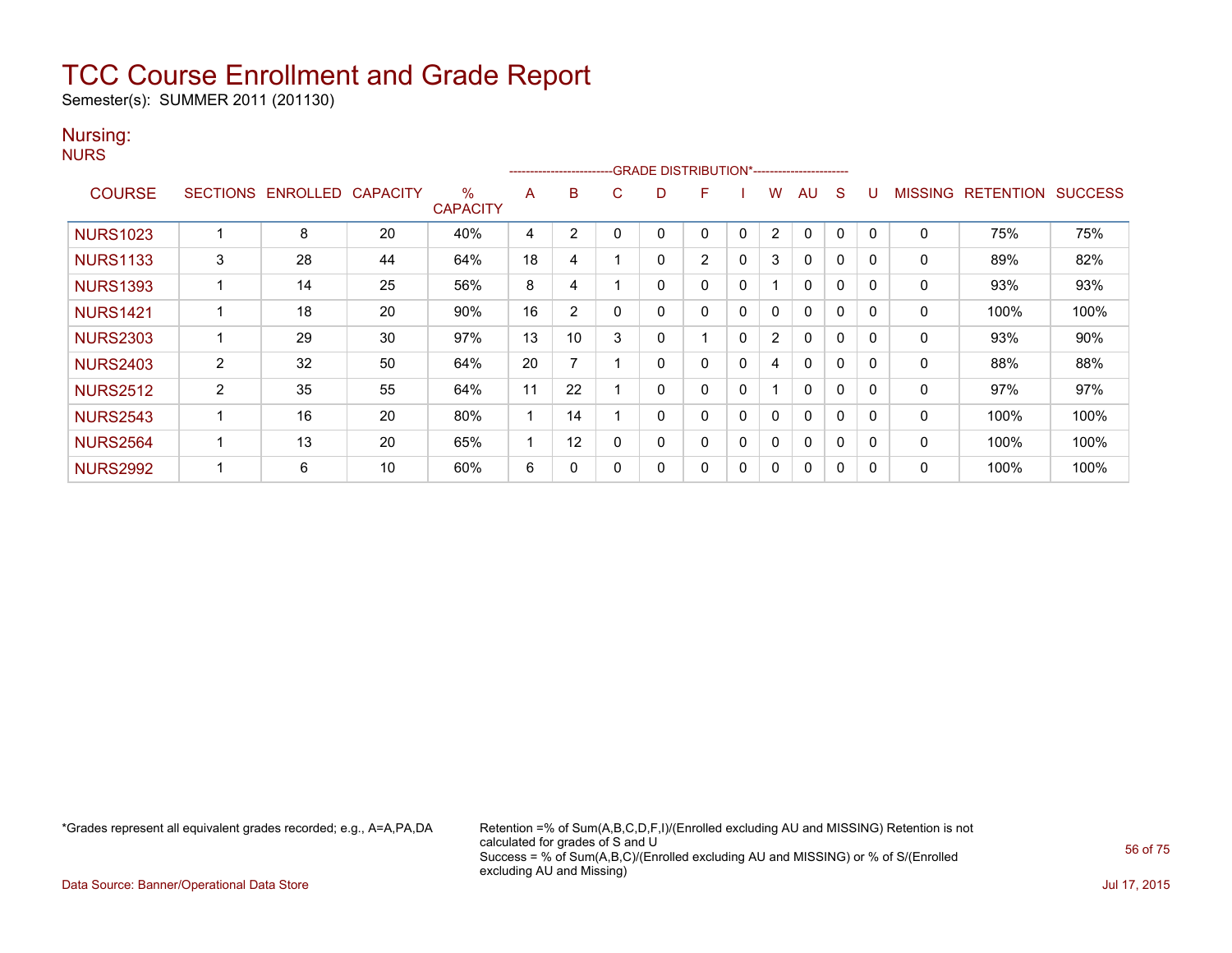Semester(s): SUMMER 2011 (201130)

#### Occupational Therapy Assistant: OCTA

| ----            |                            |    |                      |   |          | ------------------------GRADE DISTRIBUTION*----------------------- |    |  |      |    |   |                           |      |
|-----------------|----------------------------|----|----------------------|---|----------|--------------------------------------------------------------------|----|--|------|----|---|---------------------------|------|
| <b>COURSE</b>   | SECTIONS ENROLLED CAPACITY |    | %<br><b>CAPACITY</b> | A | <b>B</b> | C.                                                                 | D. |  | W AU | S. | U | MISSING RETENTION SUCCESS |      |
| <b>OCTA1502</b> |                            | 18 | 94%                  |   |          |                                                                    |    |  |      |    |   | 100%                      | 100% |

\*Grades represent all equivalent grades recorded; e.g., A=A,PA,DA Retention =% of Sum(A,B,C,D,F,I)/(Enrolled excluding AU and MISSING) Retention is not calculated for grades of S and U Success = % of Sum(A,B,C)/(Enrolled excluding AU and MISSING) or % of S/(Enrolled excluding AU and Missing)

Data Source: Banner/Operational Data Store Jul 17, 2015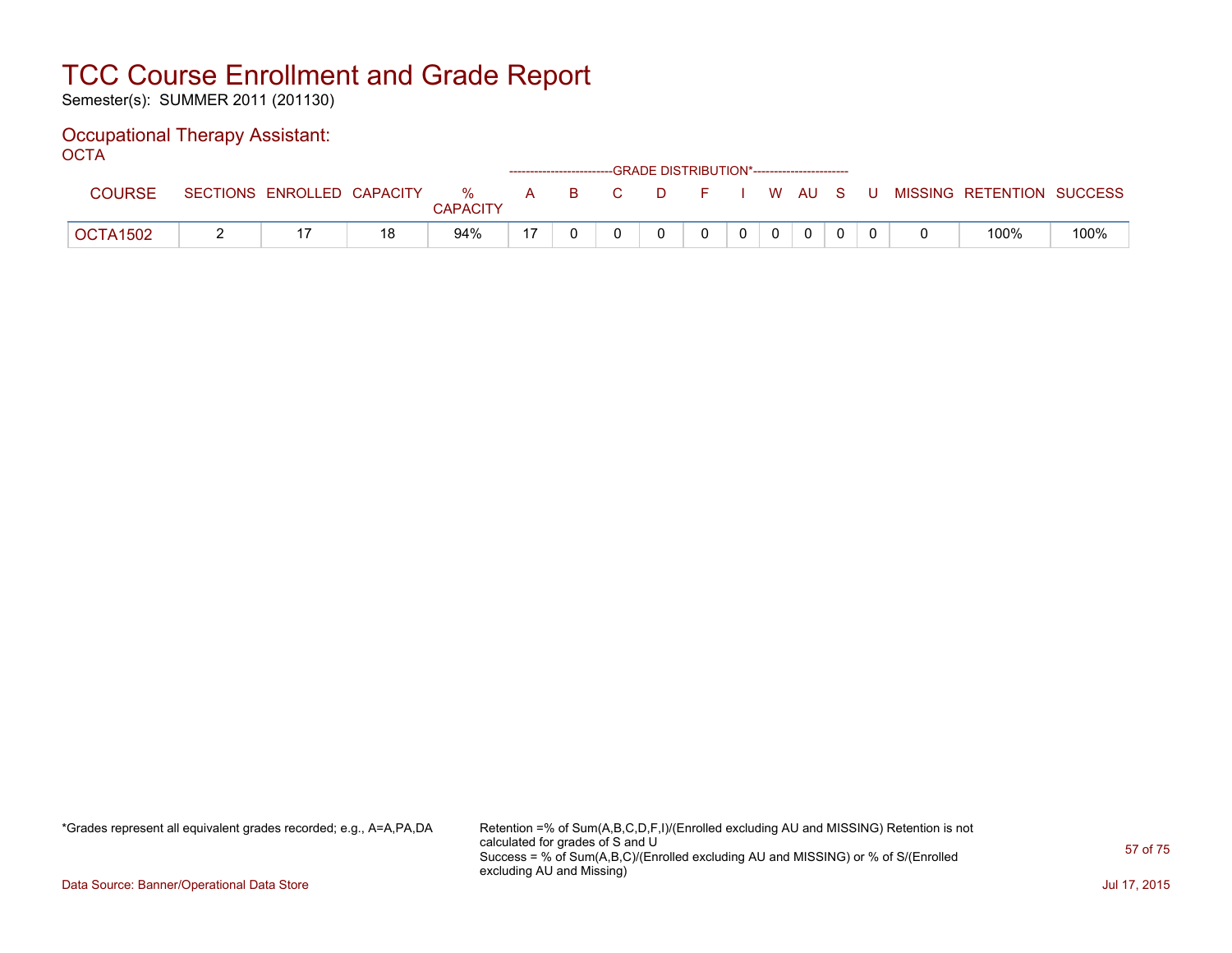Semester(s): SUMMER 2011 (201130)

### Physical Education:

PHED

|                 |                |                   |                 |                         |                |                |                |                | -------------------------GRADE DISTRIBUTION*---------------------- |              |                |              |              |              |                |                  |                |
|-----------------|----------------|-------------------|-----------------|-------------------------|----------------|----------------|----------------|----------------|--------------------------------------------------------------------|--------------|----------------|--------------|--------------|--------------|----------------|------------------|----------------|
| <b>COURSE</b>   |                | SECTIONS ENROLLED | <b>CAPACITY</b> | $\%$<br><b>CAPACITY</b> | A              | B              | C              | D              | F                                                                  |              | W              | AU           | S            | U            | <b>MISSING</b> | <b>RETENTION</b> | <b>SUCCESS</b> |
| <b>PHED1002</b> | $\mathbf 1$    | 5                 | 15              | 33%                     | 4              | 0              | 0              | 0              | 0                                                                  | $\mathbf{0}$ |                | $\Omega$     | $\mathbf{0}$ | $\Omega$     | $\mathbf{0}$   | 80%              | 80%            |
| <b>PHED1113</b> | 4              | 50                | 115             | 43%                     | 20             | 18             | 3              | $\overline{2}$ | 4                                                                  | $\Omega$     | $\overline{2}$ | 1            | $\Omega$     | $\Omega$     | $\Omega$       | 96%              | 84%            |
| <b>PHED1252</b> | 3              | 16                | 37              | 43%                     | 9              | $\overline{2}$ |                | $\overline{2}$ | $\overline{2}$                                                     | 0            | 0              | $\mathbf{0}$ | $\Omega$     | $\Omega$     | $\Omega$       | 100%             | 75%            |
| <b>PHED1282</b> | $\mathbf{1}$   | 5                 | 10              | 50%                     | 3              |                | $\Omega$       | 0              | 0                                                                  | 0            |                | $\mathbf 0$  | $\Omega$     | $\Omega$     | $\Omega$       | 80%              | 80%            |
| <b>PHED1341</b> | $\overline{2}$ | 17                | 24              | 71%                     | 9              | $\overline{2}$ | 4              | 0              | $\mathbf{1}$                                                       | 0            |                | $\mathbf 0$  | $\Omega$     | $\Omega$     | 0              | 94%              | 88%            |
| <b>PHED1401</b> | $\overline{2}$ | 21                | 40              | 52%                     | 16             | $\mathbf{0}$   | 0              | 0              | $\mathbf 1$                                                        | 0            | 4              | 0            | 0            | $\mathbf{0}$ | 0              | 81%              | 76%            |
| <b>PHED1412</b> | 3              | 27                | 50              | 54%                     | 20             | $\overline{2}$ | 0              | 0              | $\mathbf 1$                                                        | 0            | 4              | $\mathbf{0}$ | 0            | 0            | $\mathbf{0}$   | 85%              | 81%            |
| <b>PHED1422</b> | $\overline{2}$ | 16                | 30              | 53%                     | 12             | 0              | $\overline{2}$ | 1              | 0                                                                  | 0            |                | $\mathbf{0}$ | $\Omega$     | $\Omega$     | $\mathbf{0}$   | 94%              | 88%            |
| <b>PHED1632</b> | $\mathbf 1$    | 9                 | 12              | 75%                     | $\overline{7}$ |                | $\Omega$       | 0              | 0                                                                  | 0            |                | $\mathbf{0}$ | $\Omega$     | $\Omega$     | $\mathbf{0}$   | 89%              | 89%            |
| <b>PHED1652</b> | 3              | 25                | 37              | 68%                     | 22             | $\overline{2}$ |                | 0              | 0                                                                  | 0            | 0              | $\mathbf{0}$ | 0            | $\Omega$     | $\mathbf{0}$   | 100%             | 100%           |
| <b>PHED2212</b> | 3              | 46                | 91              | 51%                     | 35             | 5              |                | 0              | $\mathbf{1}$                                                       | 0            | 3              |              | 0            | $\Omega$     | 0              | 93%              | 91%            |
| <b>PHED2312</b> |                | 3                 | 15              | 20%                     | 3              | $\mathbf{0}$   | $\Omega$       | 0              | 0                                                                  | 0            | 0              | $\mathbf{0}$ | 0            | $\Omega$     | 0              | 100%             | 100%           |
| <b>PHED2322</b> | $\overline{2}$ | 24                | 35              | 69%                     | 20             | 0              | 0              | 0              | 0                                                                  | 0            | 4              | $\mathbf{0}$ | 0            | $\Omega$     | $\mathbf{0}$   | 83%              | 83%            |
| <b>PHED2332</b> | 1              | 10                | 20              | 50%                     | 8              | 0              |                | 0              | 0                                                                  | 0            |                | $\mathbf{0}$ | 0            | $\Omega$     | $\mathbf{0}$   | 90%              | 90%            |
| <b>PHED2603</b> | $\mathbf 1$    | 21                | 25              | 84%                     | 9              | 4              | $\overline{2}$ | 1              | $\Omega$                                                           | 0            | 5              | $\Omega$     | <sup>0</sup> | <sup>0</sup> | $\Omega$       | 76%              | 71%            |
| <b>PHED2662</b> | $\overline{2}$ | 16                | 40              | 40%                     | 16             | $\Omega$       | 0              | 0              | $\Omega$                                                           | 0            | 0              | $\Omega$     | $\Omega$     | $\Omega$     | $\mathbf{0}$   | 100%             | 100%           |
| <b>PHED2992</b> |                | 6                 | 15              | 40%                     | 4              | $\Omega$       | 0              | 0              | 0                                                                  | 2            | 0              | $\mathbf{0}$ | 0            | 0            | $\Omega$       | 100%             | 67%            |

\*Grades represent all equivalent grades recorded; e.g., A=A,PA,DA Retention =% of Sum(A,B,C,D,F,I)/(Enrolled excluding AU and MISSING) Retention is not calculated for grades of S and U Success = % of Sum(A,B,C)/(Enrolled excluding AU and MISSING) or % of S/(Enrolled excluding AU and Missing)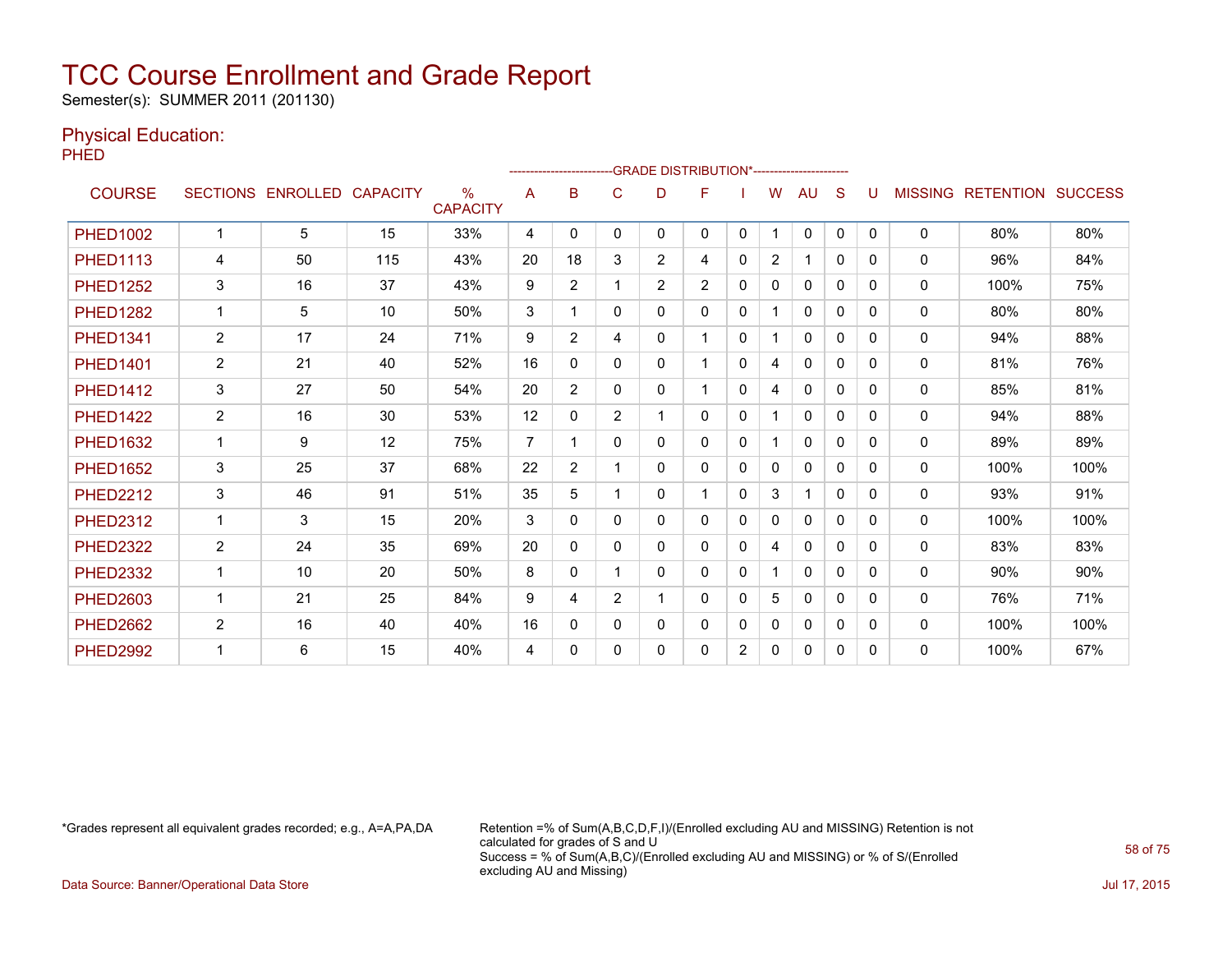Semester(s): SUMMER 2011 (201130)

### Philosophy:

PHIL

|                 |   |                            |     |                         | --------------------- |    |   | -GRADE DISTRIBUTION*---------------------- |   |   |                       |              |              |          |                |           |                |
|-----------------|---|----------------------------|-----|-------------------------|-----------------------|----|---|--------------------------------------------|---|---|-----------------------|--------------|--------------|----------|----------------|-----------|----------------|
| <b>COURSE</b>   |   | SECTIONS ENROLLED CAPACITY |     | $\%$<br><b>CAPACITY</b> | A                     | В  |   | D                                          |   |   | w                     | AU           | -S           |          | <b>MISSING</b> | RETENTION | <b>SUCCESS</b> |
| <b>PHIL1113</b> | 4 | 73                         | 150 | 49%                     | 30                    | 14 | 6 | 3                                          | 9 | 0 | 11                    | $\Omega$     | $\mathbf{0}$ | $\Omega$ | 0              | 85%       | 68%            |
| <b>PHIL1143</b> | ິ | 18                         | 100 | 18%                     | 8                     | າ  |   |                                            |   | 0 | 4                     | $\mathbf{0}$ | 0            | 0        | 0              | 78%       | 67%            |
| <b>PHIL1213</b> |   | 10                         | 30  | 33%                     | 3                     |    |   |                                            | 0 | 0 | 5                     | 0            | 0            | $\Omega$ | 0              | 50%       | 40%            |
| <b>PHIL1223</b> |   |                            | 20  | 40%                     | 2                     |    | ົ | ົ                                          | 0 | 0 | 2                     | 0            | $\Omega$     | 0        | 0              | 75%       | 50%            |
| <b>PHIL2153</b> |   | 10                         | 20  | 50%                     | 2                     | ົ  | 3 |                                            | 0 | 0 | $\mathbf{2}^{\prime}$ | 0            | $\Omega$     | 0        | 0              | 80%       | 70%            |

\*Grades represent all equivalent grades recorded; e.g., A=A,PA,DA Retention =% of Sum(A,B,C,D,F,I)/(Enrolled excluding AU and MISSING) Retention is not calculated for grades of S and U Success = % of Sum(A,B,C)/(Enrolled excluding AU and MISSING) or % of S/(Enrolled excluding AU and Missing)

Data Source: Banner/Operational Data Store Jul 17, 2015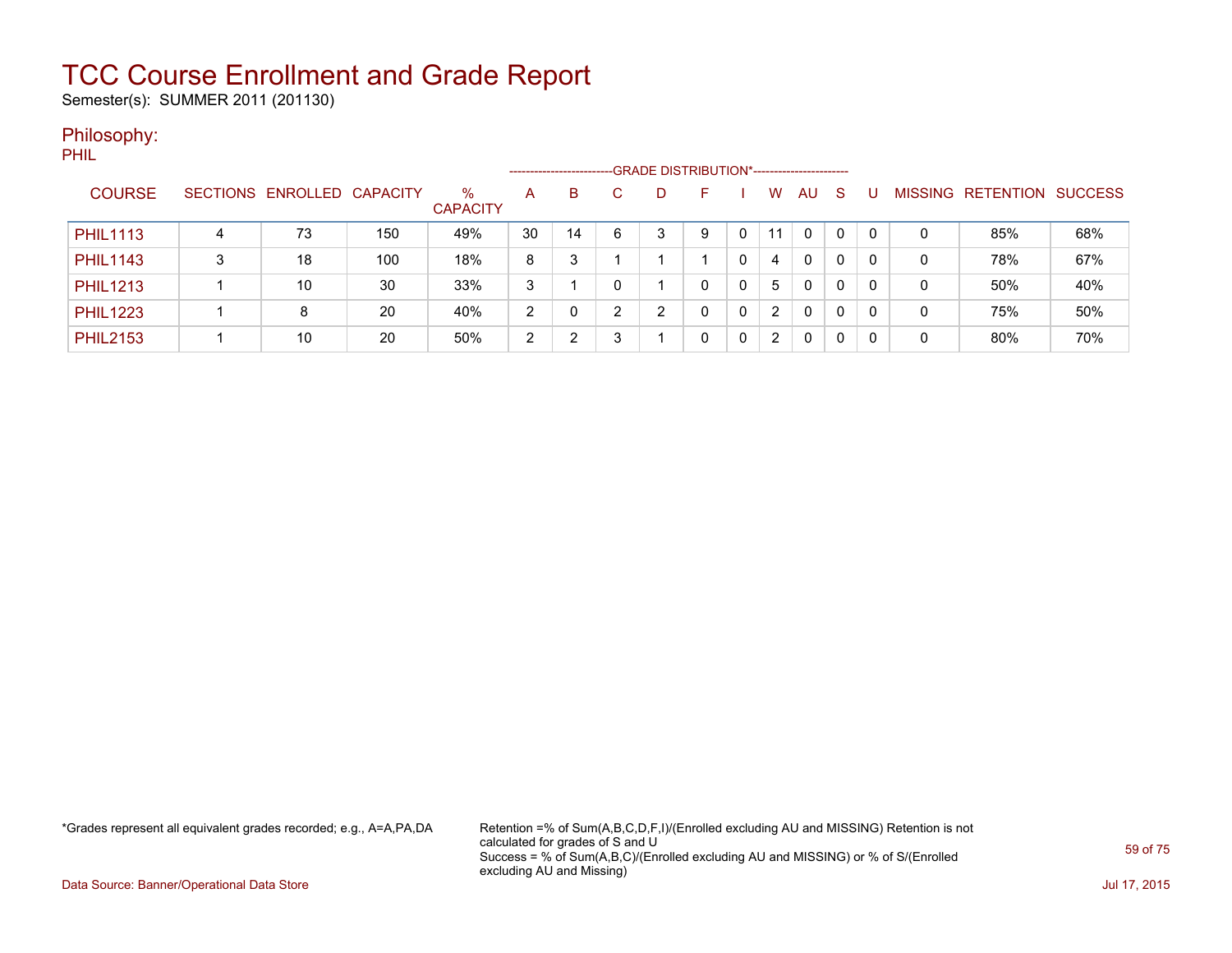Semester(s): SUMMER 2011 (201130)

### Physical Science:

PH<sub>SC</sub>

|                 |                            |     |                      | ------------------------- |    |            | -GRADE DISTRIBUTION*---------------------- |              |   |        |   |   |                           |     |
|-----------------|----------------------------|-----|----------------------|---------------------------|----|------------|--------------------------------------------|--------------|---|--------|---|---|---------------------------|-----|
| <b>COURSE</b>   | SECTIONS ENROLLED CAPACITY |     | %<br><b>CAPACITY</b> | A                         | B. | $-C$       | D.                                         |              |   | W AU S | U |   | MISSING RETENTION SUCCESS |     |
| <b>PHSC1114</b> | 104                        | 180 | 58%                  | 44                        | 31 | 20         |                                            | $\mathbf{0}$ | 6 |        |   |   | 94%                       | 91% |
| <b>PHSC2151</b> | 14                         | 20  | 70%                  | C<br>∸                    |    | $\sqrt{2}$ |                                            |              | 0 |        |   | 0 | 100%                      | 86% |

\*Grades represent all equivalent grades recorded; e.g., A=A,PA,DA Retention =% of Sum(A,B,C,D,F,I)/(Enrolled excluding AU and MISSING) Retention is not calculated for grades of S and U Success = % of Sum(A,B,C)/(Enrolled excluding AU and MISSING) or % of S/(Enrolled excluding AU and Missing)

Data Source: Banner/Operational Data Store Jul 17, 2015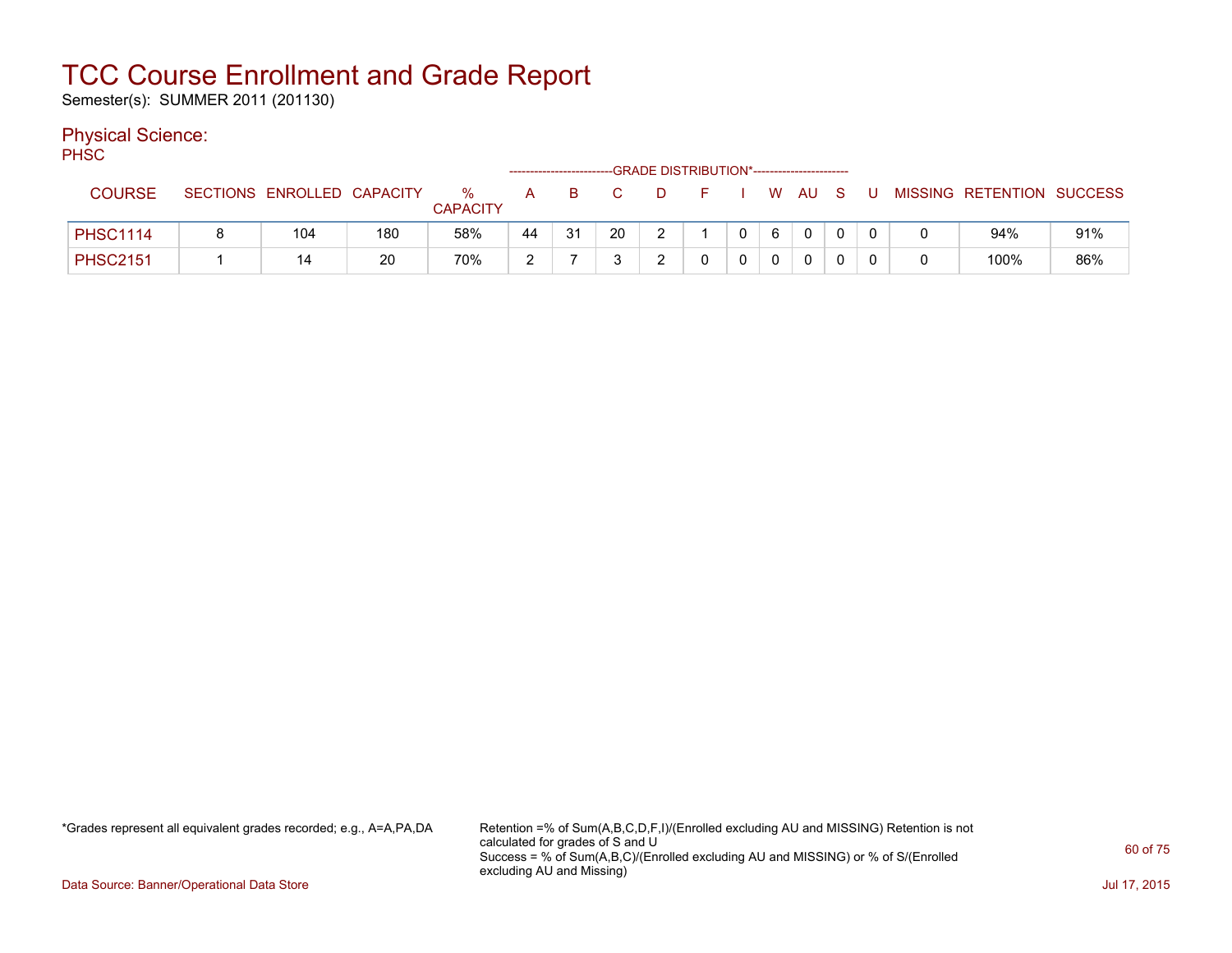Semester(s): SUMMER 2011 (201130)

#### Physical Therapist Assistant: PHTA

| .               |                            |    |                         |              |     | ------------------------GRADE DISTRIBUTION*----------------------- |  |              |       |                           |      |
|-----------------|----------------------------|----|-------------------------|--------------|-----|--------------------------------------------------------------------|--|--------------|-------|---------------------------|------|
| <b>COURSE</b>   | SECTIONS ENROLLED CAPACITY |    | $\%$<br><b>CAPACITY</b> | $\mathsf{A}$ | - B | D.                                                                 |  | WAUS.        | - U - | MISSING RETENTION SUCCESS |      |
| <b>PHTA2486</b> | ົ<br><u>.</u>              | 29 | 93%                     | 26           |     |                                                                    |  | $\mathbf{0}$ |       | 100%                      | 100% |

\*Grades represent all equivalent grades recorded; e.g., A=A,PA,DA Retention =% of Sum(A,B,C,D,F,I)/(Enrolled excluding AU and MISSING) Retention is not calculated for grades of S and U Success = % of Sum(A,B,C)/(Enrolled excluding AU and MISSING) or % of S/(Enrolled excluding AU and Missing)

Data Source: Banner/Operational Data Store Jul 17, 2015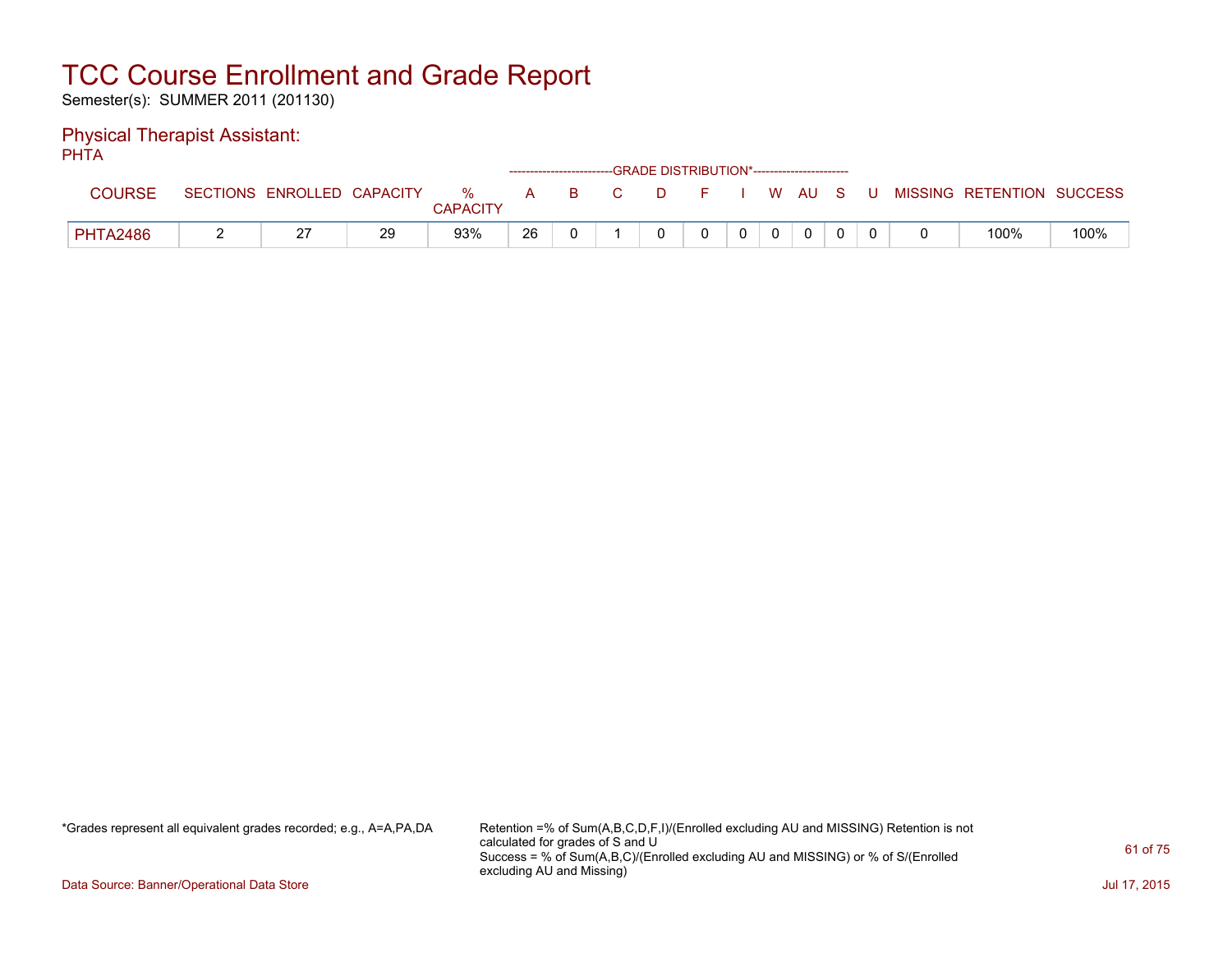Semester(s): SUMMER 2011 (201130)

### Physics:

| <b>PHYS</b>     |   |                            |     |                         |    |    |    |                                             |          |          |    |    |     |              |              |                           |      |
|-----------------|---|----------------------------|-----|-------------------------|----|----|----|---------------------------------------------|----------|----------|----|----|-----|--------------|--------------|---------------------------|------|
|                 |   |                            |     |                         |    |    |    | -GRADE DISTRIBUTION*----------------------- |          |          |    |    |     |              |              |                           |      |
| <b>COURSE</b>   |   | SECTIONS ENROLLED CAPACITY |     | $\%$<br><b>CAPACITY</b> | A  | B. |    | D                                           | <b>1</b> |          | W  | AU | - S | U            |              | MISSING RETENTION SUCCESS |      |
| <b>PHYS1114</b> | 6 | 109                        | 142 | 77%                     | 37 | 33 | 17 | 2                                           | 5        | $\Omega$ | 15 | 0  |     | $\mathbf{0}$ | 0            | 86%                       | 80%  |
| <b>PHYS1214</b> |   | 60                         | 96  | 62%                     | 37 | 14 | 3  | ົ                                           | 2        | 0        |    |    |     | 0            | $\mathbf{0}$ | 98%                       | 92%  |
| <b>PHYS2034</b> | າ | 51                         | 48  | 106%                    | 12 | 21 | 10 | 3                                           | 0        | 0        | 4  |    |     | 0            | 0            | 92%                       | 86%  |
| <b>PHYS2124</b> | າ | 37                         | 48  | 77%                     | 21 | 13 | ∩  | 0                                           | 0        | 0        | 0  |    |     | 0            | 0            | 100%                      | 100% |

\*Grades represent all equivalent grades recorded; e.g., A=A,PA,DA Retention =% of Sum(A,B,C,D,F,I)/(Enrolled excluding AU and MISSING) Retention is not calculated for grades of S and U Success = % of Sum(A,B,C)/(Enrolled excluding AU and MISSING) or % of S/(Enrolled excluding AU and Missing)

Data Source: Banner/Operational Data Store Jul 17, 2015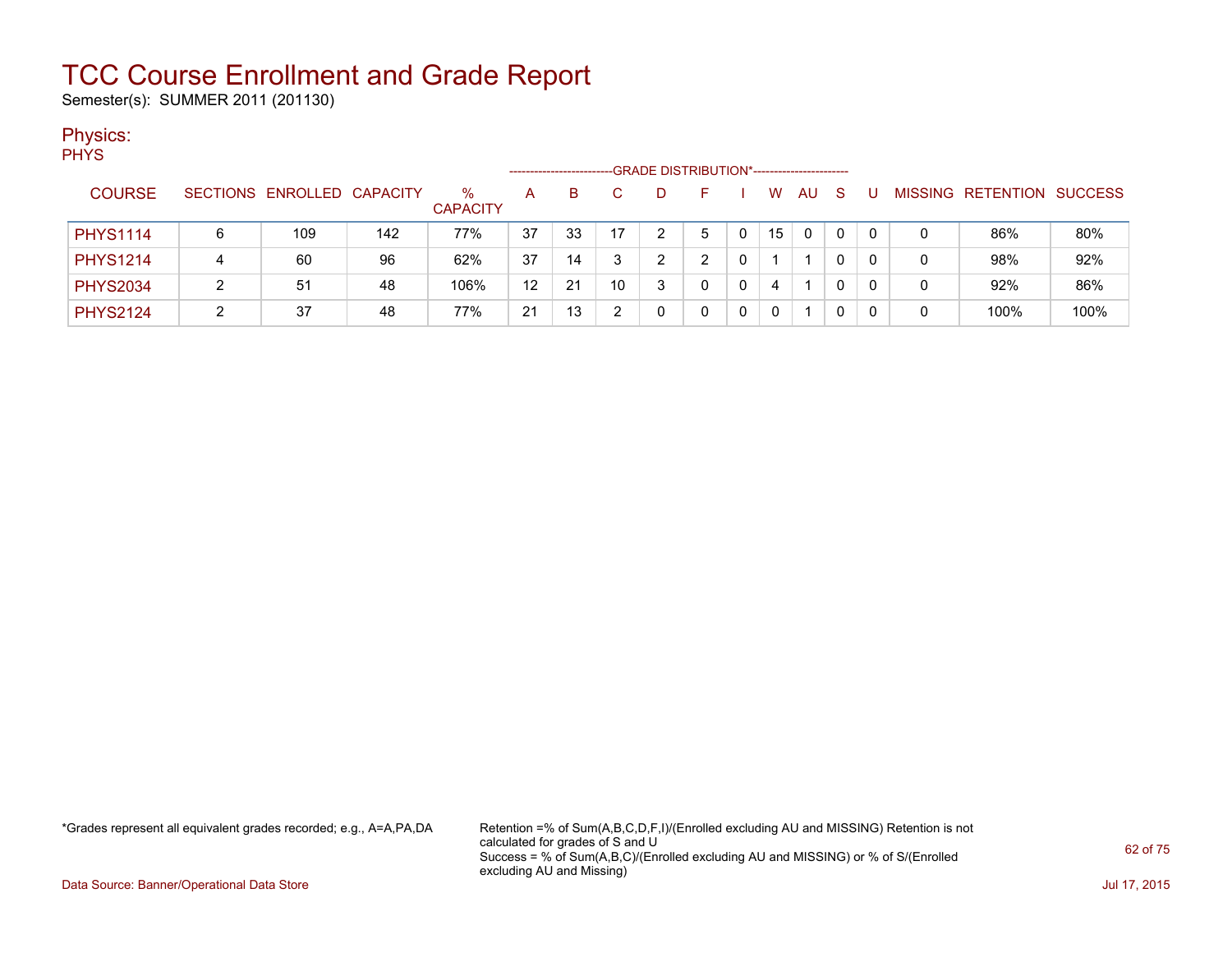Semester(s): SUMMER 2011 (201130)

### Paralegal:

| PLGL            |                            |    |                      |   |       | -GRADE DISTRIBUTION*----------------------- |                |    |          |  |                                          |     |
|-----------------|----------------------------|----|----------------------|---|-------|---------------------------------------------|----------------|----|----------|--|------------------------------------------|-----|
| <b>COURSE</b>   | SECTIONS ENROLLED CAPACITY |    | %<br><b>CAPACITY</b> |   | A B C |                                             |                |    |          |  | D F I W AU S U MISSING RETENTION SUCCESS |     |
| PLGL2373        |                            | 20 | 60%                  | ົ |       | 2                                           | 0 <sup>1</sup> | 3. | $\Omega$ |  | 75%                                      | 50% |
| <b>PLGL2423</b> |                            | 20 | 30%                  | ີ |       |                                             |                |    | 0        |  | 83%                                      | 67% |

\*Grades represent all equivalent grades recorded; e.g., A=A,PA,DA Retention =% of Sum(A,B,C,D,F,I)/(Enrolled excluding AU and MISSING) Retention is not calculated for grades of S and U Success = % of Sum(A,B,C)/(Enrolled excluding AU and MISSING) or % of S/(Enrolled excluding AU and Missing)

Data Source: Banner/Operational Data Store Jul 17, 2015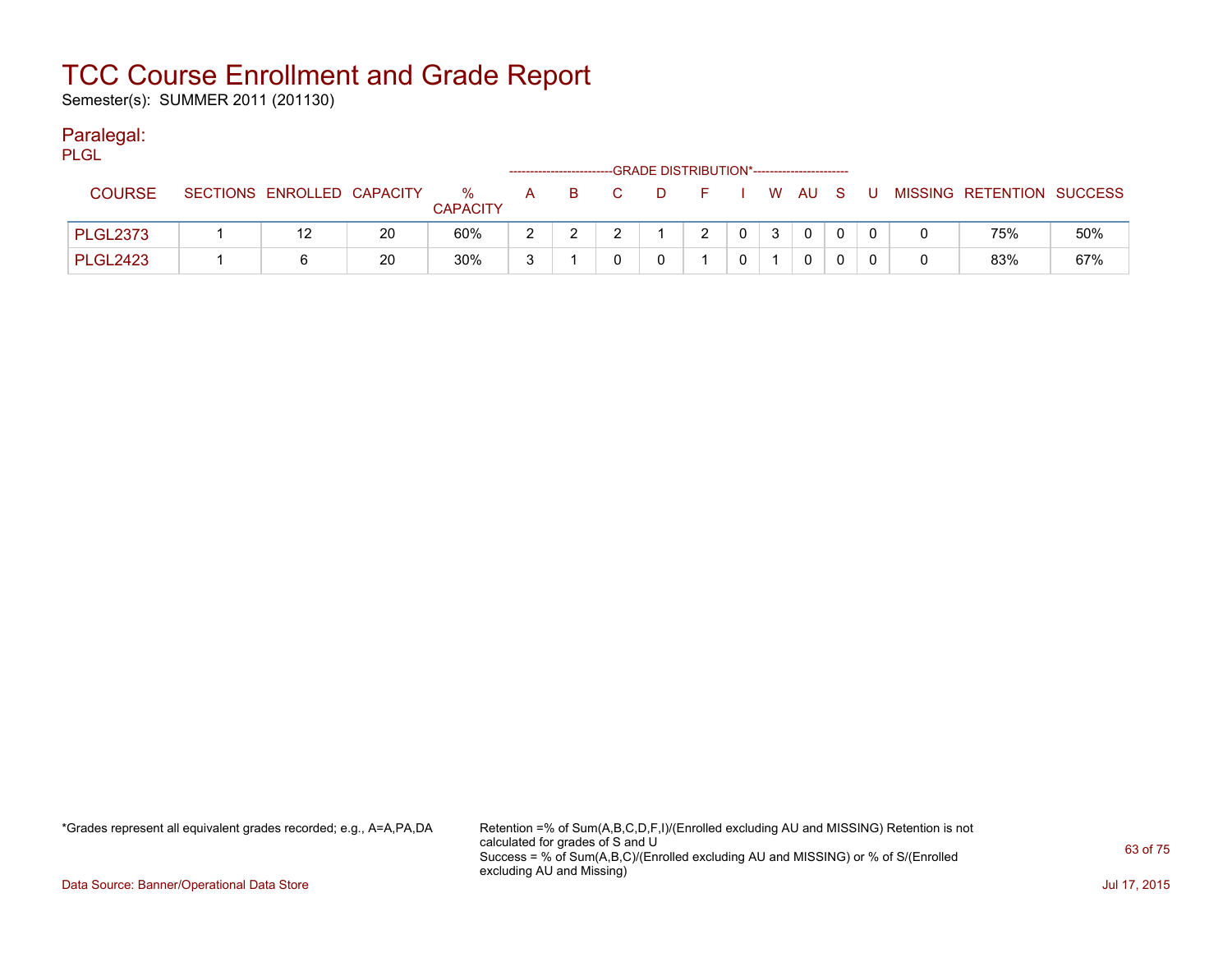Semester(s): SUMMER 2011 (201130)

### Political Science:

| <b>POLS</b>     |    |     |     |                 |     |     |    | -GRADE DISTRIBUTION*------------------------ |    |    |          |  |                                                                              |     |
|-----------------|----|-----|-----|-----------------|-----|-----|----|----------------------------------------------|----|----|----------|--|------------------------------------------------------------------------------|-----|
| <b>COURSE</b>   |    |     |     | <b>CAPACITY</b> |     |     |    |                                              |    |    |          |  | SECTIONS ENROLLED CAPACITY 36 A B C D F I W AU S U MISSING RETENTION SUCCESS |     |
| <b>POLS1113</b> | 26 | 635 | 966 | 66%             | 306 | 149 | 83 | 19                                           | 38 | 39 | $\Omega$ |  | 94%                                                                          | 85% |

\*Grades represent all equivalent grades recorded; e.g., A=A,PA,DA Retention =% of Sum(A,B,C,D,F,I)/(Enrolled excluding AU and MISSING) Retention is not calculated for grades of S and U Success = % of Sum(A,B,C)/(Enrolled excluding AU and MISSING) or % of S/(Enrolled excluding AU and Missing)

Data Source: Banner/Operational Data Store Jul 17, 2015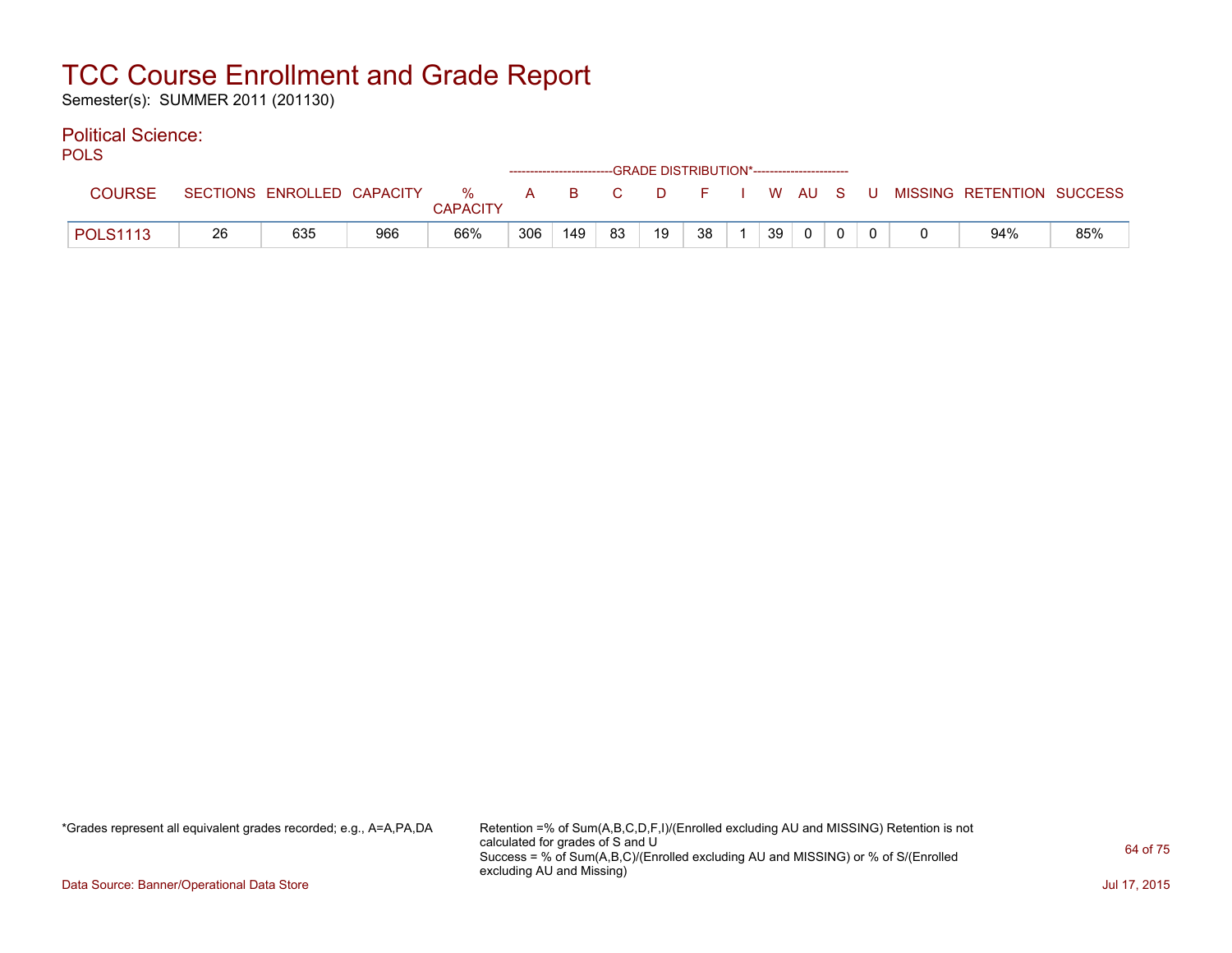Semester(s): SUMMER 2011 (201130)

### Psychology:

PSYC

|                 |                 |          |                 |                         |     | ------------------------ |                |    |    |                |                |              |             |              |                |                  |                |
|-----------------|-----------------|----------|-----------------|-------------------------|-----|--------------------------|----------------|----|----|----------------|----------------|--------------|-------------|--------------|----------------|------------------|----------------|
| <b>COURSE</b>   | <b>SECTIONS</b> | ENROLLED | <b>CAPACITY</b> | $\%$<br><b>CAPACITY</b> | A   | B                        | С              | D  | F  |                | w              | AU           | S           |              | <b>MISSING</b> | <b>RETENTION</b> | <b>SUCCESS</b> |
| <b>PSYC1113</b> | 25              | 468      | 870             | 54%                     | 179 | 108                      | 81             | 12 | 30 | 0              | 57             | 0            | $\Omega$    |              |                | 88%              | 79%            |
| <b>PSYC1313</b> | 3               | 41       | 70              | 59%                     | 26  | $\overline{\phantom{a}}$ | 4              |    |    | 0              | $\overline{2}$ | 0            | $\mathbf 0$ | <sup>0</sup> | 0              | 95%              | 90%            |
| <b>PSYC2023</b> | 9               | 216      | 315             | 69%                     | 106 | 56                       | 18             | 6  | 6  | $\overline{2}$ | 22             | 0            | $\Omega$    | <sup>0</sup> | 0              | 90%              | 83%            |
| <b>PSYC2053</b> |                 | 7        | 11              | 64%                     | 5   | 2                        |                | 0  | 0  | 0              | 0              | $\mathbf{0}$ | $\Omega$    | <sup>0</sup> | 0              | 100%             | 100%           |
| <b>PSYC2133</b> |                 | 14       | 15              | 93%                     | 10  |                          |                | 0  | 0  | $\Omega$       | 3              | $\mathbf{0}$ | $\Omega$    | 0            | 0              | 79%              | 79%            |
| <b>PSYC2523</b> |                 | 20       | 20              | 100%                    | 15  | 2                        | 3              | 0  | 0  | 0              | 0              | $\mathbf{0}$ | 0           | <sup>0</sup> | 0              | 100%             | 100%           |
| <b>PSYC2533</b> |                 | 21       | 20              | 105%                    | 9   | 6                        | 5              |    | 0  | 0              | 0              | 0            | 0           | O            | 0              | 100%             | 95%            |
| <b>PSYC2613</b> |                 | 19       | 20              | 95%                     | 12  | 4                        |                |    |    | 0              | 0              | 0            | $\Omega$    | $\Omega$     | 0              | 100%             | 89%            |
| <b>PSYC2713</b> |                 | 9        | 12              | 75%                     | 0   | 0                        | $\overline{2}$ |    | 0  | 0              | 6              | 0            | 0           | $\Omega$     | 0              | 33%              | 22%            |
| <b>PSYC2813</b> | 2               | 24       | 27              | 89%                     | 9   | 6                        | 3              | 0  | 0  | 0              | 6              | 0            | 0           | O            | 0              | 75%              | 75%            |

\*Grades represent all equivalent grades recorded; e.g., A=A,PA,DA Retention =% of Sum(A,B,C,D,F,I)/(Enrolled excluding AU and MISSING) Retention is not calculated for grades of S and U Success = % of Sum(A,B,C)/(Enrolled excluding AU and MISSING) or % of S/(Enrolled excluding AU and Missing)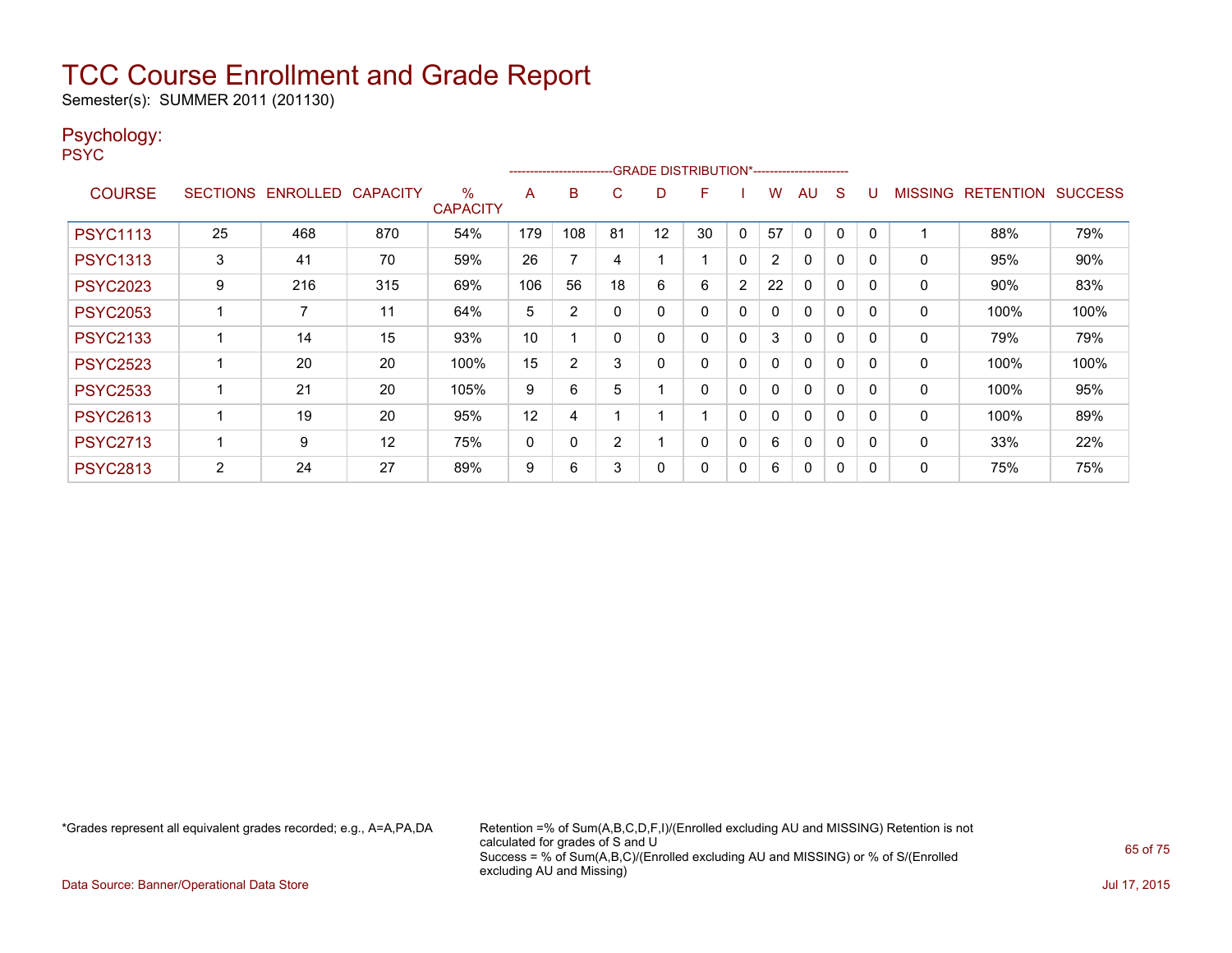Semester(s): SUMMER 2011 (201130)

#### Quality Control Technology: **OCTT**

| ---           |                            |    |                      |   | ------------------------- | -GRADE DISTRIBUTION*----------------------- |    |                |          |     |                           |      |
|---------------|----------------------------|----|----------------------|---|---------------------------|---------------------------------------------|----|----------------|----------|-----|---------------------------|------|
| <b>COURSE</b> | SECTIONS ENROLLED CAPACITY |    | %<br><b>CAPACITY</b> | A | B.                        | D.                                          | н. |                | W AU S   | . U | MISSING RETENTION SUCCESS |      |
| QCTT1223      |                            | 18 | 33%                  |   |                           |                                             |    | $\overline{0}$ | $\Omega$ |     | 100%                      | 100% |
| QCTT2343      |                            | 15 | 33%                  |   |                           |                                             |    |                | 0        |     | 100%                      | 100% |

\*Grades represent all equivalent grades recorded; e.g., A=A,PA,DA Retention =% of Sum(A,B,C,D,F,I)/(Enrolled excluding AU and MISSING) Retention is not calculated for grades of S and U Success = % of Sum(A,B,C)/(Enrolled excluding AU and MISSING) or % of S/(Enrolled excluding AU and Missing)

Data Source: Banner/Operational Data Store Jul 17, 2015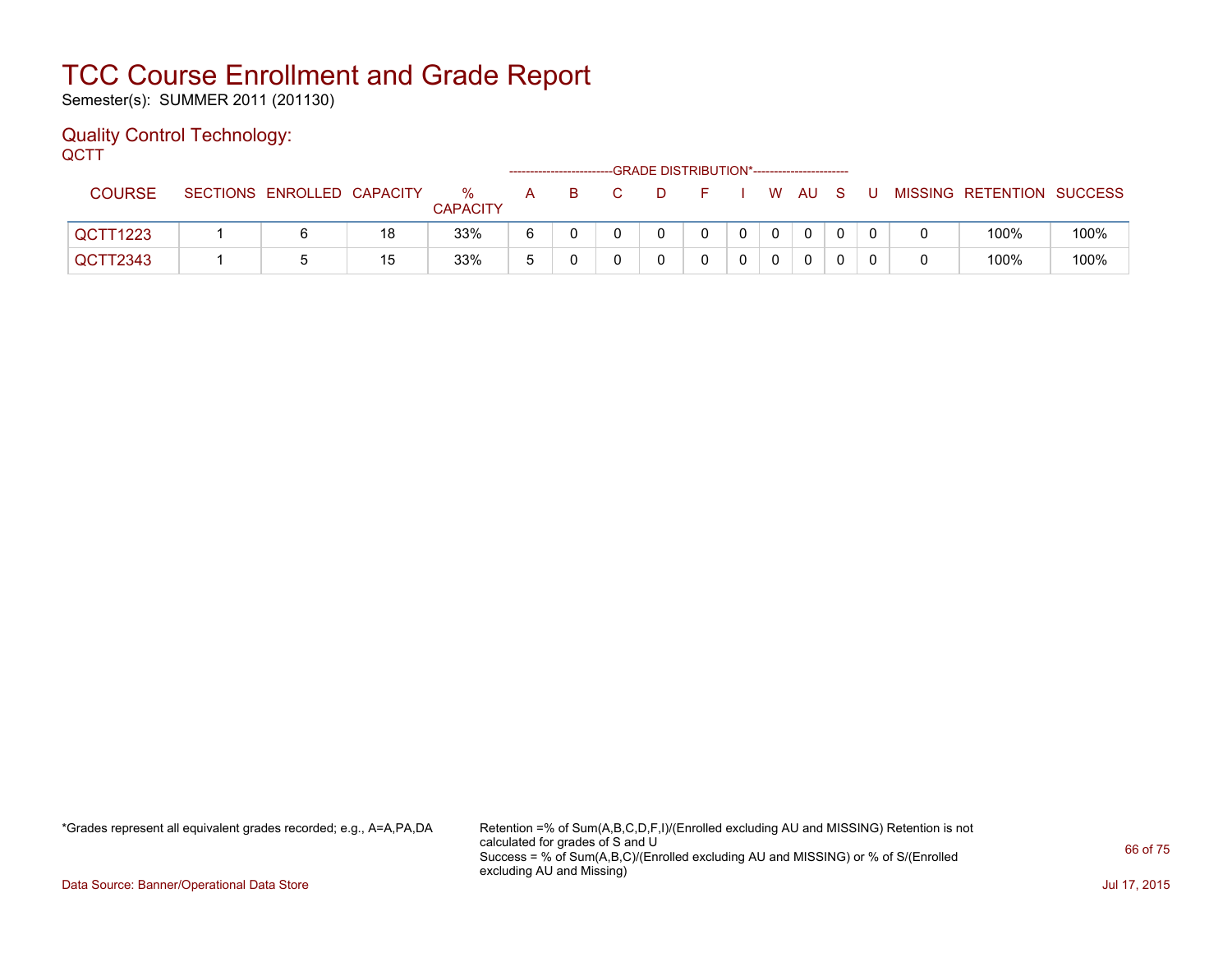Semester(s): SUMMER 2011 (201130)

### Radiography:

RADT

|                 |                 |                   |             |                                  |    | --------------------- |          |   | -GRADE DISTRIBUTION*---------------------- |              |              |              |   |          |                |                  |                |
|-----------------|-----------------|-------------------|-------------|----------------------------------|----|-----------------------|----------|---|--------------------------------------------|--------------|--------------|--------------|---|----------|----------------|------------------|----------------|
| <b>COURSE</b>   | <b>SECTIONS</b> | ENROLLED CAPACITY |             | $\frac{0}{0}$<br><b>CAPACITY</b> | A  | B                     | C        | D | F                                          |              | w            | AU           | S |          | <b>MISSING</b> | <b>RETENTION</b> | <b>SUCCESS</b> |
| <b>RADT1212</b> |                 | 16                | 20          | 80%                              | 5  | 5                     | 2        |   |                                            | $\mathbf 0$  | 3            | $\mathbf{0}$ | 0 | $\Omega$ | $\mathbf 0$    | 81%              | 75%            |
| <b>RADT1224</b> | 3               | 25                | 36          | 69%                              | 22 | $\overline{2}$        | $\Omega$ | ი | 0                                          | 0            |              | $\mathbf{0}$ | 0 | 0        | 0              | 96%              | 96%            |
| <b>RADT1313</b> |                 | 2                 | 0           |                                  | 2  | 0                     | $\Omega$ | ი | 0                                          | 0            | 0            | $\mathbf{0}$ | 0 | $\Omega$ | 0              | 100%             | 100%           |
| <b>RADT1324</b> |                 | 16                | $\mathbf 0$ |                                  | 15 |                       | 0        | 0 | 0                                          | 0            | $\mathbf{0}$ | 0            | 0 | $\Omega$ | 0              | 100%             | 100%           |
| <b>RADT1333</b> |                 | 9                 | 0           |                                  | 7  | 2                     | $\Omega$ | 0 | 0                                          | 0            | 0            | $\mathbf{0}$ | 0 | $\Omega$ | 0              | 100%             | 100%           |
| <b>RADT1344</b> |                 | 9                 | $\mathbf 0$ |                                  | 8  |                       | 0        | 0 | 0                                          | $\mathbf{0}$ | 0            | $\mathbf{0}$ | 0 | $\Omega$ | 0              | 100%             | 100%           |
| <b>RADT2301</b> |                 | 26                | 30          | 87%                              | 13 | 10                    | 3        |   | 0                                          | 0            | 0            | $\mathbf{0}$ | 0 | $\Omega$ | 0              | 100%             | 100%           |
| <b>RADT2314</b> | 3               | 25                | 43          | 58%                              | 23 |                       |          | 0 | 0                                          | 0            | 0            | $\mathbf{0}$ | 0 | $\Omega$ | 0              | 100%             | 100%           |
| <b>RADT2323</b> |                 | 9                 | 0           |                                  | 9  | 0                     | 0        | 0 | 0                                          | 0            | 0            | $\mathbf{0}$ | 0 | $\Omega$ | 0              | 100%             | 100%           |
| <b>RADT2356</b> |                 | 9                 | $\Omega$    |                                  | 9  | $\Omega$              | $\Omega$ | በ | 0                                          | $\mathbf 0$  | $\mathbf{0}$ | $\mathbf{0}$ | 0 | $\Omega$ | $\mathbf{0}$   | 100%             | 100%           |
| <b>RADT2383</b> |                 | $\overline{7}$    | $\mathbf 0$ |                                  | 7  | 0                     |          |   | 0                                          | 0            | 0            | 0            | 0 | $\Omega$ | 0              | 100%             | 100%           |

\*Grades represent all equivalent grades recorded; e.g., A=A,PA,DA Retention =% of Sum(A,B,C,D,F,I)/(Enrolled excluding AU and MISSING) Retention is not calculated for grades of S and U Success = % of Sum(A,B,C)/(Enrolled excluding AU and MISSING) or % of S/(Enrolled excluding AU and Missing)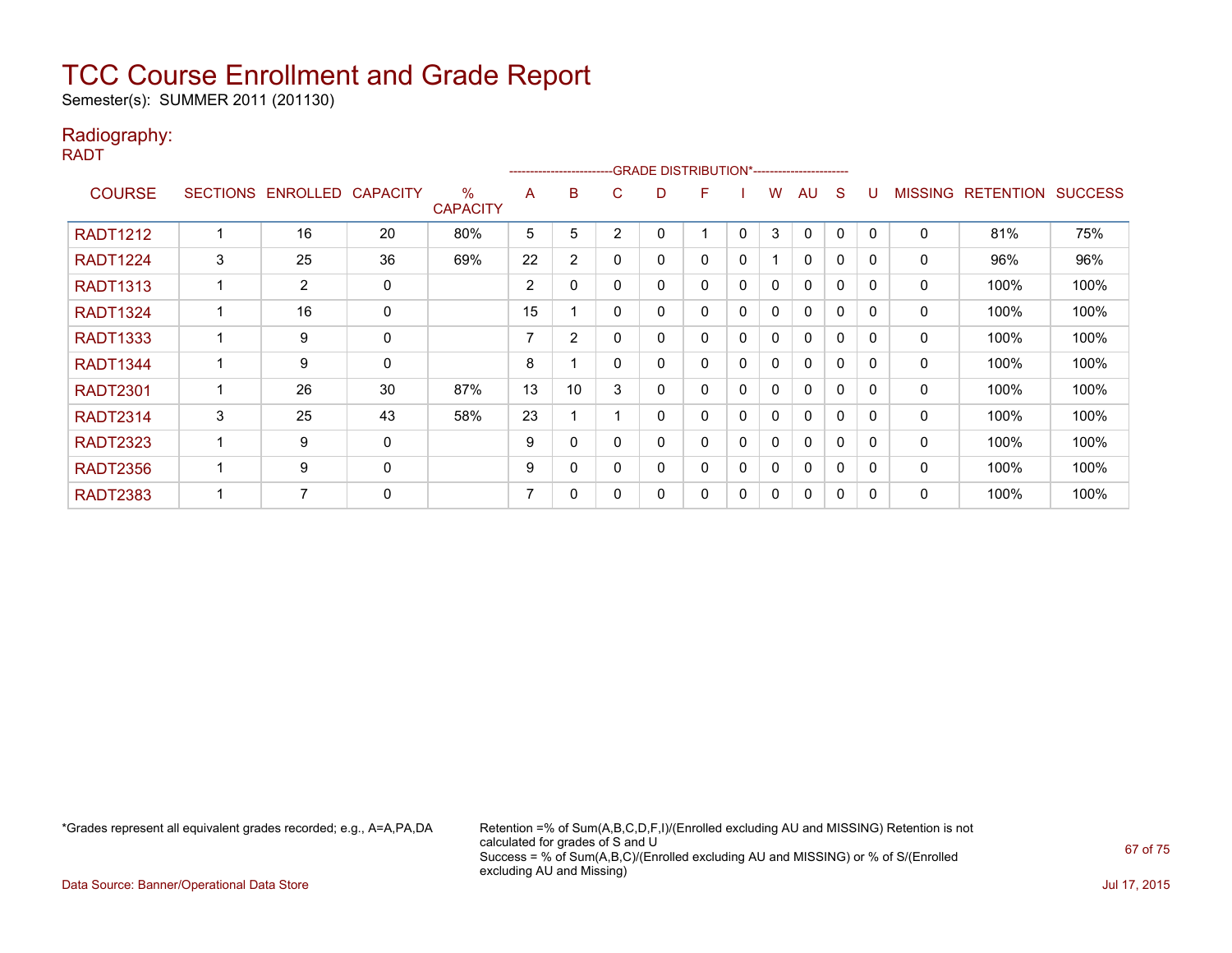Semester(s): SUMMER 2011 (201130)

### Religious Studies:

RELG

|                 |                            |    |                         |                |    |  | -GRADE DISTRIBUTION*----------------------- |   |   |              |              |   |                           |     |
|-----------------|----------------------------|----|-------------------------|----------------|----|--|---------------------------------------------|---|---|--------------|--------------|---|---------------------------|-----|
| <b>COURSE</b>   | SECTIONS ENROLLED CAPACITY |    | $\%$<br><b>CAPACITY</b> | A              | B. |  | н.                                          |   | w | AU.          | <sub>S</sub> |   | MISSING RETENTION SUCCESS |     |
| <b>RELG1213</b> | 6                          | 30 | 20%                     | $\overline{2}$ |    |  |                                             |   |   | $\mathbf{0}$ | $\mathbf{0}$ |   | 83%                       | 67% |
| <b>RELG1223</b> | 9                          | 20 | 45%                     | 2              | 0  |  | 2                                           | 0 | 3 | $\mathbf{0}$ | 0            | 0 | 67%                       | 33% |
| <b>RELG2113</b> | 21                         | 51 | 41%                     | 10             | -5 |  |                                             |   | 4 | $\mathbf{0}$ | 0            | 0 | 81%                       | 76% |
| <b>RELG2123</b> | 28                         | 70 | 40%                     |                | 10 |  | 2                                           |   | 5 | $\mathbf{0}$ | 0            | 0 | 82%                       | 71% |

\*Grades represent all equivalent grades recorded; e.g., A=A,PA,DA Retention =% of Sum(A,B,C,D,F,I)/(Enrolled excluding AU and MISSING) Retention is not calculated for grades of S and U Success = % of Sum(A,B,C)/(Enrolled excluding AU and MISSING) or % of S/(Enrolled excluding AU and Missing)

Data Source: Banner/Operational Data Store Jul 17, 2015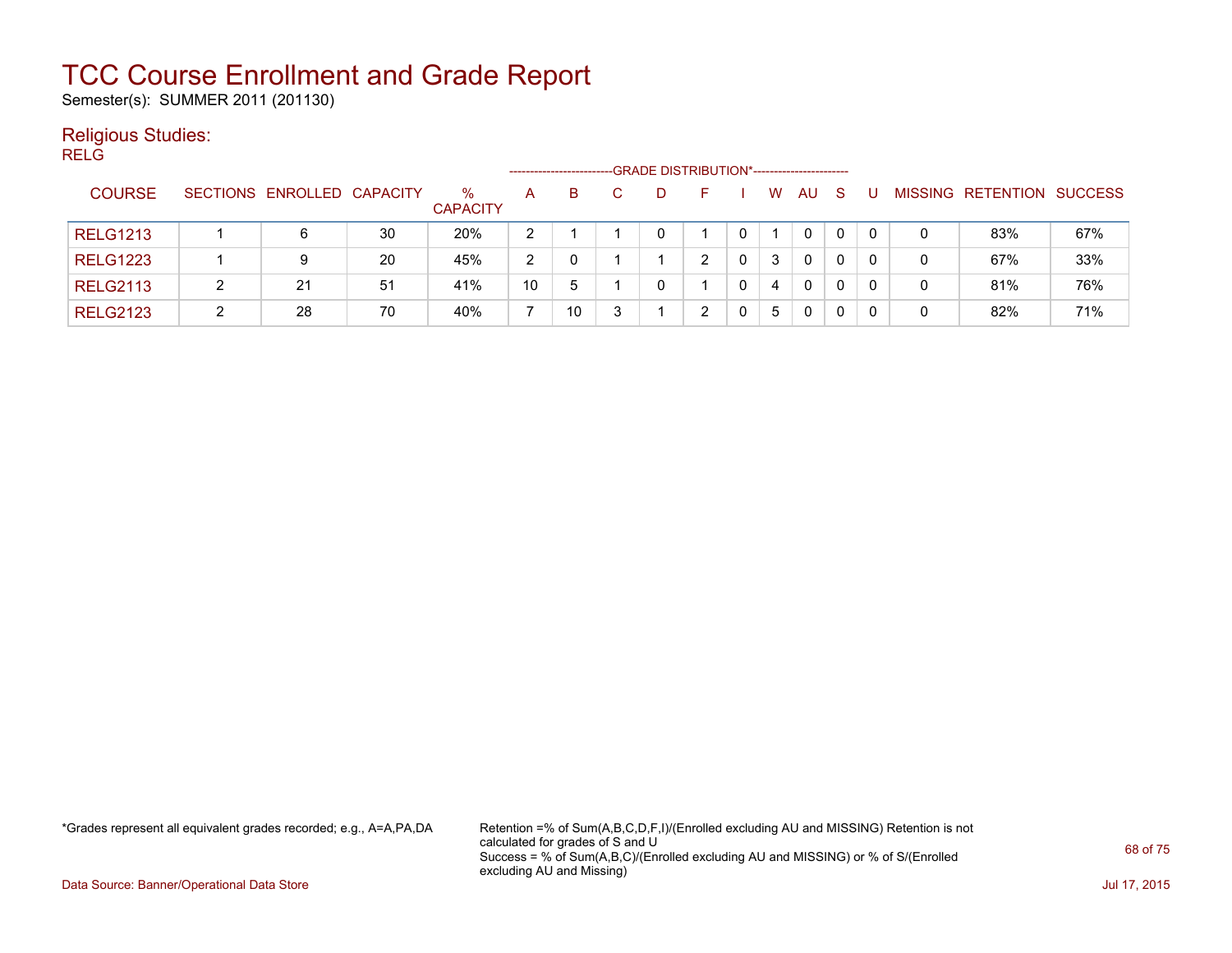Semester(s): SUMMER 2011 (201130)

### Respiratory Care:

RESP

|                 |    |                            |    |                      |                 |   |    | -GRADE DISTRIBUTION*----------------------- |              |      |  |                           |      |
|-----------------|----|----------------------------|----|----------------------|-----------------|---|----|---------------------------------------------|--------------|------|--|---------------------------|------|
| <b>COURSE</b>   |    | SECTIONS ENROLLED CAPACITY |    | %<br><b>CAPACITY</b> | A               | B | D. |                                             |              | W AU |  | MISSING RETENTION SUCCESS |      |
| <b>RESP1522</b> |    | 15                         | 20 | 75%                  | 10 <sup>°</sup> |   |    |                                             | $\mathbf{0}$ |      |  | 100%                      | 100% |
| <b>RESP2103</b> | 10 | 15                         | 50 | 30%                  | 15              |   |    |                                             |              |      |  | 100%                      | 100% |

\*Grades represent all equivalent grades recorded; e.g., A=A,PA,DA Retention =% of Sum(A,B,C,D,F,I)/(Enrolled excluding AU and MISSING) Retention is not calculated for grades of S and U Success = % of Sum(A,B,C)/(Enrolled excluding AU and MISSING) or % of S/(Enrolled excluding AU and Missing)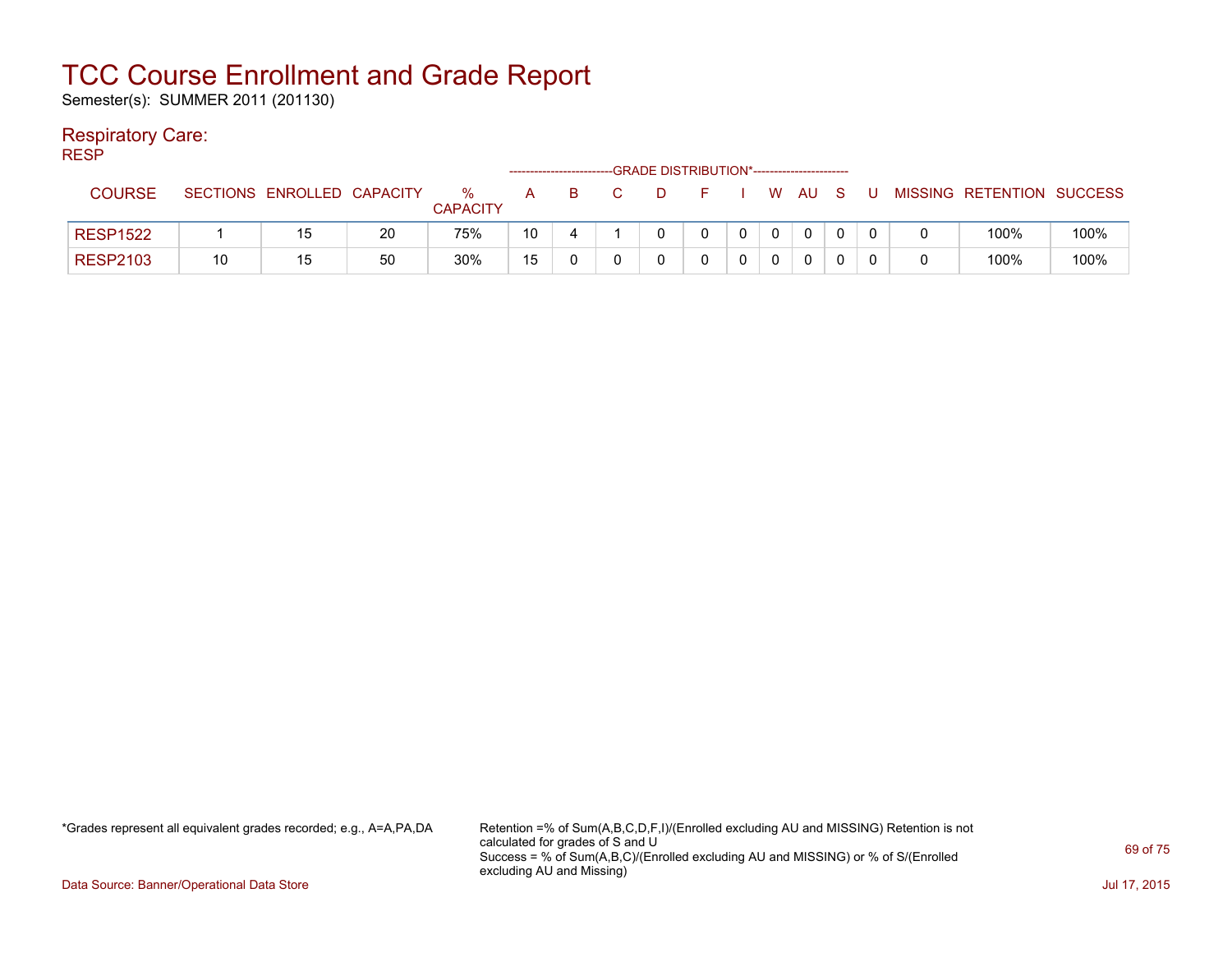Semester(s): SUMMER 2011 (201130)

### Sociology:

**SOCI** 

|                 |                 |                 |                 |                      | -GRADE DISTRIBUTION*----------------------<br>--------------------- |                |                |    |   |             |                |              |              |          |                |                  |                |
|-----------------|-----------------|-----------------|-----------------|----------------------|---------------------------------------------------------------------|----------------|----------------|----|---|-------------|----------------|--------------|--------------|----------|----------------|------------------|----------------|
| <b>COURSE</b>   | <b>SECTIONS</b> | <b>ENROLLED</b> | <b>CAPACITY</b> | %<br><b>CAPACITY</b> | A                                                                   | B              | C.             | D  | F |             | w              | AU           | S            |          | <b>MISSING</b> | <b>RETENTION</b> | <b>SUCCESS</b> |
| <b>SOCI1113</b> | 11              | 172             | 379             | 45%                  | 85                                                                  | 38             | 15             | 10 | 6 |             | 16             |              | 0            | $\Omega$ | 0              | 91%              | 81%            |
| <b>SOCI1133</b> |                 | 9               | 10              | 90%                  | 5                                                                   | 3              | $\Omega$       | 0  | 0 | 0           |                | $\mathbf{0}$ | 0            | 0        | 0              | 89%              | 89%            |
| <b>SOCI2013</b> |                 | 17              | 20              | 85%                  | 0                                                                   | 3              | $\overline{2}$ | 3  | 7 | 0           | $\overline{2}$ | $\mathbf{0}$ | 0            | 0        | 0              | 88%              | 29%            |
| <b>SOCI2043</b> |                 | 20              | 20              | 100%                 | 5                                                                   | 4              | 6              | 3  | 0 | $\mathbf 0$ | $\overline{2}$ | 0            | 0            | $\Omega$ | 0              | 90%              | 75%            |
| <b>SOCI2053</b> |                 | 6               | 10              | 60%                  | 3                                                                   | 2              | $\Omega$       |    | 0 | 0           | 0              | $\mathbf{0}$ | 0            | $\Omega$ | 0              | 100%             | 83%            |
| <b>SOCI2113</b> |                 | 13              | 20              | 65%                  | 2                                                                   | 3              | 5              | 0  | 0 | 0           | 3              | $\mathbf{0}$ | 0            | $\Omega$ | 0              | 77%              | 77%            |
| <b>SOCI2123</b> |                 | 8               | 20              | 40%                  |                                                                     |                |                | 2  |   | 0           | $\overline{2}$ | 0            | 0            | 0        | 0              | 75%              | 38%            |
| <b>SOCI2143</b> |                 | 10              | 20              | 50%                  | 3                                                                   |                | 0              |    |   | 0           | 4              | 0            | 0            | 0        | 0              | 60%              | 40%            |
| <b>SOCI2713</b> |                 | 5               | 8               | 62%                  | 3                                                                   |                | $\Omega$       | 0  | 0 | 0           |                | 0            | 0            | $\Omega$ | 0              | 80%              | 80%            |
| <b>SOCI2813</b> | $\overline{2}$  | 8               | 23              | 35%                  | 0                                                                   | $\overline{2}$ | $\overline{2}$ | 3  | 0 | 0           |                | $\mathbf{0}$ | $\mathbf{0}$ | $\Omega$ | 0              | 88%              | 50%            |
| <b>SOCI2993</b> |                 | 20              | 20              | 100%                 | 3                                                                   | 5              |                | 5  | 0 | 0           | 0              | $\mathbf{0}$ | 0            | $\Omega$ | 0              | 100%             | 75%            |

\*Grades represent all equivalent grades recorded; e.g., A=A,PA,DA Retention =% of Sum(A,B,C,D,F,I)/(Enrolled excluding AU and MISSING) Retention is not calculated for grades of S and U Success = % of Sum(A,B,C)/(Enrolled excluding AU and MISSING) or % of S/(Enrolled excluding AU and Missing)

Data Source: Banner/Operational Data Store Jul 17, 2015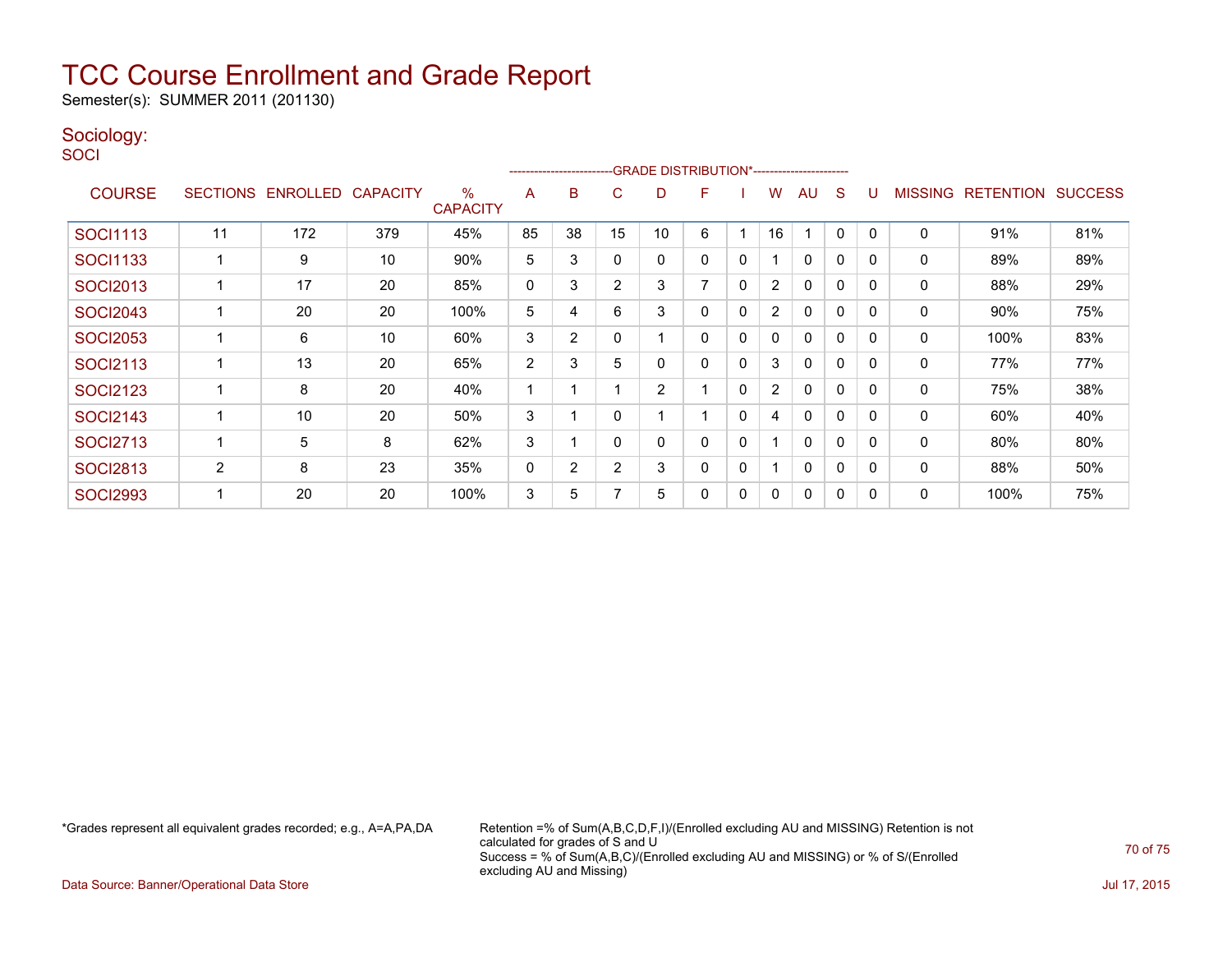Semester(s): SUMMER 2011 (201130)

### Spanish:

SPAN

|                 |    |                   |                 |                         | ------------------------GRADE                DISTRIBUTION*---------------------- |                |          |                |   |              |                |                |              |              |                |                  |                |
|-----------------|----|-------------------|-----------------|-------------------------|----------------------------------------------------------------------------------|----------------|----------|----------------|---|--------------|----------------|----------------|--------------|--------------|----------------|------------------|----------------|
| <b>COURSE</b>   |    | SECTIONS ENROLLED | <b>CAPACITY</b> | $\%$<br><b>CAPACITY</b> | A                                                                                | B              | C        | D              | F |              | w              | <b>AU</b>      | S            | U            | <b>MISSING</b> | <b>RETENTION</b> | <b>SUCCESS</b> |
| <b>SPAN1001</b> |    | 3                 | 8               | 38%                     | $\overline{2}$                                                                   | 0              | 0        | 0              | 0 | 0            | 0              | 1              | 0            | $\Omega$     | $\mathbf 0$    | 100%             | 100%           |
| <b>SPAN1103</b> | 10 | 160               | 258             | 62%                     | 92                                                                               | 28             | 10       |                | 1 | $\mathbf 0$  | 26             | $\overline{c}$ | 0            | 0            | $\mathbf 0$    | 84%              | 82%            |
| <b>SPAN1213</b> | 8  | 68                | 160             | 42%                     | 41                                                                               | 12             |          |                | 1 |              | 11             | $\mathbf{0}$   | $\mathbf{0}$ | $\Omega$     | 0              | 84%              | 79%            |
| <b>SPAN1301</b> |    | 9                 | 15              | 60%                     | 8                                                                                | 0              | 0        | 0              | 0 | 0            |                | $\mathbf{0}$   | $\mathbf{0}$ | 0            | 0              | 89%              | 89%            |
| <b>SPAN1313</b> |    | 11                | 15              | 73%                     |                                                                                  | 5              |          | 0              | 0 | 0            | 4              | $\mathbf{0}$   | 0            | $\Omega$     | 0              | 64%              | 64%            |
| <b>SPAN1413</b> | 2  | 18                | 45              | 40%                     | $\overline{7}$                                                                   | 8              |          | 0              | 0 | $\mathbf{0}$ |                | $\mathbf{1}$   | $\mathbf{0}$ | $\mathbf{0}$ | 0              | 94%              | 94%            |
| <b>SPAN2113</b> |    | 15                | 20              | 75%                     | 6                                                                                | 5              |          | $\overline{2}$ | 0 | 0            |                | 0              | $\Omega$     | $\Omega$     | 0              | 93%              | 80%            |
| <b>SPAN2143</b> |    | 9                 | 20              | 45%                     | 4                                                                                | $\overline{2}$ | 3        | 0              | 0 | 0            | 0              | $\Omega$       | 0            | 0            | $\mathbf{0}$   | 100%             | 100%           |
| <b>SPAN2213</b> |    | ٠                 |                 | 100%                    | $\mathbf 0$                                                                      |                | 0        | 0              | 0 | $\mathbf{0}$ | 0              | $\mathbf{0}$   | $\mathbf{0}$ | $\Omega$     | $\mathbf 0$    | 100%             | 100%           |
| <b>SPAN2331</b> |    | 4                 | 8               | 50%                     | 3                                                                                | $\Omega$       | 0        | 0              | 0 | $\Omega$     | 0              | 1              | $\mathbf{0}$ | $\Omega$     | $\mathbf 0$    | 100%             | 100%           |
| <b>SPAN2421</b> | 2  | 11                | 23              | 48%                     | 10                                                                               | 0              | 0        | 0              | 0 | 0            | 0              | 1              | $\mathbf{0}$ | 0            | $\mathbf{0}$   | 100%             | 100%           |
| <b>SPAN2533</b> |    | 12                | 20              | 60%                     | 10                                                                               | 0              | $\Omega$ | 0              | 0 | $\mathbf{0}$ | $\overline{2}$ | $\mathbf{0}$   | $\Omega$     | $\Omega$     | $\mathbf 0$    | 83%              | 83%            |
| <b>SPAN2991</b> |    | 6                 | 15              | 40%                     | 6                                                                                | 0              | $\Omega$ | 0              | 0 | $\mathbf{0}$ | 0              | $\mathbf{0}$   | $\mathbf{0}$ | $\Omega$     | $\mathbf{0}$   | 100%             | 100%           |
| <b>SPAN2993</b> |    | 5                 | 20              | 25%                     | 3                                                                                | 0              |          | 0              | 0 | 0            | $\overline{2}$ | 0              | 0            | $\Omega$     | $\Omega$       | 60%              | 60%            |

\*Grades represent all equivalent grades recorded; e.g., A=A,PA,DA Retention =% of Sum(A,B,C,D,F,I)/(Enrolled excluding AU and MISSING) Retention is not calculated for grades of S and U Success = % of Sum(A,B,C)/(Enrolled excluding AU and MISSING) or % of S/(Enrolled excluding AU and Missing)

Data Source: Banner/Operational Data Store Jul 17, 2015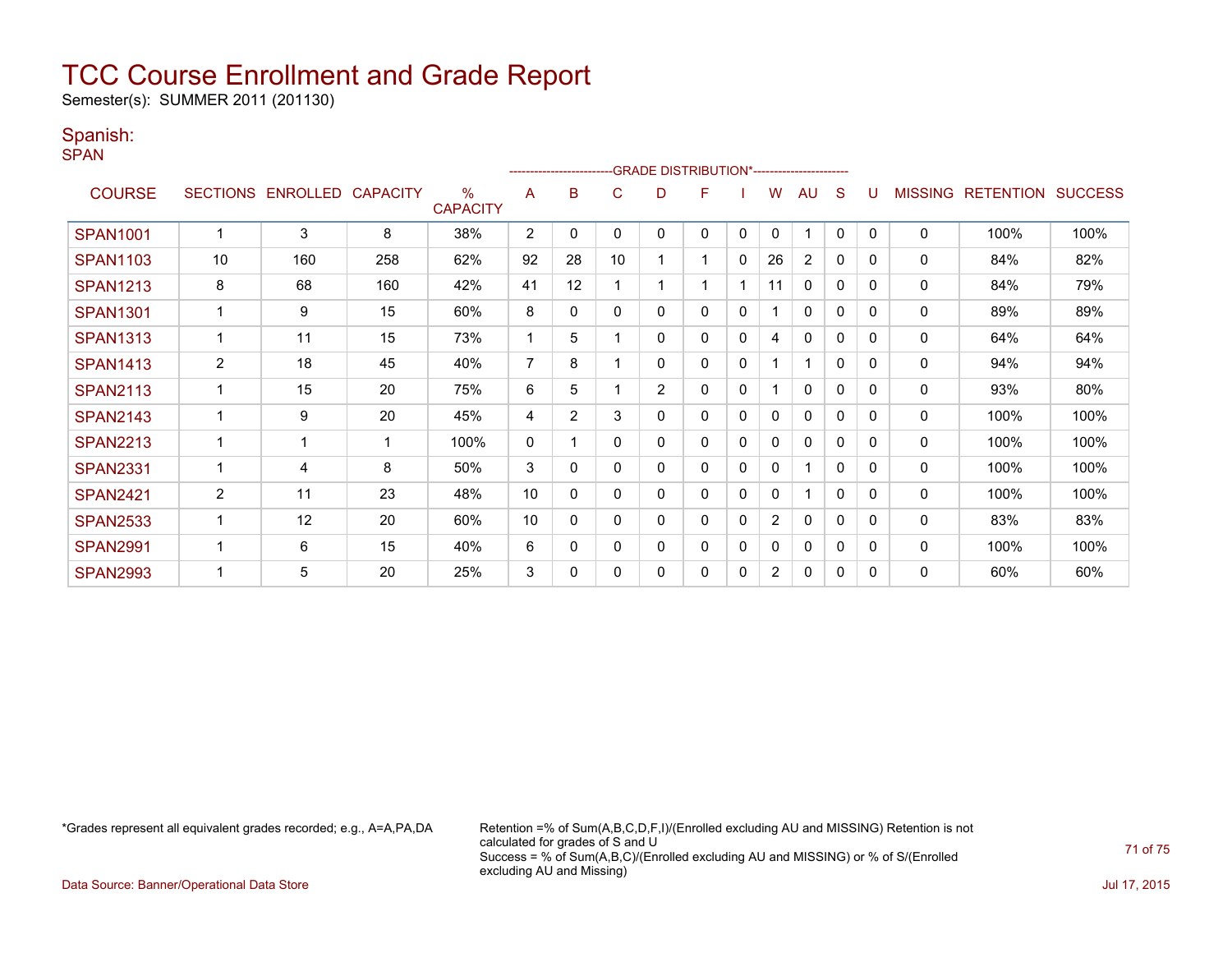Semester(s): SUMMER 2011 (201130)

### Speech:

| SPCH |  |  |
|------|--|--|
|      |  |  |

|                 | -GRADE DISTRIBUTION*----------------------- |                   |     |                      |     |     |    |    |    |             |    |     |              |  |   |                           |      |
|-----------------|---------------------------------------------|-------------------|-----|----------------------|-----|-----|----|----|----|-------------|----|-----|--------------|--|---|---------------------------|------|
| <b>COURSE</b>   | <b>SECTIONS</b>                             | ENROLLED CAPACITY |     | %<br><b>CAPACITY</b> | A   | в   |    |    |    |             | W  | AU. | -S           |  |   | MISSING RETENTION SUCCESS |      |
| <b>SPCH1113</b> | 18                                          | 407               | 507 | 80%                  | 193 | 117 | 34 | 11 | 14 | $\mathbf 0$ | 38 | 0   | $\mathbf{0}$ |  |   | 91%                       | 85%  |
| <b>SPCH2053</b> |                                             | 13                | 40  | 32%                  | 3   |     |    |    |    |             |    |     |              |  | 0 | 85%                       | 46%  |
| <b>SPCH2233</b> |                                             |                   | 20  | 45%                  | 9   |     |    |    |    |             | 0  | 0   |              |  | 0 | 100%                      | 100% |

\*Grades represent all equivalent grades recorded; e.g., A=A,PA,DA Retention =% of Sum(A,B,C,D,F,I)/(Enrolled excluding AU and MISSING) Retention is not calculated for grades of S and U Success = % of Sum(A,B,C)/(Enrolled excluding AU and MISSING) or % of S/(Enrolled excluding AU and Missing)

Data Source: Banner/Operational Data Store Jul 17, 2015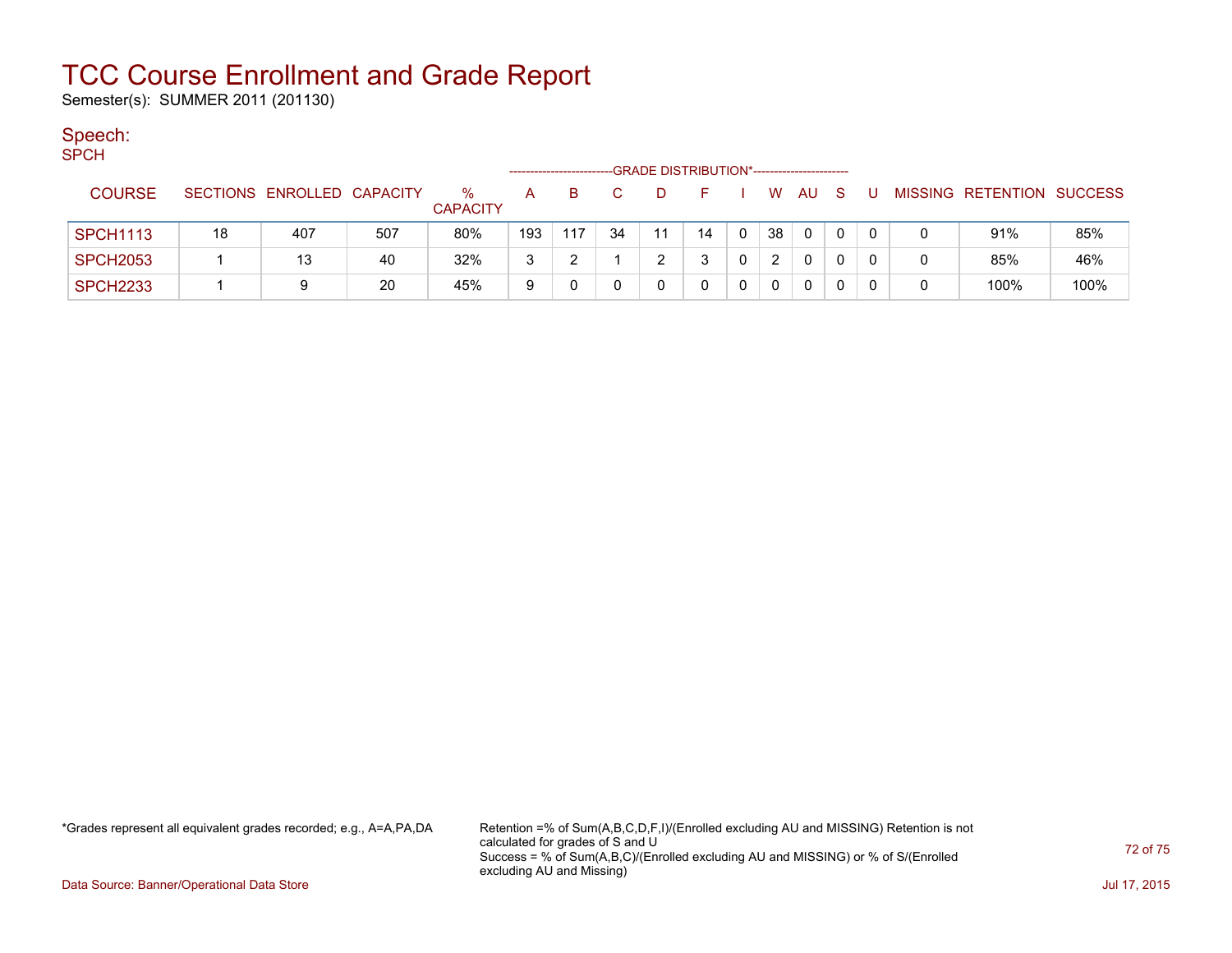# TCC Course Enrollment and Grade Report

Semester(s): SUMMER 2011 (201130)

### Surgical Technology:

**SRGT** 

|                 | -GRADE DISTRIBUTION*-----------------------<br>------------------------- |                   |                 |                         |                |   |    |   |   |             |              |              |              |          |                |                  |                |
|-----------------|--------------------------------------------------------------------------|-------------------|-----------------|-------------------------|----------------|---|----|---|---|-------------|--------------|--------------|--------------|----------|----------------|------------------|----------------|
| <b>COURSE</b>   |                                                                          | SECTIONS ENROLLED | <b>CAPACITY</b> | $\%$<br><b>CAPACITY</b> | A              | B | C. | D | F |             | w            | AU.          | <sub>S</sub> |          | <b>MISSING</b> | <b>RETENTION</b> | <b>SUCCESS</b> |
| <b>SRGT1124</b> | $\overline{2}$                                                           | 9                 | 20              | 45%                     | 6              | 2 |    |   |   |             | $\Omega$     | $\Omega$     | 0            |          | 0              | 100%             | 100%           |
| <b>SRGT1222</b> |                                                                          | $\overline{2}$    | 20              | 10%                     | 2              | 0 |    | 0 | 0 | 0           | 0            | $\mathbf{0}$ | 0            |          | 0              | 100%             | 100%           |
| <b>SRGT1341</b> |                                                                          | $\overline{2}$    | 0               |                         | $\overline{2}$ | 0 |    |   | 0 | $\mathbf 0$ | 0            | $\mathbf{0}$ | 0            |          | 0              | 100%             | 100%           |
| <b>SRGT2221</b> | 2                                                                        | 4                 | 20              | 20%                     | 2              | 2 |    | 0 | 0 | 0           | $\mathbf{0}$ | $\mathbf{0}$ | $\Omega$     |          | 0              | 100%             | 100%           |
| <b>SRGT2323</b> | 2                                                                        | 4                 | 20              | 20%                     | 2              | っ |    |   | 0 | 0           | 0            | $\mathbf{0}$ | $\Omega$     |          | 0              | 100%             | 100%           |
| <b>SRGT2332</b> | 2                                                                        | 9                 | 20              | 45%                     | 8              |   |    |   | 0 | 0           | 0            | $\mathbf{0}$ | 0            |          | 0              | 100%             | 100%           |
| <b>SRGT2434</b> | 2                                                                        | 9                 | 20              | 45%                     | 5              | 4 |    | 0 | 0 | 0           | 0            | $\mathbf{0}$ | $\Omega$     | $\Omega$ | $\mathbf{0}$   | 100%             | 100%           |
| <b>SRGT2442</b> |                                                                          | $\overline{2}$    | 0               |                         | 2              | 0 |    | 0 | 0 | 0           | 0            | $\mathbf{0}$ | 0            |          | 0              | 100%             | 100%           |

\*Grades represent all equivalent grades recorded; e.g., A=A,PA,DA Retention =% of Sum(A,B,C,D,F,I)/(Enrolled excluding AU and MISSING) Retention is not calculated for grades of S and U Success = % of Sum(A,B,C)/(Enrolled excluding AU and MISSING) or % of S/(Enrolled excluding AU and Missing)

Data Source: Banner/Operational Data Store Jul 17, 2015

73 of 75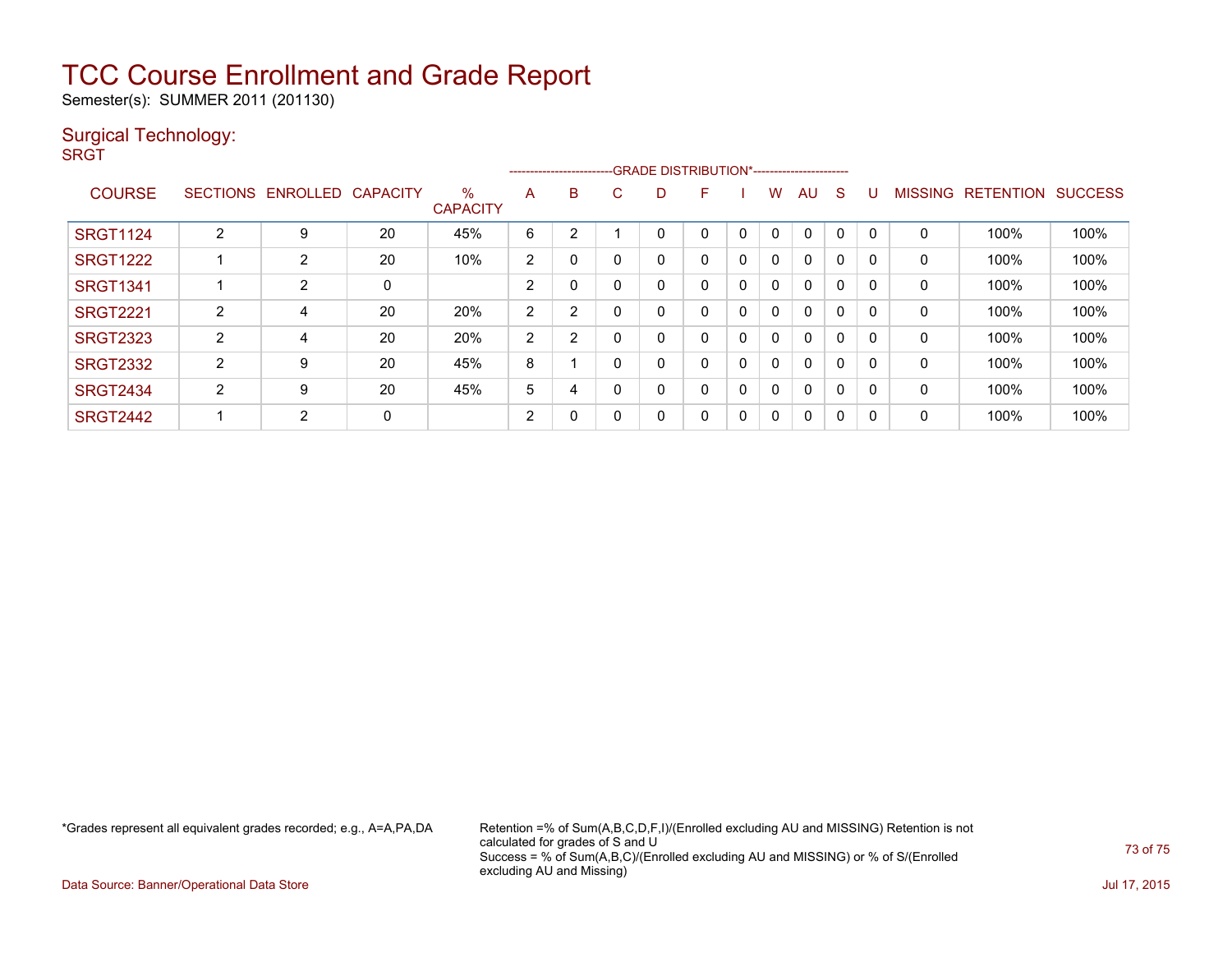# TCC Course Enrollment and Grade Report

Semester(s): SUMMER 2011 (201130)

### Theatre:

**THEA** 

| .               | -GRADE DISTRIBUTION*-----------------------<br>-------------------------- |                            |    |                      |              |    |                |     |  |              |          |              |  |   |                           |     |
|-----------------|---------------------------------------------------------------------------|----------------------------|----|----------------------|--------------|----|----------------|-----|--|--------------|----------|--------------|--|---|---------------------------|-----|
| COURSE          |                                                                           | SECTIONS ENROLLED CAPACITY |    | ℅<br><b>CAPACITY</b> | $\mathsf{A}$ | B. | $\overline{C}$ | D D |  |              |          | W AU S       |  | U | MISSING RETENTION SUCCESS |     |
| <b>THEA1053</b> |                                                                           |                            | 20 | 25%                  |              |    |                |     |  | $\mathbf{0}$ | $\Omega$ | $\mathbf{0}$ |  |   | 100%                      | 40% |
| <b>THEA1093</b> |                                                                           | 15                         | 20 | 75%                  | ຈ            |    |                |     |  |              |          |              |  |   | 93%                       | 60% |

\*Grades represent all equivalent grades recorded; e.g., A=A,PA,DA Retention =% of Sum(A,B,C,D,F,I)/(Enrolled excluding AU and MISSING) Retention is not calculated for grades of S and U Success = % of Sum(A,B,C)/(Enrolled excluding AU and MISSING) or % of S/(Enrolled excluding AU and Missing)

Data Source: Banner/Operational Data Store Jul 17, 2015

74 of 75